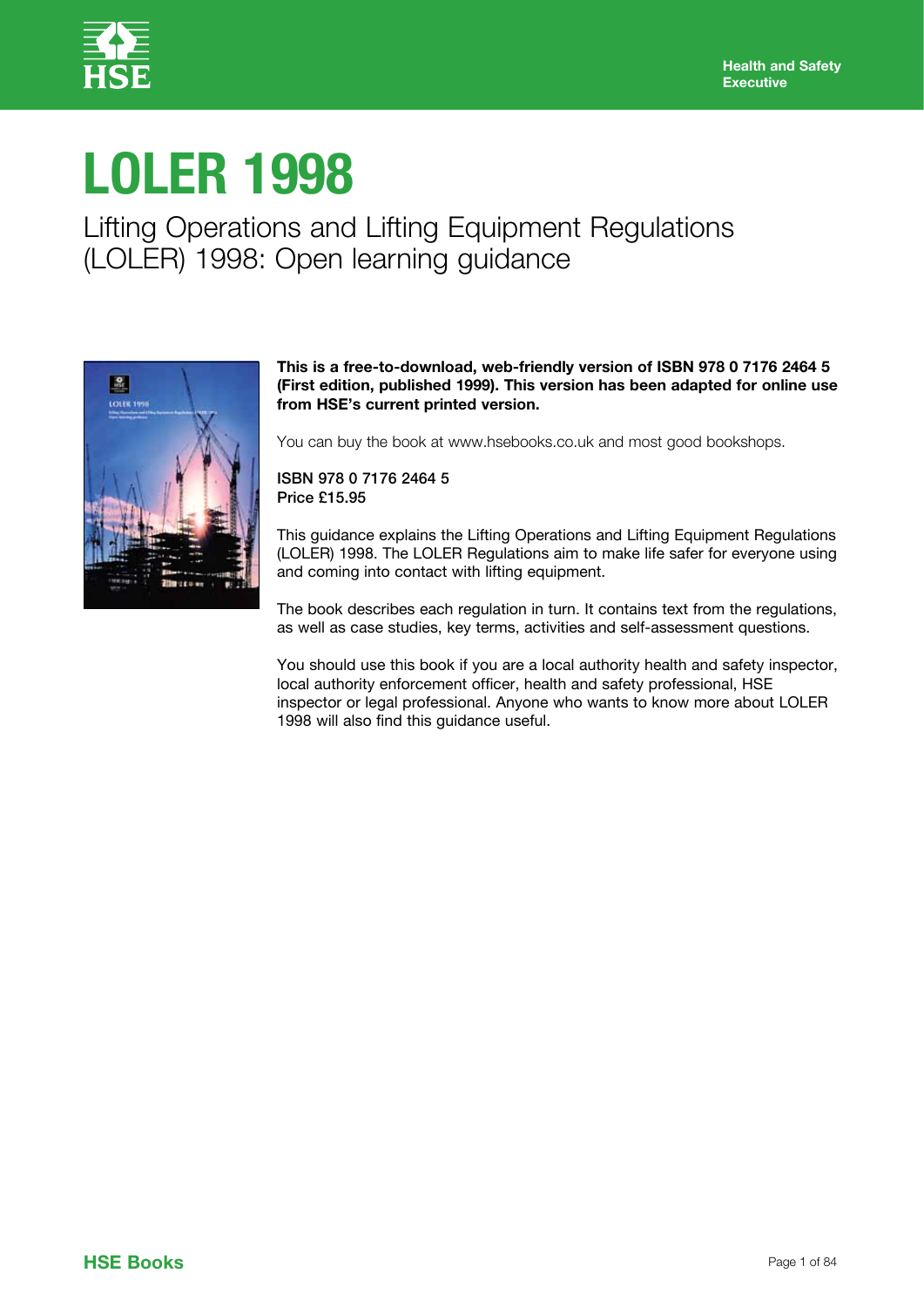© *Crown copyright 1999*

First published 1999 Reprinted 2008

ISBN 978 0 7176 2464 5

All rights reserved. No part of this publication may be reproduced, stored in a retrieval system, or transmitted in any form or by any means (electronic, mechanical, photocopying, recording or otherwise) without the prior written permission of the copyright owner.

Applications for reproduction should be made in writing to: The Office of Public Sector Information, Information Policy Team, Kew, Richmond, Surrey TW9 4DU or e-mail: licensing@opsi.gov.uk

This guidance is issued by the Health and Safety Executive. Following the guidance is not compulsory and you are free to take other action. But if you do follow the guidance you will normally be doing enough to comply with the law. Health and safety inspectors seek to secure compliance with the law and may refer to this guidance as illustrating good practice.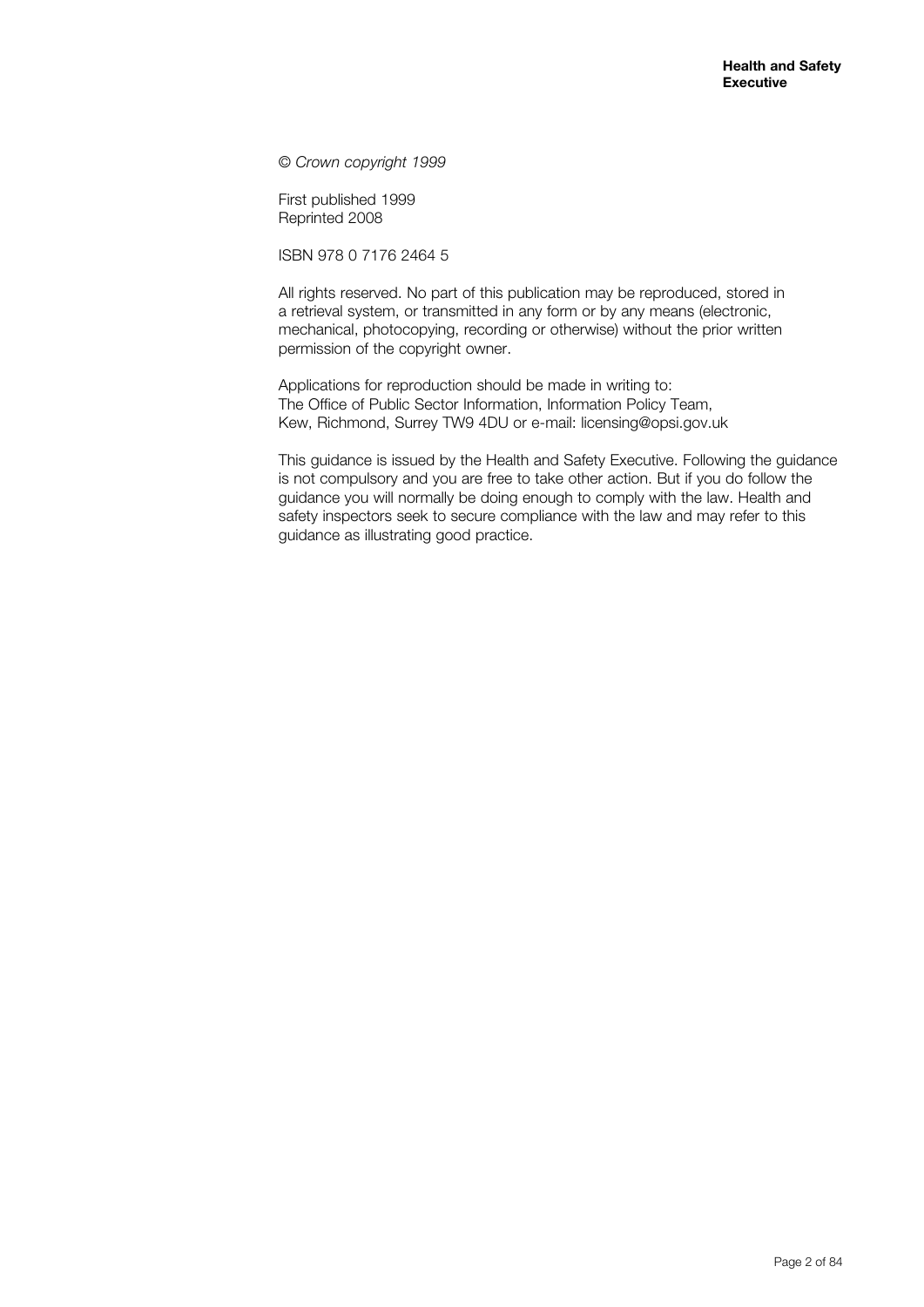# **Contents**

Introduction 4 The Regulations 6 Regulations 1–3 Setting the scene 7 Regulation 1 Citation and commencement 8 Regulation 2 Interpretation 9 Regulation 3 Application 11 Regulation 4 Strength and stability 15 Regulation 5 Lifting equipment for lifting persons 23 Regulation 6 Positioning and installation 28 Regulation 7 Marking of lifting equipment 34 Regulation 8 Organisation of lifting operations 40 Regulation 9 Thorough examination and inspection 55 Regulation 10 Reports and defects 63 Regulation 11 Keeping of information 66 Regulation 12 Exemption for the armed forces 68 Regulation 13 and 14 Amendments to other Regulations: Shipbuilding and Ship-repairing Regulations 1960; Docks Regulations 1988 69 Regulations 15 and 16 Repeal of provisions in other Acts: the Factories Act 1961; section 85 of the Mines and Quarries Act 1954 70 Regulation 17 Revocation of instruments 71 Schedule 1 Information to be contained in a report of a thorough examination 72 Schedule 2 Revocation of instruments 73 Feedback and answers 75 Further information 82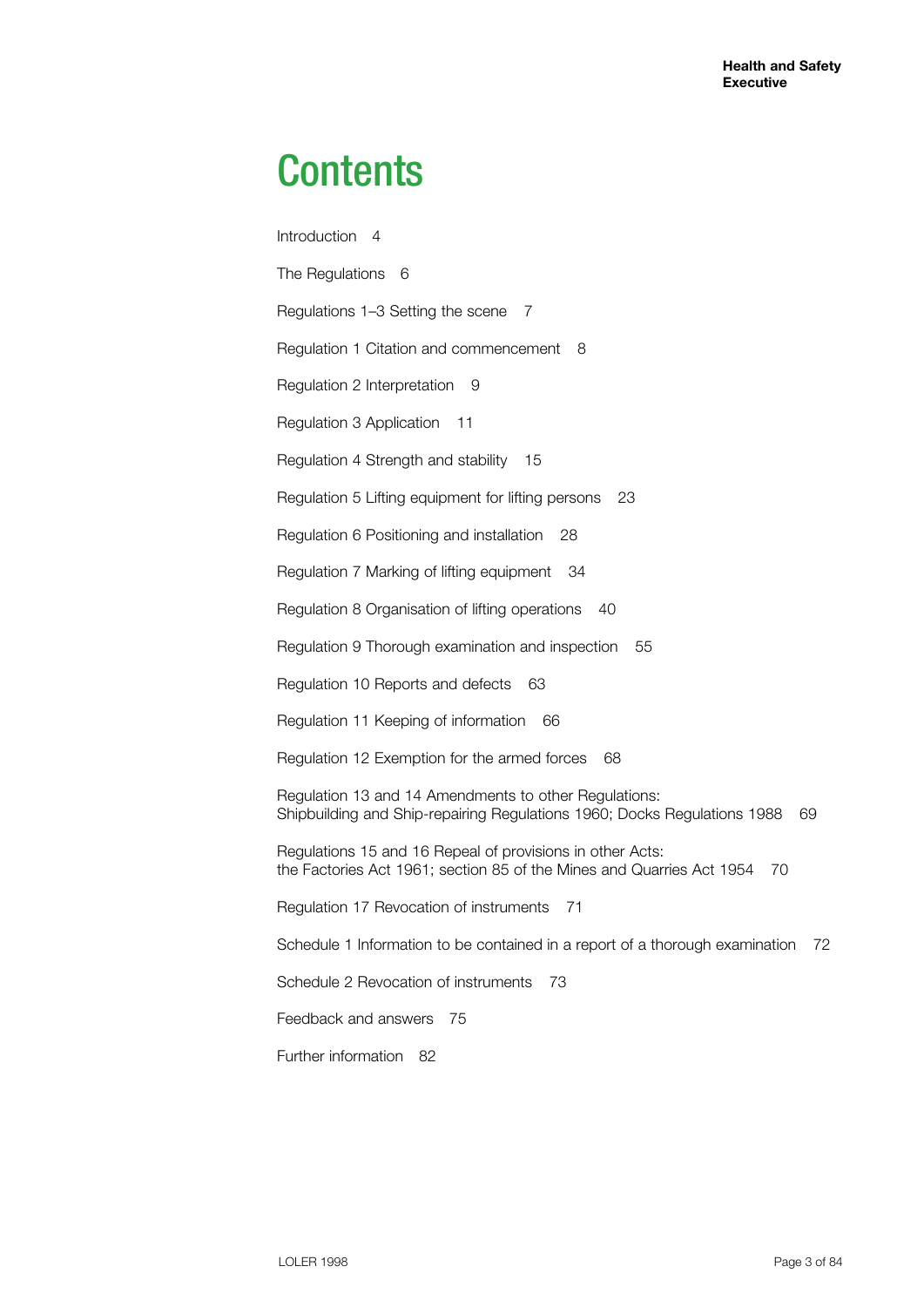# Introduction

# **About this LOLER open learning guidance**

This guidance explains the Lifting Operations and Lifting Equipment Regulations (LOLER) 1998. It aims to help you learn about and understand the Regulations dealing with the lifting equipment in use every day in workplaces: factories, offices, shops, hospitals, construction sites, warehouses, farms – wherever lifting equipment is used at work.

# **Aims**

The LOLER Regulations aim to make working life safer for everyone using and coming into contact with lifting equipment: employers and employees, contractors and others. Like all regulations, they need to be studied closely. The words have been chosen carefully and sometimes have a precise legal meaning. At other times, you need to interpret the Regulations according to your own situation.

The guidance aims to clarify when terms are used precisely and when you need to interpret and apply the requirements of a regulation to your situation.

# **Who it's for**

The main groups for whom this guidance is intended are:

- $\blacksquare$  local authority health and safety inspectors;
- **n** local authority enforcement officers;
- health and safety professionals who provide services within medium-sized to large companies, for example health and safety officers and health and safety training personnel;
- **n** HSE inspectors; and
- **n** legal professionals.

But anyone who wishes to know the requirements of LOLER 1998 should find this guidance useful.

# **How to use it**

You can cover the content in your own time and pace, either working through in sequence, or selecting specific regulations as you need to know more.

Make sure that you have a copy of *Safe use of lifting equipment. Lifting Operations and Lifting Equipment Regulations 1998. Approved Code of Practice and Guidance* L113 (LOLER ACOP) when working through this open learning guidance.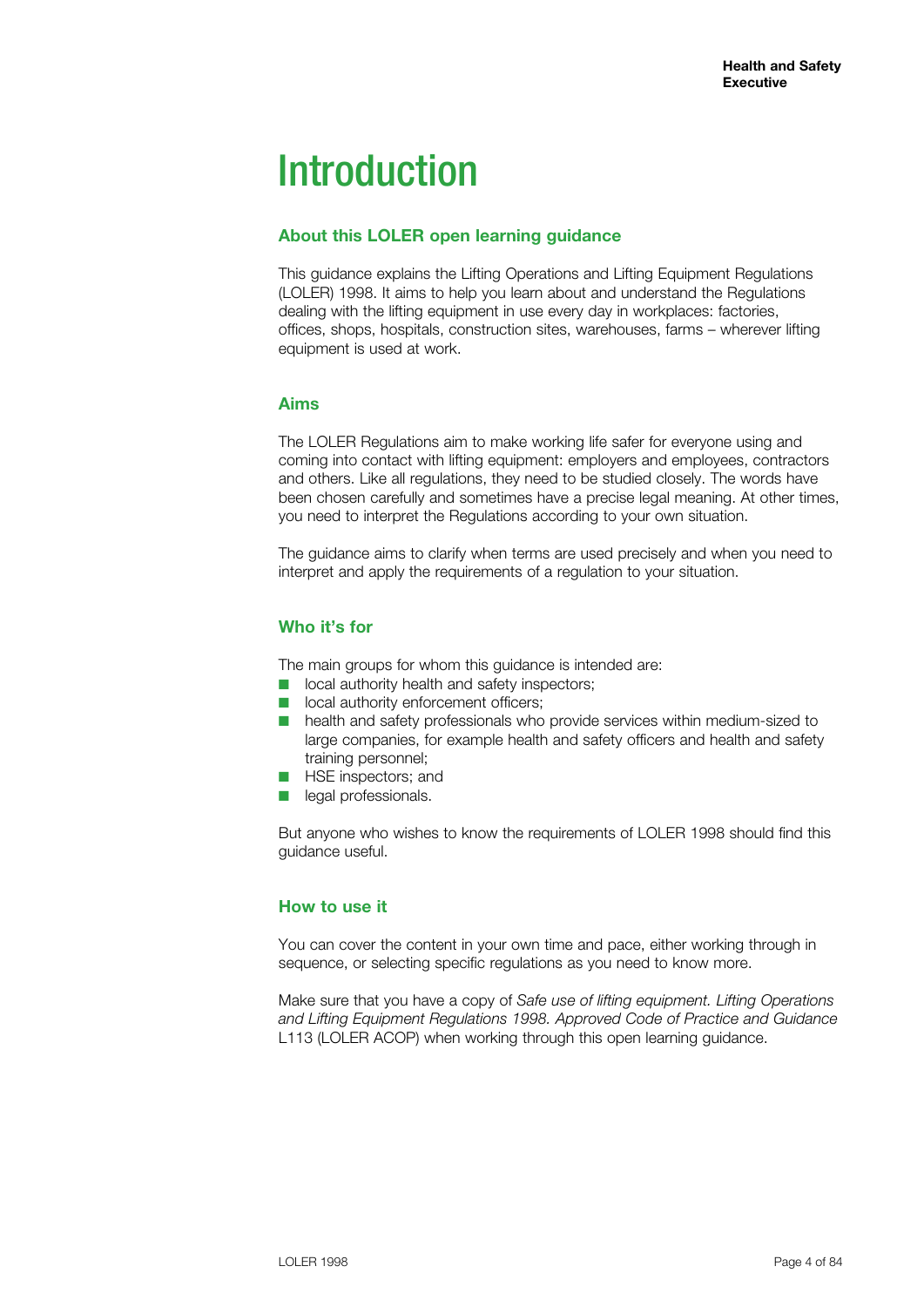# **Structure**

Each regulation is described as follows:

#### *Key points*

A summary of the main coverage of the regulation.

#### *The text of the regulation*

The wording of the regulation is given verbatim; it has been drawn up by the Secretary of State for the Environment, Transport and the Regions, and by Parliament, and will be enforced by health and safety inspectors. It is precise and written in a formal style. In the regulation, note that use of the word 'he' refers to both men and women, singular and plural.

#### *Main commentary*

The regulation is described in more detail, taking you through each part and giving practical examples. Sometimes the words IF, AND, BUT, OR and NOT appear in capital letters. This is because a great deal of law is based on what might happen (IF . . . and sometimes AND), and it also has to take account of exceptions (BUT), alternatives (OR), and prohibitions (NOT).

For some regulations there is also:

- the full version of the LOLER Approved Code of Practice (ACOP), which gives specific advice on what employers must do to comply with the regulation;
- practical further information on some of the terms used in the Regulations;
- brief explanations of the kinds of precautions that employers should take and how the Regulations should be applied.

#### *Case studies*

Real-life situations in a variety of industrial and commercial sectors are used to illustrate what could happen if the requirements of the regulation are not met.

#### *Key terms*

Important words and phrases used in each regulation are defined.

#### *Activity*

A practical task is provided to help you understand the regulation and apply it to your situation. The feedback to the activity gives additional information and things to think about. (Note that there is no activity for regulations 1–3, and 10–17.)

#### *Self-assessment questions (SAQs)*

These are provided to test your understanding of each regulation. You could use the questions before and after reading about the regulation to compare your progress. (There are no self-assessment questions for regulations 12–17.)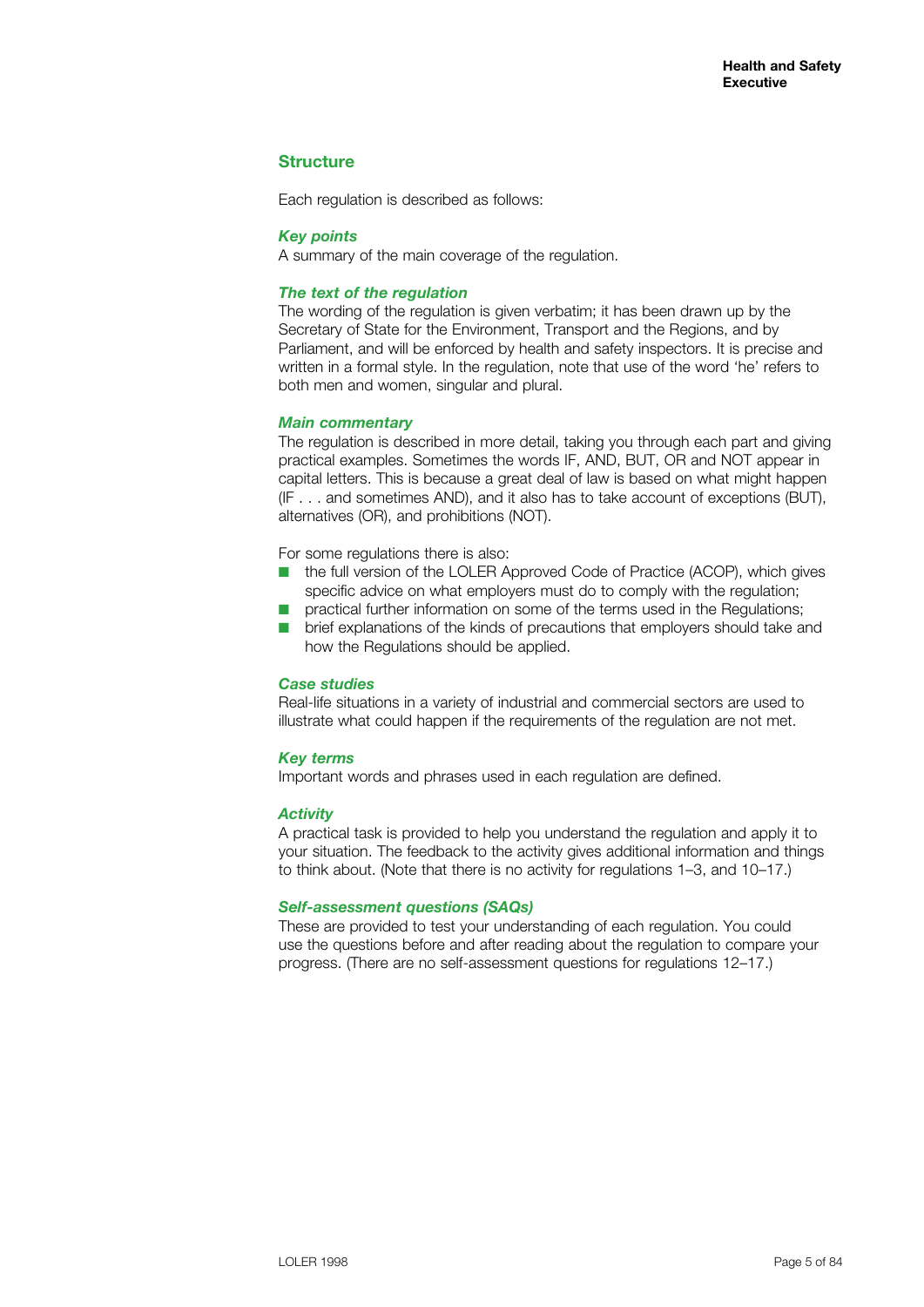# The Regulations

HSE has brought out two sets of Regulations, which implement the Amending Directive to the Use of Work Equipment Directive (AUWED).

The Lifting Operations and Lifting Equipment Regulations 1998 (LOLER), the subject of this open learning guidance, is one set and came into force on 5 December 1998. The 17 regulations of LOLER apply to all lifting equipment used in the workplace, whether it is used to lift loads or people. All sectors of industry are affected by LOLER.

The other set of Regulations is the Provision and Use of Work Equipment Regulations 1998 (PUWER) which also came into force on 5 December 1998. It implements the general non-lifting requirements of the Directive and replaces the Provision and Use of Work Equipment Regulations 1992 in their entirety. Separate open learning training guidance is available for this set of Regulations.

PUWER applies to all work equipment, including lifting equipment. LOLER deals with the lifting risks where they exist.

To obtain a copy of the Statutory Instrument (the Regulations) contact:

The Stationery Office, PO Box 29, Norwich NR3 1GN Tel: 0870 600 5522 Fax: 0870 600 5533 e-mail: customer.services@tso.co.uk Website: www.tso.co.uk (They are also available from bookshops.) Statutory Instruments can be viewed free of charge at www.opsi.gov.uk.

*Safe use of lifting equipment*, the associated Approved Code of Practice and Guidance (ACOP) includes the text of the Regulations and can be purchased from:

HSE Books, PO Box 1999, Sudbury, Suffolk CO10 2WA Tel: 01787 881165 Fax: 01787 313995 Website: www.hsebooks.co.uk (HSE priced and free publications can be viewed online or ordered from www.hse.gov.uk or contact HSE Books. HSE priced publications are also available from bookshops.)

For general information on these Regulations and any matter relating to health and safety, ring HSE's Infoline Tel: 0845 345 0055 Fax: 0845 408 9566 Textphone: 0845 408 9577 e-mail: hse.infoline@natbrit.com or write to HSE Information Services, Caerphilly Business Park, Caerphilly CF83 3GG.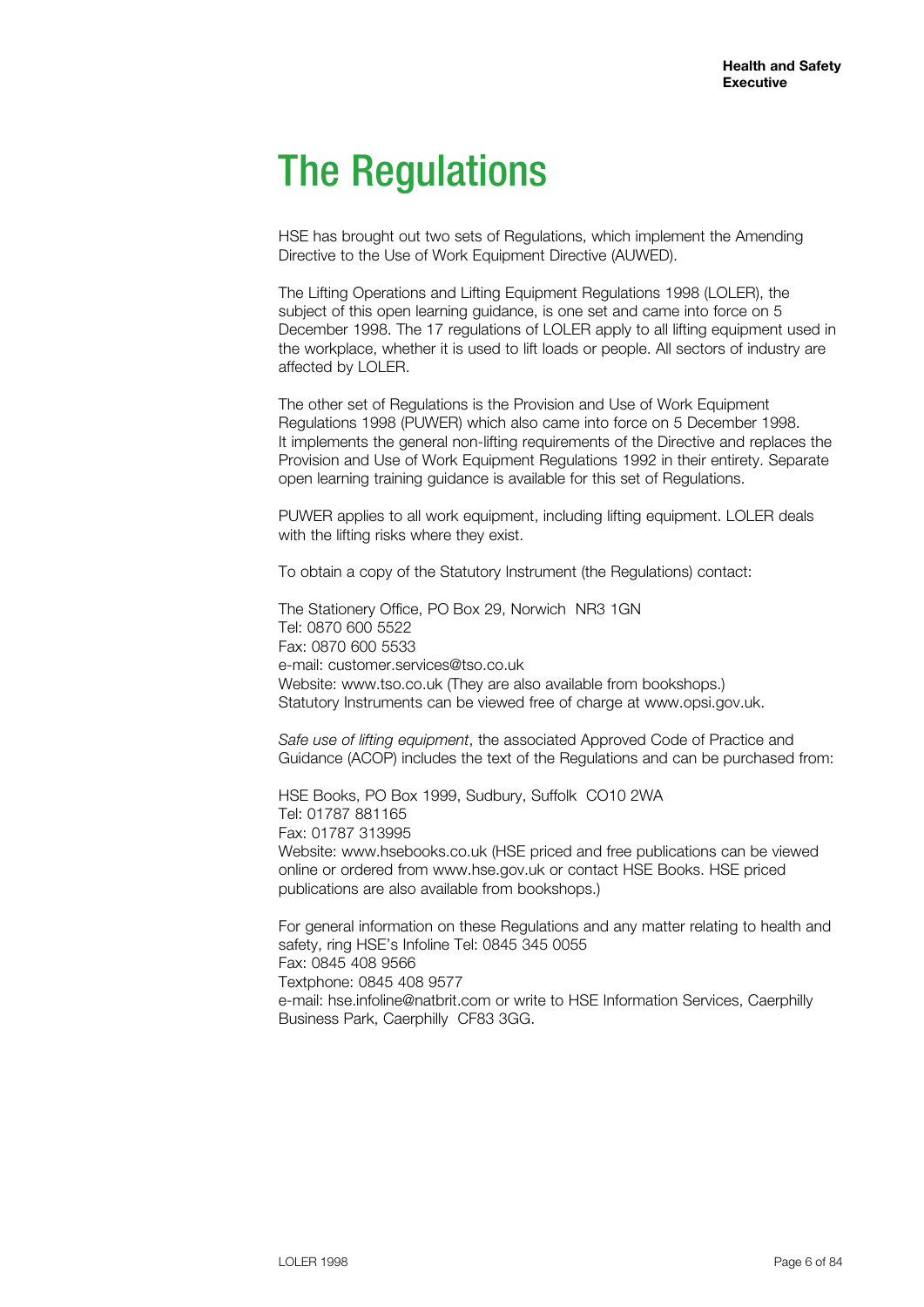# Regulations 1-3 Setting the scene

# **Key points**

Regulations 1, 2 and 3 set down the legal requirements, which enable LOLER to be put into force. They govern:

- the title of the Regulations;
- when the Regulations come into force;
- the interpretation and meaning of particular terms;
- the geographical areas covered by LOLER;
- those to whom LOLER applies the duty holders;
- the work situations in which LOLER applies.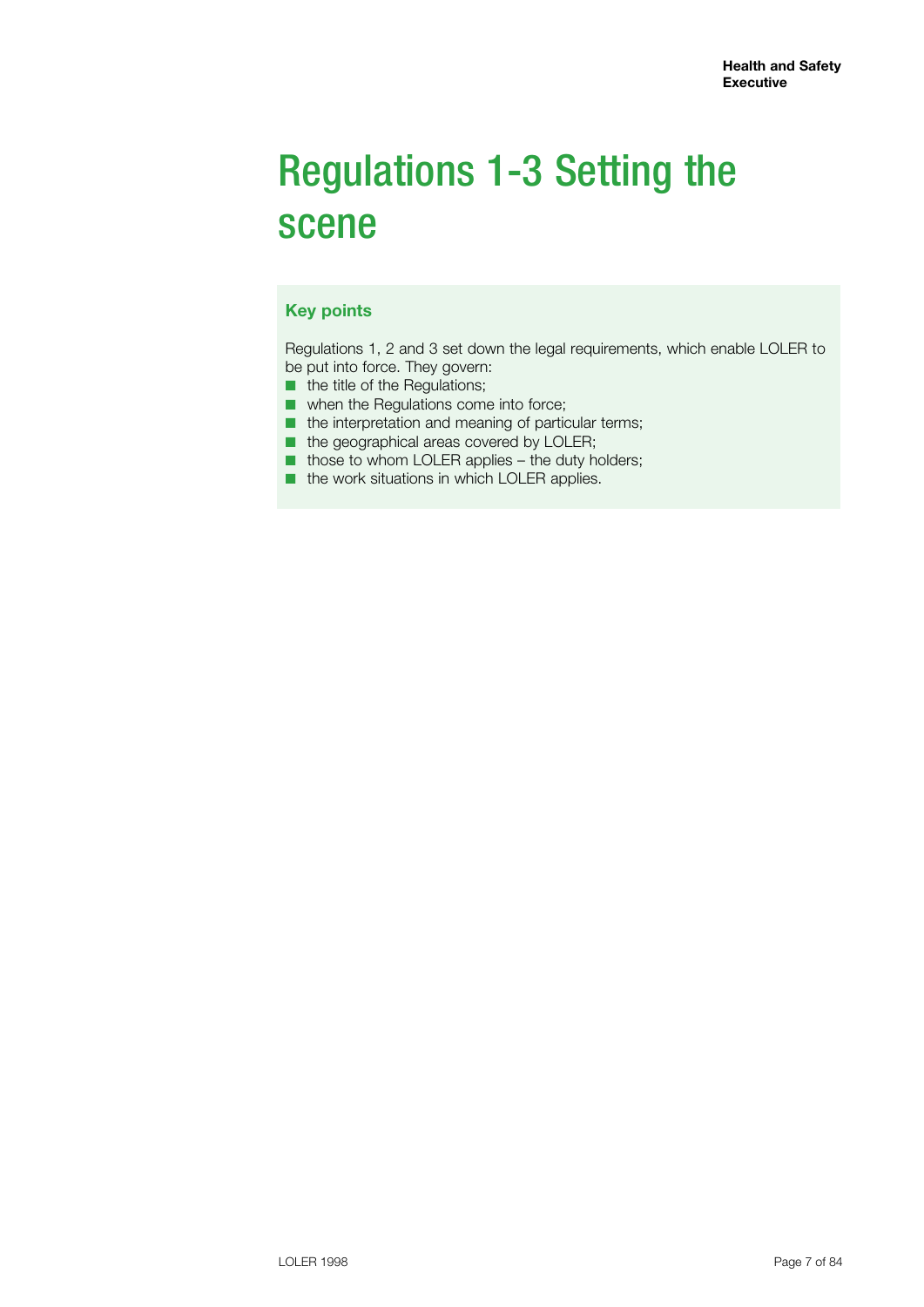# Regulation 1 Citation and commencement

# **Regulation 1 states:**

*These Regulations may be cited as the Lifting Operations and Lifting Equipment Regulations 1998 and shall come into force on 5th December 1998.*

Please note that duty holders:

- $\blacksquare$  must have complied with the Regulations from the commencement date 5 December 1998;
- must arrange for any lifting equipment, for which they are responsible, to be thoroughly examined by a competent person; if it was examined before 5 December 1998, it will not require a further examination until the date indicated by the competent person (or until the validity of the examination report expires).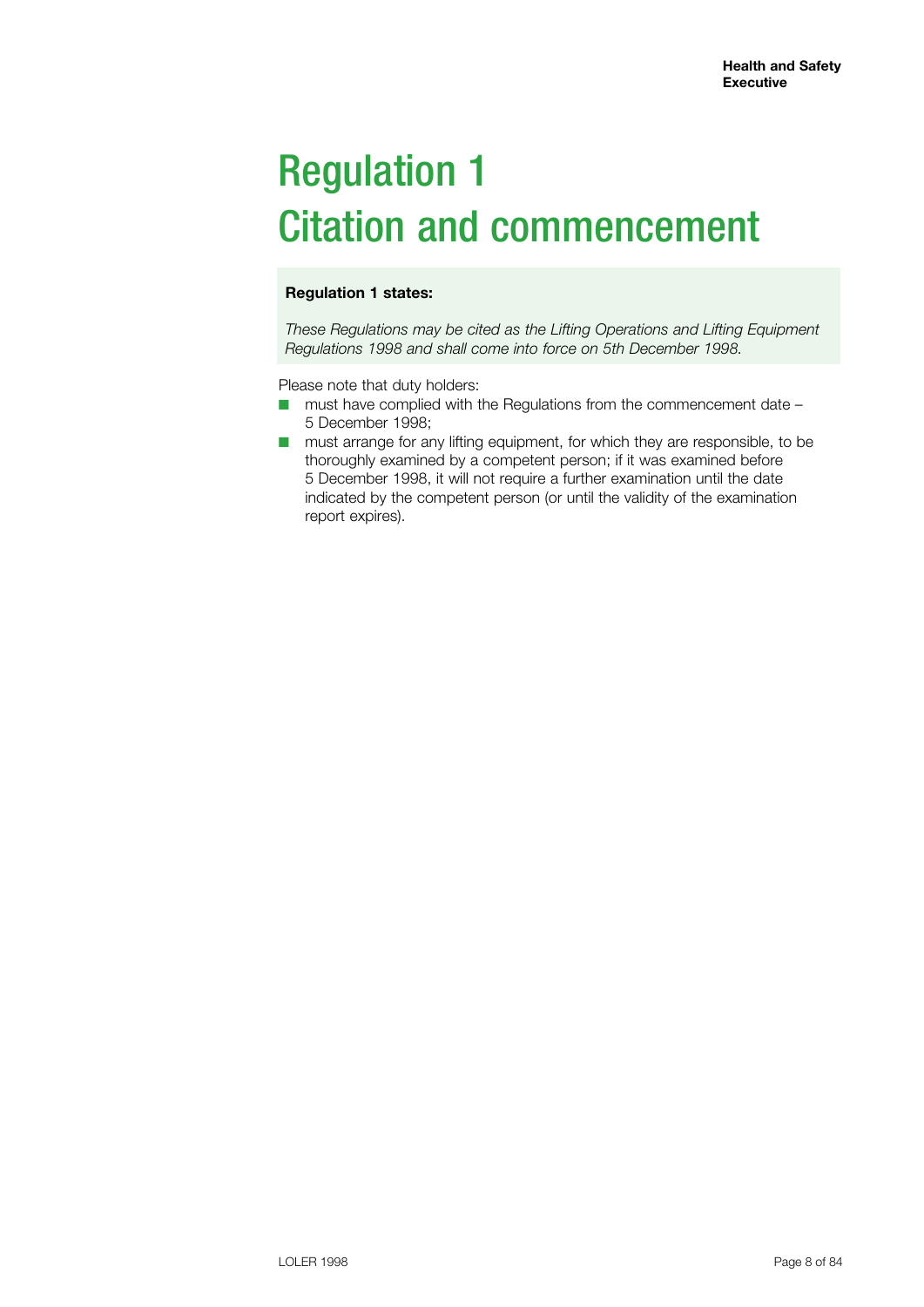# Regulation 2 Interpretation

# **Regulation 2 states:**

*(1) In these Regulations, unless the context otherwise requires –*

*"the 1974 Act" means the Health and Safety at Work etc Act 1974;*

*"the 1992 Regulations" means the Supply of Machinery (Safety) Regulations 1992(a);*

*"accessory for lifting" means work equipment for attaching loads to machinery for lifting;*

*"EC declaration of conformity" means a declaration which complies with –*

- *(a) regulation 22 of the 1992 Regulations;*
- *(b) Article 12.1 of Council Directive 89/686/EEC(b) on the approximation of the laws of the Member States relating to personal protective equipment; or*
	- *(c) Regulation 8(2)(d) of the Lifts Regulations 1997(c);*

*"employer" except in regulation 3(2) and (3) includes a person to whom the requirements imposed by these Regulations apply by virtue of regulation 3(3) (a) and (b);*

*"essential requirements" has the same meaning as in the Provision and Use of Work Equipment Regulations 1998(d);*

*"examination scheme" means a suitable scheme drawn up by a competent person for such thorough examinations of lifting equipment at such intervals as may be appropriate for the purpose described in regulation 9(3);*

*"the Executive" means the Health and Safety Executive;*

*"lifting equipment" means work equipment for lifting or lowering loads and includes its attachments used for anchoring, fixing or supporting it;*

*"lifting operation" has the meaning given in regulation 8(2);*

*"load" includes a person;*

*"thorough examination" in relation to a thorough examination under paragraph (1), (2) or (3) of regulation 9 –*

*(a) means a thorough examination by a competent person;*

*(b) where it is appropriate to carry out testing for the purpose described in the paragraph, includes such testing by a competent person as is appropriate for the purpose;*

*and "thoroughly examined" shall be construed accordingly;*

*"work equipment" means any machinery, appliance, apparatus, tool or installation for use at work (whether exclusively or not).*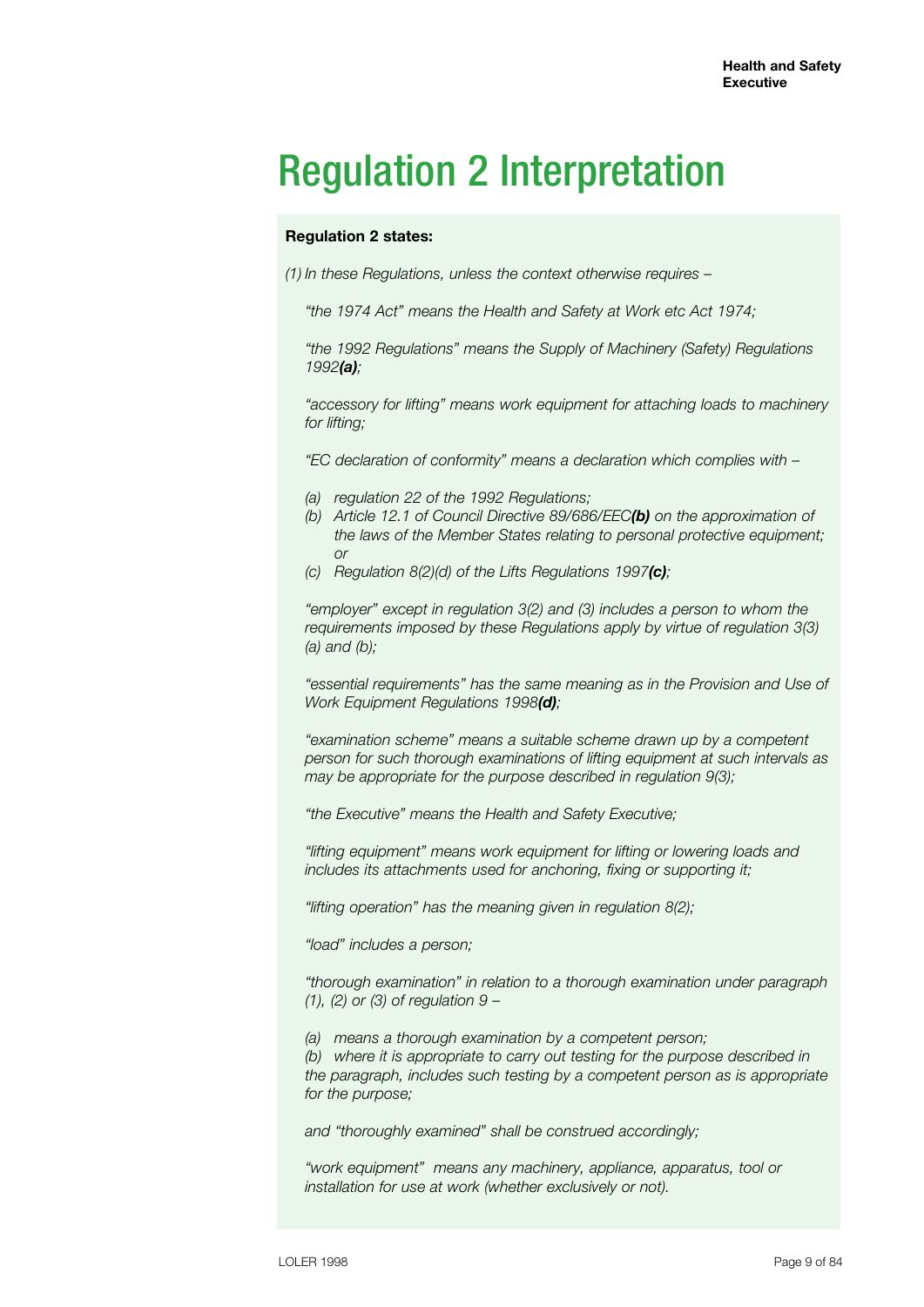*(2) Unless the context otherwise requires, any reference in these Regulations to – (a) a numbered regulation or Schedule is a reference to the regulation or Schedule in these Regulations so numbered; and*

*(b) a numbered paragraph is a reference to the paragraph so numbered in the regulation or Schedule in which the reference appears.*

- **(a)** SI 1992/3073 to which there are amendments not relevant to these Regulations.
- **(b)** OJ No. L399. 30.12.89, p.18; printed in the Schedule to SI 1992/3139.
- **(c)** SI 1997/831.
- **(d)** SI 1998/2306.

You need to know:

- $\blacksquare$  the wide range of equipment, from an eyebolt to a tower crane, that comes within the scope of LOLER; you must have a good grasp of all the definitions given in regulation 2 including the meaning of the term 'load', and what 'load' includes;
- examples of equipment which raise or lower loads and examples of accessories for lifting such as chains, ropes, slings which are covered by LOLER;
- $\blacksquare$  that LOLER may be relevant to equipment which presents risks similar to traditional lifting equipment, for instance a front-end loader on a tractor, a bath hoist in a nursing home, ropes used for climbing and positioning during arboriculture, for climbing telecommunications towers to work on overhead lines and for examining rock or building surfaces;
- $\blacksquare$  what operations are NOT covered by LOLER, for example any unassisted manual handling operation.

LOLER is aimed at the type of equipment that was covered by previous lifting regulations and also at lifting equipment which presents similar risks. LOLER also applies in any industries using this kind of equipment, including agriculture, which did not previously have any specific legislation covering lifting operations.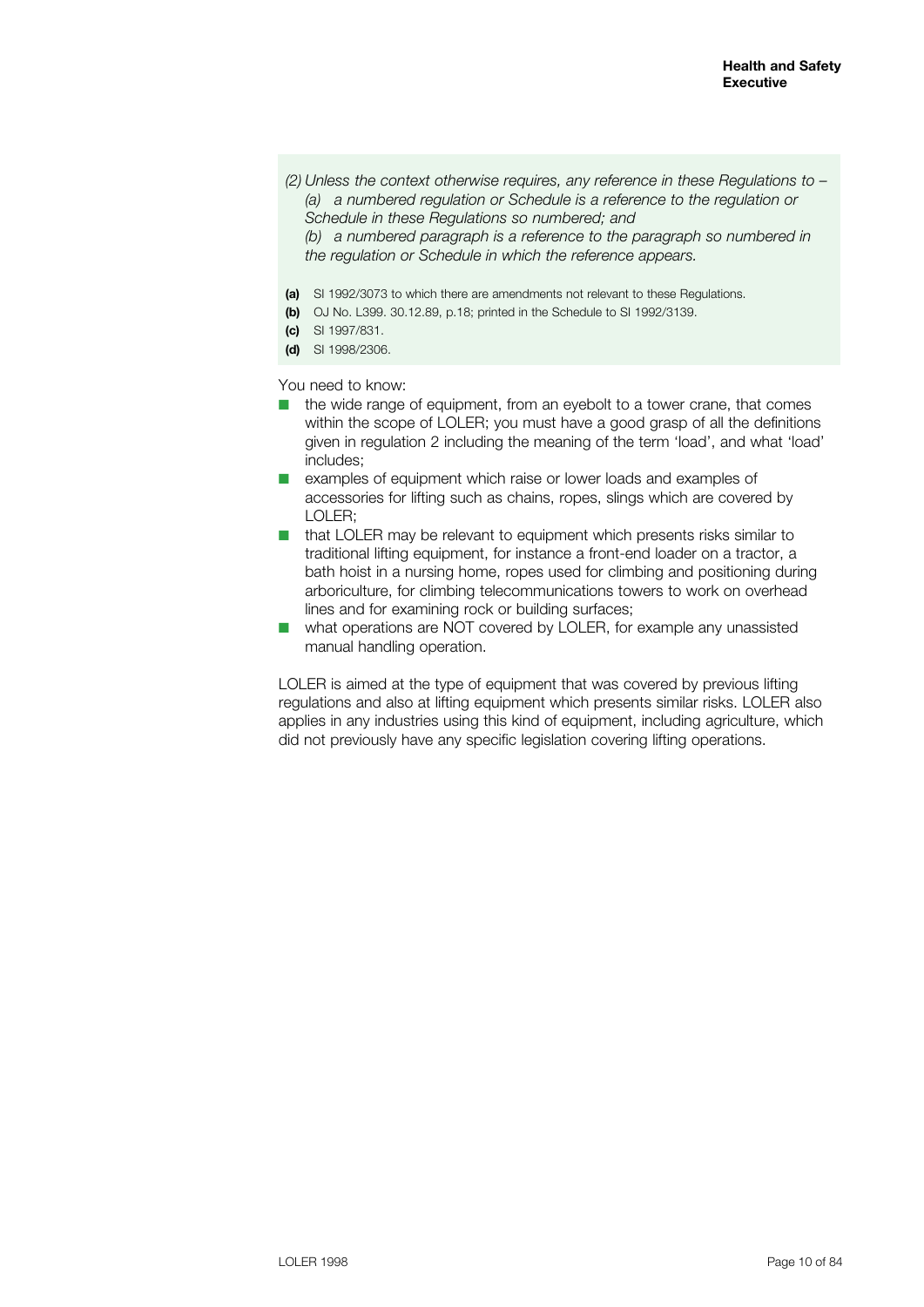# Regulation 3 Application

# **Regulation 3 states:**

- *(1) These Regulations shall apply –*
	- *(a) in Great Britain; and*
	- *(b) outside Great Britain as sections 1 to 59 and 80 to 82 of the 1974 Act apply by virtue of the Health and Safety at Work etc Act 1974 (Application outside Great Britain) Order 1995(a) ("the 1995 Order").\**
- *(2) The requirements imposed by these Regulations on an employer in respect of*  lifting equipment shall apply in relation to lifting equipment provided for use or *used by an employee of his at work.*
- *(3) The requirements imposed by these Regulations on an employer shall also apply –*
	- *(a) to a self-employed person, in respect of lifting equipment he uses at work;*
	- *(b) subject to paragraph (5), to a person who has control to any extent of – (i) lifting equipment;*
		- *(ii) a person at work who uses or supervises or manages the use of lifting equipment; or*
		- *(iii) the way in which the lifting equipment is used, and to the extent of his control.*
- *(4) Any reference in paragraph (3)(b) to a person having control is a reference to a person having control in connection with the carrying on by him of a trade, business or other undertaking (whether for profit or not).*
- *(5) The requirements imposed by these Regulations on an employer shall not*  apply to a person in respect of lifting equipment supplied by him by way of *sale, agreement for sale or hire-purchase agreement.*
- *(6) Subject to paragraphs (7) to (10), these Regulations shall not impose any obligation in relation to a ship's work equipment (whether that equipment is used on or off the ship).*
- *(7) Where merchant shipping requirements are applicable to a ship's work equipment, paragraph (6) shall relieve the shore employer of his obligations under these Regulations in respect of that equipment only where he has taken all reasonable steps to satisfy himself that the merchant shipping requirements are being complied with in respect of that equipment.*
- *(8) In a case where the merchant shipping requirements are not applicable to the ship's work equipment by reason only that for the time being there is no master, crew or watchman on the ship, those requirements shall nevertheless be treated for the purpose of paragraph (7) as if they were applicable.*
- *(9) Where the ship's work equipment is used in a specified operation paragraph (6) shall not apply to regulations 6 and 8 (each as applied by regulation 3).*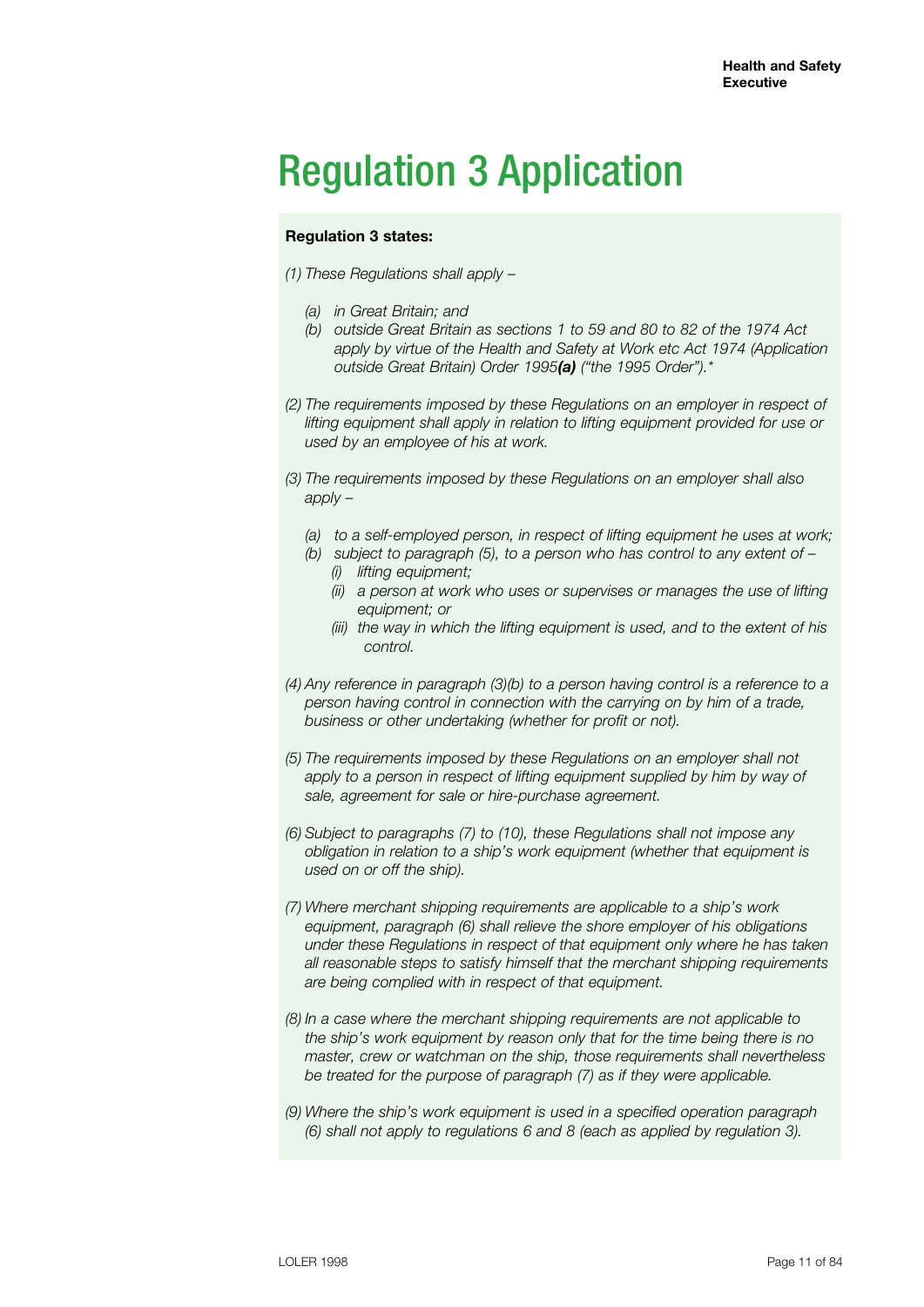*(10) Paragraph (6) does not apply to a ship's work equipment provided for use or used in an activity (whether carried on in or outside Great Britain) specified in the 1995 Order save that it does apply to –*

 *(a) the loading, unloading, fuelling or provisioning of the ship; or (b) the construction, reconstruction, finishing, refitting, repair, maintenance, cleaning or breaking up of the ship.*

*(11) In this regulation –*

 *"master" has the meaning assigned to it by section 313(1) of the Merchant Shipping Act 1995(b);*

 *"merchant shipping requirements" means the requirements of regulations 3 and 4 of the Merchant Shipping (Guarding of Machinery and Safety of Electrical Equipment) Regulations 1988(c) and regulations 5 to 10 of the Merchant Shipping (Hatches and Lifting Plant) Regulations 1988(d);*

 *"ship" has the meaning assigned to it by section 313(1) of the Merchant Shipping Act 1995 save that it does not include an offshore installation;*

 *"shore employer" means an employer of persons (other than the master and crew of any ship) who are engaged in a specified operation;*

 *"specified operation" means an operation in which the ship's work equipment is used –*

 *(a) by persons other than the master and crew; or (b) where persons other than the master and crew are liable to be exposed to a risk to their health or safety from its use.*

- **(a)** SI 1995/263.
- **(b)** 1995 c.21.17
- **(c)** SI 1988/1636, amended by SI 1998/2274.
- **(d)** SI 1988/1639, amended by SI 1988/2274.
- \* Revoked by the Health and Safety at Work etc Act 1974 (Application outside Great Britain) Order 2001 (SI2001/2127).

### **Where LOLER applies**

LOLER generally applies throughout Great Britain, and wherever the Health and Safety at Work etc Act 1974 applies. In some cases, LOLER may apply on board sea-going ships where persons other than the master and crew are liable to be exposed to risks from the use of the lifting equipment. The Health and Safety at Work Act (Application outside Great Britain) Order 2001 extends the Regulations to all offshore activities and sub-sea installations on the Great Britain continental shelf. Therefore, LOLER applies to these activities.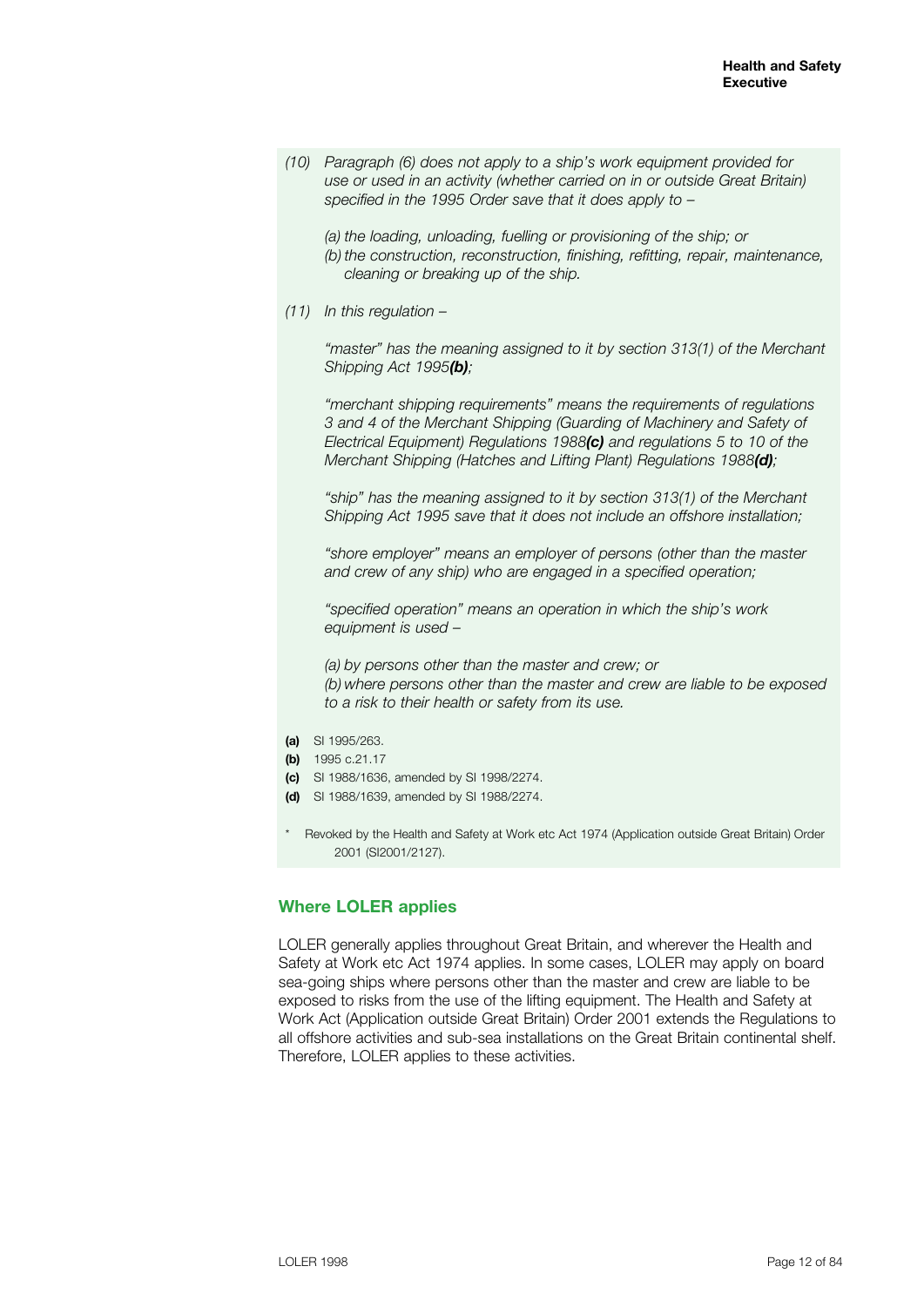# **How LOLER applies**

LOLER applies to the way lifting equipment is used in commerce and industry. It applies to employers and self-employed persons providing lifting equipment for use at work and those in control of the use of lifting equipment. LOLER applies only to work activities, for example:

- $\blacksquare$  a crane on hire to a construction site;
- $\blacksquare$  a contract lift:
- $\blacksquare$  a passenger lift provided for the use of workers in an office block;
- $\blacksquare$  refuse collection vehicles (lifting on public roads);
- $\Box$  patient hoists;
- $\blacksquare$  fork-lift trucks.

# **Summary**

The ACOP for LOLER focuses on:

- $\blacksquare$  risk assessment requirements which apply;
- $\blacksquare$  factors to be considered if risks mean that LOLER applies;
- $\blacksquare$  the fact that the aim of LOLER is to reduce risks.

There is no regulation requiring a risk assessment in LOLER. This is because of the existing risk assessment requirements in the Management Regulations. The main factors to take into account are the severity of any injury or ill health likely to result from any hazard present, the likelihood of that happening and the numbers exposed. You may find it helpful to read the HSE guidance in *Five steps to risk assessment*. (1)

The ACOP also covers details about:

- $\blacksquare$  the material of manufacture of lifting equipment:
- $\blacksquare$  the means of access to or egress from any part of the lifting equipment;
- $\blacksquare$  protection against slips, trips and falls:
- operator protection:
- $\blacksquare$  effects of high wind.

#### **The ACOP says:**

#### **Protection against slips, trips and falls**

**68 Where a person is required to be present on any part of the lifting equipment, eg for operational, maintenance or inspection purposes, the working place, particularly if a platform, for that activity should be such as to minimise the risks of accidents arising from slips, trips and falls.**

# **Operator protection**

**83 Where operators may be adversely affected by the environment in which they are using the lifting equipment you should provide them with adequate protection.**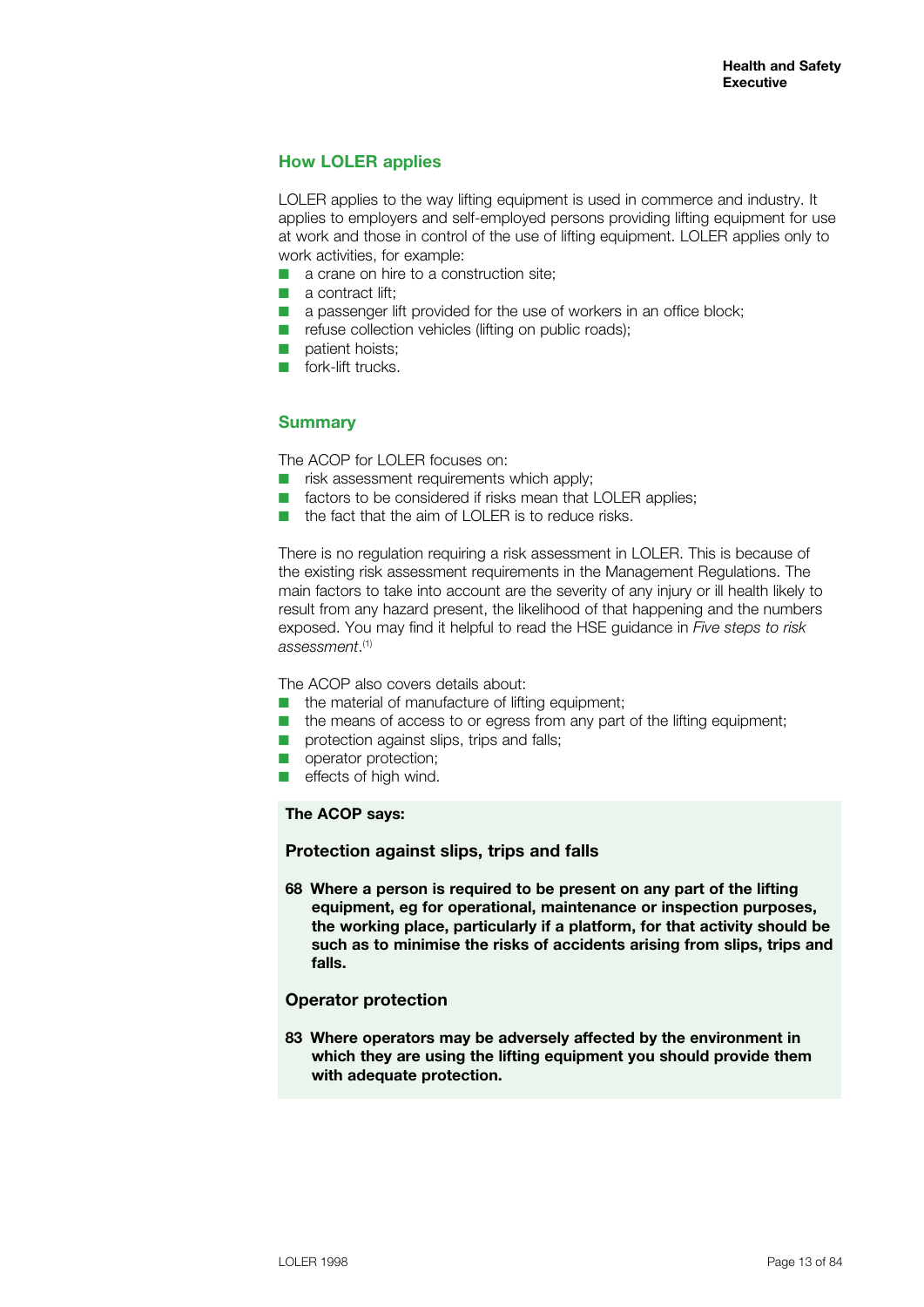### **Self-assessment questions**

- 1 What are these Regulations called?
- 2 When did they come into force?
- 3 What is an 'EC declaration of conformity'?
- 4 What is meant by 'the Executive'?
- 5 Lifting equipment is
- 6 LOLER applies: (please select one)
	- (a) only in Great Britain;
	- (b) in and outside Great Britain;
- (c) wherever the Health and Safety at Work etc Act 1974 applies.
- 7 LOLER applies to employers, employees and self-employed people who use lifting equipment. TRUE or FALSE?
- 8 Does LOLER apply to those who supply lifting equipment for sale or hire purchase?
- 9 What does LOLER require of shore employers regarding work equipment used on merchant ships?
- 10 LOLER applies to the loading, unloading, fuelling or provisioning of ships. TRUE or FALSE?
- 11 The term 'ship' includes offshore installations. TRUE or FALSE?
- 12 A 'specified operation' is
- 13 As far as an employer is concerned, what lifting equipment is covered by LOLER?
- 14 What other individuals have duties under LOLER?

Answers on page 75.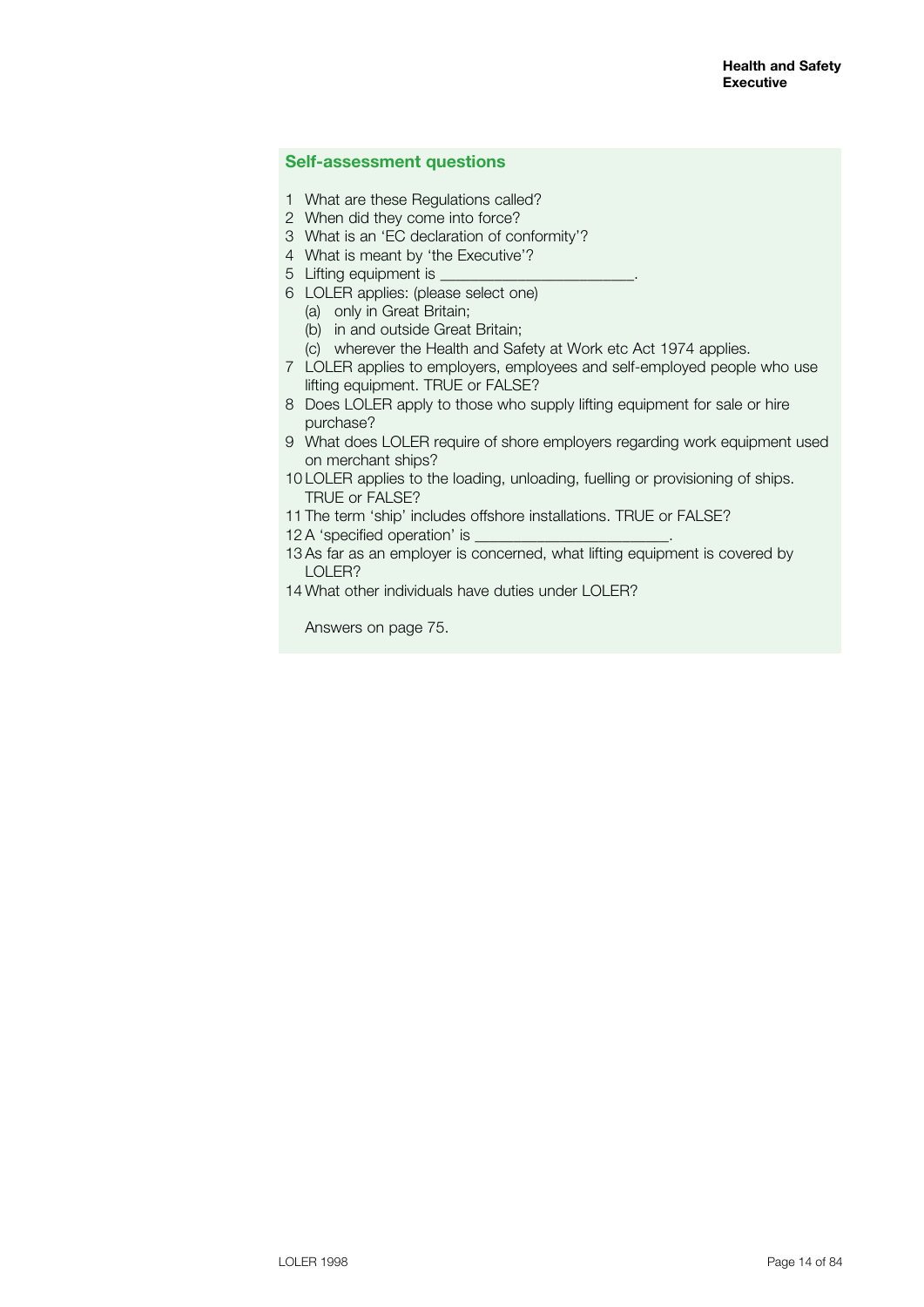# Regulation 4 Strength and stability

# **Key points**

This regulation is about the adequacy of lifting equipment to carry out lifting operations safely. It focuses on the strength of the component parts of the lifting equipment, and stability in the whole lifting system. It places a duty on employers to ensure, according to the load involved and the circumstances of the lifting operation, that only equipment which is strong enough and sufficiently stable is used.

Regulation 4 considers the safety risks of lifting equipment that could fail or collapse under load because of:

- inadequate physical strength of any part of the equipment; OR
- instability in the lifting system.

The regulation has two parts:

- 4(a) focuses on strength and stability;
- 4(b) is about the load being lifted.

Regulation 4(a) is supported by the ACOP in the following areas:

- strength of the lifting equipment;
- stability the forces involved and measures to prevent overturning;
- the prevention of overload.

### **Regulation 4 states:**

*Every employer shall ensure that –*

- *(a) lifting equipment is of adequate strength and stability for each load, having regard in particular to the stress induced at its mounting or fixing point;*
- *(b) every part of a load and anything attached to it and used in lifting it is of adequate strength.*

| <b>Key terms</b>               |                                                                                                                                      |
|--------------------------------|--------------------------------------------------------------------------------------------------------------------------------------|
| <b>Lifting equipment</b>       | Equipment, including accessories,<br>which is designed and used for carrying<br>loads.                                               |
| <b>Strength</b>                | The capability of materials and<br>components of the equipment to<br>withstand the loads and forces applied.                         |
| <b>Stability</b>               | The ability of the equipment to remain<br>fixed in its normal position for use.                                                      |
| Load                           | The total weight to be lifted, including all<br>the accessories.                                                                     |
| <b>Mounting or fixed point</b> | The points at which lifting equipment<br>is held secure to another surface or<br>where parts of the equipment are fixed<br>together. |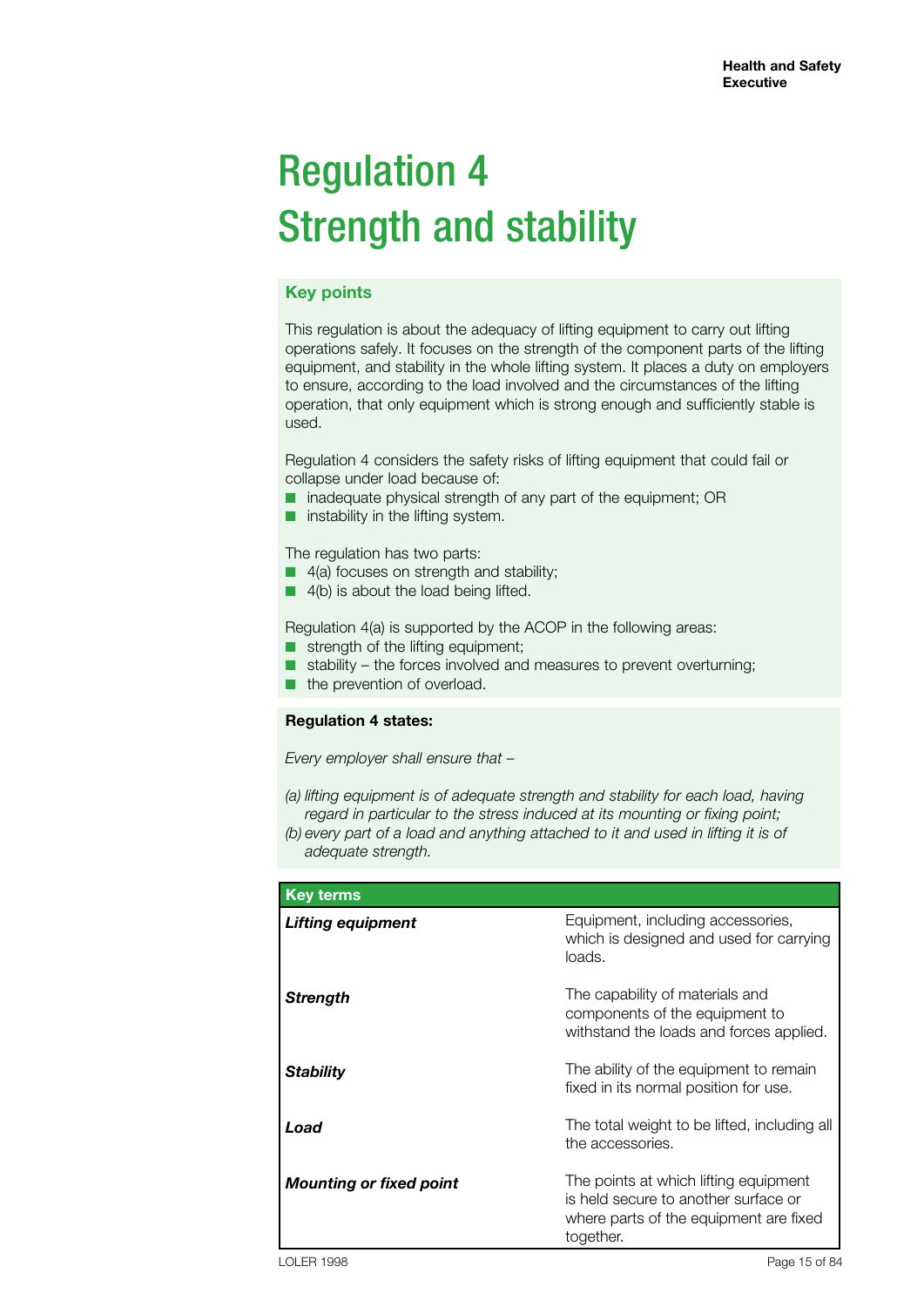# **Adequate strength of lifting equipment**

The requirements for adequate strength of lifting equipment are explained in the ACOP especially the need for:

- $\blacksquare$  forces and weights to be considered, including the aggregated weight to be lifted;
- $\blacksquare$  failure modes:
- $\blacksquare$  equipment selected for lifting to be appropriate to, and compatible with, the circumstances and conditions of use;
- $\blacksquare$  a factor of safety.

Employers must be able to show they have taken ALL these into account.

#### **The ACOP says:**

### **Adequate strength**

- **98 You should assess whether the lifting equipment has adequate strength for the proposed use. Account should be taken of the combination of forces to which the lifting equipment will be subjected as well as the weight of any associated accessories used in the lifting operation.**
- **99 The lifting equipment selected should not be unduly susceptible to any of the foreseeable failure modes likely to arise in service, for example fracture, wear or fatigue.**
- **100 The lifting equipment used should provide an appropriate factor of safety against failure under foreseeable failure modes.**

You need to note that:

- $\blacksquare$  adequate strength applies to the whole lifting system, including fixing or mounting systems;
- $\blacksquare$  the forces and additional stresses in equipment used in different configurations need to be considered;
- $\blacksquare$  material that fails must fail in a ductile manner (see Key terms, page 15):
- $\blacksquare$  a competent person needs to ensure that the strength and stability of the lifting equipment is always adequate for the tasks it is used for;
- **n** equipment manufacturers or suppliers may need to be contacted for advice if the lifting equipment is to be used for difficult or unusual lifts.

# **Case study: Residential care home**

Local authority enforcement officers were called to an old mansion undergoing conversion to a residential care home for the elderly. A stairlift was being installed. The equipment installation contractor was in dispute with the home's owner who had instructed that the chairlift track running the length of the staircase was to be fixed to the existing ornamental banisters. The contractor claimed that this would be unsuitable because the banisters were cast iron, a brittle material, unsuitable for supporting lifting equipment. The inspectors endorsed the contractor's claim and explained to the owner that the banisters, if overloaded, would be liable to break suddenly, causing the chairlift track to be detached. An alternative arrangement using steel anchor plates in the staircase was proposed and the installation work continued.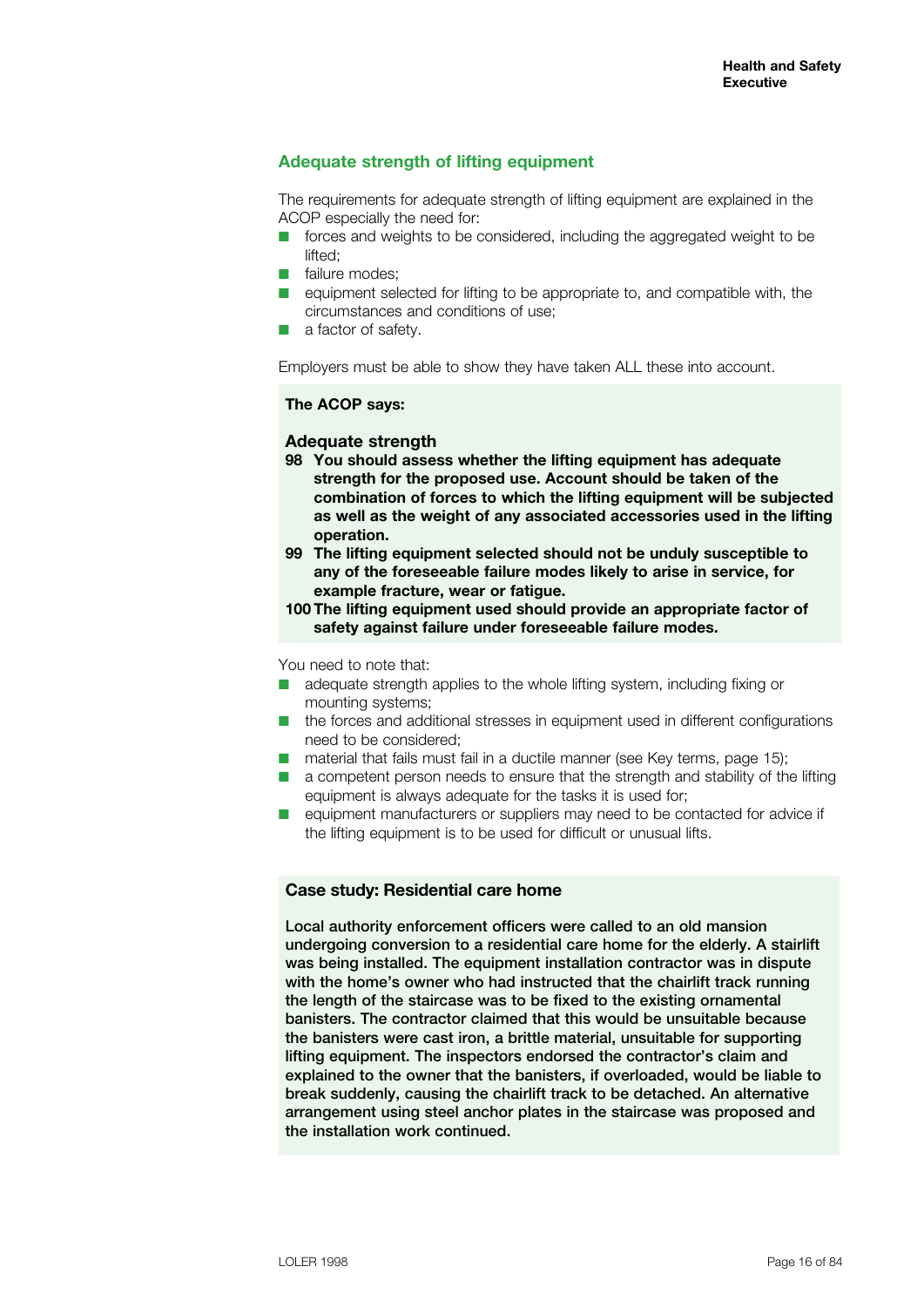### **Case study: Public carriageway**

A member of the public was crushed when a crane jib collapsed onto a van she was driving. The crawler tracked crane, which was being used for constructing a sea wall nearby, was fitted with a 42.7-metre main jib plus a 12.2-metre fly jib. While the crane was being manoeuvred, the jib started and continued to rise. Its root welds failed and the jib collapsed over the back of the crane. Because of the nature of the tracks and methods of controlling the crane, the movement was jerky, causing high inertia loads on the jib system. These, in addition to high loads on the jib due to overtravel, caused the welds on a backstop to fail.

| <b>Key terms</b>                 |                                                                                                                                                                                       |
|----------------------------------|---------------------------------------------------------------------------------------------------------------------------------------------------------------------------------------|
| <b>Combination of forces</b>     | The combined effect of all forces acting<br>on the lifting equipment including those<br>which are static (eg weight) and those<br>caused by movement of the equipment<br>or its load. |
| <b>Accessories</b>               | Subsidiary items of equipment used in<br>the lifting operation (eg chains, slings,<br>blocks).                                                                                        |
| <b>Factor of safety</b>          | Additional strength over and above<br>what is needed in theory to ensure<br>safety.                                                                                                   |
| <b>Ductile manner of failure</b> | Gradual failure; depends on the<br>properties of the construction material<br>used.                                                                                                   |
| <b>Failure modes</b>             | The ways in which engineering materials<br>characteristically fail, depending on the<br>circumstances and conditions of the<br>application.                                           |

# **Adequate stability of lifting equipment**

The ACOP deals with the requirement for adequate stability in lifting equipment, first by noting the general need to prevent equipment in use from overturning and to provide stabilising measures; it then concentrates on the particular needs of certain categories of equipment which are at risk of stability problems:

- $\blacksquare$  mobile equipment:
- $\blacksquare$  equipment assembled and dismantled on-site;
- $\blacksquare$  equipment which operates on rails;
- $\blacksquare$  equipment which runs on pneumatic tyres.

Employers need to assess equipment for stability on the basis of all factors which could come into play. Equipment should be selected which is inherently stable, by design. If the circumstances of a particular lifting operation might put stability at risk, then additional stabilising measures must be taken.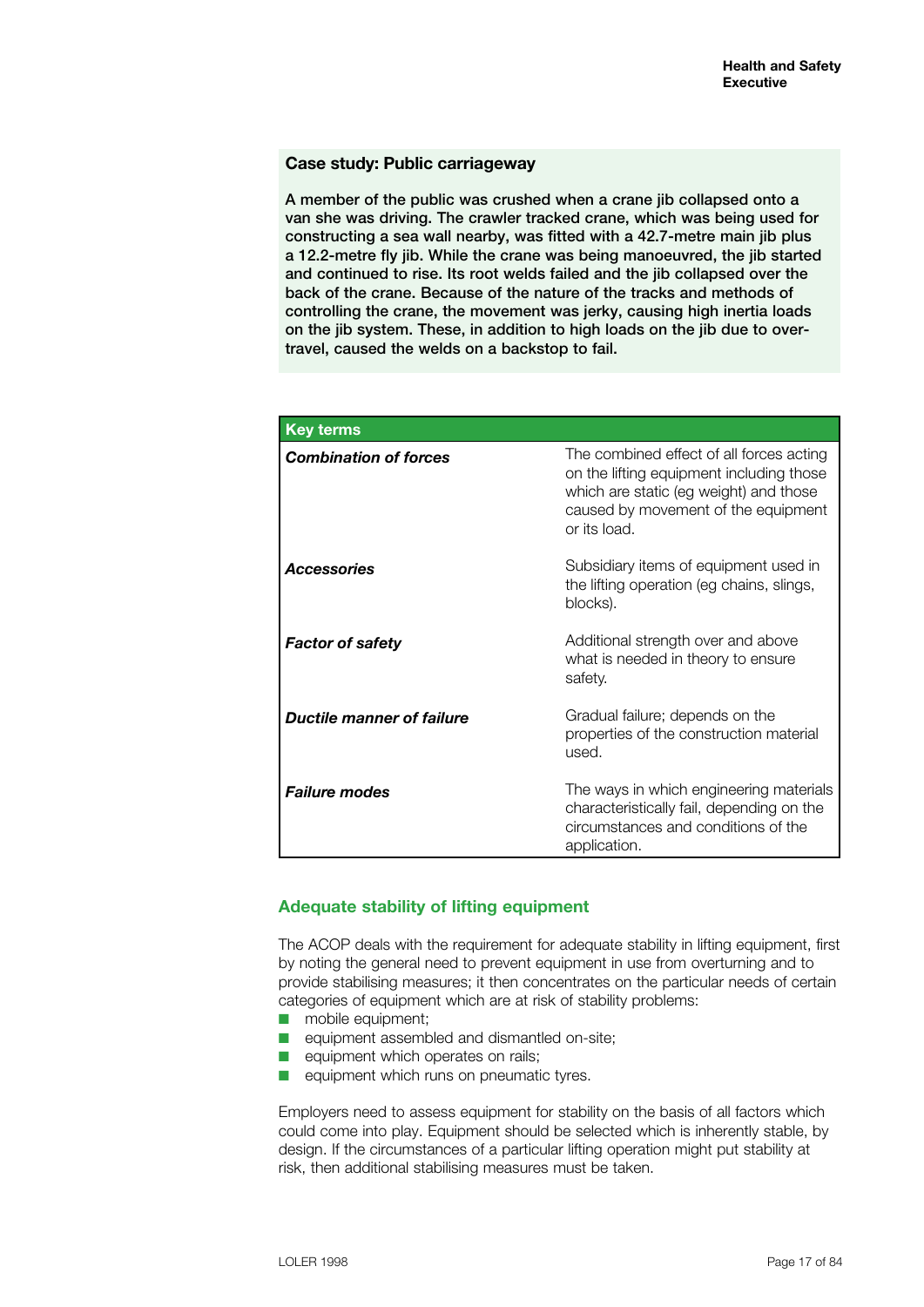#### *Preventing overturning and stability measures*

**The ACOP says:**

**Adequate stability**

- **104 You should ensure the lifting equipment has adequate stability for its proposed use. You should take account of any combination of destabilising forces that may adversely affect the stability of lifting equipment.**
- **105 Where appropriate, you should take suitable effective measures to provide sufficient resistance to overturning in order to ensure the adequate stability of the lifting equipment.**
- **106 Where the safe use of the lifting equipment depends on the use or positioning of stabilising arrangements, the equipment should not be used unless these are in place and operating effectively.**

You need to know:

- $\blacksquare$  how to assess stability;
- $\blacksquare$  what factors affect stability, including the additional factors when lifting a load from water;
- $\blacksquare$  methods for improving stability;
- $\blacksquare$  that where lifting equipment is connected to, or part of, another structure, then the structure must be capable of withstanding the forces and stresses the equipment imposes.

| <b>Key terms</b>                |                                                                                                                                                                  |
|---------------------------------|------------------------------------------------------------------------------------------------------------------------------------------------------------------|
| <b>Destabilising forces</b>     | Forces which cause equipment to<br>become unstable due, for example,<br>to movement of the load, uneven or<br>sloping ground, wind or a combination<br>of these. |
| Overturning                     | When equipment turns over completely<br>(ie through 180° or more).                                                                                               |
| <b>Stabilising arrangements</b> | Measures taken to ensure stability<br>(eg outriggers, tie ropes, a solid base,<br>ballast).                                                                      |

### *Mobile equipment and site erected equipment*

### **The ACOP says:**

**112 You should ensure that lifting equipment which is mobile or which is dismantled and reassembled at different locations is used in such a way as to ensure its stability during its use under all foreseeable conditions. Particular account should be taken of the nature of the ground and other surfaces on which the equipment might be used.**

You need to know:

- $\blacksquare$  examples of mobile equipment (eg mobile cranes, fork-lift trucks, forwarders and cable cranes in forestry);
- $\blacksquare$  examples of lifting equipment which can be dismantled and reassembled, (eq. tower cranes, construction site hoists, mast climbing work platforms);
- $\blacksquare$  how to ensure the stability of fixed equipment.

This part of regulation 4 links to regulation 8(1)(c), which is about ensuring that all lifting operations are carried out safely.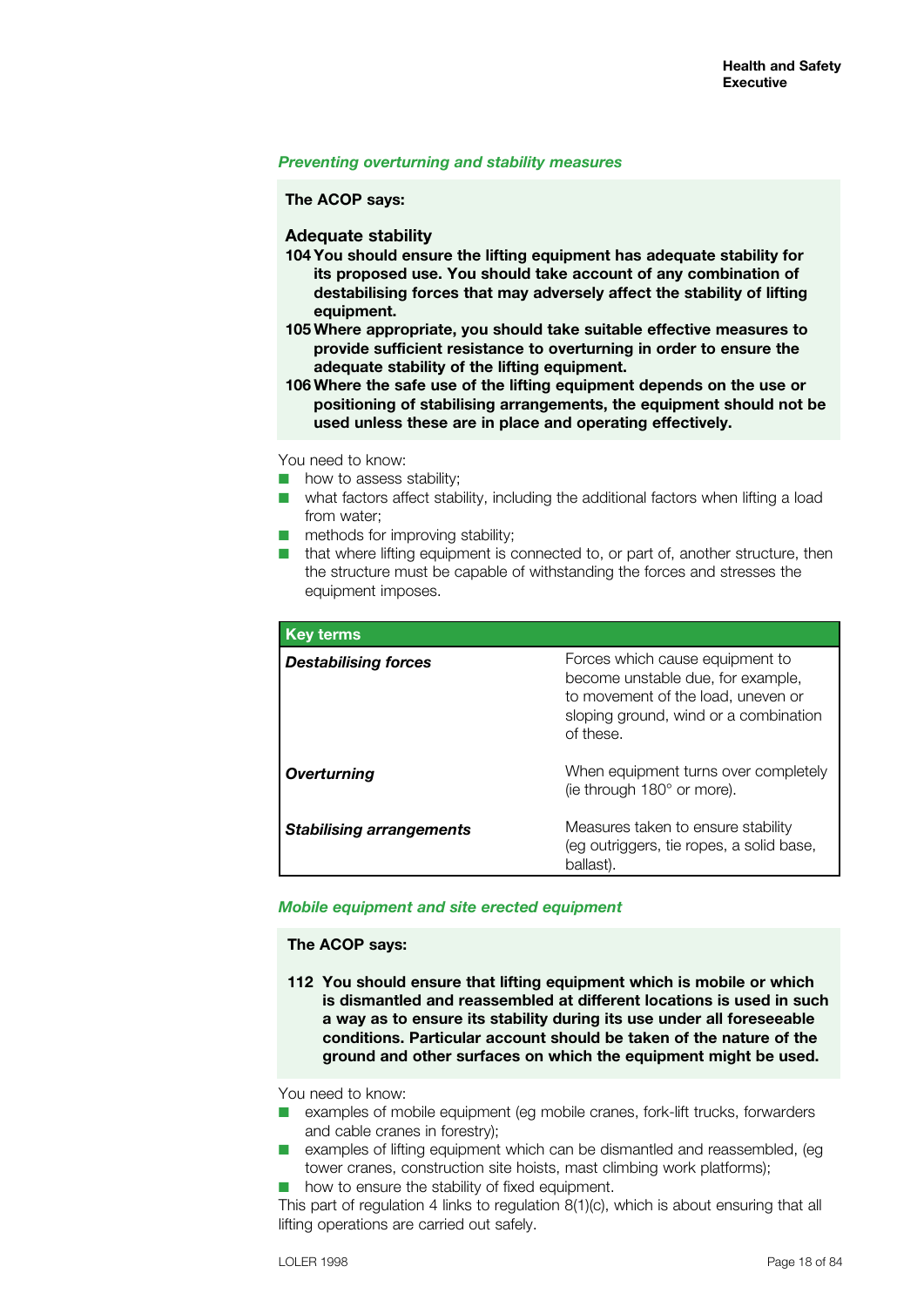| <b>Key terms</b>           |                                                                                                                                                 |
|----------------------------|-------------------------------------------------------------------------------------------------------------------------------------------------|
| Mobile                     | Lifting equipment which has wheels or<br>tracks and is capable of being driven<br>or otherwise moved (eg towed) to the<br>location of the lift. |
| Dismantled and reassembled | Most frequently applies to the building,<br>on site, of crane jibs.                                                                             |

# **Case study: Textile factory**

A crane driver was seriously injured when he was crushed against a metal skip when his mobile crane overturned. The accident happened while he was loading items of scrap machinery from a textile factory, which was being demolished, onto a lorry. As he slewed the crane to lower the load onto the lorry, it overturned.

The primary cause of the accident was the state of the ground and the fact that the load, at the limit of the crane's capacity, started to spin as it was being slewed over the lorry. Heavy rain had made the ground soft under the crane's wheels. Under this combination of conditions the crane overturned. No assessment of the site conditions or plan for the job had been done.

### *Lifting equipment used on rails*

### **The ACOP says:**

- **117 Where lifting equipment is used on rails it should be fitted with suitable devices, for example to remove loose material from the rails, to minimise the risks of the equipment being derailed.**
- **118 The surface on which rail-mounted lifting equipment runs (with or without its load) should be sufficiently firm to support the rails. The rails should have an even running surface; be properly joined; laid so that the lifting equipment and its load can move freely and without danger of derailment.**

You need to know:

- $\blacksquare$  how a firm surface for supporting rails will be achieved; and
- $\blacksquare$  how rails should be laid.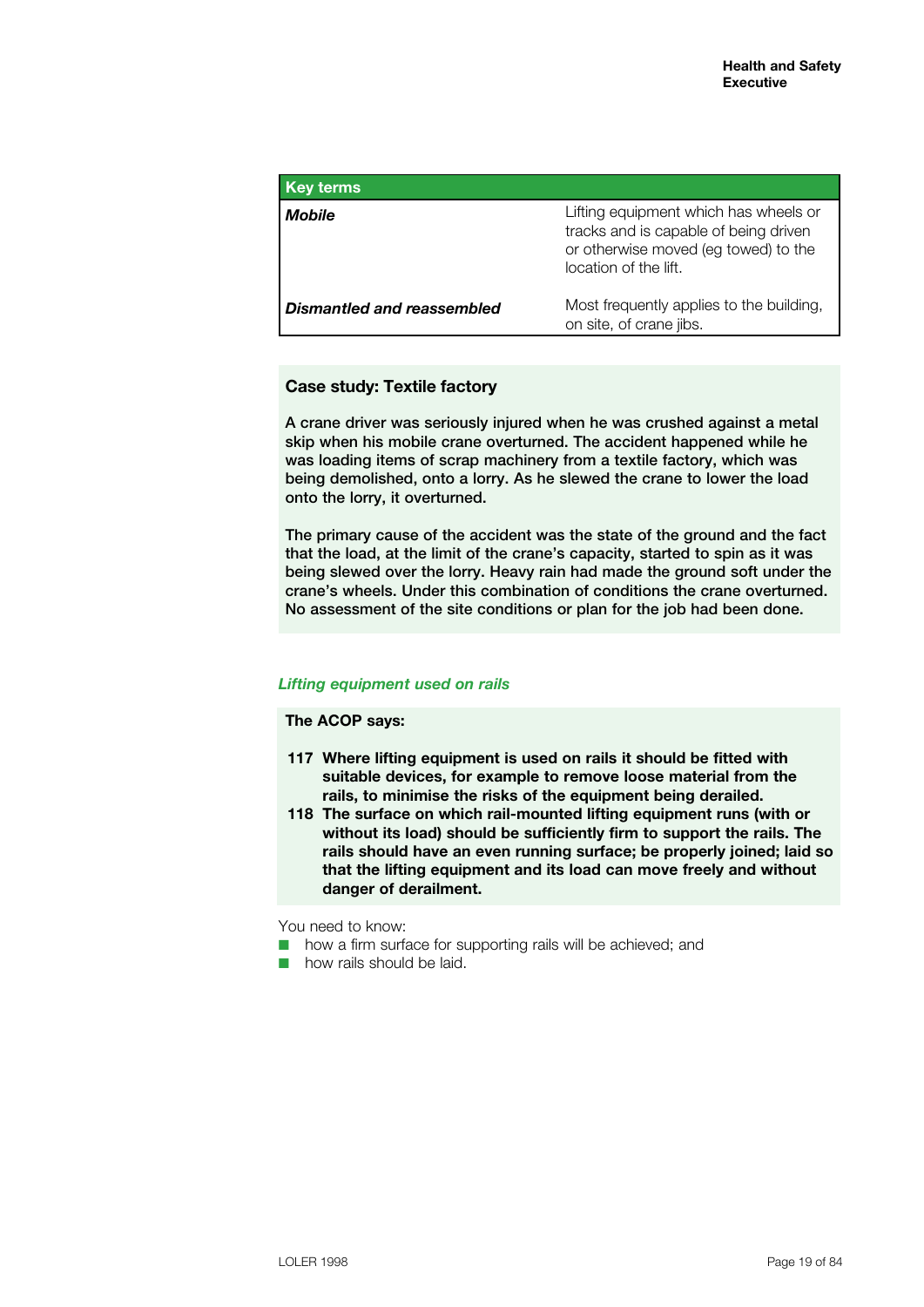| <b>Key terms</b>       |                                                                                        |
|------------------------|----------------------------------------------------------------------------------------|
| <b>Rails</b>           | A track for supporting and guiding<br>wheels.                                          |
| <b>Derailed</b>        | When equipment comes off its rails.                                                    |
| <b>Running surface</b> | The upper surface of the rail which is in<br>contact with the equipment's wheels.      |
| Joins                  | The means of connecting individual<br>sections of rails to make a continuous<br>track. |

# **Case study: Warehouse**

An overhead crane in a warehouse gave rise to an emergency when its wheels became jammed. The crane was used to remove and replace containers of chemicals. During the incident the crane, which was in the process of lifting a container, jolted and stopped.

Immediate investigation of the cause revealed that the crane's wheels had come off the rails that ran the length of the warehouse. Corrosion of the rails had led to them cracking and eventually breaking on one side.

It was critical that the crane's load of chemicals was removed, since prolonged contact with air would have caused it to overheat and possibly self-ignite.

### *Equipment which runs on pneumatic tyres*

If mobile lifting equipment is fitted with pneumatic tyres, it should not be used to lift loads unless the tyres are inflated to the correct pressure. You need to know how to measure tyre pressure.

| <b>Key terms</b>        |                                                                                                                 |
|-------------------------|-----------------------------------------------------------------------------------------------------------------|
| <b>Pneumatic tyres</b>  | Tyres which are inflated by compressed<br>air.                                                                  |
| <b>Correct pressure</b> | The correct pressure is given by the tyre<br>manufacturer and depends on the duty<br>and load which is carried. |

# **Preventing overload**

This deals with situations in which there is a strong risk of overturning or overloading. If there is a significant risk of overturning or overloading, the lifting equipment should be provided with devices such as rated capacity indicators and rated capacity limiters. These give audible or visual warnings when the safe lifting limits are being approached.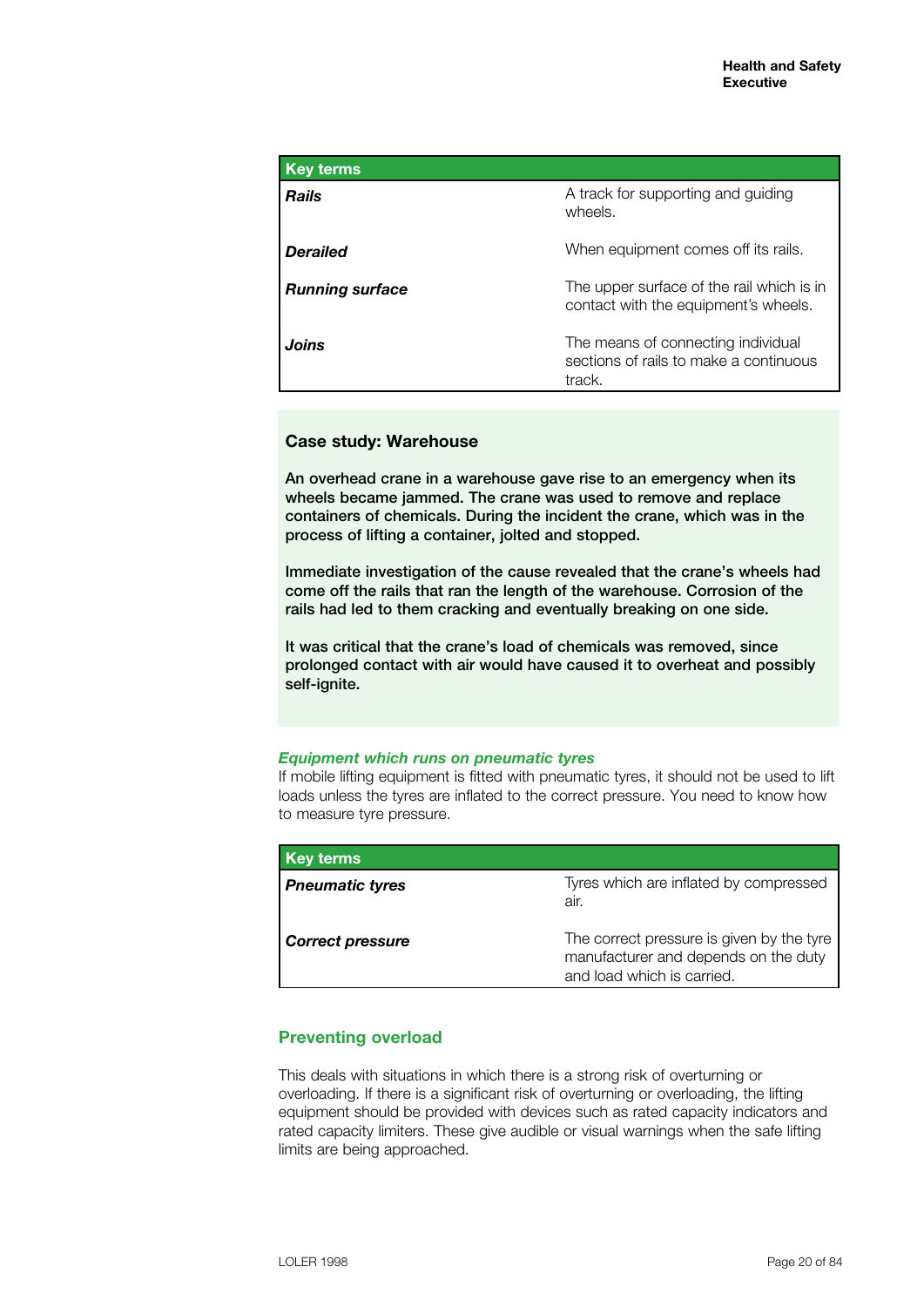# **Regulation 4(b): the load being lifted**

This part of the regulation is about ensuring that the parts of the load that become connected to the lifting equipment during lifting operations are sufficiently strong. Examples are lifting lugs welded in place to facilitate lifting, jacking or lifting points.

You need to know that:

- $\blacksquare$  lifting points form part of the load;
- $\blacksquare$  routine checks need to be made of the condition of lifting points;
- $\blacksquare$  it may be appropriate to test the strength of lifting points such as welded lifting lugs.

Examples of lifting points include:

- $\Box$  lugs that are welded onto a steel beam before it is lifted, and that are removed afterwards;
- $\blacksquare$  permanent fittings such as those on a skip which may often be lifted.

| <b>Key terms</b>        |                                                                                         |
|-------------------------|-----------------------------------------------------------------------------------------|
| <b>Part of the load</b> | Includes anything which connects the<br>load to the lifting equipment and is<br>lifted. |

# **Case study: Distribution and warehousing**

A storage container dropped while being offloaded from a lorry by a mobile crane. The container was of a type designed to stack. The lifting brackets in the top of the container had been damaged during a previous stacking operation; the lifting bracket had cracked and fractured during the lift.

The owner of the containers did not have in place an appropriate inspection system for ensuring that damage and any wear in the lifting brackets could be identified and remedied.

# **Activity**

Under the regulation, the employer has a duty to assess lifting equipment stability in the circumstances of each lifting operation. Describe how this is handled in your situation. List who is responsible for:

- $\blacksquare$  assessment:
- $\blacksquare$  selecting and allocating lifting equipment for jobs.

Feedback on page 75.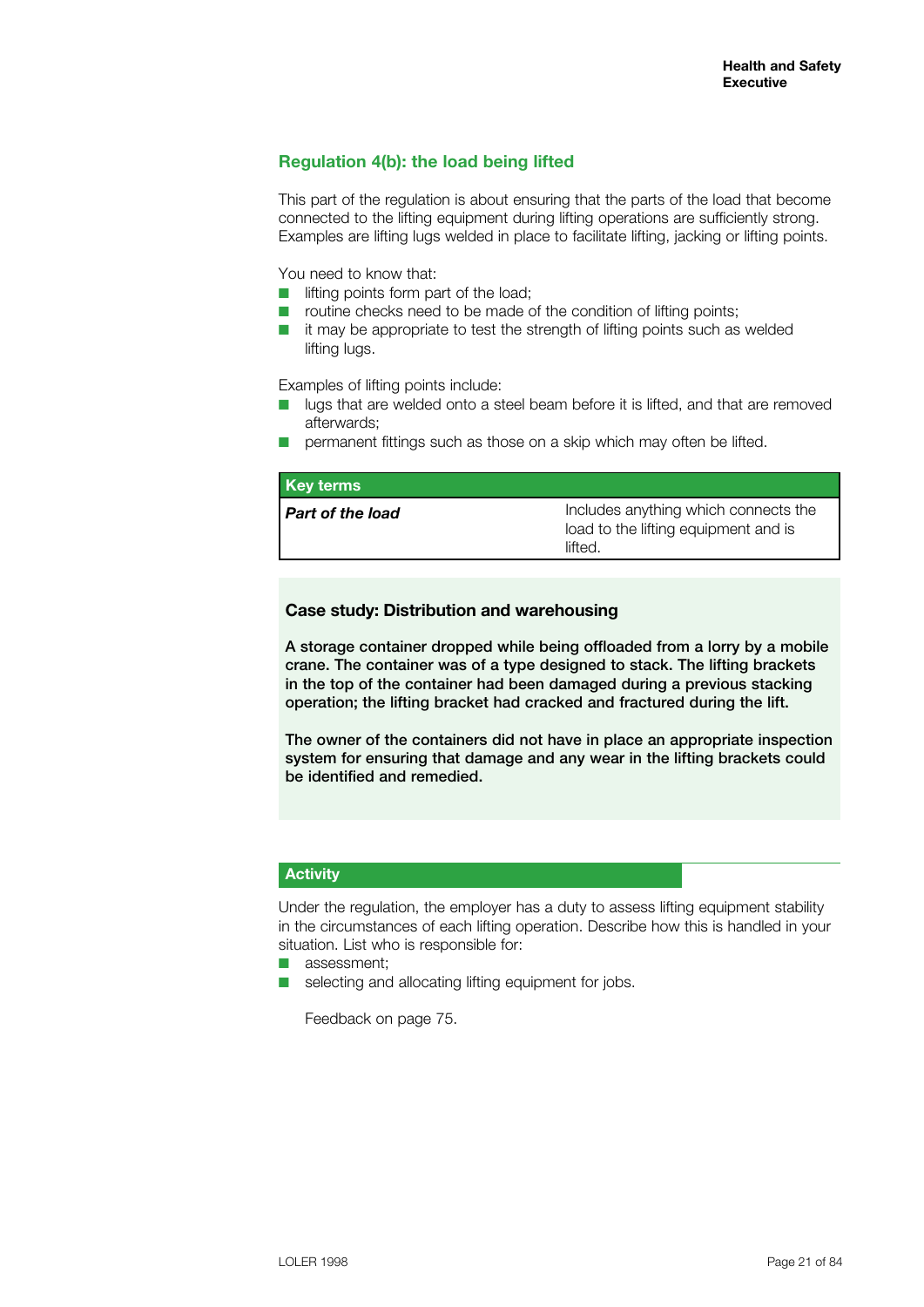### **Self-assessment questions**

- What two characteristics of lifting equipment are dealt with by regulation 4(a)?
- What is the key consideration of regulation 4(b)?
- What duty does regulation 4 place on employers?
- Define the term 'load'.
- What is the employer's duty in respect of the requirement for adequate strength?
- As well as the weight to be lifted, what other considerations apply when assessing lifting equipment for a particular lifting operation?
- In selecting lifting equipment for use, employers need to be aware of the standard modes of failure of critical components. What term is used to describe the extra provision for safety which must be available?
- What must employers consider when assessing the stability of lifting equipment?
- What is the criterion for adequate stability?
- What duty is placed on employers where stabilising measures are required to ensure that equipment is stable?
- What types of equipment are considered here?
- What is the duty placed on the employer in these circumstances?
- To what critical feature of these lifting operations must particular attention be paid?
- What should be done to minimise the risk of derailment of lifting equipment?
- What requirements apply to rails used for lifting equipment?
- What is the critical requirement concerning tyres on lifting equipment?
- What provision must be made where lifting equipment has tyres?
- What is the main requirement in regulation 4(b)?
- Are lifting points part of the lifting equipment or part of the load?

Answers on page 75.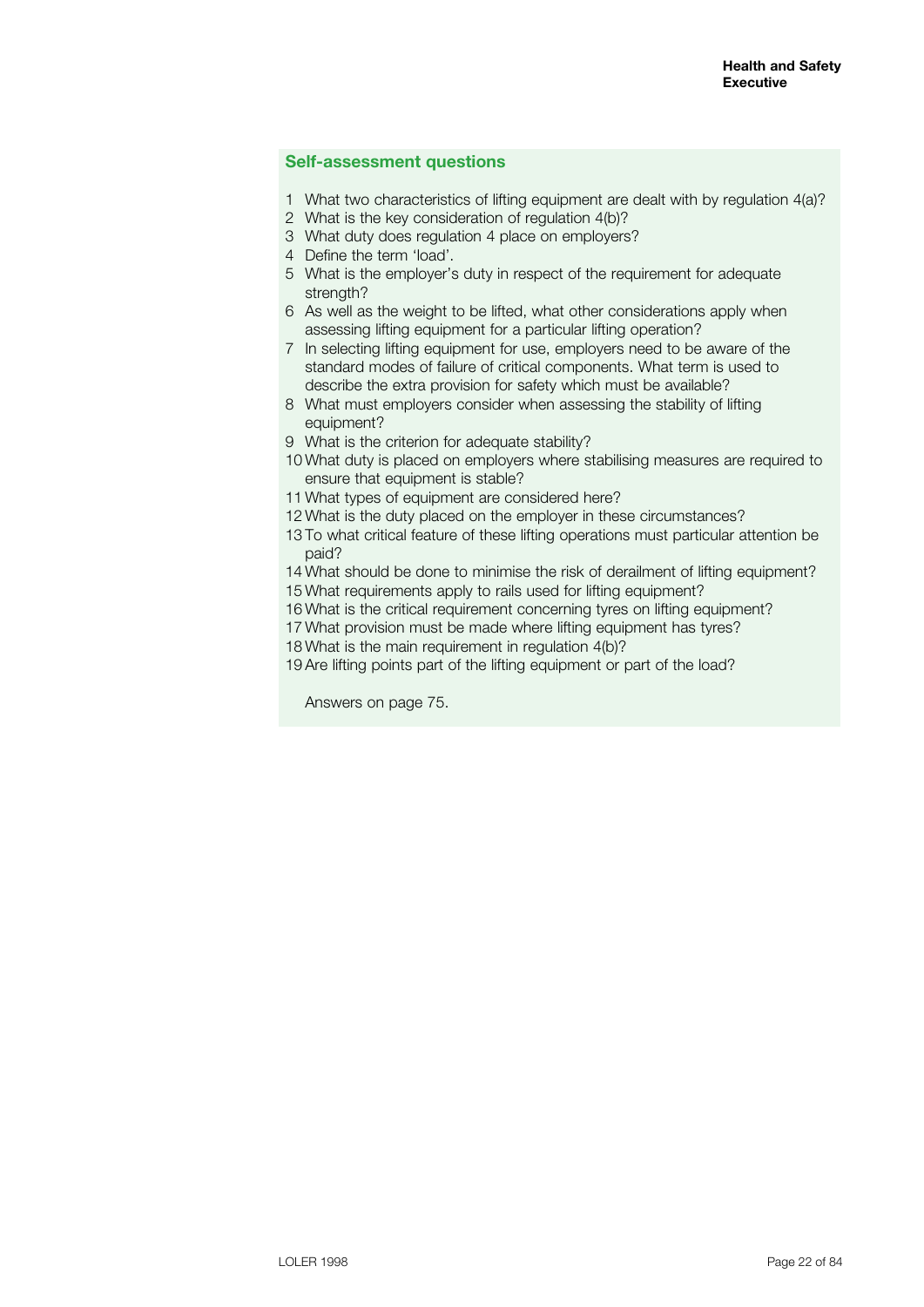# Regulation 5 Lifting equipment for lifting persons

# **Key points**

Regulation 5 is about making sure the many kinds of equipment used for lifting people are safe. Remember that lifting equipment can, and often does, carry people who may not be aware that any hazard exists. They can't be expected to be as vigilant for their safety as you would like. In these everyday circumstances, the equipment's design and operation have to be comprehensively safe.

# **Regulation 5 states:**

*(1) Every employer shall ensure that lifting equipment for lifting persons –*

*(a) subject to sub-paragraph (b), is such as to prevent a person using it being crushed, trapped or struck or falling from the carrier;*

- *(b) is such as to prevent so far as is reasonably practicable a person using it, while carrying out activities from the carrier, being crushed, trapped or struck or falling from the carrier;*
- *(c) subject to paragraph (2), has suitable devices to prevent the risk of a carrier falling;*
- *(d) is such that a person trapped in any carrier is not thereby exposed to danger and can be freed.*
- *(2) Every employer shall ensure that if the risk described in paragraph (1)(c) cannot be prevented for reasons inherent in the site and height differences –*
	- *(a) the carrier has an enhanced safety coefficient suspension rope or chain; and*
	- *(b) the rope or chain is inspected by a competent person every working day.*

Regulation 5 applies to all lifting equipment used for lifting or lowering people, whether specifically designed or adapted for the purpose. The requirements of this regulation apply over and above the requirements of other LOLER regulations.

Examples of lifting machinery that may be used for lifting and carrying people (if the necessary precautions are taken) but which is not specifically designed for the purpose include:

- $\blacksquare$  a fork-lift truck:
- $\blacksquare$  a telescopic handler;
- **n** a fixed or mobile crane.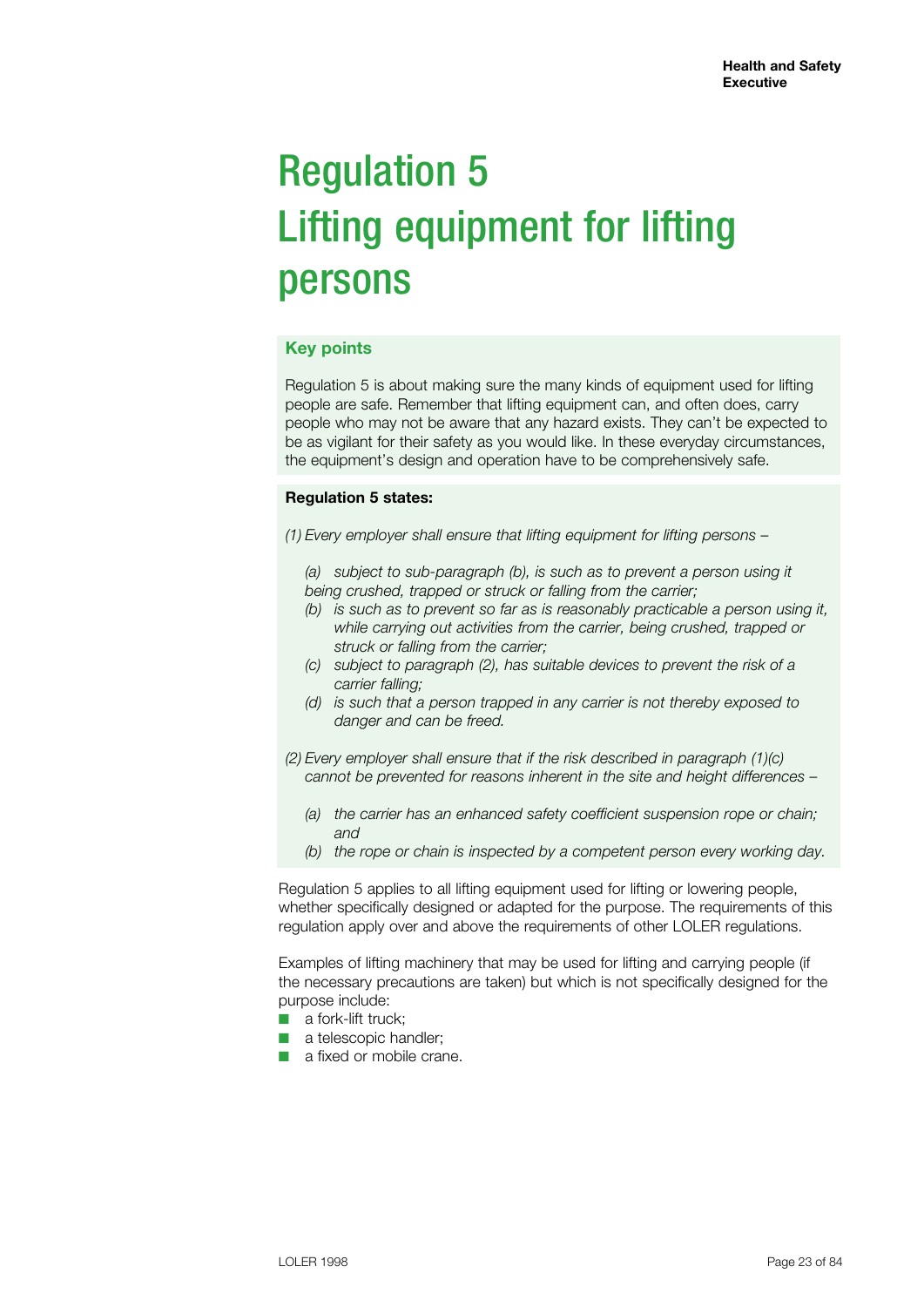| <b>Key terms</b>         |                                                                                                                                          |
|--------------------------|------------------------------------------------------------------------------------------------------------------------------------------|
| <b>Lifting equipment</b> | In this regulation only, lifting equipment<br>means all equipment for lifting people,<br>with or without a carrier.                      |
| <b>Carrier</b>           | The device used to support people<br>while they are being lifted or powered.<br>Also called the platform, car, cage,<br>basket or chair. |

# **Regulation 5(1): ensuring that the lifting equipment is safe**

Regulation 5(1)(a) deals with carriers such as lift cars that are totally enclosed. Regulation 5(1)(b) deals with carriers that are not fully enclosed, such as mobile elevating work platforms (MEWPs).

# *Lifting people using equipment not designed for the purpose*

### **The ACOP says:**

**128 The raising and lowering of people by work equipment which is not specifically designed for the purpose should only be undertaken in exceptional circumstances, when it is not practicable to gain access by less hazardous means. Where it is necessary to use such work equipment then you should ensure that all necessary precautions are taken to ensure safety, including appropriate supervision.**

You need to be aware of:

- $\blacksquare$  the limitations of equipment which is adapted to lift people;
- $\blacksquare$  measures to take to ensure safety in using the unspecialised equipment to lift people;
- $\blacksquare$  the relationship of this regulation with regulation 7(d) relating to marking, and what is required when the equipment is not marked to confirm that it can be used to lift people safely.

### *Preventing people from falling or being crushed, trapped or struck*

This emphasises the need to protect people who are entering, leaving, or inside the carrier (lift car).

# **The ACOP says:**

# **Regulation 5(1)(a)**

**137 Regulation 5(1)(a) applies to carriers such as a lift car.**

- **138 Any person in such a car should be suitably protected from being injured by something outside of it. To achieve this, the car should normally be fully enclosed when in use.**
- **139 You should take appropriate precautions to prevent someone entering or leaving the car being struck by it. There should be a suitable enclosure around the car and, where necessary, appropriate protective devices to prevent access to the danger zone.**
- **140 Any door or gate which is necessary in order to gain access or egress to/from the car should open so as to prevent any person falling accidentally from the car.**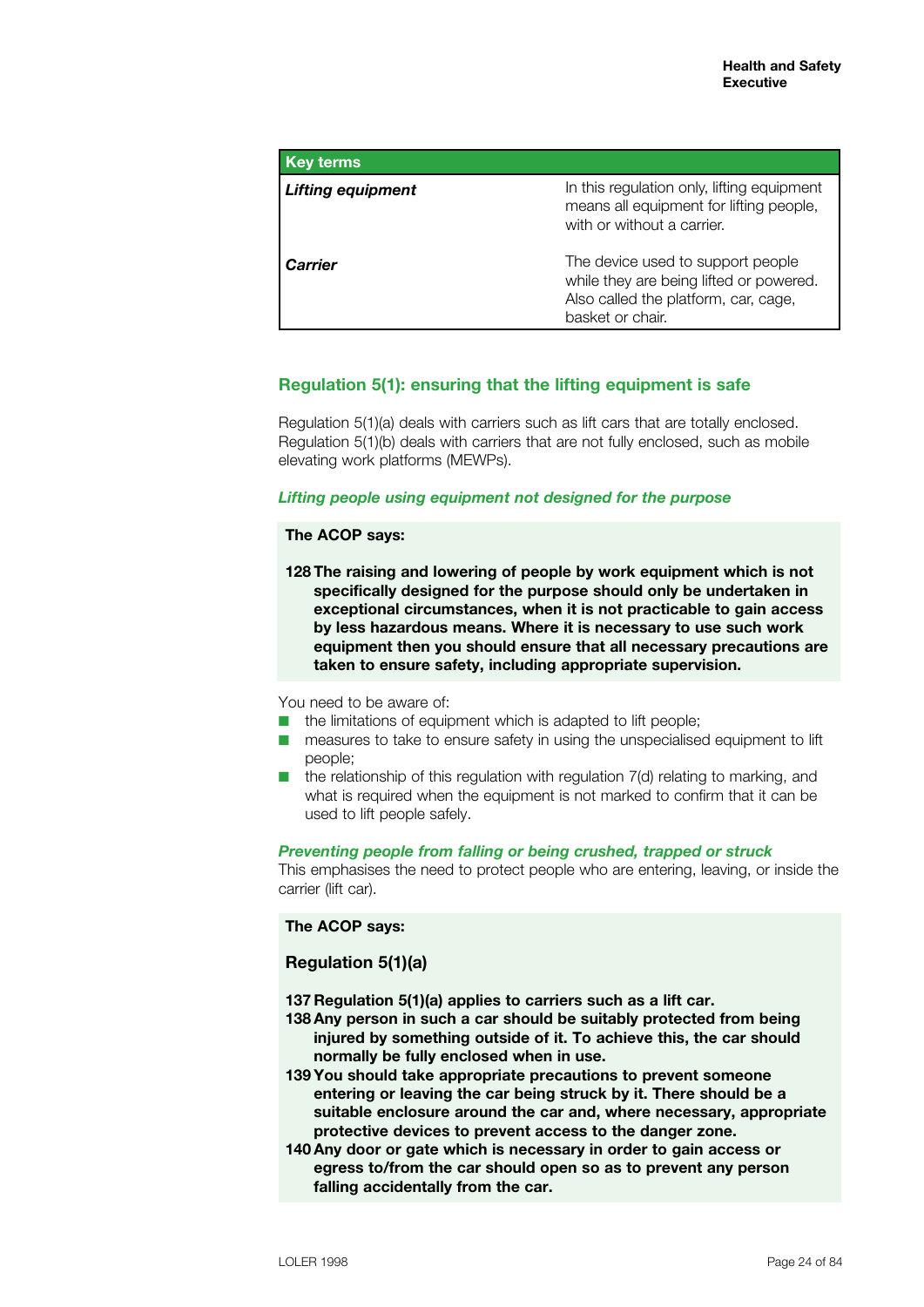You need to know:

- $\blacksquare$  how motorised, full-length doors should be fitted to the carrier;
- how the doors should operate if the lift stops between two levels;
- how the doors should be constructed and fitted.

### *Protecting people who are working from carriers which are not fully enclosed*

This focuses on the need for an assessment of the risks that arise from other work equipment, structures or objects that a person falling from the carrier could strike.

If a person could fall more than 2 m, the carrier should be fitted with suitable edge protection. Gates and barriers should be designed so that when they are opened or closed, people are not exposed to the risk of falling. This means that they should:

- $\blacksquare$  not open outwards:
- $\blacksquare$  be fitted with a device to prevent them from opening inadvertently.

All floor surfaces on platforms and enclosures must be non-slip.

# **The ACOP says:**

# **Regulation 5(1)(b)**

- **143 Regulation 5(1)(b) deals with persons working from carriers which are not fully enclosed.**
- **144 Where a person in such a carrier might fall 2 m or more, the carrier should be fitted with suitable edge protection. This should also be provided where a person might fall less than 2 m where there are factors that would increase the likelihood of a fall or the risk of serious injury.**
- **145 Any edge protection on the carrier should be suitable for the purposes for which it is to be used and it should be securely fixed to the carrier.**
- **146 The floor area of any carrier on which persons need to be present should be slip-resistant.**

#### **Case study: Sports ground**

During a routine check on the overhead lighting of a football stadium, an electrician working on his own was using a vertical elevating platform. When he reached a particular spot, he was not able to place the platform in the ideal position – directly below the lighting. With the platform at its elevated height, he stood on the middle guard-rail that surrounded the platform and stretched across to reach a defective light fitting. He lost his balance and fell 4 m onto hard ground, sustaining serious head injuries and breaking a leg. Although a safety harness had been available for use with the platform, there were no instructions or information on how to use it.

As a result of the accident, the stadium owners replaced the platform with a lift that gives mobility horizontally as well as vertically and have included use of harnesses in a safety training programme.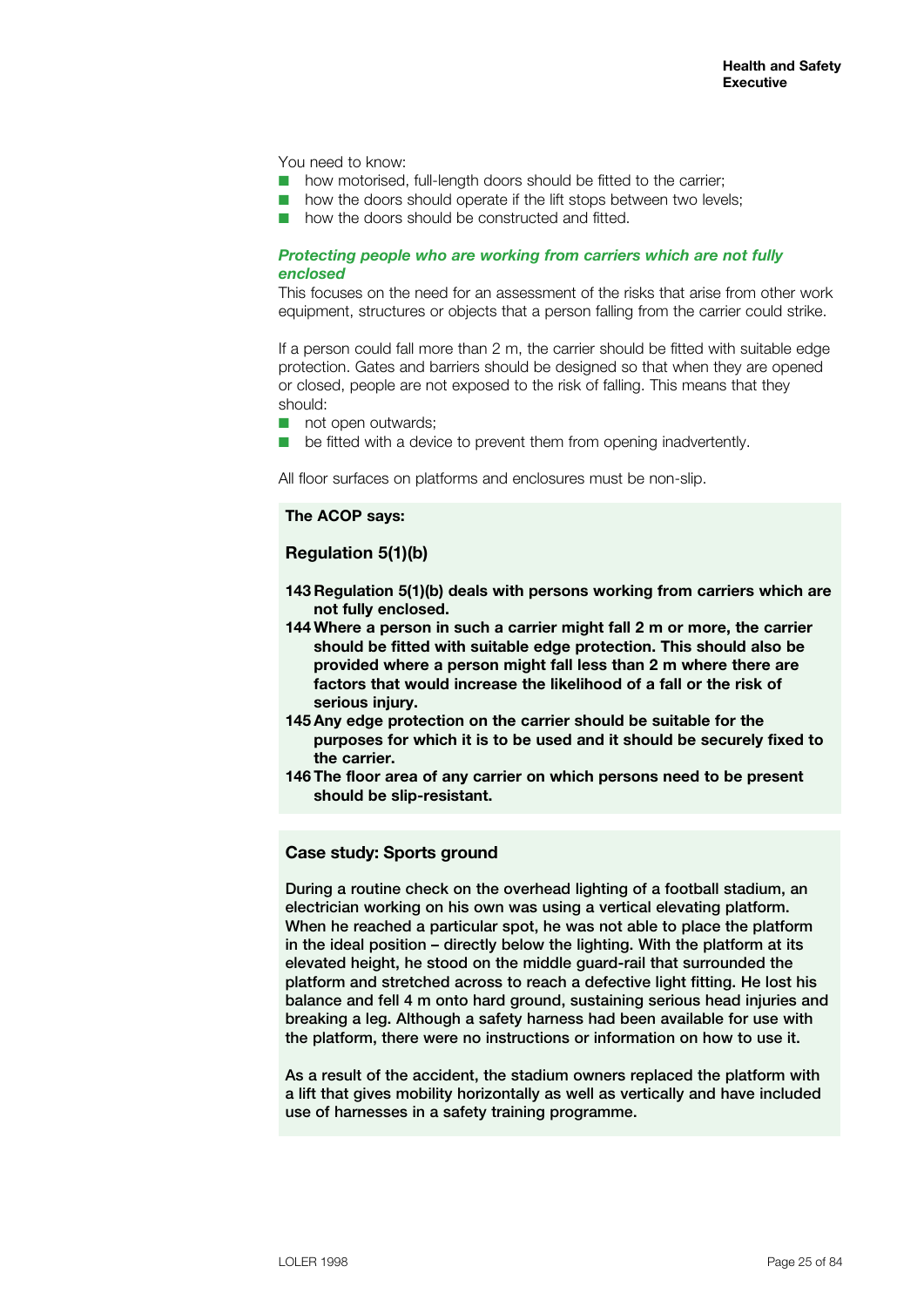### **Case study: Lift surfing**

An 11-year-old boy was fatally injured when he was trapped between the top of a lift car and the ledge on the inside of the lift wall. The boy was one of a group of children who, after gaining unauthorised access to the shaft and then to the top of the lift car, had operated the car-top control to ride up and down the shaft on top of the lift car. (This is known as 'lift surfing'.)

#### *Reducing the risk of the carrier falling*

This deals with regulation 5(1)(c). Here the regulation aims to ensure that devices are provided to prevent the carrier from free-falling. The devices need to be independent of the carrier's primary means of suspension. They include:

- $\blacksquare$  multiple ropes (with independent anchorages);
- $\blacksquare$  multiple cylinders;
- $\blacksquare$  ropes, chains or hydraulic pipes with a high factor of safety;
- $\blacksquare$  safety gear;
- $\blacksquare$  check valves (for hydraulically powered systems).

You may also need further measures to ensure safety, for instance:

- $\blacksquare$  derating the equipment;
- daily inspections by a competent person;
- providing effective training for everyone involved in the lifting operation.

It is also important that the lifting equipment is positioned so that, should the primary means of lifting fail, the effects are minimised.

#### *Ensuring that people can be freed if trapped*

This final sub-paragraph of regulation 5(1) is about situations in which passengers become trapped in the carrier. They must not be exposed to danger, including any other hazards such as:

- $\blacksquare$  overheating:
- n oxygen shortage:
- $\blacksquare$  fumes:
- $\Box$  smoke.

Anyone trapped must be able to raise the alarm and make their predicament known so they can be freed.

You need to know:

- $\blacksquare$  the various ways in which the alarm can be raised (eg by telephone or radio link, alarm bell, klaxon);
- $\blacksquare$  appropriate lowering systems:
- $\blacksquare$  precautions that could be taken, for example installing self-help equipment.

#### **Case study: Warehouse**

Four operatives from a pharmaceutical warehouse were at the end of their shift and using the personnel lift to descend to ground level. Someone had forgotten to close the landing gates properly and caused the lift to stop between floors. Due to a spillage of dangerous chemicals in the warehouse that overloaded the drains, chemicals had seeped into the lift well and collected in a sump at the bottom of the well.

The trapped operatives raised the alarm from inside the lift and an emergency crew was quickly on the scene. They cleared the fault at the landing gates, lowered the lift and rescued the operatives. At this point it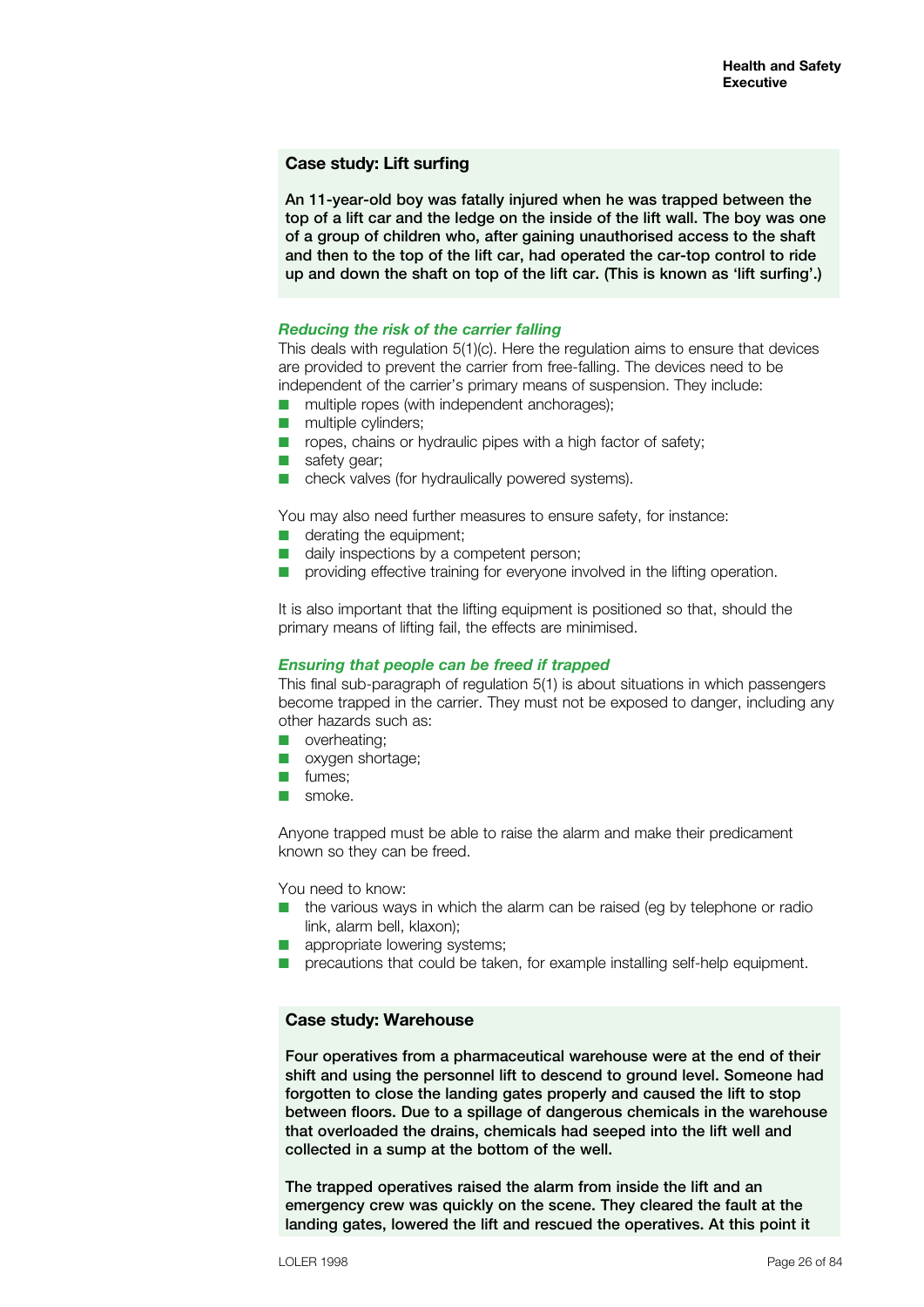became clear that all four had breathing difficulties and were suffering from the effects of fume inhalation. All of them needed urgent hospital treatment.

As a result of this incident, all personnel lifts in the warehouse were fitted with fresh air breathing apparatus.

# **Regulation 5(2)**

This refers to mine winding gear. Compliance with the Mines (Shafts and Winding) Regulations 1993 satisfies the requirements of regulation 5(2). Equipment used for the lifting of people should have a safety coefficient relating to its strength of at least twice that required for general lifting operations.

| Key terms                 |                                                                                                                                                                               |
|---------------------------|-------------------------------------------------------------------------------------------------------------------------------------------------------------------------------|
| <b>Safety coefficient</b> | Applied to safety ropes and chains,<br>it means the factor of safety in the<br>specification which gives the additional<br>strength needed to guarantee their<br>performance. |

### **Activity**

- 1 If possible, arrange to take a ride in two different items of lifting equipment designed to lift people. Assess the equipment in relation to regulation 5: the potential for people to be crushed, trapped or struck in the carrier or to fall from it; whether there are suitable arrangements to prevent carriers from falling; the existence of safety devices if falling cannot be prevented; the risk of someone falling out of the carrier; whether anyone who may become trapped in the carrier is exposed to danger; whether they can be freed.
- 2 From the safety records you keep in your organisation, find out:
	- the number of incidents that have been concerned with equipment for lifting people;
	- the specific types of equipment that were involved.

Feedback on page 76.

### **Self-assessment questions**

- 1 What equipment does regulation 5 focus on?
- 2 What are the four provisions of part 1?
- 3 List the groups of people regulation 5 seeks to protect.
- 4 What conditions apply when lifting people using equipment which is not designed for the purpose?
- 5 What should normally be provided to protect people in a lift car from injury?
- 6 What must carriers for lifting people be prevented from doing?
- 7 What three requirements for the safety of carriers are specified in the LOLER ACOP?

Answers on page 76.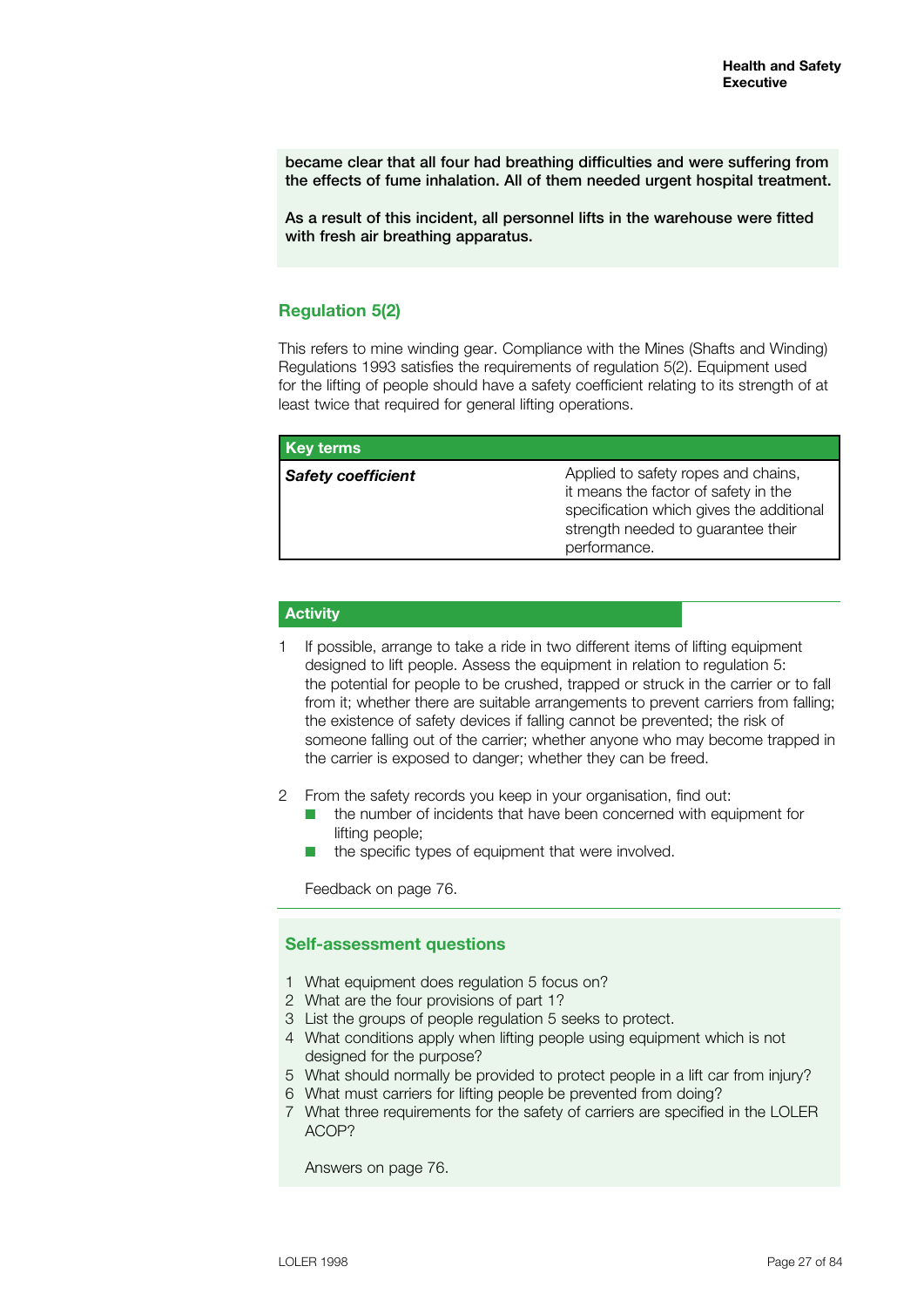# Regulation 6 Positioning and installation

# **Key points**

This regulation is about making sure lifting equipment is not positioned or installed in a way, or a situation which would create safety risks. It applies equally to equipment which is:

- **D** permanently installed;
- mobile.

Therefore, the measures taken to control risks will vary.

The regulation is in two parts:

- $\Box$  part 6(1) deals with the main risks;
- part 6(2) is concerned with the particular problem of open hoistways and shafts.

The main areas of risk in part 6(1) are:

- being struck by equipment or a load being lifted;
- the result of a load drifting during lifting;
- a load falling freely or being released unintentionally.

### **Regulation 6 states:**

- *(1) Every employer shall ensure that lifting equipment is positioned or installed in such a way as to reduce to as low as is reasonably practicable the risk –*
	- *(a) of the equipment or a load striking a person; or*
	- *(b) from a load –*
		- *(i) drifting;*
		- *(ii) falling freely; or*
		- *(iii) being released unintentionally;*

*and it is otherwise safe.*

*(2) Every employer shall ensure that there are suitable devices to prevent a person from falling down a shaft or hoistway.*

| <b>Key terms</b>              |                                                                                                                            |
|-------------------------------|----------------------------------------------------------------------------------------------------------------------------|
| <b>Load drifting</b>          | Uncontrolled movement of a load,<br>for example spinning, swinging, over-<br>running.                                      |
| Load falling freely           | Where a load falls unrestrained. This<br>includes circumstances in which a load<br>is still attached to lifting equipment. |
| Load released unintentionally | Where a load becomes unintentionally<br>disconnected from its lifting equipment.                                           |
| <b>Shaft or hoistway</b>      | The well-like passage or tunnel for the<br>transit of hoists.                                                              |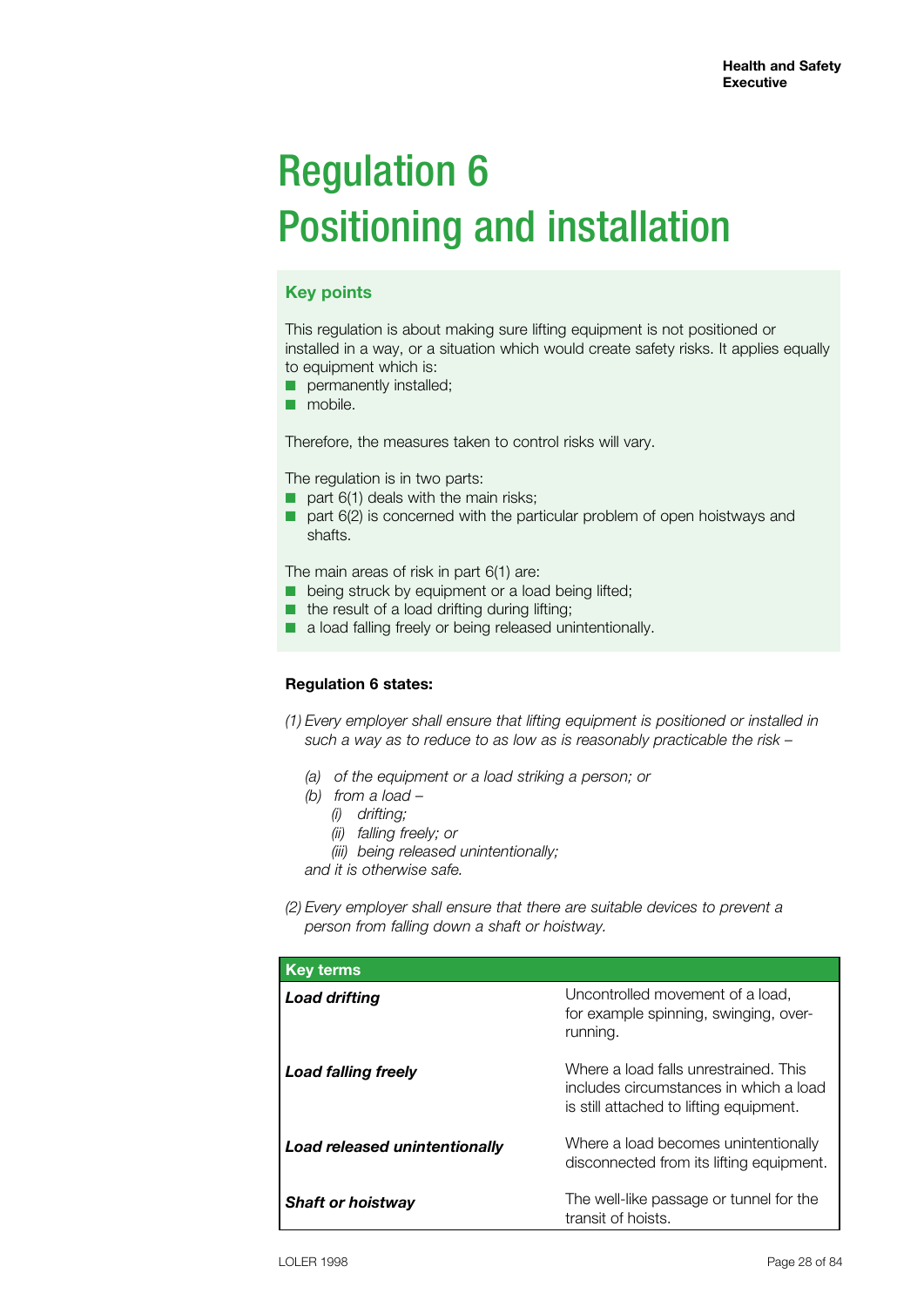# **Regulation 6(1)(a): being struck by lifting equipment or its load**

The ACOP deals with minimising the risk of being struck by lifting equipment, or its load, in five typical situations:

- $\blacksquare$  avoiding lifting over people;
- n providing adequate space to avoid crushing;
- $\blacksquare$  providing substantial hoist enclosures; OR
- $\blacksquare$  when the height of travel is less than 2 m, providing effective underside protection;
- avoiding or preventing access to trapping points.

#### **The ACOP says:**

### **Regulation 6(1)(a)**

- **162 Lifting equipment should be positioned or installed to minimise the need to lift loads over people.**
- **163 In particular, lifting equipment should be positioned and installed to prevent crushing when it is in its extreme positions.**
- **164 A load moving along a fixed path, such as a conventional lift or hoist, should be efficiently protected by a suitable and substantial enclosure, or some other equally effective measure, to minimise the risk of a person being struck by the equipment or the load.**
- **165 In the case of lifting equipment which follows a fixed path, but whose maximum height of travel above ground or floor level is no more than 2 m, you should provide an enclosure where practicable. Where this is not practicable, you should provide a barrier or gate or other equally effective means, to prevent any person being endangered by the underside of the lifting equipment or by any fitting attached to it.**
- **166 You should position or install lifting equipment with a travelling or slewing motion to prevent trapping points. Where this is not possible you should take effective measures to prevent access of persons to such trapping points.**

LOLER regulation 8 requires measures to be taken when planning to minimise risks of the above. The measures taken need to be appropriate to the type and application of the equipment and passageways or other access pathways need to be of sufficient width AND may need to be covered.

| <b>Key terms</b>        |                                                                                                                                               |
|-------------------------|-----------------------------------------------------------------------------------------------------------------------------------------------|
| <b>Extreme position</b> | Where equipment is at the end of its<br>normal travel or movement, in any<br>direction.                                                       |
| <b>Enclosure</b>        | A structure, either within and part of<br>a building, or free standing, which<br>surrounds lifting equipment along the<br>path of its travel. |
| <b>Trapping points</b>  | Accessible areas between moving<br>and stationary parts of equipment or<br>between moving parts or equipment<br>and surrounding enclosures.   |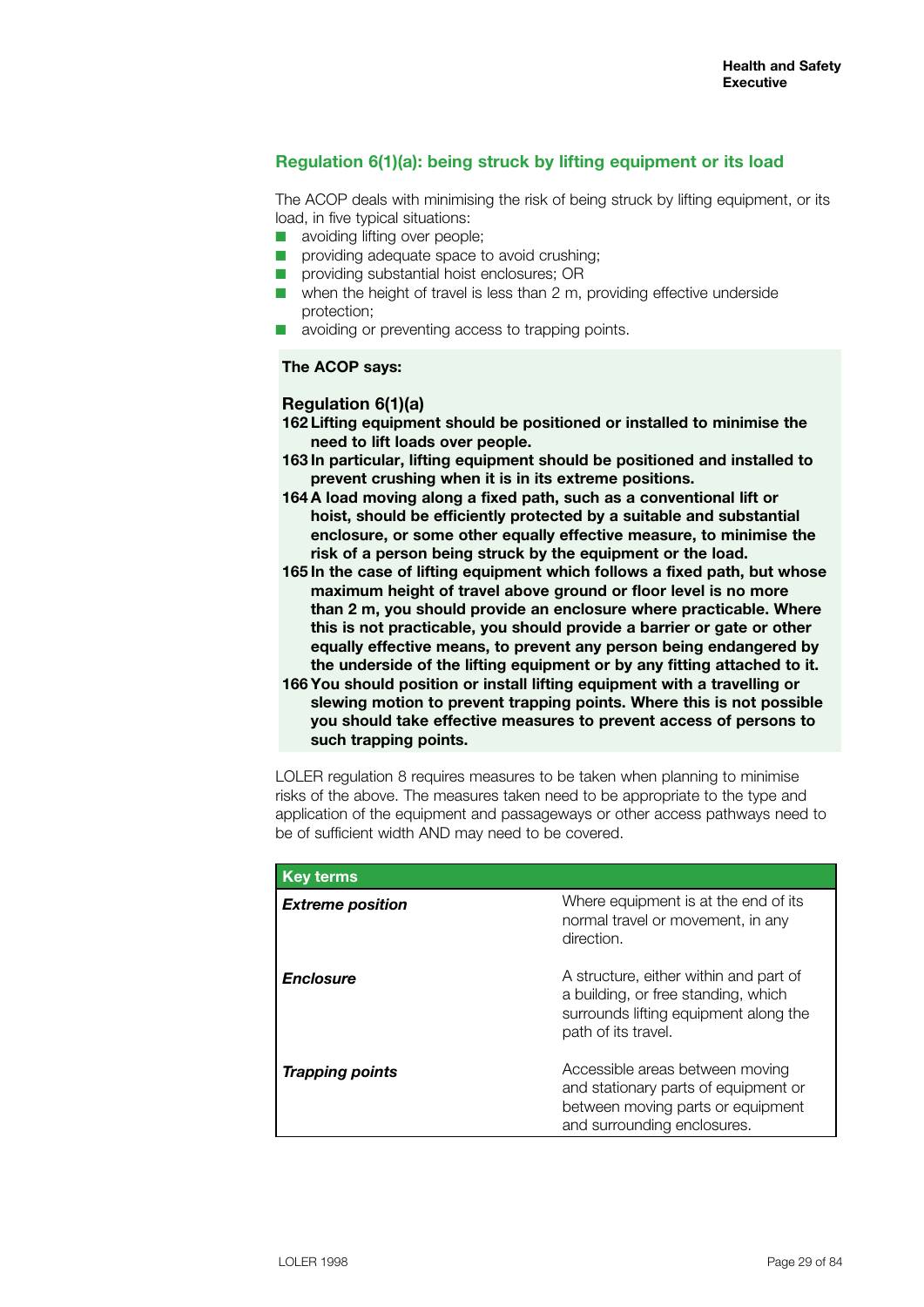### **Case study: Building site**

A platform hoist on a building site was not properly enclosed and resulted in a serious injury to a site visitor. The hoist was being operated by a roofing subcontractor to raise the roofing tiles 8 m to an upper floor landing. The hoist operator was inexperienced and the hoist platform suddenly fell freely, striking the person who had walked into the hoistway.

Although the hoist had been provided with front gates, neither the sides nor rear were enclosed. Later testing found that the hoist was in good working order.

# **Case study: Fishing**

A fisherman was injured when he was trapped while unloading fish from the hold of his fishing vessel using a mechanical elevator.

He was shovelling fish when his foot became caught between the downrunning paddle and the fixed structure of the elevator; he was drawn into the machine. A safety switch was operated by a second fisherman but it had been bypassed and did not operate.

The accident could have been prevented by provision of a guard to protect anyone moving into the trapping area.

# **Regulation 6(1)(b): loads drifting, falling and being released unintentionally**

The aim of this part of the regulation is to ensure that loads are always under control and that there is never a risk of uncontrolled freefall.

The positioning and installation of lifting equipment have a lot of bearing on the safety of lifting operations and on the risks created by loads which are insecure, or whose movements are uncontrolled. The ACOP specifies what is required to ensure safety where:

- $\blacksquare$  loads are likely to drift:
- $\blacksquare$  loads must be prevented from falling freely;
- $\blacksquare$  power failure could give rise to loads being released;
- n loads could separate from lifting hooks and other devices.

Various devices may be used to minimise the risks, such as multiple ropes and safety gear.

Note: gravity discharge of loads, for example piling or grain filling, is not included in this part of the regulation.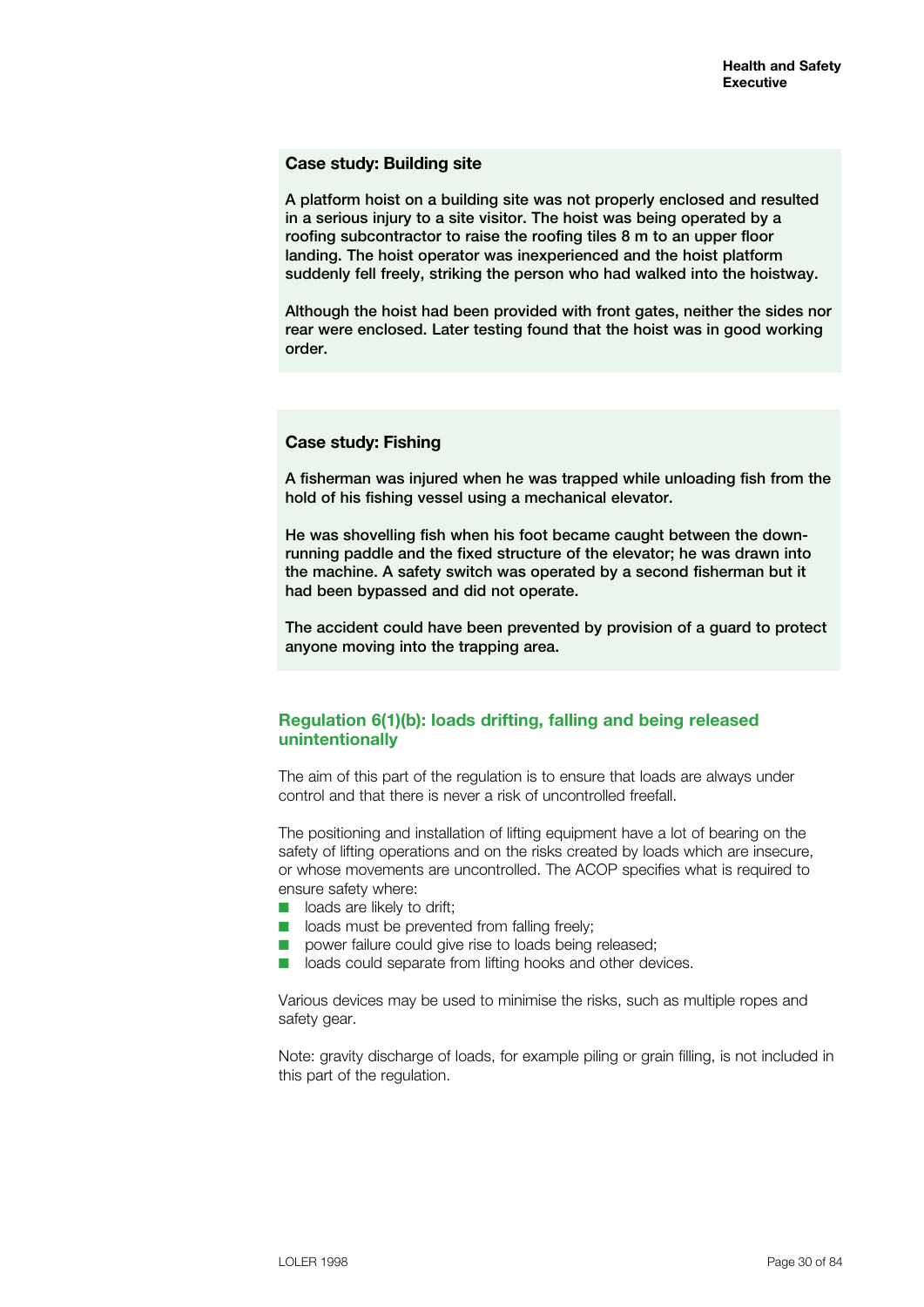#### **The ACOP says:**

#### **Regulation 6(1)(b)(i)**

- **170 Appropriate measures should be taken to prevent a freely suspended load from moving in an uncontrolled manner where the risks justify it.**
- **171 Runway beams supporting lifting equipment should be level and of sufficient stiffness to prevent equipment drifting or running away.**

#### **Regulation 6(1)(b)(ii)**

**172 Where appropriate, lifting equipment should be fitted with suitable devices to minimise any risk from the load falling freely.**

#### **Regulation 6(1)(b)(iii)**

- **175 You should ensure that where, in the event of a power failure, the lifting equipment will not be able to maintain its hold on the load, appropriate measures are in place to prevent persons being exposed to any consequential risks.**
- **177 Hooks and other similar devices provided for lifting should be of a type that reduces the risk of the load becoming displaced from the hook or other devices.**

#### You should know:

- $\blacksquare$  the different types of power systems: mainly pneumatic, hydraulic, vacuum or magnetic;
- $\blacksquare$  why back-up systems are essential;
- $\blacksquare$  why warnings are required;
- $\blacksquare$  relevant safe systems of work for danger zones;
- $\blacksquare$  recommended ways of making hooks, safety catches and plate-clamps secure.

| <b>Key terms</b>            |                                                                                                      |
|-----------------------------|------------------------------------------------------------------------------------------------------|
| <b>Tag lines</b>            | Ropes or chains attached to loads for<br>the purpose of keeping them steady<br>during lifting.       |
| <b>Sufficient stiffness</b> | Beams which will not deflect unduly<br>under load and introduce sloping<br>support surfaces.         |
| <b>Power failure</b>        | Failure of the equipment's power<br>source.                                                          |
| <b>Consequential risks</b>  | Risks which could follow as a result of<br>equipment being unable to maintain its<br>hold on a load. |
| <b>Load displacement</b>    | Separation of a load from its lifting<br>equipment as a result of relative<br>movement between them. |

# *Additional requirement: 'otherwise safe'*

Further to the particular risks associated with lifting equipment already described, there is an additional requirement in regulation 6(1): equipment has to be 'otherwise safe'. The risks associated with collision between equipment and their loads during lifting operations is featured in the ACOP.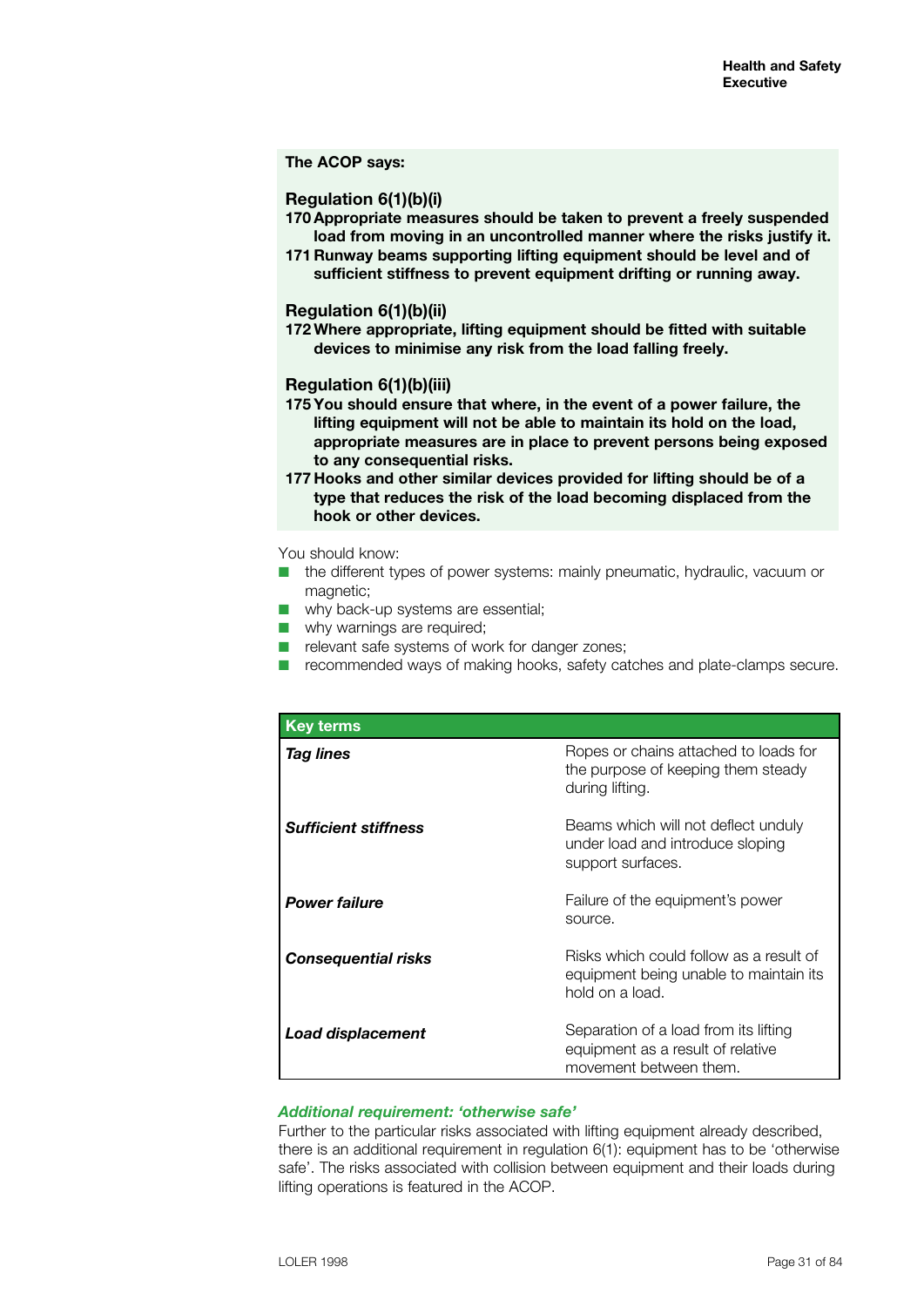You need to be aware of:

- $\blacksquare$  ways of avoiding overlap between operating paths, for example of tower cranes;
- $\blacksquare$  suitable motion-limiting devices:
- $\blacksquare$  the need for load boundary marking and how to implement it;
- appropriate safe systems of work.

# **The ACOP says:**

**179 Where two or more items of lifting machinery are used they should be installed or positioned so as to prevent the loads and/or parts of the equipment coming into contact with one another.**

# **Regulation 6(2): enclosing hoistways**

This regulation deals with proper enclosures of shafts and hoistways. It aims to protect people from coming into contact with lifting equipment and prevent them from falling into shafts and hoistways.

You need to know:

- $\blacksquare$  how to identify critical locations by risk assessment;
- $\blacksquare$  ways to implement appropriate protection by gates, fences and cages;
- $\blacksquare$  the importance and purpose of interlocking gates;
- $\blacksquare$  the different types of gate and their application;
- $\blacksquare$  other ancillary protective devices which may be required.

### **The ACOP says:**

- **183 Suitable and substantial gates, or other equally effective means, should be provided at any access and/or egress points to any hoistway or shaft enclosure.**
- **184 Any such gate, or other equally effective means, should be fitted with efficient interlocking or other devices, such that (a) the gate cannot be opened except when the lifting equipment is at the landing and (b) the lifting equipment cannot be moved away from the landing until the gate is closed. If it is not reasonably practicable to fit such devices, you should provide alternative arrangements to ensure that the gate is kept closed and fastened except when the lifting equipment is at rest at the landing. Any gate needs to be of suitable height to prevent people toppling over or reaching over it and be of adequate strength.**

| <b>Key terms</b> |                                                                                      |
|------------------|--------------------------------------------------------------------------------------|
| Gates            | The normal means of closure at points<br>of entry or exit to a hoist.                |
| Landings         | The places at different levels where<br>people enter and leave hoists.               |
| <b>Interlock</b> | A safety device which connects the<br>operation of the hoist and the hoist<br>gates. |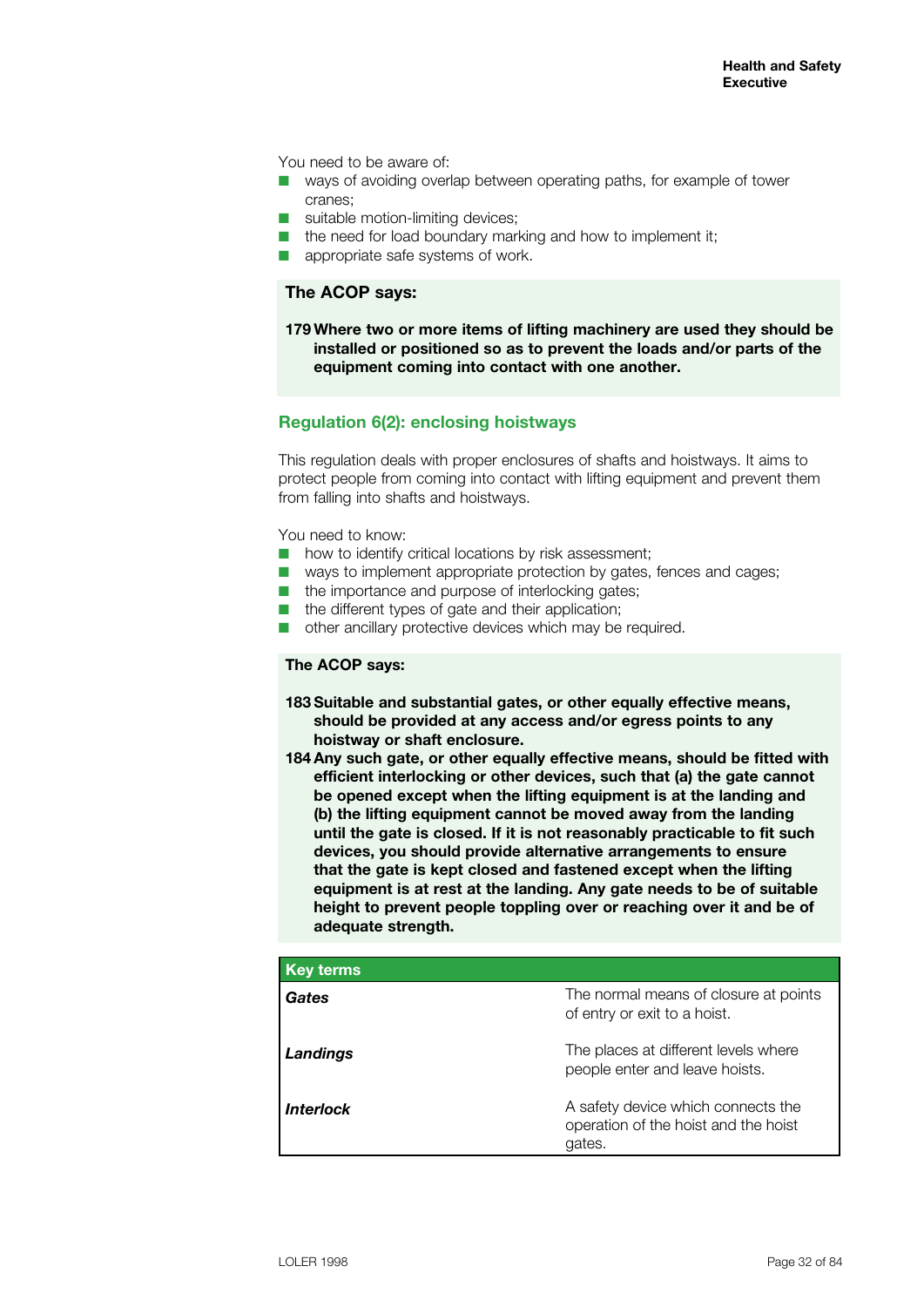#### **Case study: Residential care home**

The ward services in a care home's recently built multi-storey extension were seriously disrupted following immediate closure of the patient lifts. A porter had raised the alarm when she found that the lift doors on the fourth floor landing could be opened into the shaft while the lift was travelling between floors.

Inspectors found that the door interlocking beak on three of the five landings failed to engage the interlocking system. The lift contractor responsible for the installation claimed that due to various pressures he was under, commissioning checks had not been carried out prior to handing over the lifts for use. He was required to replace all door mechanisms and complete all the checks to verify the correct working of the interlocking systems before the lifts could resume operation.

# **Activity**

Find out, in your situation, how many incidents in the past two years have resulted from risks covered in regulation 6.

Feedback on page 77.

### **Self-assessment questions**

- 1 What in general is the duty placed on employers by regulation 6?
- 2 What four specific risks are associated with loads during lifting operations with which the regulation is concerned?
- 3 Further to its particular requirements, what is the additional requirement in regulation 6(1)?
- 4 What danger exists where there are hoistways or shafts?
- 5 What are the three particular situations where people would be at risk of being struck due to the positioning of lifting equipment?
- 6 What must be provided to ensure compliance with regulation 6(1)(a) when lifts, hoists and similar equipment are installed?
- 7 What particular risks are involved where this type of equipment travels no more than 2 m?
- 8 What are the two common problems the ACOP deals with in relation to 'drift'?
- 9 What must employers provide to ensure that loads are prevented from falling freely while being lifted?
- 10 What risk is addressed in regulation 6(1)(b) in the event of a power failure?
- 11 What must be done to avoid devices that hold or grip loads during lifting (eg hooks or plate clamps) from relaxing their hold?
- 12 What does regulation 6(2) aim to control?
- 13 In both cases, what must employers provide?

14 Complete the statements:

 $\frac{1}{2}$  , and the set of  $\frac{1}{2}$  , and the set of  $\frac{1}{2}$ 

- (i) \_\_\_\_\_\_\_\_\_\_ cannot be opened except when the lifting equipment is at
- (ii) The lifting equipment cannot be moved away from equipment the gate is \_\_\_\_\_\_\_\_\_\_.

Answers on page 77.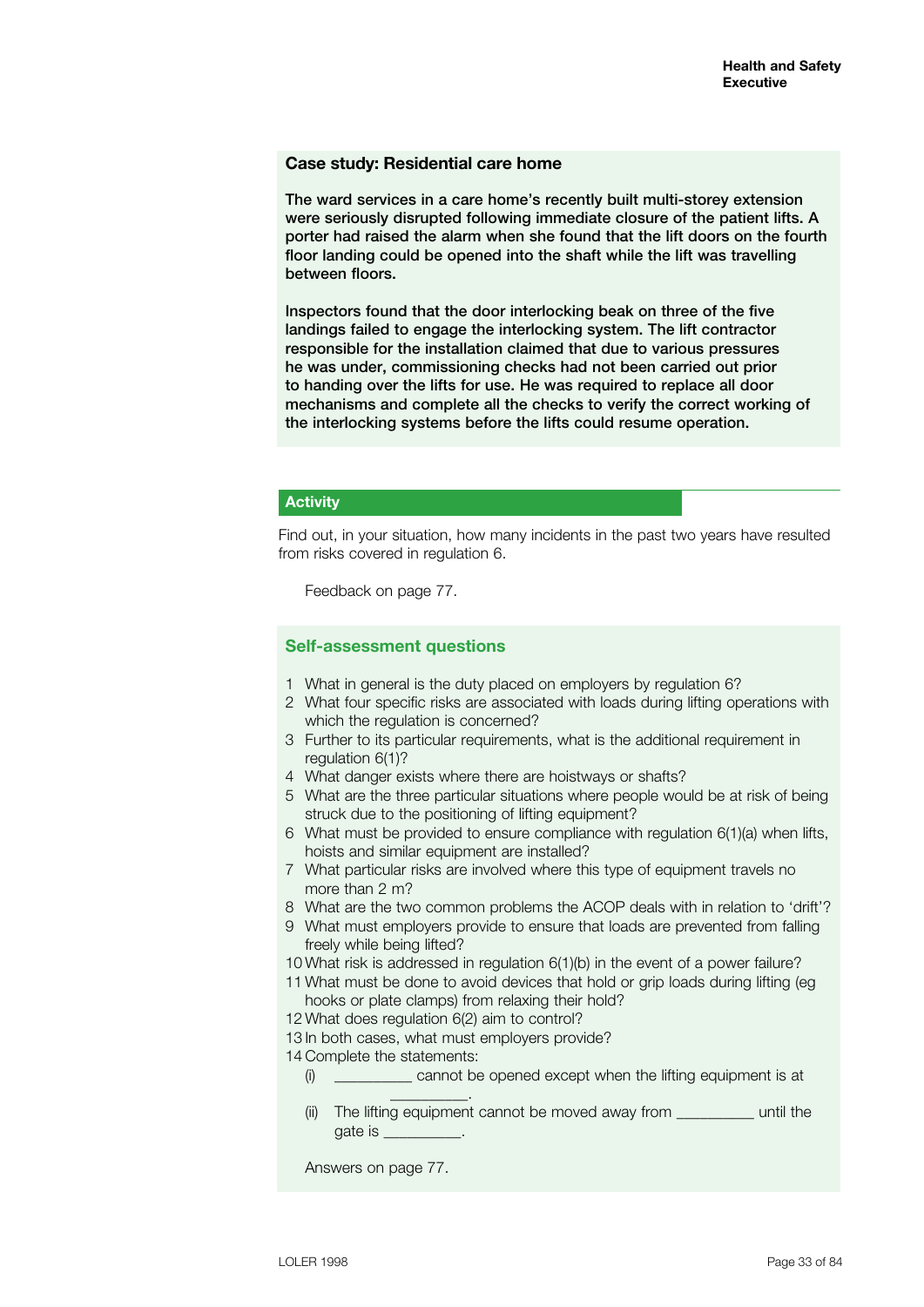# Regulation 7 Marking of lifting equipment

# **Key points**

Regulation 7 is about making sure that lifting equipment and accessories, often called lifting tackle, are marked clearly with information about their lifting capability. The markings which are needed to ensure the safe selection and use of the equipment are:

- the safe working load (SWL);
- information about any special characteristics of the accessories;
- statements for equipment which has been designed for lifting people or which is not designed for lifting people, but may be used in error.

LOLER regulation 7 builds on regulation 23 of PUWER, which deals with the marking of work equipment. The regulation is in five parts.

### **Regulation 7 states:**

*Every employer shall ensure that –*

- *(a) subject to sub-paragraph (b), machinery and accessories for lifting loads are clearly marked to indicate their safe working loads;*
- *(b) where the safe working load of machinery for lifting loads depends on its configuration –*
	- *(i) the machinery is clearly marked to indicate its safe working load for each configuration; or*
	- *(ii) information which clearly indicates its safe working load for each configuration is kept with the machinery;*
- *(c) accessories for lifting are also marked in such a way that it is possible to identify the characteristics necessary for their safe use;*
- *(d) lifting equipment which is designed for lifting persons is appropriately and clearly marked to this effect; and*
- *(e) lifting equipment which is not designed for lifting persons but which might be so used in error is appropriately and clearly marked to the effect that it is not designed for lifting persons.*

| <b>Key terms</b>                      |                                                                                                             |
|---------------------------------------|-------------------------------------------------------------------------------------------------------------|
| Safe working load (SWL)               | The maximum load that the equipment<br>may safely lift.                                                     |
| <b>Equipment configuration</b>        | An arrangement of equipment<br>components, changeable by design, to<br>suit different lifting requirements. |
| <b>Accessories for lifting</b>        | A variety of appliances designed for<br>lifting operations including slings, chains<br>etc.                 |
| <b>Characteristics of accessories</b> | Information which is particular to certain<br>accessory items for reasons of safety.                        |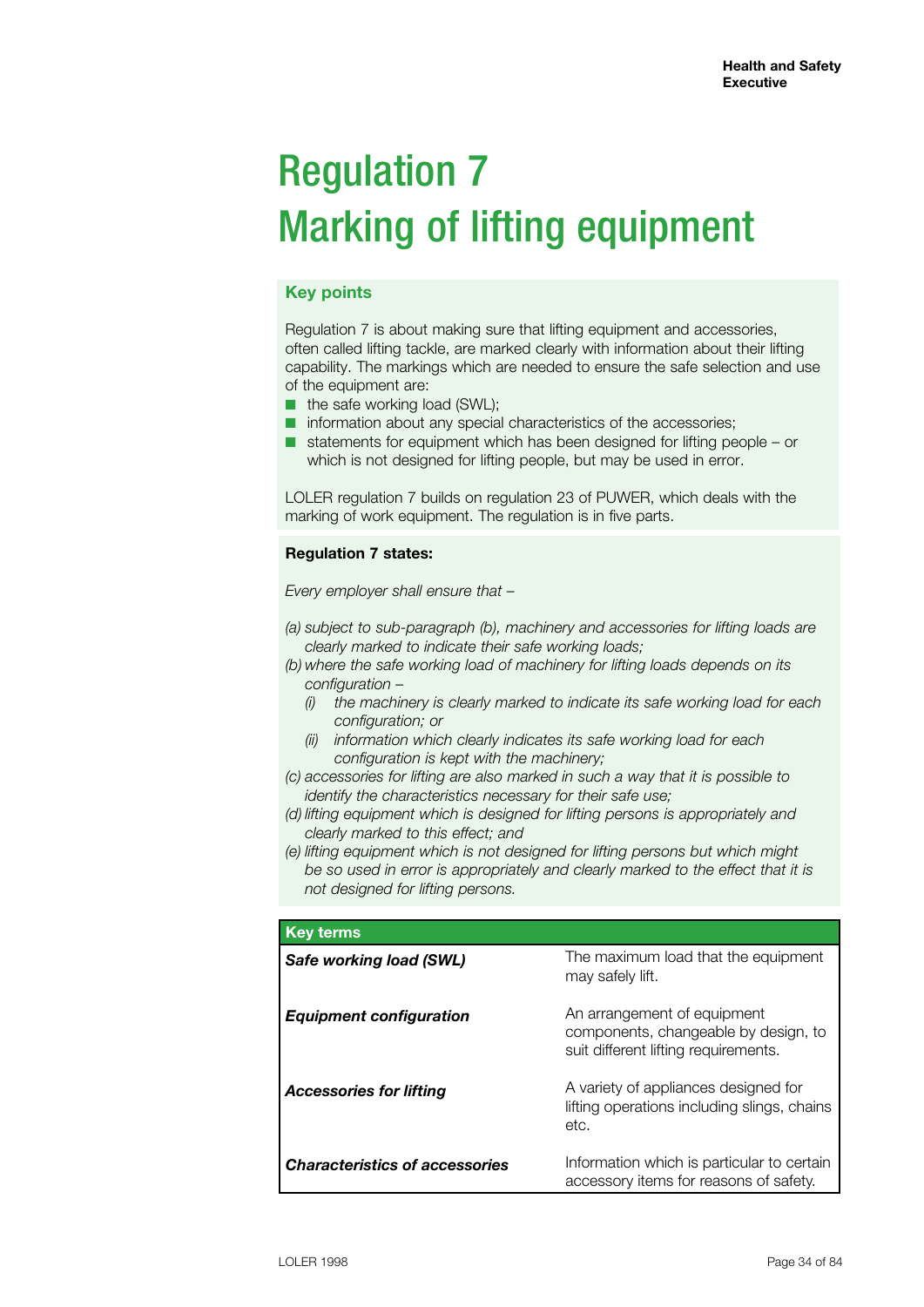# **Regulation 7(a) and (b): safe working load (SWL)**

Marking the safe working load (SWL) has different requirements according to the type of equipment. Where equipment has one fixed SWL, for example an overhead crane, regulation 7(a) requires this to be clearly marked.

Please note that:

- n other terms may sometimes be used to mean SWL, for example 'ratedcapacity' and 'working load limit';
- various types of marking can be used; you should know what type(s) to use in your situation;
- $\blacksquare$  there are associated requirements in LOLER regulation 8(c), which you should read in conjunction with this regulation.

Where the SWL of lifting equipment can vary to suit different lifting operations, the ACOP for 7(b) sets down requirements.

You need to know:

- $\blacksquare$  the types of lifting equipment for which the SWL can change;
- $\blacksquare$  what to do when the operating radius changes the SWL;
- $\blacksquare$  when to allow a factor of safety (equipment derating);
- $\blacksquare$  the range of automatic devices which limit equipment to operate within its SWL;
- $\blacksquare$  the need for information to explain how configuration affects the SWL.

#### **The ACOP says:**

### **Regulation 7(b)**

- **189 You should ensure that where lifting machinery has a safe working load which varies with its operating radius or is dependent upon how it is configured, it is either clearly marked or adequate information is provided to indicate to the user the corresponding safe working load. Any marking should be clearly visible or the information be readily available to the operator or user.**
- **190 Where there is a significant hazard arising from the use of the machinery it should be provided with appropriate equipment or devices such as rated capacity indicators and rated capacity limiters.**
- **197 Any structural element of any lifting equipment which is occasionally dismantled or partially dismantled, and which is, or may become, separated from the lifting equipment, should be marked to indicate the equipment of which it is a part.**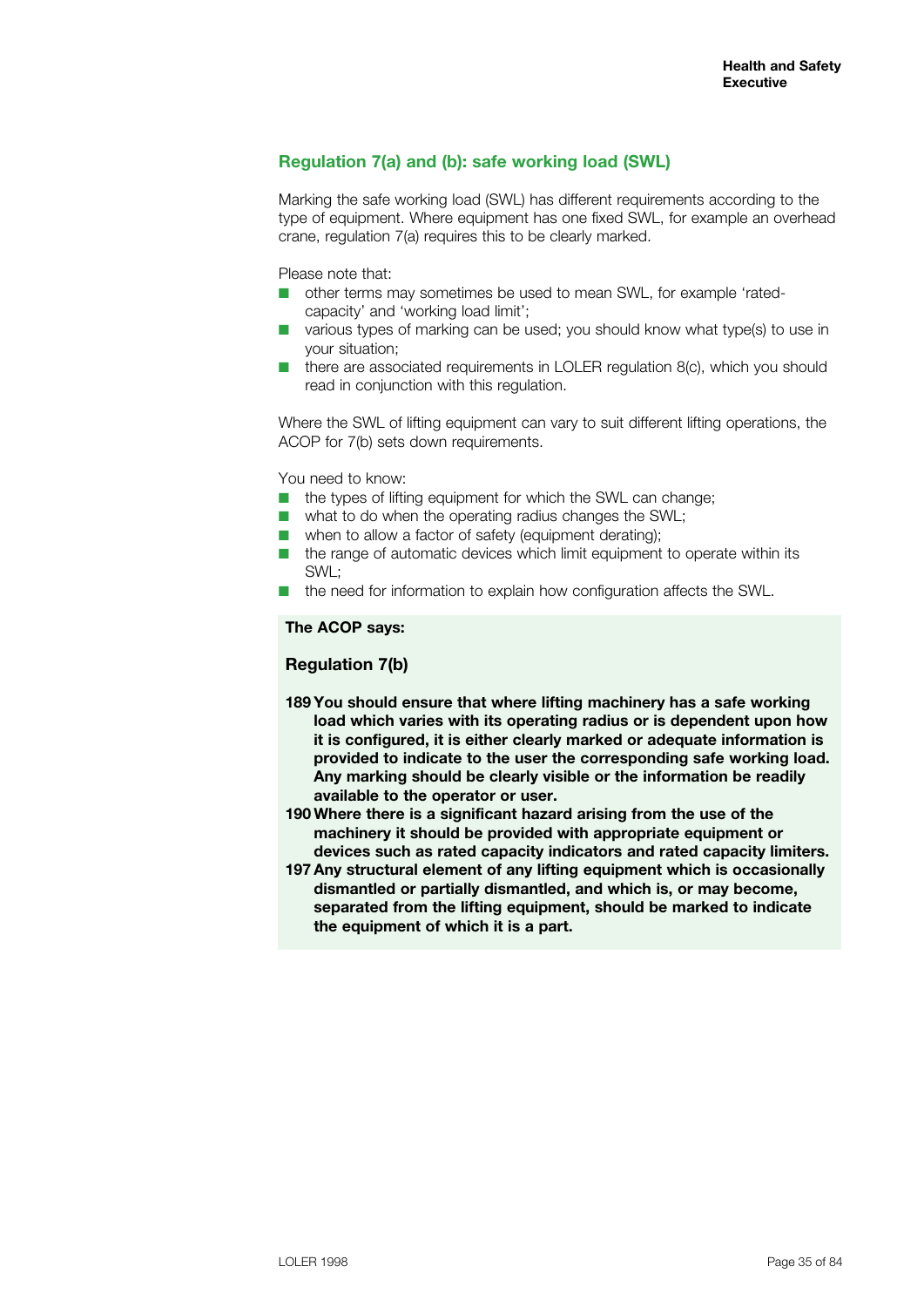| <b>Key terms</b>                |                                                                                                                                                                                        |
|---------------------------------|----------------------------------------------------------------------------------------------------------------------------------------------------------------------------------------|
| <b>Operating radius</b>         | The distance horizontally between<br>the lifting equipment and the point of<br>suspension of its load.                                                                                 |
| <b>Rated capacity indicator</b> | An automatic device which displays<br>to the equipment operator the safe<br>working load which can be lifted<br>(previously known as safe load indicator<br>or moment load indicator). |
| <b>Rated capacity limiter</b>   | A device which automatically stops and<br>prevents equipment from lifting loads<br>which are beyond its rated capacity.                                                                |

# **Case study: Restaurant**

When a restaurant changed hands and was being refurbished, the local authority enforcement officer called to examine the new premises. She asked the owner how wine, spirits and beer would be lifted to the new bar in the restaurant's dining area on the first floor. The owner said that he would use the existing dumb waiter from the store/kitchen level on the ground floor which he claimed had room enough to take wine cases and beer casks. There was no readily visible marking of the lifting capacity of the dumb waiter and the owner was not aware of it. The inspector examined the pulley system in the equipment's lifting void and identified a weight stamped on the pulley wheel of 0.5 cwt (about 25 kg). This was clearly inadequate and the restaurant was prohibited from using it. The owner was required to carry out an engineer's survey of the lifting requirements and to implement its recommendations for appropriate equipment and safe operation.

### **Case study: Construction site**

A major construction company was heavily fined after an overloaded crane toppled over and dumped a 3.5-tonne bridge section within a few metres of a busy main road. Because of the crane's position and its operating radius, no more than 2.65 tonnes should have been lifted.

Although the crane was fitted with an automatic load indicator which displayed its safe working load, the crane driver had not been told and was not aware of the weight of the load being lifted. He thought the automatic load indicator was for guidance only; the charts in the crane for calculating how much could be lifted had been defaced and were more or less unreadable.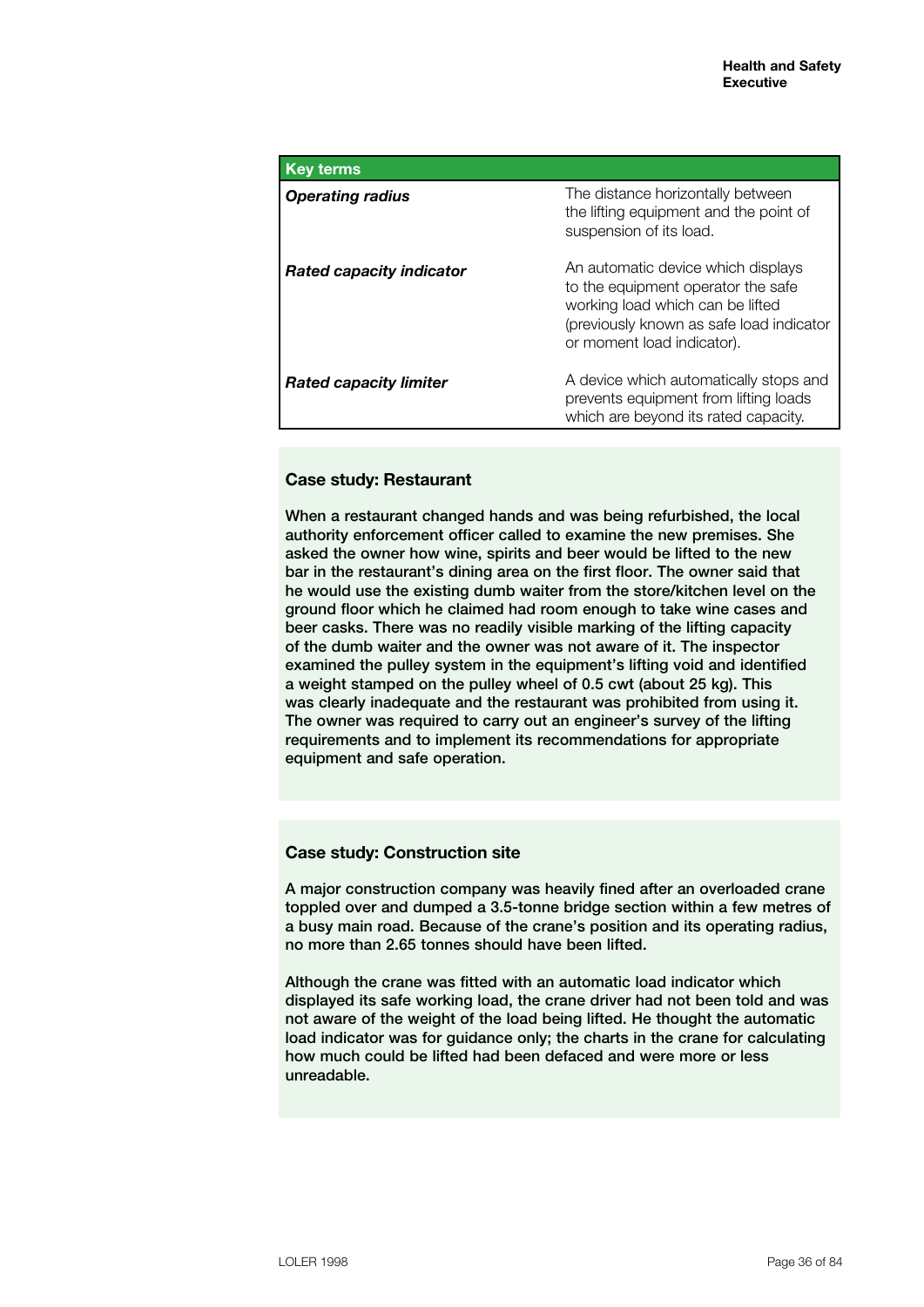## **Regulation 7(c): marking lifting accessories**

This part of the regulation considers how accessories should be marked to indicate their individual lifting capacities OR limitations. There is a great range of lifting accessories to take into account and you should be aware of those most commonly used. The ACOP focuses on marking accessories which:

- are used in assemblies;
- $\blacksquare$  have significant weight;
- are used for particular applications.

### **The ACOP says:**

- **199 Where a number of lifting accessories are assembled to form one lifting assembly which is not dismantled after use, the assembly should be marked to indicate its safety characteristics to users.**
- **200 Where the weight of an accessory is significant in relation to the safe working load of the machine with which it is intended to be used, the accessory should be clearly marked with its weight.**
- **201 Where there are other characteristics which might make the use of an accessory for lifting unsuitable in a particular application then this information should be marked or otherwise be available to the user.**

Any individual elements of lifting equipment which could become separated following dismantling should be marked – the marking should enable the elements to be correctly matched to their equipment.

| <b>Key terms</b>              |                                                                                                                                                                                                                                               |
|-------------------------------|-----------------------------------------------------------------------------------------------------------------------------------------------------------------------------------------------------------------------------------------------|
| <b>Accessory</b>              | May be a single item (eg shackle) or an<br>assembly of items (eg lifting beam and<br>slings).                                                                                                                                                 |
| <b>Safety characteristics</b> | Special safety information such as the<br>weight of the accessory, whether the<br>accessory should only be used with a<br>specific part of the lifting equipment, or<br>where its use could be affected by heat,<br>corrosive atmosphere etc. |
| Lifting assembly              | A lifting device constructed for a<br>specific purpose by using accessories<br>as its component parts.                                                                                                                                        |

### **Case study: Fabricated steel stockist**

A steel plate fabrication suspended from an overhead travelling crane fell, crushing a worker in the warehouse. The fabrication was a complex shape and was being lifted by a combination of lifting accessories. An endless chain sling had been passed through openings in the fabrication and three 15-tonne single-leg chains were attached to it. The three single-leg chains were attached to the overhead crane's hook.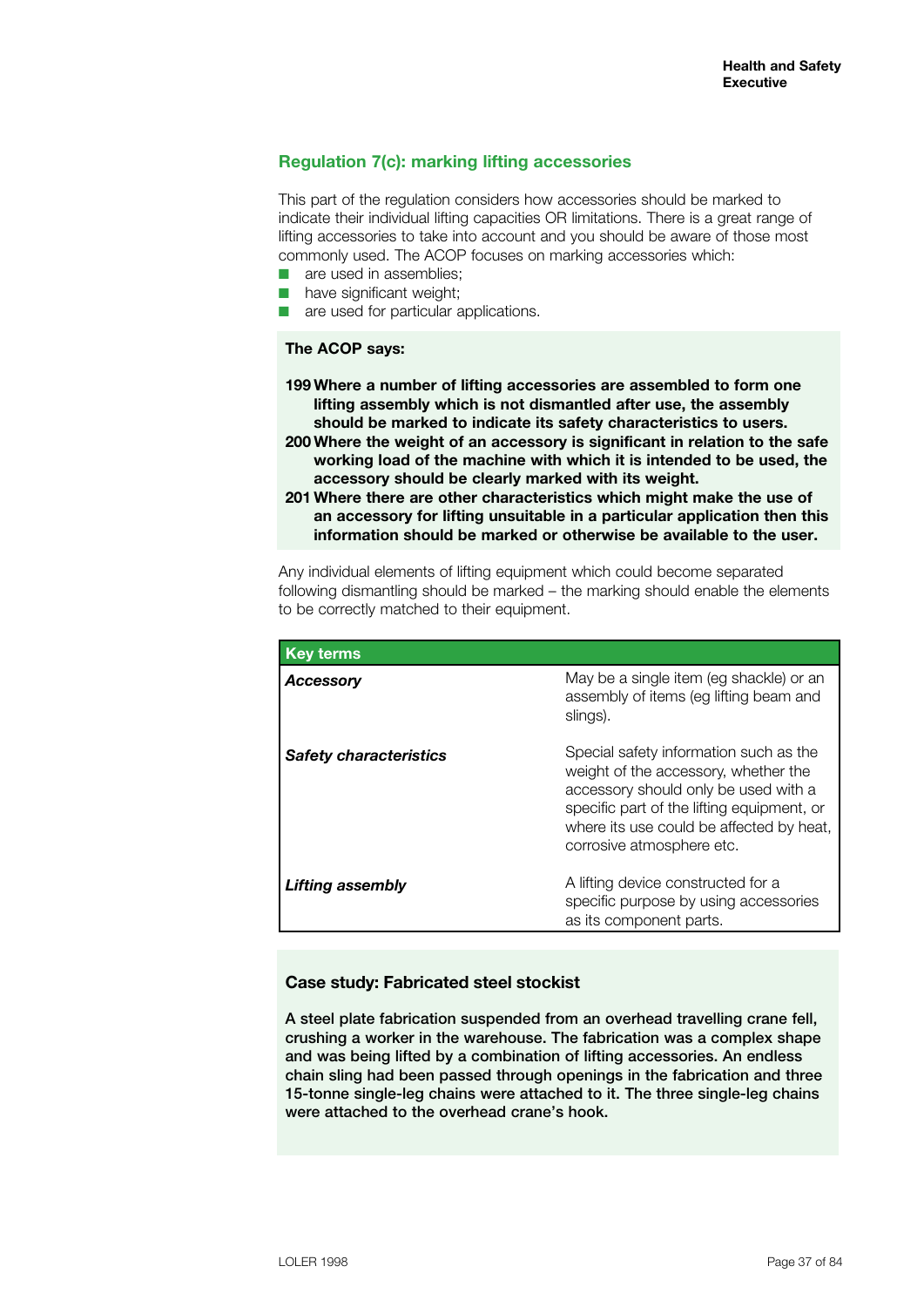The load, which had been supported on bearers of various heights, was lifted only a few millimetres when the endless chain snapped, causing the fabrication to topple.

The safe working load of the endless chain was 2 tonnes and the fabrication weighed 10 tonnes. No information could be found about the lifting capacity of the endless chain. Its SWL was established by testing during the investigation.

## **Regulation 7(d): lifting persons**

This deals with marking lifting equipment to indicate that it has been designed for lifting people, and specifically the requirement to display the maximum number that may be carried.

Note that:

- **n** the information is to be *clearly* displayed in the carrier;
- the SWL must also be displayed.

| <b>Key terms</b> |                                                                 |
|------------------|-----------------------------------------------------------------|
| <b>Carrier</b>   | The cage, car or other device which<br>contains the passengers. |

## **Regulation 7(e): lifting persons in equipment not designed for the purpose**

The main point about this part of the regulation is that lifting equipment which is not designed for lifting people should be clearly marked to say that it should *not* be used for lifting people if there is any chance that it might be used in error.

## **Activity**

List two items of common lifting equipment and accessories used at your site – if possible one for lifting people, and one general item of lifting equipment. Then:

- $\blacksquare$  write down how both items are marked what does the information say about the equipment's lifting capability and SWL?
- describe the equipment, and the markings, on equipment designed to lift people;
- $\blacksquare$  explain any changes needed in the markings in order to comply with the regulation and draw up a plan of action for making the changes.

Feedback on page 77.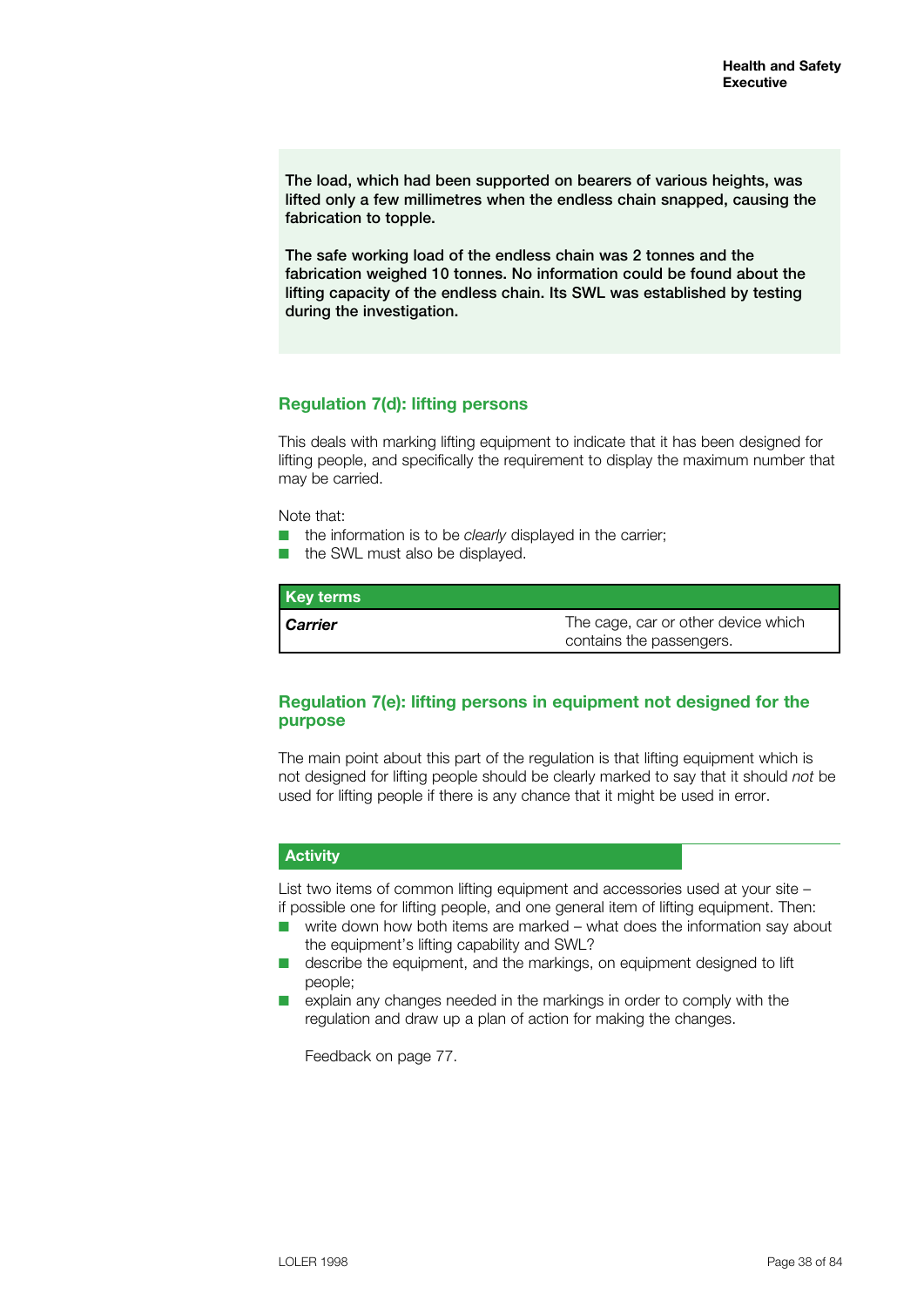## **Self-assessment questions**

- 1 What terms are used in regulation 7 (and the associated PUWER regulation 23) to explain how equipment must be marked to ensure its safe use?
- 2 Explain one of the two things employers must do about marking information when equipment can be configured – or arranged – in a number of ways.
- 3 Regulation 7 says that it must be clearly shown when lifting equipment has been designed for lifting a particularly valuable load. What is the load?
- 4 What marking provisions must be made for lifting accessories so that they are used safely?
- 5 What term is used in regulation 7(a) and (b) for the clear marking and indication of the lifting capacity of the equipment?
- 6 State the three kinds of lifting equipment whose lifting capacity varies according to use and so come within the scope of regulation 7(b).
- 7 Explain three ways information about lifting capacity should be provided to users.
- 8 What marking must be provided when a permanent assembly of lifting accessories is used?
- 9 When must the weight of an accessory be taken into account and be clearly marked in lifting operations?
- 10Because of its characteristics, an accessory may be unsuitable for particular applications. How should this be conveyed to users?
- 11 What information must be clearly displayed in equipment that is designed to carry people?
- 12 What is the purpose of the additional marking required in equipment that is occasionally dismantled?

Answers on page 78.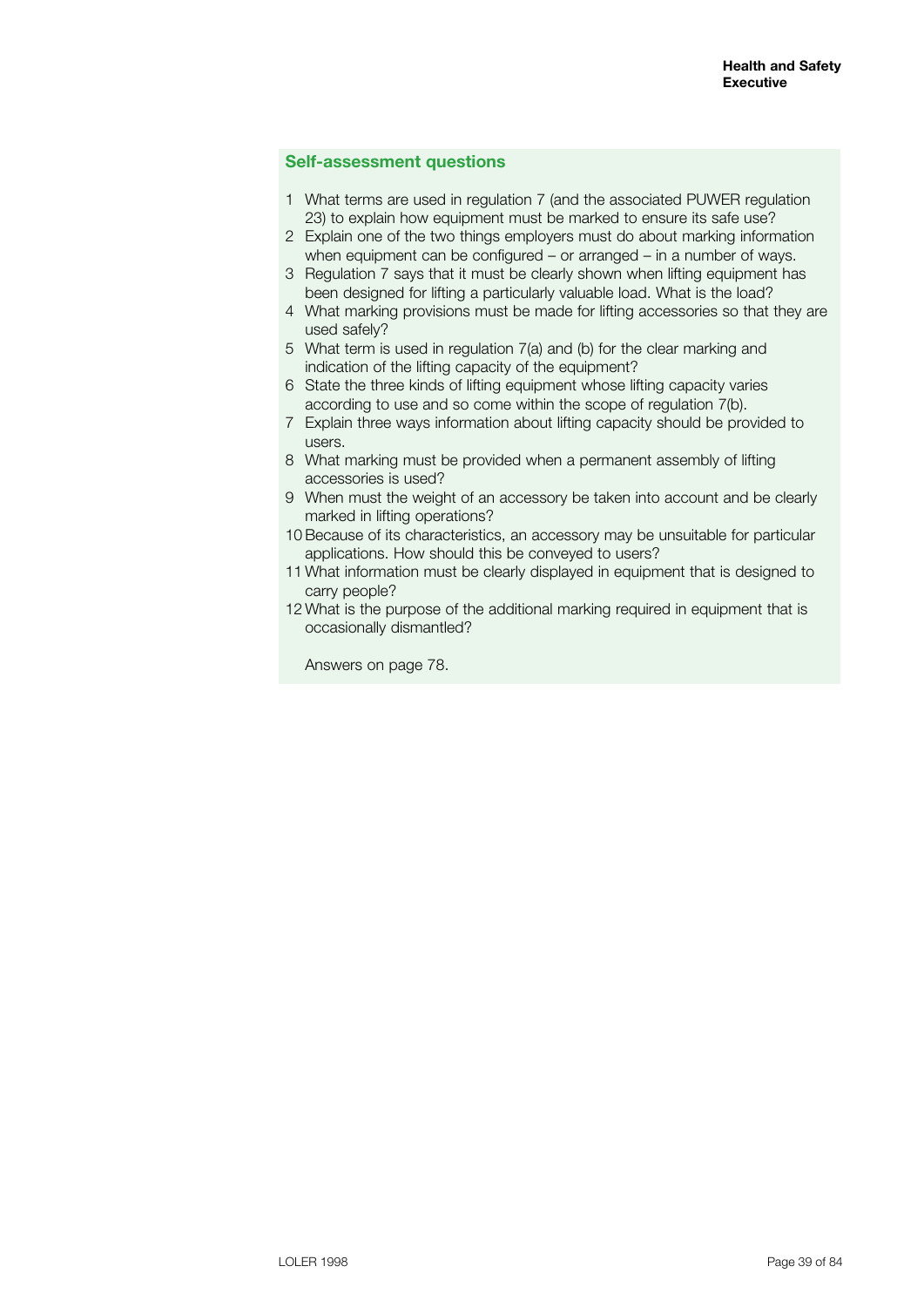# Regulation 8 Organisation of lifting operations

## **Key points**

This regulation is about making sure that the actual lifting operation is safe. It deals with what must be done before, during and after lifting to make sure that the operation is carried out without endangering anyone. It is in two parts:

- part 1 contains the main provisions;
- part 2 is a statement about what 'lifting operations' means.

The main requirements of part 1 are that lifting operations must be:

- planned;
- supervised; and
- safe.

#### **Regulation 8 states:**

- *(1) Every employer shall ensure that every lifting operation involving lifting equipment is –*
	- *(a) properly planned by a competent person;*
	- *(b) appropriately supervised; and*
	- *(c) carried out in a safe manner.*
- *(2) In this regulation "lifting operation" means an operation concerned with the lifting or lowering of a load.*

## **Regulation 8(1)(a): planning lifting operations**

This is the heart of the regulation. It links to the requirement to provide suitable work equipment, which is required by PUWER regulation 4.

Those planning need to know:

- $\blacksquare$  the typical elements in a simple lifting plan;
- $\blacksquare$  that the lifting equipment selected must be suitable for the lifting proposed;
- $\blacksquare$  the capability of the equipment; if it is not known, information about the capability must be sought from the manufacturer.

The elements of a plan, as identified in the guidance, are that:

- $\blacksquare$  equipment to be used must be within its safe working load (SWL):
- $\blacksquare$  the plan must be based on risk assessment, as is also required by requiation 3 of the Management of Health and Safety at Work Regulations 1999;
- $\blacksquare$  it must be drawn up by a competent person for example, planning of individual routine lifting operations may be the responsibility of those who carry them out (eg a slinger or operator); the planner must be a competent person by virtue of their knowledge AND expertise in particular lifting operations;
- $\blacksquare$  the plan should be written down for complex operations.

Note that the planning principles in BS  $7121<sup>(2)</sup>$  (dealing with the safe use of cranes) can be applied to other types of lifting equipment.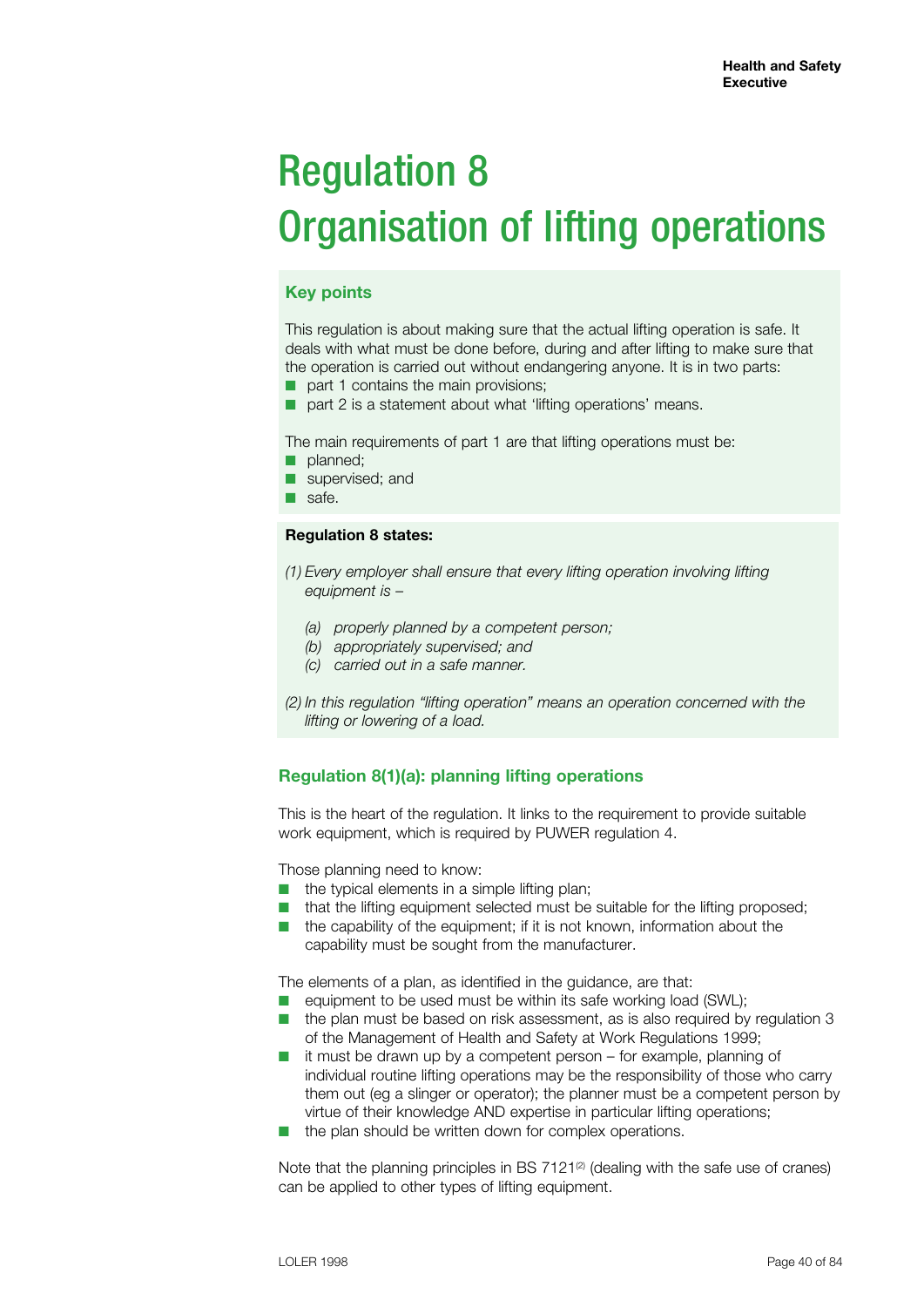Plans may need to be in two parts:

- $\blacksquare$  initial planning selecting the work equipment, personnel etc;
- $\blacksquare$  planning the specific lifting operation.

For routine lifting operations an initial plan may only be required once, for example for fork-lift trucks in a warehouse. However, it may be necessary to review the plan to make sure that nothing has changed and the plan remains valid. Complex routine lifting operations may, depending on the circumstances, need to be planned each time the lifting operation is carried out.

### **The ACOP says:**

### **Regulation 8(1)(a)**

- **210 The person planning the operation should have adequate practical and theoretical knowledge and experience of planning lifting operations.**
- **211 The plan will need to address the risks identified by the risk assessment and identify the resources required, the procedures and the responsibilities so that any lifting operation is carried out safely.**
- **212 The plan should ensure that the lifting equipment remains safe for the range of lifting operations for which the equipment might be used.**
- **213 Where two or more items of lifting equipment are used simultaneously to lift a load, where appropriate a written plan should be drawn up and applied to ensure safety.**

| <b>Key terms</b>        |                                                                                                                                                                                 |
|-------------------------|---------------------------------------------------------------------------------------------------------------------------------------------------------------------------------|
| The plan                | The proposed arrangements based<br>on considering all relevant factors,<br>in two parts: one dealing with initial<br>planning, the other with individual lifting<br>operations. |
| <b>Competent person</b> | Person nominated to provide the lifting<br>plan by virtue of relevant knowledge<br>and expertise.                                                                               |
| Written plan            | A plan for complex lifting operations,<br>written to assist communication and<br>understanding between the parties<br>involved.                                                 |
| <b>Resources</b>        | People, materials, equipment,<br>accessories.                                                                                                                                   |

### **Case study: Dockside**

A stevedore helping to unload a merchant ship in a dock died when he was crushed against the side of the ship by an 11-tonne coil of steel strip.

For offloading the heavier items of its cargo such as coils of strip steel, a ship was moved to a birth adjacent to a mobile crane, which was weighted to lift heavier loads than the normal dockside cranes.

The accident happened when an attempt was made to unload one of the larger coils from the side of the ship that was away from the dock. Usually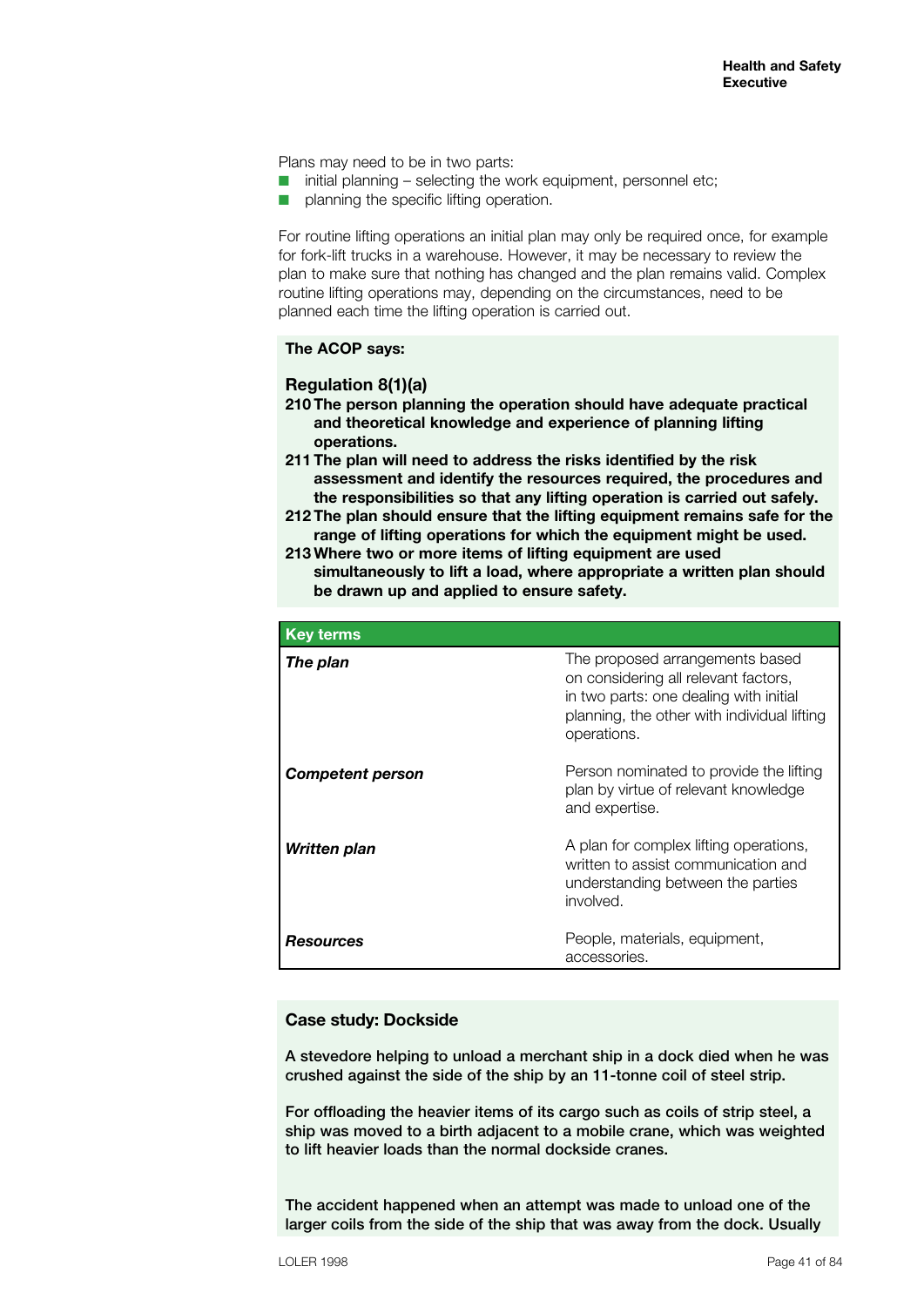a wire mat sling would have been passed through the hollow centre of the coil to do this, but the coil was against other cargo so this was not possible. A coil boom was therefore put through the coil centre from one side, but it only reached part way.

While the coil was being dragged across the hold so it could be lifted out, the coil boom slipped out. The coil rolled to the opposite side of the ship and crushed the stevedore.

In addition to the unsafe method of using the coil boom, the investigation found that the crane had been used beyond its SWL. While the weight of the coil would have been within the SWL at the crane's minimum radius, the crane was grossly overloaded at the radius at which it was being used.

Crucially, however, there had been no written plan of work for this complex lifting operation.

## **Regulation 8(1)(b): appropriate supervision**

The duty on employers to provide supervision under the Health and Safety at Work etc Act 1974 (HSW Act) 2(2)(c) is extended by LOLER regulation 3(5) to other duty holders. Providing the right supervision ensures compliance with both the HSW Act and LOLER.

The key term in this part of the regulation which you need to understand is 'appropriate supervision'.

| <b>Key terms</b>               |                                                                                                                                                                                                    |
|--------------------------------|----------------------------------------------------------------------------------------------------------------------------------------------------------------------------------------------------|
| <b>Appropriate supervision</b> | Supervision which is proportionate<br>to the risk and takes account of the<br>personnel involved in the particular<br>lifting operation, such as those with<br>disabilities and the inexperienced. |

## **Regulation 8(1)(c): carrying out lifting operations safely**

The ACOP details 12 factors to be considered when carrying out a lifting operation safely:

- **n** working under suspended loads:
- $\blacksquare$  visibility;
- $\blacksquare$  attaching/detaching and securing loads;
- $\blacksquare$  environment:
- n location:
- $\Box$  overturning;
- $\blacksquare$  proximity hazards;
- $\Box$  derating;
- $\blacksquare$  lifting persons;
- **n** overload;
- n pre-use checking:
- $\blacksquare$  continuing integrity of the equipment.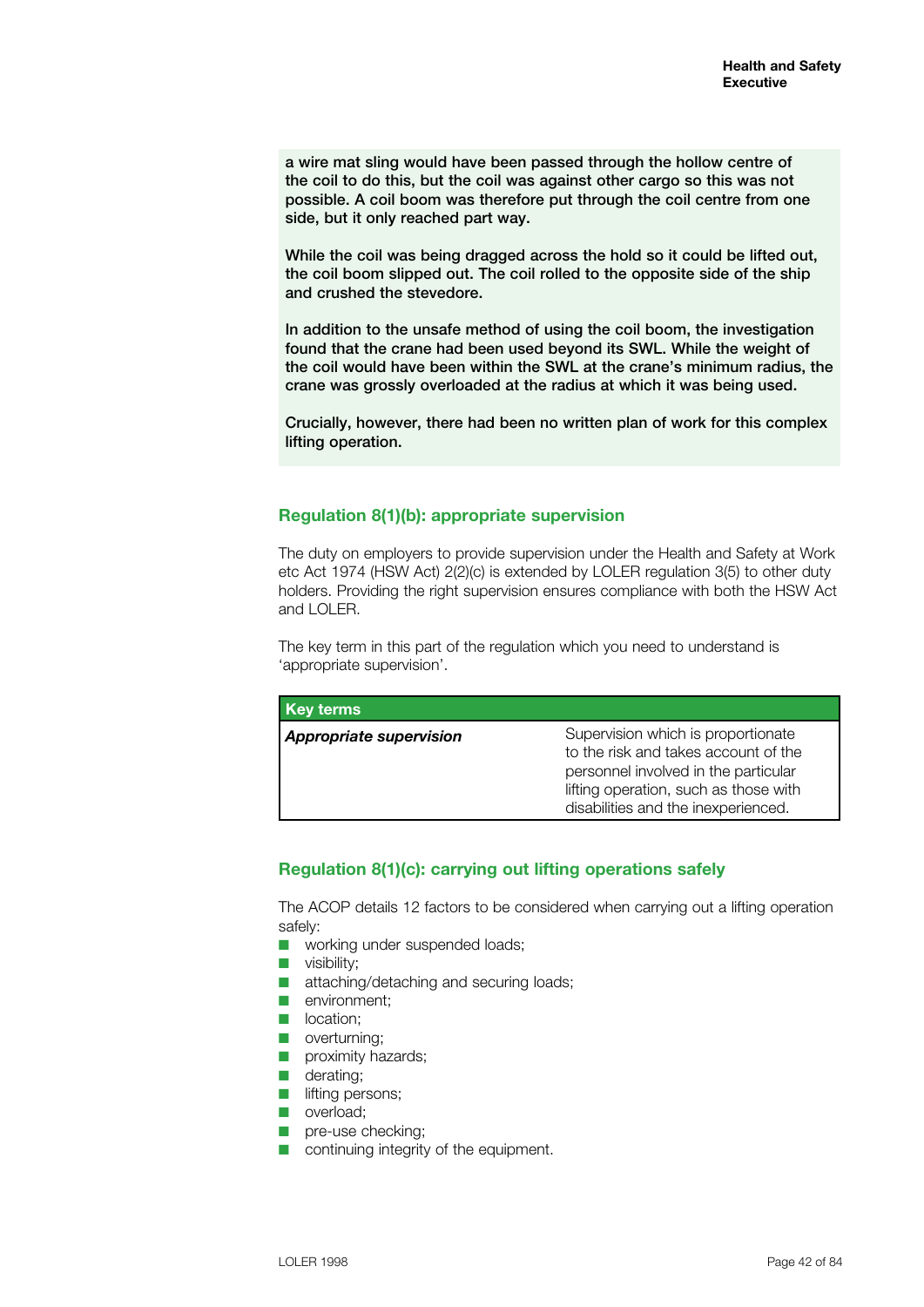## *Working under suspended loads*

This is about controlling the risks when loads are suspended. Suspending a load creates a danger zone for those below.

You need to know:

- $\blacksquare$  how to avoid lifting over unprotected areas and what to do when circumstances dictate that people need to work under suspended loads;
- $\blacksquare$  how to deal with situations where loads are left suspended;
- $\blacksquare$  the reasons for preventing access to danger zones and how to apply safe systems of work to exclude people from danger zones;
- what other, secondary safety measures can be taken (eq safety nets) where the risks cannot be controlled.

### **The ACOP says:**

## **Regulation 8(1)(c) – working under suspended loads**

- **230 Where practicable, loads should not be carried or suspended over areas occupied by persons.**
- **231 Where this is not practicable you should establish a safe system of work which minimises the risks to persons who may need to be below the load.**
- **232 Where it is necessary to leave loads suspended you should ensure that access to the danger zone is prevented, ensuring that the load has been secured properly.**

| <b>Key terms</b> |                                                                                                              |
|------------------|--------------------------------------------------------------------------------------------------------------|
| Left suspended   | The situation in which a load hangs<br>from, or is supported by, lifting<br>equipment which is stationary.   |
| Danger zone      | The area beneath the load to which<br>access is forbidden and which is unsafe<br>during a lifting operation. |

### **Case study: Vehicle exhaust fitting centre**

A mechanic and his supervisor were seriously injured when they were crushed by a vehicle hoist which crashed to the ground. The vehicle was positioned on a centre post vehicle hoist in the elevated position. The two employees were working under the car when the hoist crashed and trapped them.

The accident was due to lack of maintenance and poor workshop practice in leaving the hoist in an elevated position for 48 hours over the weekend.

The hoist was short of hydraulic oil and had air in the system. Because of the air, the ram would rise slowly at first, then after a pause when the air pressure increased, it would rise quickly to its maximum height. The ram tended to jam in this position.

The hoist, with the car in this position, was left for the 48 hours with the control in 'hold'. Normally loss of air would have caused the hoist to descend, but because of the poor maintenance and the sticking of the ram, the car remained elevated on the table without support. As soon as the employees started work on the car's exhaust system, the table became dislodged and crashed to the ground.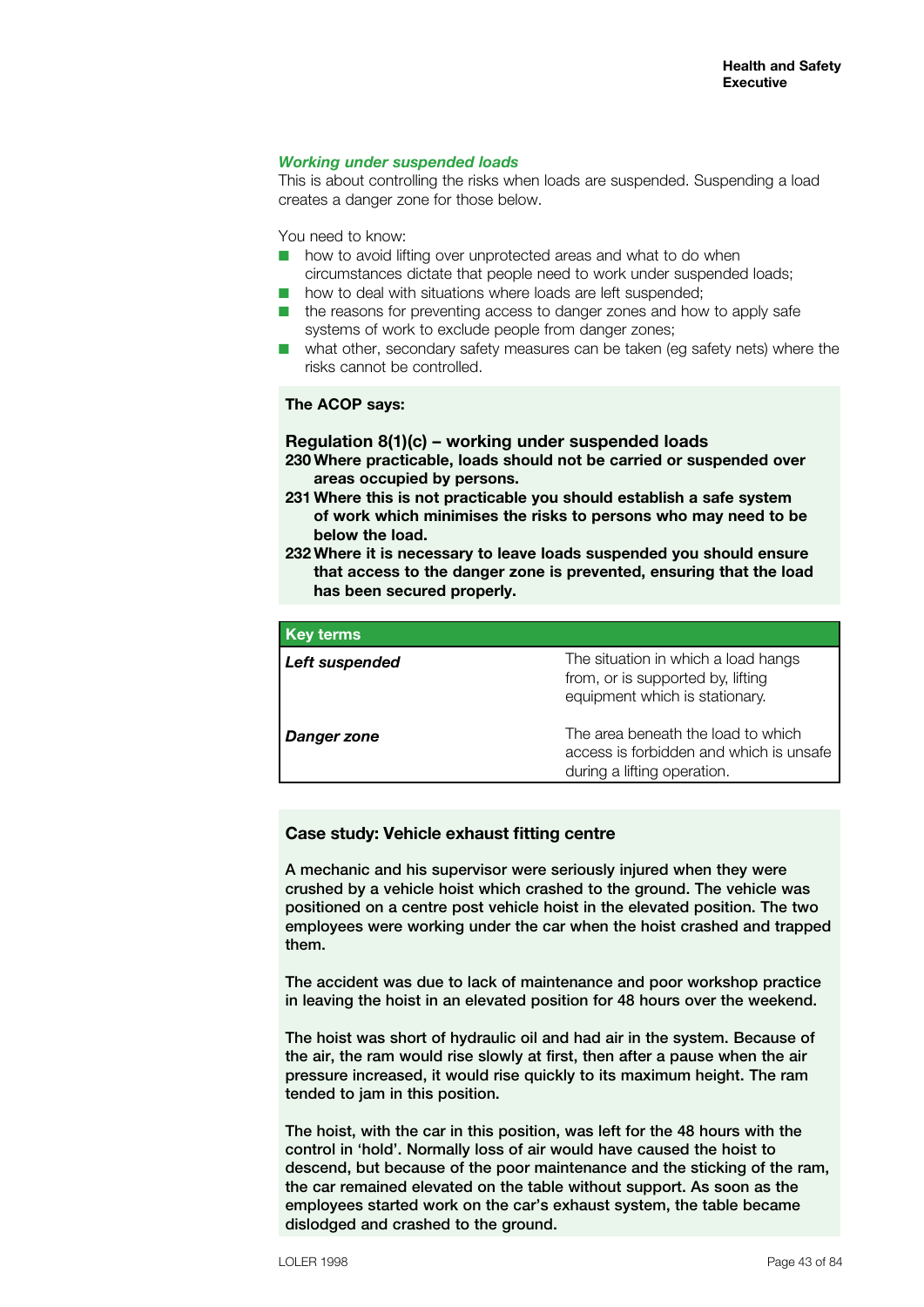## *Visibility*

This part of the regulation is about making sure that a form of communication is used to guide operators of lifting equipment when they cannot see either directly or indirectly the path travelled by their load. The emphasis here is that the communication must be appropriate, and that measures must be taken to prevent the load striking anyone or anything.

You need to know:

- $\blacksquare$  different types of auxiliary devices which can be used for indicating the position of the load to the operator of the lifting equipment;
- alternative systems of work which would reduce the hazards by providing the operator with information on the position of the load;
- $\blacksquare$  the role which assistants can play in communication;
- $\blacksquare$  a recommended code of hand signals;
- $\blacksquare$  the minimum requirements for verbal communication.

## **The ACOP says:**

#### **Visibility**

**237If the operator of lifting equipment cannot observe the full path of the load, either directly or by means of auxiliary devices, the employer should ensure that a responsible person has appropriate means of communication to guide the operator. Measures should be taken to prevent the load striking anything or any person.** 

| <b>Key terms</b>             |                                                                                                  |
|------------------------------|--------------------------------------------------------------------------------------------------|
| <b>Full path of the load</b> | The route to be travelled between the<br>start and finish of the lifting operation.              |
| <b>Auxiliary devices</b>     | Equipment or objects used to provide<br>information about the path of the load.                  |
| Responsible person           | Someone appointed who can reliably<br>communicate information about the<br>position of the load. |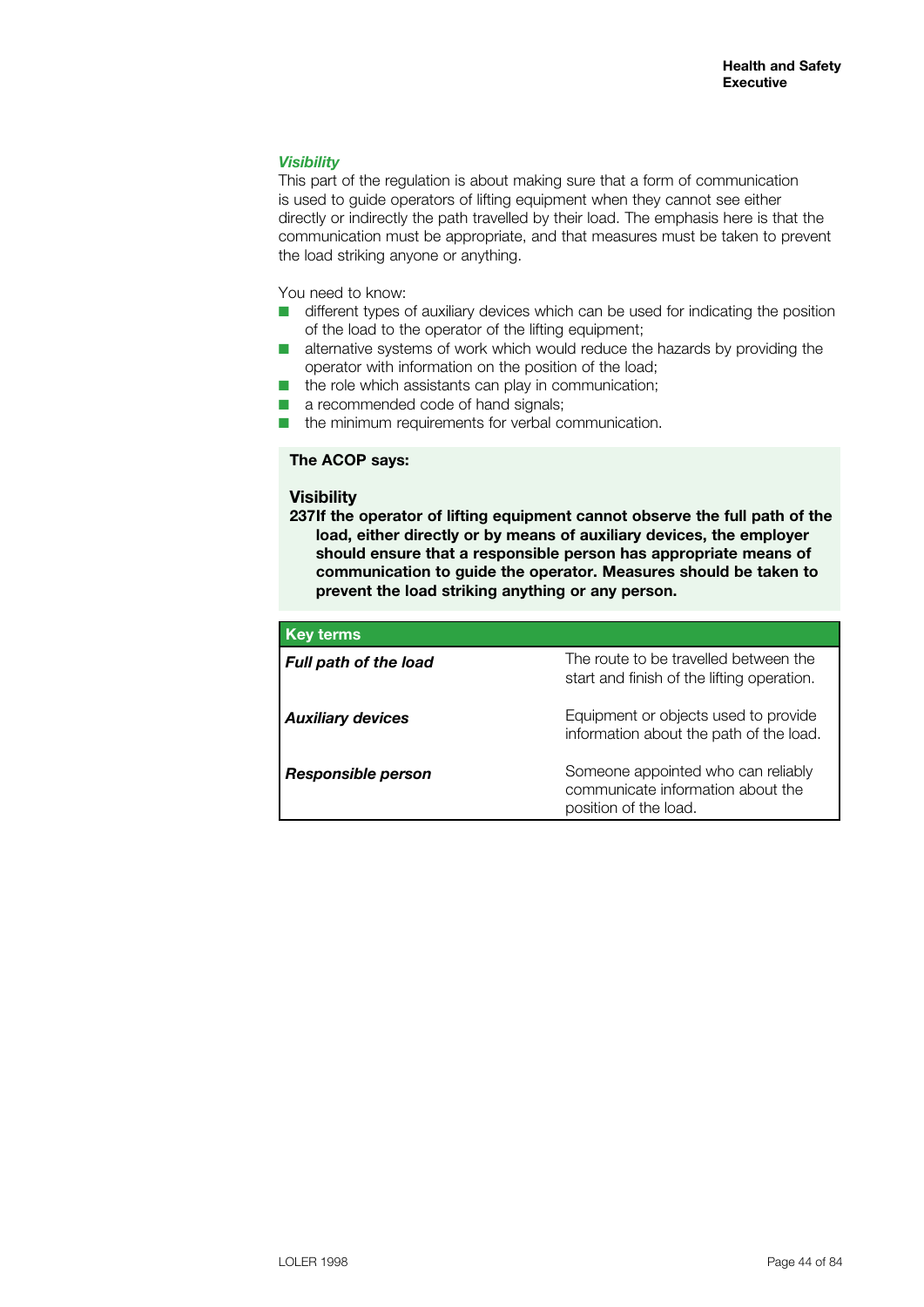## **Case study: Manufacturing**

A production operative was crushed by a 3-tonne strip coil of aluminium which was being lowered into position in a coil storage area. The coil was being moved by a pendant controlled crane. The space in the storage area into which it was to be placed was not completely visible to the controller, who could not see the operative approaching the space. At the last moment the controller was alerted by others in the vicinity and he operated the crane's emergency stop. He could not prevent the suspended coil from swinging into the path of the operative and crushing him against the standing coils in the area.

#### *Attaching, detaching and securing loads*

The ACOP for this deals with:

- $\blacksquare$  the need for load-securing accessories to be compatible;
- $\blacksquare$  the measures to be taken to prevent loads disintegrating;
- $\blacksquare$  the need to shorten slings and chains safely;
- $\blacksquare$  the requirement that only authorised persons may attach and detach loads.

You need to know:

- the importance and meaning of the term 'load handler', the competence which load handlers require, and the duties of load handlers within a system of work;
- $\blacksquare$  how to put measures in place which ensure that a load stays intact, for example by plastic sheeting of palletised loads;
- $\blacksquare$  how to use packing material, where appropriate, to prevent damage to lifting accessories.

## **The ACOP says:**

#### **Attaching/detaching and securing loads**

**244You should ensure that any lifting accessories used for securing the load are compatible with the load, taking into account any attachment points on the load, the environmental conditions in which the accessories will be used and their configuration of use.** 

**245You should ensure that appropriate measures are taken to prevent the load, or part of the load disintegrating while being lifted.**

**246Ropes, chains or slings should only be shortened in a safe manner. 247You should ensure that the lifting operation is organised so that the lifting equipment is not operated unless the person attaching or detaching the load has given their authorisation to do so or it has been given by some other authorised person.**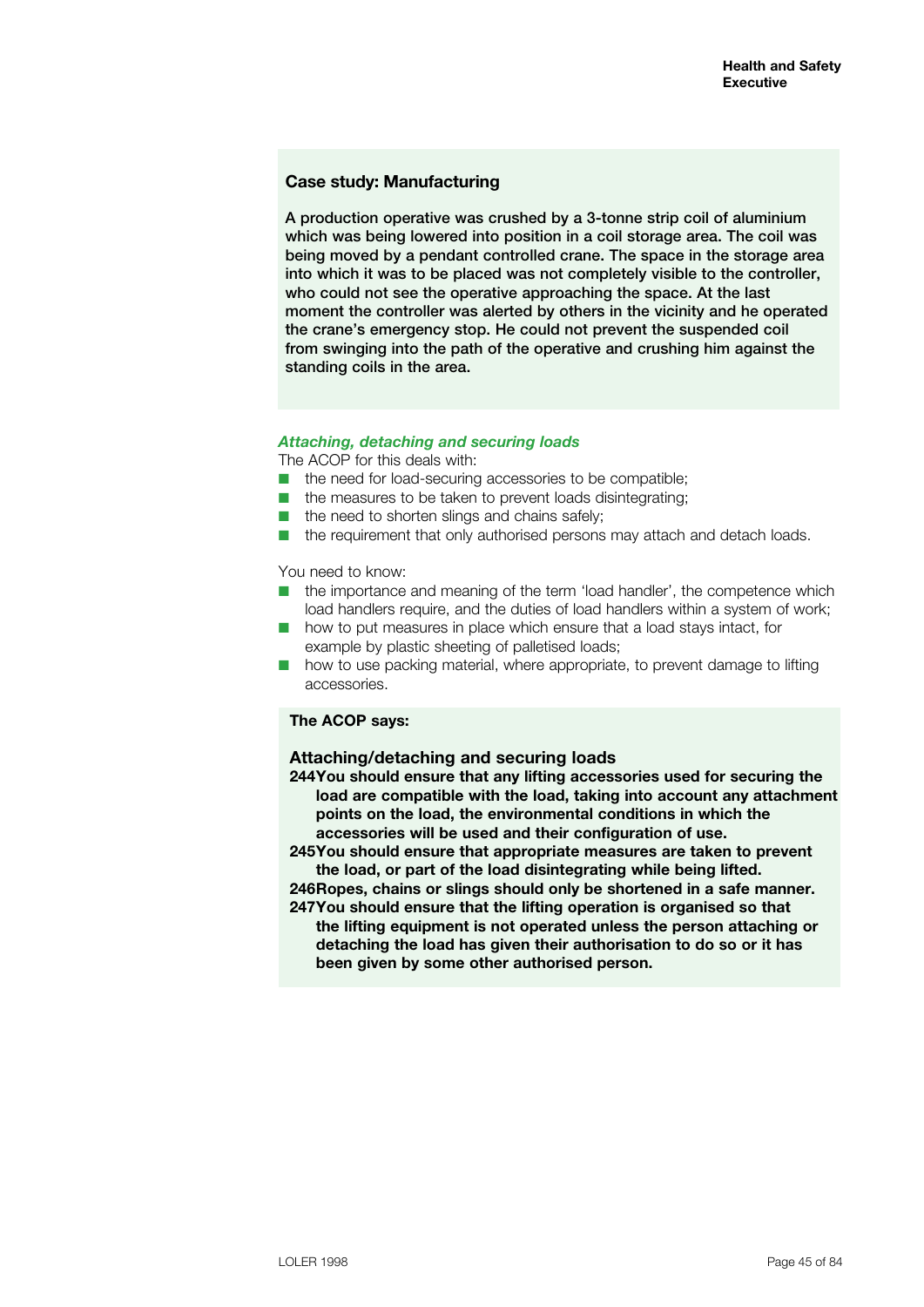| <b>Key terms</b>           |                                                                                                                                                  |
|----------------------------|--------------------------------------------------------------------------------------------------------------------------------------------------|
| Securing the load          | By proper use of lifting accessories and<br>other necessary materials, loads need<br>to be held stable and intact.                               |
| <b>Load handler</b>        | The person with responsibility for<br>attaching/detaching and securing the<br>loads to the lifting equipment.                                    |
| Disintegration of the load | The breaking up or destabilising of a<br>load during lifting.                                                                                    |
| <b>Authorised person</b>   | The person responsible for ensuring<br>that the load has been:                                                                                   |
|                            | secured and properly attached<br>to the lifting equipment and is<br>therefore safe to lift;<br>properly detached at the end of the<br>operation. |

## **Case study: Distribution and transport**

A driver who was delivering 11-metre steel beams to an engineering construction company was fatally crushed when an 'I' section beam was dislodged from a stack on a lorry. The stack had been secured by steel bars bent round the flanges of the top and bottom beams. These securing clips should have been removed before unloading began. Instead, the driver decided to unload the beams individually using a crane with a higher SWL that was available at the yard. A double chain sling was hooked under the web of the top beam on the stack of seven.

During the operation, the securing bars sprang open. The top beam toppled, knocking the driver off the lorry's trailer. The beam, weighing three-quarters of a tonne, landed across his back and caused the fatal injuries.

## *Environment and location*

This deals mainly with controlling risks of lifting operations that are carried out in the open air. When out of doors, lifting equipment and those involved in using it may be exposed to severe, unpredictable weather and other difficult conditions. Two aspects of special concern in 8(1)(c) are:

- $\blacksquare$  when to halt the lifting operation:
- $\blacksquare$  use of lifting equipment when there is limited headroom.

You need to implement safe systems of work and provide measures in the event of:

- $\blacksquare$  severe weather conditions (eg fog, lightning, heavy rain);
- $\blacksquare$  unsafe conditions following severe weather (eg waterlogged or unsuitable ground).

You must make sure there is adequate site access/egress for, and suitable space to position and install the lifting equipment (eg outriggers).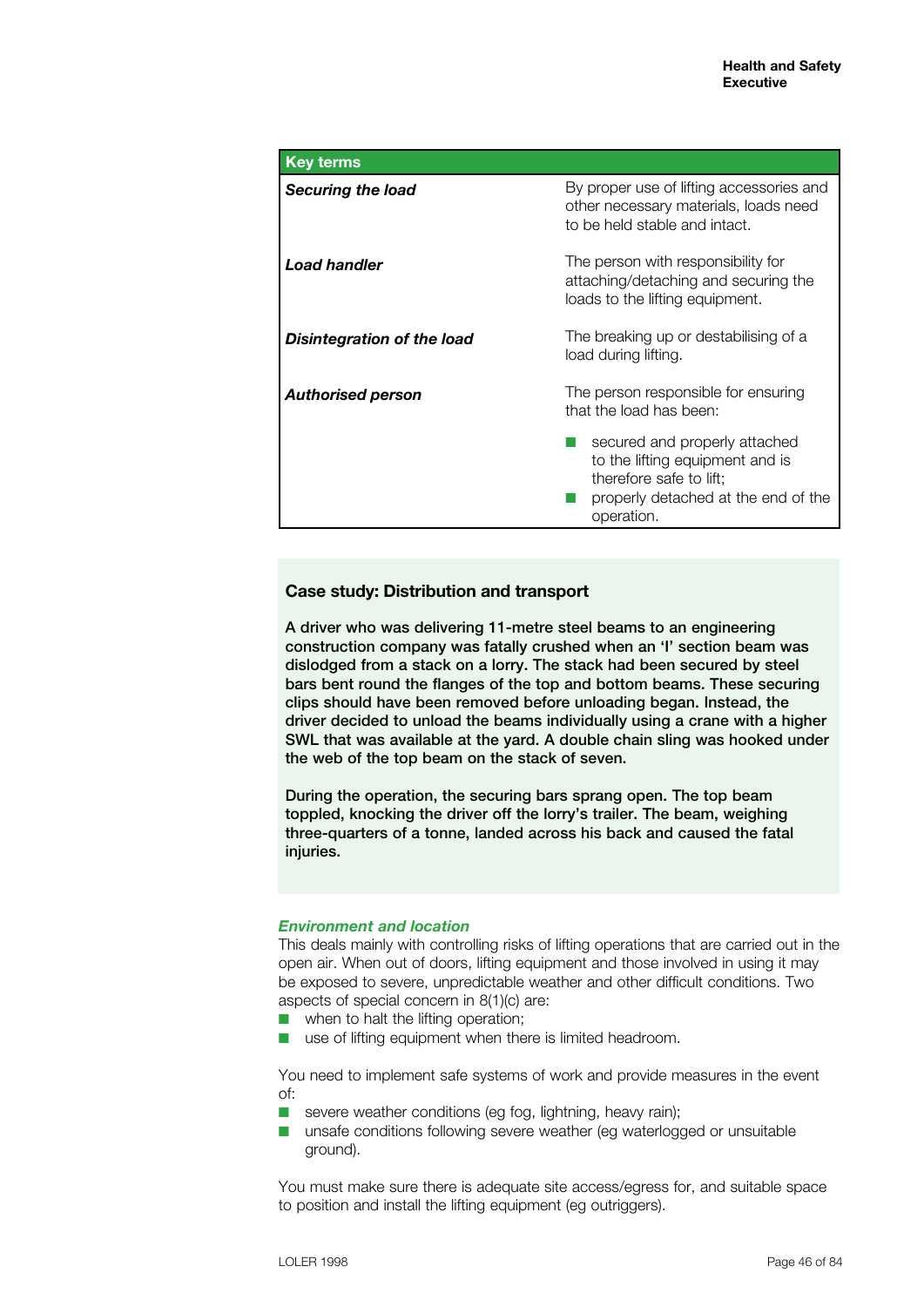It may be necessary to carry out a 'thorough examination' of the lifting equipment following the effects of severe weather.

#### **The ACOP says:**

#### **Environment**

**253The use of lifting equipment in the open air should be halted where meteorological conditions deteriorate to the point that it could affect the integrity of the lifting equipment or expose persons to danger. You should also ensure that appropriate measures are in place to minimise the risks to exposed persons.**

#### **Location**

**256Lifting equipment should only be used where there is sufficient headroom.**

| <b>Key terms</b>                      |                                                                                |
|---------------------------------------|--------------------------------------------------------------------------------|
| <b>Integrity of lifting equipment</b> | Physical soundness and suitability for<br>the task or purpose.                 |
| <b>Sufficient headroom</b>            | Space for equipment to operate within<br>the limits of its travel or movement. |

#### **Case study: Petrochemical industry**

An oil rig operator was crushed when an equipment module weighing 120 tonnes swung under the force of a gale in the North Sea. The module, a large steel-clad structure, was being lifted from the supply barge by a pedestal crane on the rig. A number of oil rig technicians had been detailed to help locate the module on its support pads on the upper deck of the rig.

There had been weather warnings that conditions were rapidly getting worse. The possibility that tag lines would be needed had been discussed, but was not acted upon. As the crane brought the module above its landing points, the wind made it sway. On lowering, it drifted away from its support pads, crushing one of the rig technicians.

The lifting operation was abandoned and the module was parked on an open area of the deck pending investigation.

## *Overturning*

Instability, tilting and overturning are everyday concerns of those who carry out lifting operations. This part of 8(1)(c) deals with controlling such risks by:

- preventing use where equipment would be subject to overturning movements;
- $\blacksquare$  having measures in place to prevent tilting and overturning; AND by
- $\blacksquare$  not using lifting equipment to drag loads.

Operators need to know:

- $\blacksquare$  the limits of the lifting equipment's capabilities the equipment must not be subjected to excessive stress;
- $\blacksquare$  the weights to be lifted, or reliable ways of estimating the weights where they are uncertain;
- $\blacksquare$  the importance of not dragging loads and the reasons for avoiding this;
- $\blacksquare$  the risks associated with equipment travelling with its load raised.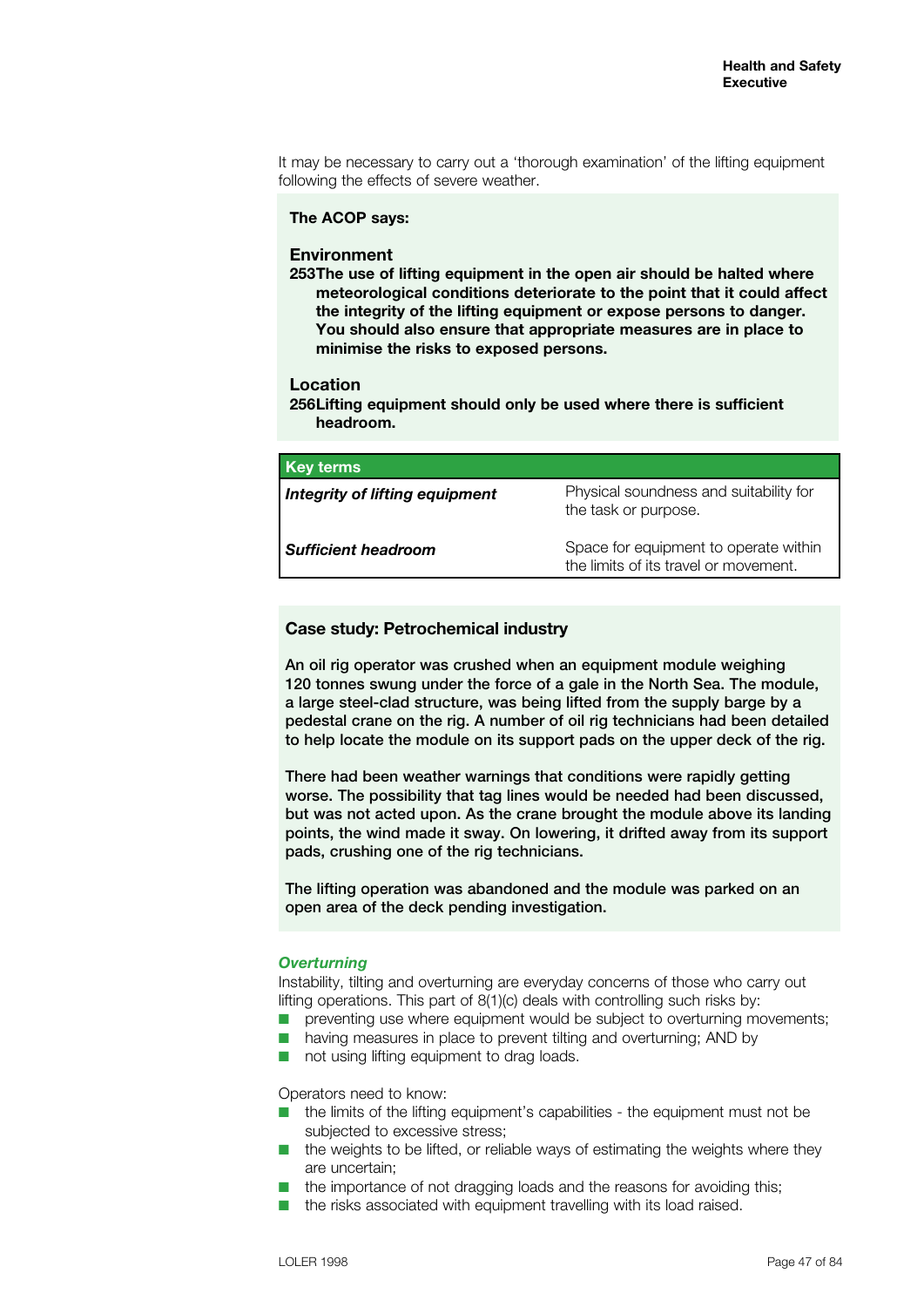## **The ACOP says:**

#### **Overturning**

- **258 Lifting equipment should not be used in a manner likely to cause it to overturn.**
- **259 You should ensure that appropriate measures are in place to prevent lifting equipment from tilting, overturning and, where appropriate, moving or slipping. The employer should ensure that suitable checks are made to achieve this.**
- **260 Lifting equipment should not be used to drag loads if such operations are liable to cause damage or overload the lifting equipment.**

| <b>Key terms</b>      |                                                                    |
|-----------------------|--------------------------------------------------------------------|
| Overturning           | When equipment turns over completely<br>(ie through 180° or more). |
| <b>Dragging loads</b> | Trailing a load along the ground.                                  |

## **Case study: Crane operator**

The driver of a crane was struck by the jib when the crane was pulled over. After loading scrap metal tanks on to a contractor's lorry, the lorry moved forwards and pulled over the mobile crane used in the loading operation. A four-legged sling had been left hanging from the crane hook and one of the sling hooks had snagged on the load as the lorry moved away.

### *Proximity hazards*

The ACOP addresses the risks arising from lifting equipment operating close to other structures or load formations that represent a hazard.

You need to know:

- $\blacksquare$  that measures to deal with the proximity hazard should be appropriate to the equipment and the hazard (hazards may be fixed equipment, mobile equipment or both);
- $\blacksquare$  what the main proximity hazards are in your situation examples include overhead power lines, other work equipment or structures, trenches and excavations, low bridges, underground services;
- $\blacksquare$  ways to devise measures to prevent equipment from falling into excavations where mobile equipment is concerned - you may also need to apply traffic arrangement systems.

General rules and guidance for safe distances from overhead power lines are provided in HSE Guidance Note *Avoidance of danger from overhead electric power lines*. (3) Part III of PUWER describes general precautions for mobile work equipment.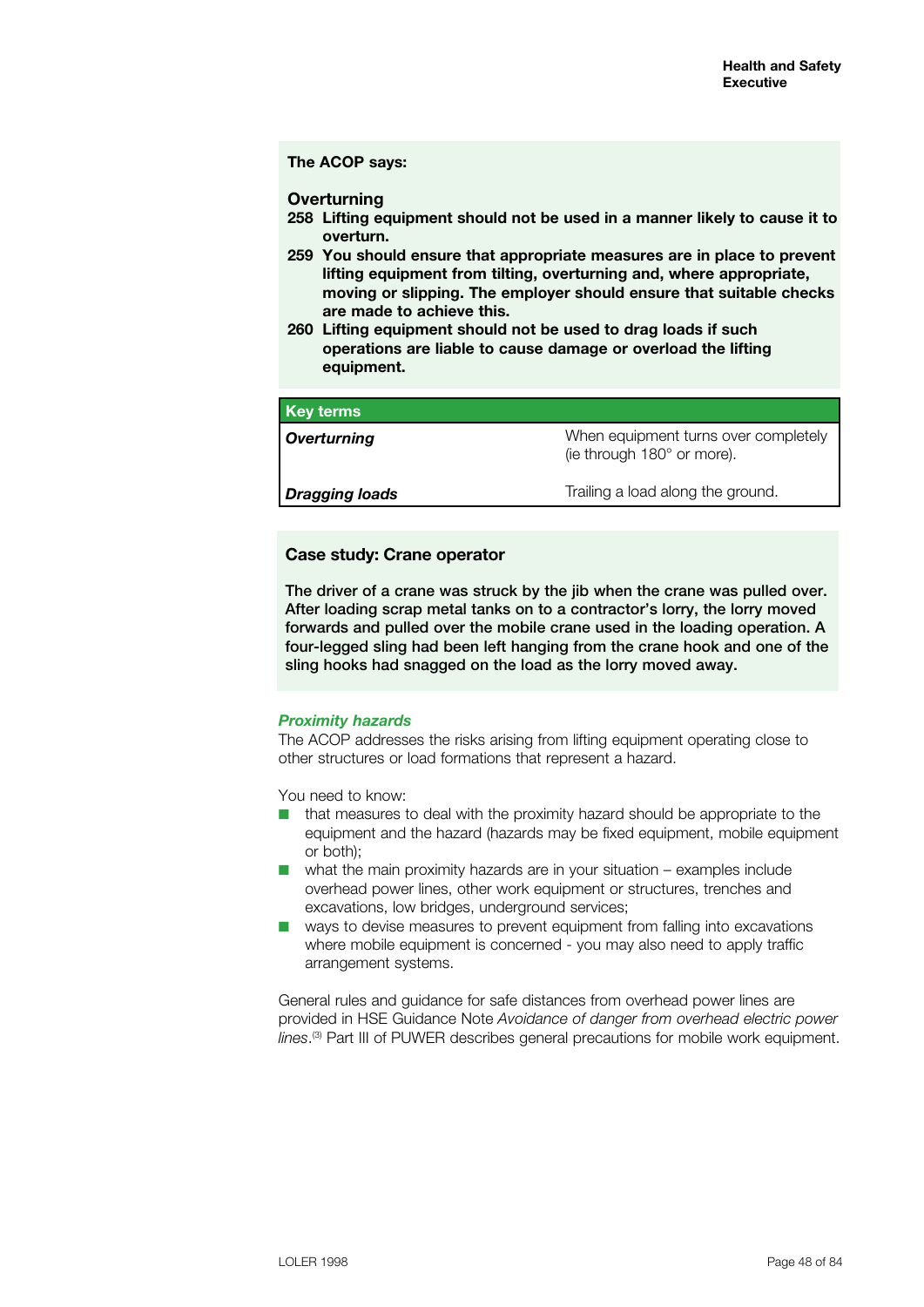#### **The ACOP says:**

## **Proximity hazards**

- **265 You should take suitable measures to minimise the risks from lifting equipment due to its proximity to other objects.**
- **266 Where anyone is working near the wheel tracks of an overhead crane, the crane should not be allowed to approach within 6 m of them if they would be liable to be struck by it.**

| <b>Key terms</b>        |                                                        |
|-------------------------|--------------------------------------------------------|
| <b>Proximity hazard</b> | A danger when lifting equipment is used<br>near to it. |

### *Derating*

Here the ACOP is concerned with a way to control risk by reducing the safe load at which lifting equipment operates; in this way, an additional factor of safety is provided.

**The ACOP says:**

#### **Derating**

**274 Where appropriate, the safe working load of the lifting equipment should be reduced to take into account the environment and mode in which it is being used.**

| <b>Key terms</b>        |                                                                                                                                                     |
|-------------------------|-----------------------------------------------------------------------------------------------------------------------------------------------------|
| Safe working load       | The maximum load that the equipment<br>may safely lift.                                                                                             |
| <b>SWL</b>              | Safe working load.                                                                                                                                  |
| <b>Reduction in SWL</b> | A temporary adjustment, by a<br>competent person, in particular<br>circumstances, involving lowering the<br>safe lifting capacity of the equipment. |

## **Case study: Dockside**

Look at the case study on page 43. The load, which had been imposed on the crane in lifting the coil at the far side of the ship, exceeded its SWL. The crane should have been derated for lifting at this radius. It would not then have been capable of the coil lifting operation and the tragic consequences of the case would have been avoided.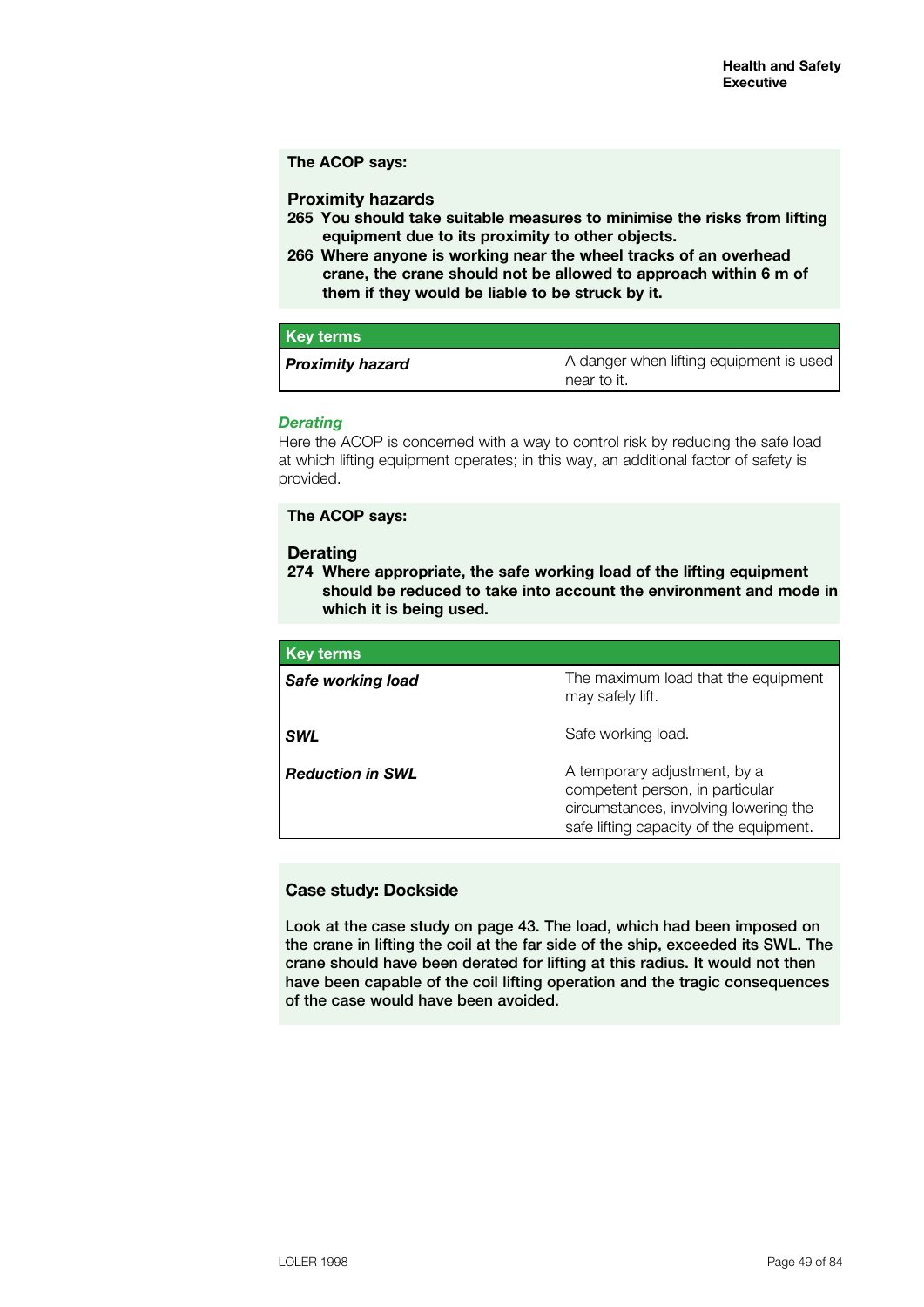### *Lifting persons using lifting equipment not designed for the purpose*

Ideally, only lifting equipment designed for the purpose should be used for lifting people. However, the ACOP takes account of the fact that other lifting equipment can be used for this purpose, in certain circumstances, and addresses the risks involved.

You need know:

- $\blacksquare$  the precautions to take when considering specific equipment to use for lifting people such as reducing the equipment's SWL;
- how to ensure good communication between those controlling the lifting operation and those being lifted;
- effective ways to communicate at a distance.

## **The ACOP says:**

#### **Lifting of persons**

- **276 You should ensure that where persons are lifted by lifting equipment primarily designed for lifting loads other than persons, the control position of the lifting equipment is manned at all times.**
- **277 You should ensure that persons being lifted on such equipment have a reliable means of communication with the equipment operator or some other responsible person.**
- **280 You should ensure that in the event of failure of the lifting equipment that the persons being lifted are not exposed to danger and a reliable means of rescue is available.**

| <b>Key terms</b>              |                                                                                                                                                |
|-------------------------------|------------------------------------------------------------------------------------------------------------------------------------------------|
| <b>Control position</b>       | The position from which the controls of<br>the lifting equipment are operated.                                                                 |
| <b>Means of communication</b> | Radio and other communication<br>devices, signals etc as a way of getting<br>information between the passengers<br>and the equipment operator. |

### **Case study: Retail warehouse**

An employee of a retail clothing company was seriously injured when she fell 4 m from the raised forks of a fork-lift truck. An improvised platform had been made to fit across the truck's forks. During stock checking in the clothing warehouse, it was the practice to use the fork-lift truck in this way to check stock on the higher racks. There was no means of securing the platform on the truck's forks, and on this occasion, it toppled and the employee fell to the ground. The company was prosecuted.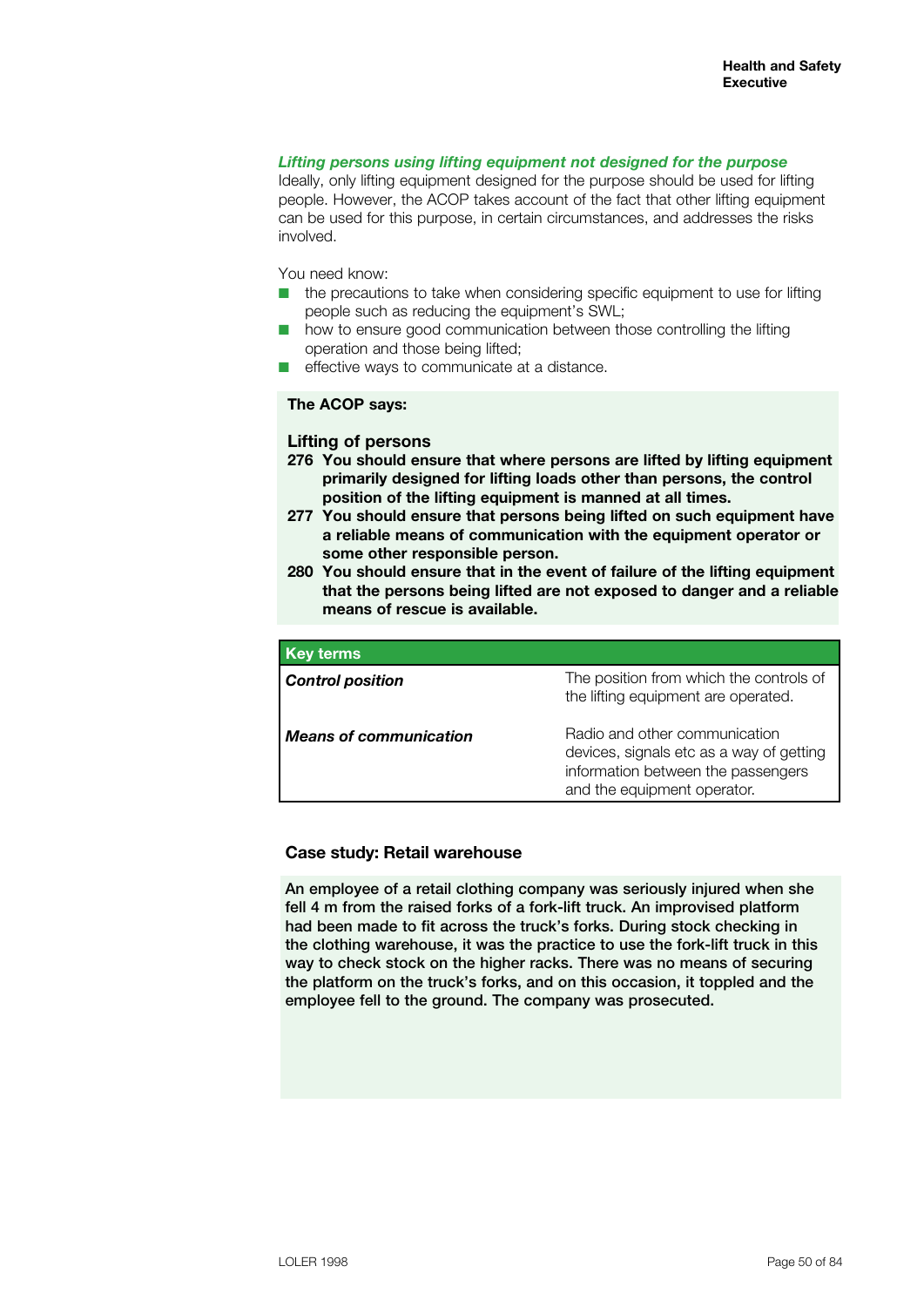## *Overload*

Here the ACOP provides for the exceptional circumstances in which lifting equipment lifts a load greater than its SWL.

You need to know:

- $\blacksquare$  what to do when the SWL of the equipment is not known OR the weight of the load is not known;
- $\blacksquare$  precautions to take when equipment is used beyond its SWL (eg for the purposes of testing).

## **The ACOP says:**

## **Overload**

**281 A load greater than the safe working load should not be lifted except where, for the purposes of a test, the competent person requires it.**

| <b>Key terms</b>        |                                                                                                                                                                                                                   |
|-------------------------|-------------------------------------------------------------------------------------------------------------------------------------------------------------------------------------------------------------------|
| <b>Competent person</b> | Individual authorised to carry out<br>specific instructions. A competent<br>person must have appropriate practical<br>and theoretical knowledge and<br>experience. (See regulation 9 for a fuller<br>definition.) |

#### *Pre-use checking*

This is about providing employees with information and training so that they can check lifting equipment. Users are in the best position to identify faults in equipment. Employers need to ensure that employees have appropriate training and instructions to be able to make sure that the lifting equipment is safe to use.

You should know:

- $\blacksquare$  the purpose of pre-use checks;
- $\blacksquare$  when to carry out pre-use checks;
- $\blacksquare$  that lifting accessories also require pre-use checks.

| <b>Key terms</b> |                                                                                                                                                   |
|------------------|---------------------------------------------------------------------------------------------------------------------------------------------------|
| Safe to use      | The objective of pre-use checking: that<br>is, to ensure that the lifting equipment is<br>safe to use and free from obvious faults<br>or defects. |

### **Case study: DIY timber warehouse**

Difficulties in unloading can arise from limited working space and inefficient storage in the warehouse.

This accident occurred despite the stores being well managed and maintained and there being adequate, unobstructed space. It was due to defects in the lifting equipment which would have been evident if the equipment had been checked before the unloading operation had been carried out.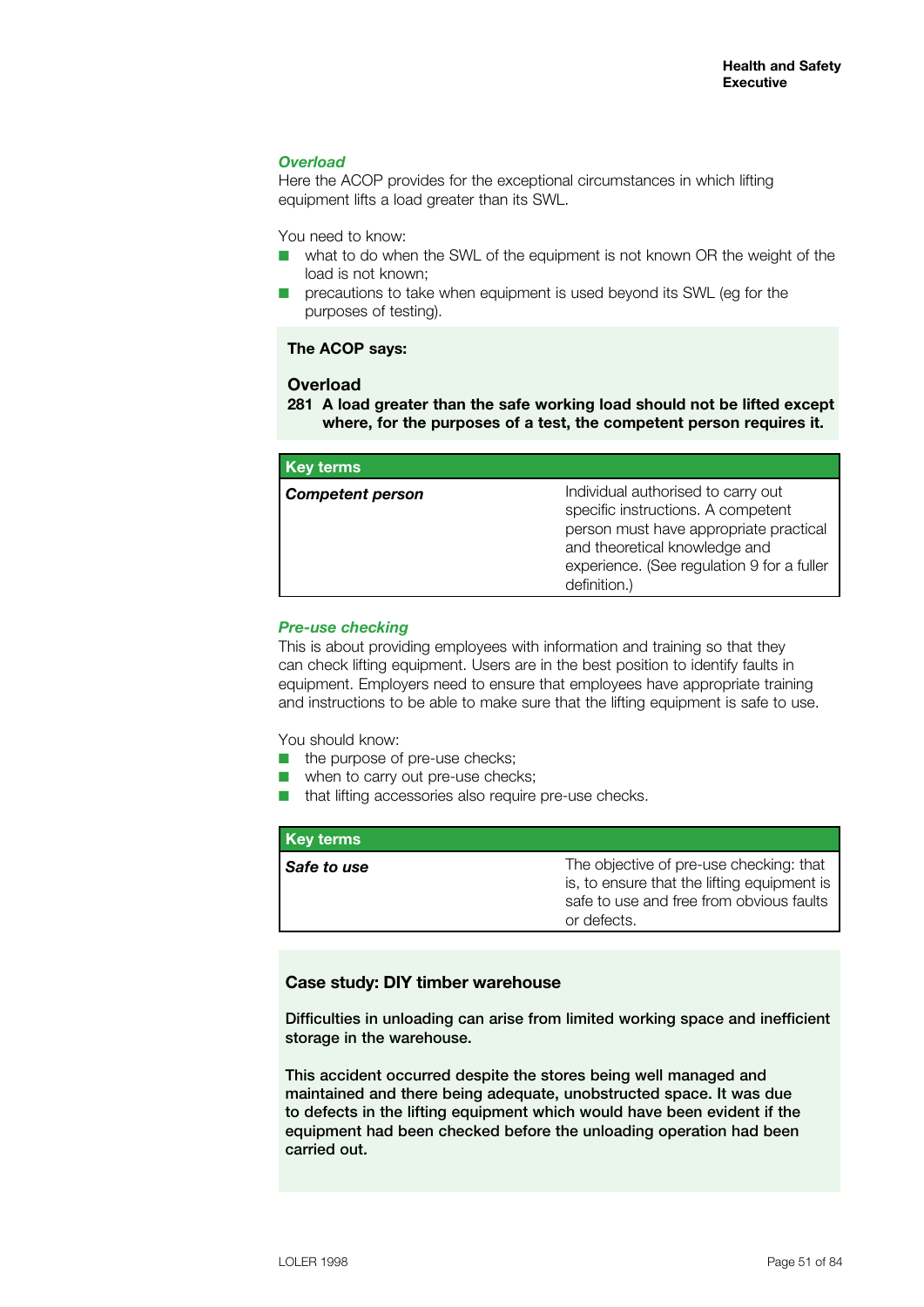A lift truck driver reversed to withdraw the forks of the truck from beneath a load of banded timber. As he reversed, he tilted the mast slightly to enable him to withdraw the forks. While he was looking backwards, the two front bundles fell forward and burst their loads. They collapsed on, and seriously injured, a trailer driver who was standing close to the operation.

The accident investigation found that the lift truck's fork blades were of different lengths and slightly different heights. The bearers on which the load was landed didn't provide adequate clearance for the fork blades to be withdrawn, so they dragged the bearers and propelled the load of timber forward.

### *Continuing integrity: PUWER regulation 5*

This is about the storage of lifting accessories. It is associated with the requirement of PUWER regulation 5 that work equipment be maintained in an efficient state, in efficient working order and in good repair.

You should know:

- $\blacksquare$  the kinds of deterioration that can affect accessories in storage and what can be done to prevent problems arising from deterioration;
- when to seek advice from manufacturers and suppliers.

### **The ACOP says:**

## **Continuing integrity: regulation 5 of PUWER**

**289 You should ensure that lifting accessories are stored in conditions that do not lead to damage or deterioration.** 

| <b>Key terms</b>                                   |                                                                               |
|----------------------------------------------------|-------------------------------------------------------------------------------|
| <b>Damage or deterioration (of</b><br>accessories) | The harmful effects of unsuitable<br>storage or environments on the integrity |
|                                                    | of accessories.                                                               |

#### **Case study: Fabrication engineering**

A steel erector was seriously injured when he was struck by a steel pipe weighing a tonne. It had slipped from a chain sling while being lifted into position by a telescopic jib crane.

Investigation revealed that many things contributed to the accident. The method of slinging was not adequate as there was no positive location for the sling to prevent it slipping. The chain sling was simply wrapped twice around the pipe and hooked to itself and then to the crane.

The condition of the sling was suspect; several links were badly corroded. It provided only a few good links to which the chain hook could be fastened. So the pipe was very loosely wrapped.

The lifting equipment at the site had been poorly maintained and there were no provisions for organised and secure storage of slings, chains and other lifting accessories.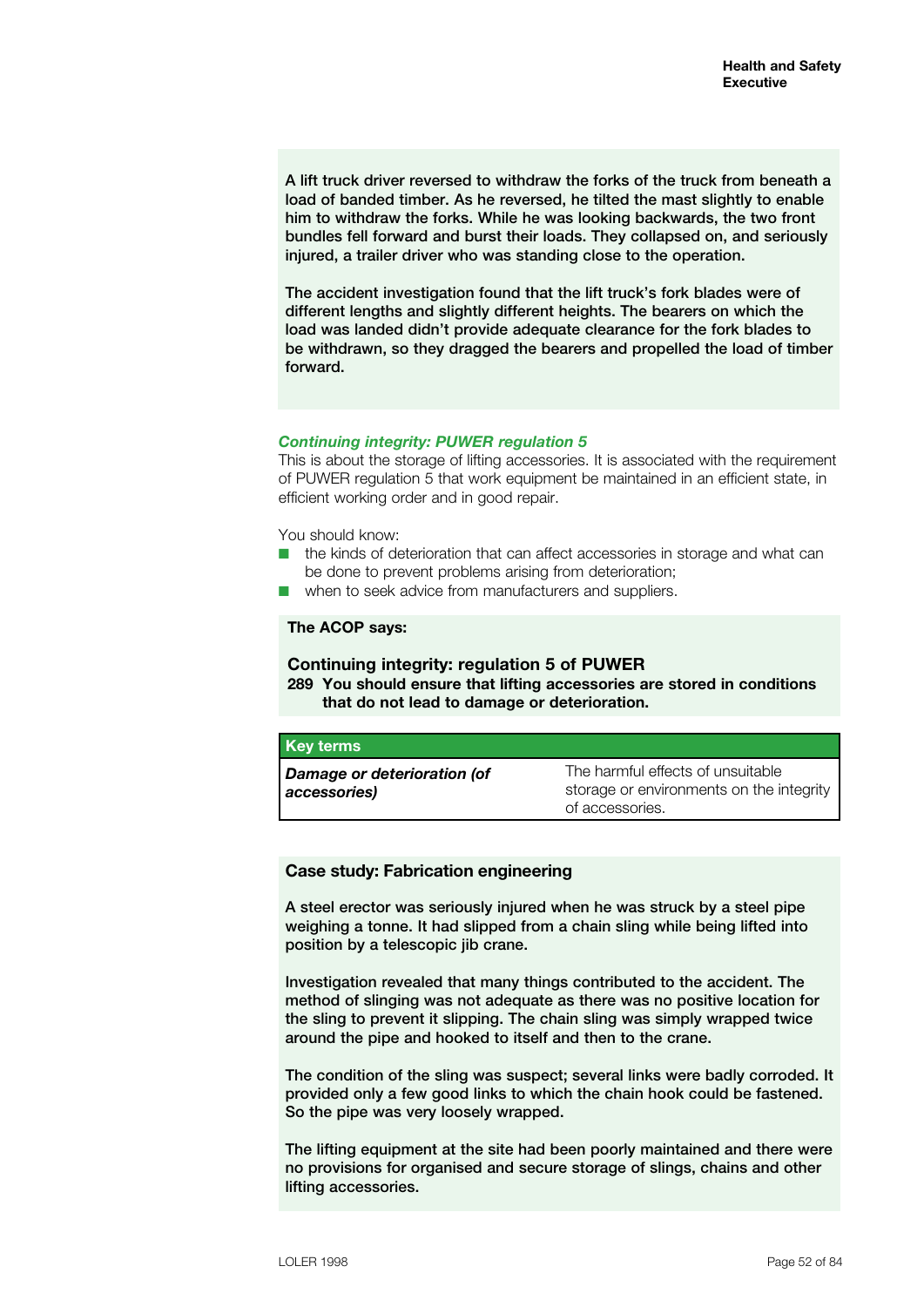## **Activity**

1 Regulation 8(1)(a)

Before you do this activity, you may want to work through the rest of this open learning guidance. As a minimum, make sure you understand all of regulation 8. Then, using the details in the DIY timber warehouse example just given (page 52), list the points which do not comply with the regulation.

2 Regulation 8(1)(c) How many accidents per year are recorded where you work which are caused by, or involve, lifting equipment (excluding fork-lift trucks)?

Feedback on page 78.

\_\_\_\_\_\_\_\_\_\_\_\_\_\_\_\_\_.

\_\_\_\_\_\_\_\_\_\_\_\_\_\_\_\_\_\_\_\_\_\_.

## **Self-assessment questions**

- 1 In planning, what vital requirement governs the selection of lifting equipment?
- 2 A properly proposed lifting plan will be based on a risk assessment. What are the key factors contributing to a safely planned operation?
- 3 What are the essential requirements of the 'competent person' who devises the plan?
- 4 In which circumstances may a written plan be required?
- 5 What two parts should a plan for lifting operations deal with?
- 6 Complete the statement: Under this regulation employers must ensure that loads are not moved over areas which are \_\_\_\_\_\_\_\_\_\_\_\_\_\_\_\_\_ and
- 7 What requirements concerning loads left suspended MUST be met?
- 8 What must employers ensure when a lifting operation cannot be viewed by the operator using the lifting equipment?
- 9 What must be prevented in situations like this?
- 10 What should be taken into account to ensure that lifting accessories used for securing loads are compatible?
- 11 What authorisation should be given before lifting equipment may be operated?
- 12 Complete the statement (more than one word is needed): Employers must ensure that appropriate measures are taken to prevent the load or part of it
- 13 How can it be initially checked that the operation to lift a freely suspended load can be completed safely?
- 14 What are employers' responsibilities when weather and other conditions seriously affect equipment and endanger people using it?
- 15 What needs to be taken into account when considering the location for using lifting equipment?
- 16 What is required if a lifting operation could subject the equipment to excessive overturning movements?
- 17 Complete the statement: Employers must ensure that suitable checks are in place to prevent lifting equipment from  $\Box$  and
- 18 What type of operation, which could involve lifting equipment, should be avoided?
- 19 What action should be taken when a proximity hazard is identified?
- 20 What key considerations need to be taken into account when derating lifting equipment?
- 21 What is the first requirement when lifting equipment is used for lifting people?
- 22 Complete the statement: When people are lifted by lifting equipment which is not made for the purpose, means of communication must be available between \_\_\_\_\_\_\_\_\_\_\_\_\_\_\_\_ and \_\_\_\_\_\_\_\_\_\_\_\_\_\_\_\_\_\_.
- 23 What two requirements must be met in the event of failure of equipment which is used for lifting people?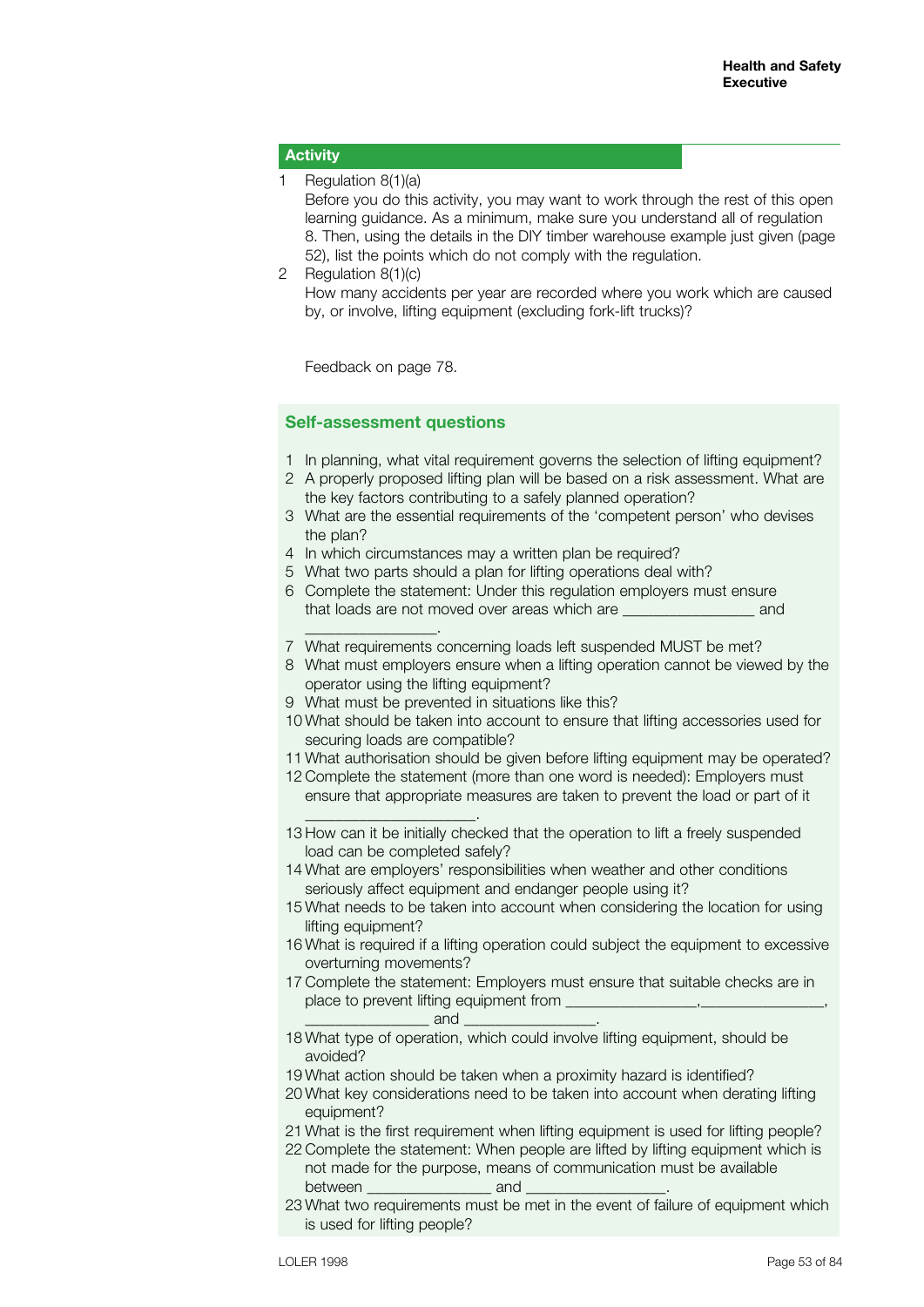24 What is the one and only permitted use of lifting equipment above its SWL? 25 Who must be present when equipment is used in this way?

26 How can employers ensure that lifting equipment is regularly checked and safe to use?

27 What is the employer's duty regarding keeping lifting accessories?

Feedback on page 78.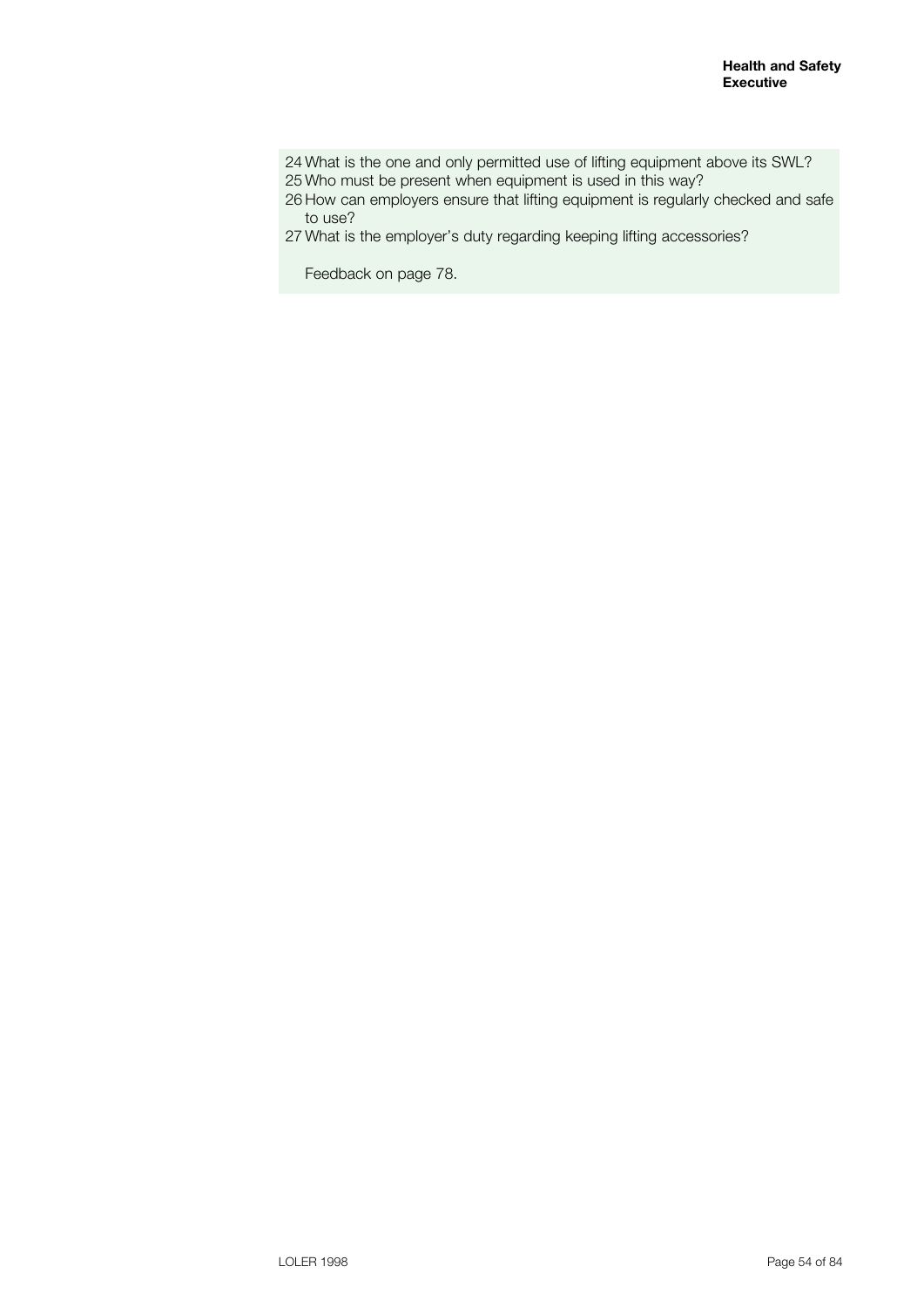# Regulation 9 Thorough examination and inspection

# **Key points**

Regulation 9 concerns the thorough examination of lifting equipment: the detailed and specialised examination by a competent person. The examination required by this regulation is similar to thorough examinations required by previous sectorspecific legislation such as the Factories Act 1961.

The regulation is in seven parts.

Parts 1–4 contain the main provisions for the thorough examination of lifting equipment:

- before it is put into service for the first time;
- after installation or reassembly;
- during its exposure to conditions which cause deterioration; AND
- of the requirement for evidence of the last such examination when the equipment is used outside the undertaking.

Parts 5–7 deal with exclusions and matters relating to previous regulations.

## **Regulation 9 states:**

*(1) Every employer shall ensure that before lifting equipment is put into service for the first time by him it is thoroughly examined for any defect unless either –*

- *(a) the lifting equipment has not been used before; and*
- *(b) in the case of lifting equipment for which an EC declaration of conformity could or (in the case of a declaration under the Lift Regulations 1997) should have been drawn up, the employer has received such declaration made not more than 12 months before the lifting equipment is put into service;*

*or, if obtained from the undertaking of another person, it is accompanied by physical evidence referred to in paragraph (4).*

- *(2) Every employer shall ensure that, where the safety of lifting equipment depends on the installation conditions, it is thoroughly examined –*
	- *(a) after installation and before being put into service for the first time; and*
	- *(b) after assembly and before being put into service at a new site or in a new location,*

*to ensure that it has been installed correctly and is safe to operate.*

- *(3) Subject to paragraph (6), every employer shall ensure that lifting equipment which is exposed to conditions causing deterioration which is liable to result in dangerous situations is –*
	- *(a) thoroughly examined –*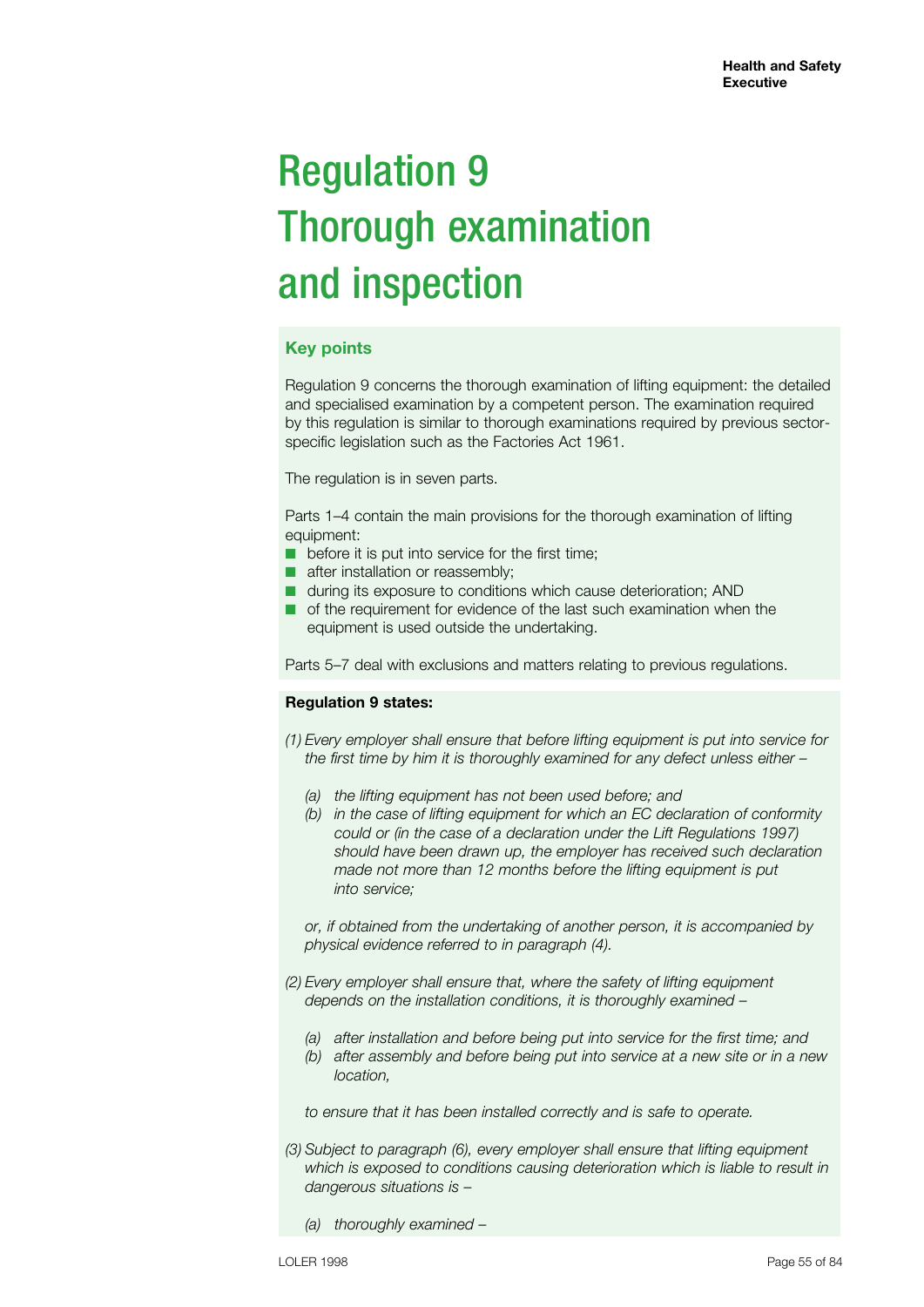- *(i) in the case of lifting equipment for lifting persons or an accessory for lifting, at least every 6 months;*
- *(ii) in the case of other lifting equipment, at least every 12 months; or*
- *(iii) in either case, in accordance with an examination scheme; and*
- *(iv) each time that exceptional circumstances which are liable to jeopardise the safety of the lifting equipment have occurred; and*
- *(b) if appropriate for the purpose, is inspected by a competent person at suitable intervals between thorough examinations,*

*to ensure that health and safety conditions are maintained and that any deterioration can be detected and remedied in good time.*

*(4) Every employer shall ensure that no lifting equipment –*

- *(a) leaves his undertaking; or*
- *(b) if obtained from the undertaking of another person, is used in his undertaking,*

*unless it is accompanied by physical evidence that the last thorough examination required to be carried out under this regulation has been carried out.*

- *(5) This regulation does not apply to winding apparatus to which the Mines (Shafts and Winding) Regulations 1993(a) apply.*
- *(6) Where lifting equipment was before the coming into force of these Regulations required to be thoroughly examined by a provision specified in paragraph (7), the first thorough examination under paragraph (3) shall be made before the date by which a thorough examination would have been required by that provision had it remained in force.*
- *(7) The provisions referred to in paragraph (6) are –*
	- *(a) section 22(2), 25(2), 26(1)(d) and 27(2) of the Factories Act 1961(b);*
	- *(b) regulations 34(2) and 37(1) of the Shipbuilding and Ship-repairing Regulations 1960(c);*
	- *(c) regulations 28(3), 40 and 46(1) of the Construction (Lifting Operations) Regulations 1961(d);*
	- *(d) regulations 3(1) and (2) and 6(1) of the Offices, Shops and Railway Premises (Hoists and Lifts) Regulations 1968(e);*
	- *(e) regulations 6(1)( c) of and Part III of Schedule 1 to the Offshore Installations (Operational Safety, Health and Welfare) Regulations 1976(f);*
	- *(f) regulation 15 of the Docks Regulations 1988(g).*
- **(a)** SI 1993/302.
- **(b)** 1961 c.34; sections 22(2) and 27(2) were amended by SI 1992/195.
- **(c)** 1960/1932; amended by SI 1992/195.
- **(d)** 1961/1581; amended by SI 1992/195.
- **(e)** 1968/849; amended by SI 1992/195.
- **(f)** SI 1976/1019.
- **(g)** SI 1988/1655; amended by SI 1992/195.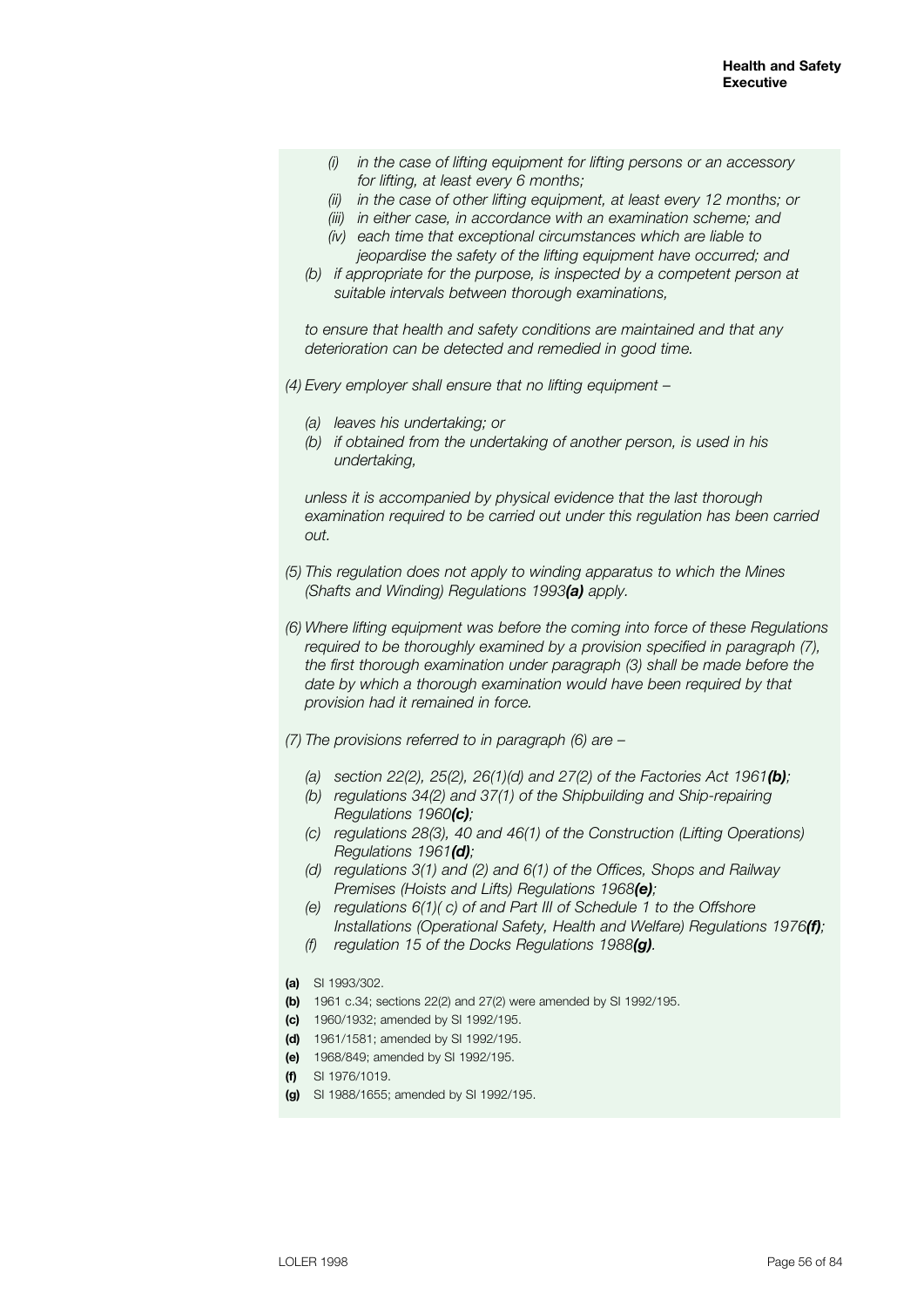| <b>Key terms</b>                        |                                                                                                                                                                                                                                                                                                                                                                                                                     |
|-----------------------------------------|---------------------------------------------------------------------------------------------------------------------------------------------------------------------------------------------------------------------------------------------------------------------------------------------------------------------------------------------------------------------------------------------------------------------|
| Defect                                  | Fault or weakness in equipment, or any<br>of its components, which could arise<br>during the manufacture, construction,<br>installation, OR when in use. Could be<br>due to damage, wear, deterioration,<br>factors inherent in the materials used.                                                                                                                                                                 |
| <b>Thorough examination</b>             | The term used in this regulation to<br>mean a systematic and specialised<br>process of examination by a competent<br>person for any defect in lifting<br>equipment.                                                                                                                                                                                                                                                 |
| <b>Competent person</b>                 | The individual nominated by the<br>employer to carry out thorough<br>examinations on the basis of his or her<br>level of knowledge of the equipment,<br>defects and their causes, methods<br>of testing and fault diagnosis. The<br>person must be independent from<br>the employer's line management. The<br>competent person can be in-house or<br>from an external organisation such as<br>an insurance company. |
| <b>Conditions causing deterioration</b> | Atmospheric or environmental<br>conditions AND/OR operation<br>conditions which are likely to cause<br>damage to lifting equipment.                                                                                                                                                                                                                                                                                 |

## **Testing**

The level of examination, and the requirement for testing, is based on an assessment of risk and determined by the competent person. Some overload tests can cause damage to lifting equipment and it is crucial that the competent person takes account of manufacturer's instruction and other information.

### **The ACOP says:**

## **Testing**

**301 The competent person should decide whether a test is necessary. The nature of the test method will also be a matter for a competent person: they should determine the most appropriate method of carrying it out.**

## **Regulation 9(1): initial thorough examination**

This part of the regulation is all about carrying out a thorough examination before the lifting equipment is put into operation. The extent of the examination depends on the extent of the information available to the competent person. For new lifting equipment, a thorough examination may not be needed since it is assumed this has been done by the manufacturer or supplier. Confirmation of this is through the Declaration of Conformity.

If used equipment is supplied with current evidence that a thorough examination has been carried out, it does not require a further thorough examination. However,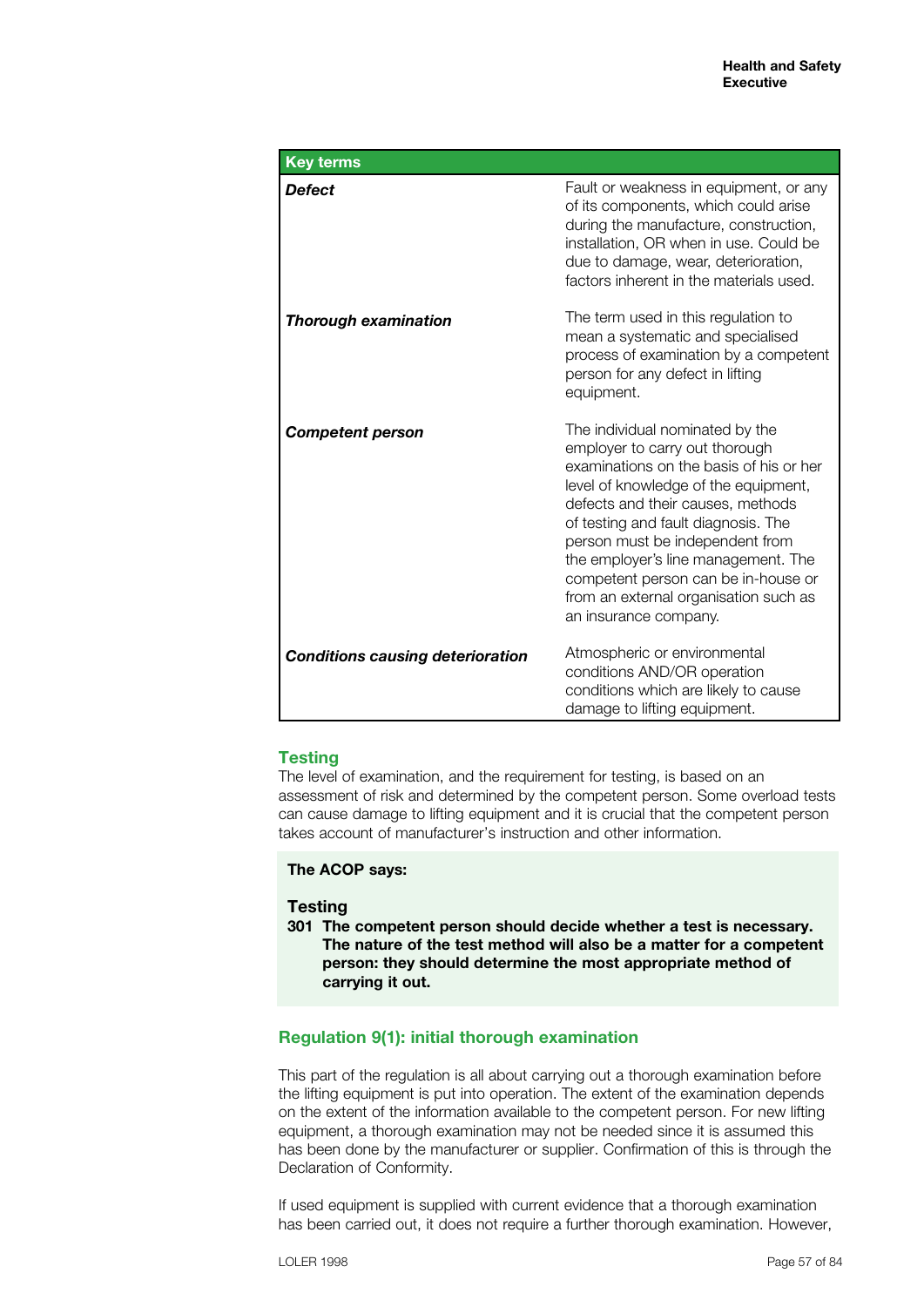note what the ACOP says about equipment that needs to be installed.

#### **The ACOP says:**

**304 A thorough examination is required after substantial or significant modification or repair.**

## **Regulation 9(2): installation and reconfiguration**

Thorough examination after installation and reconfiguration should be based on risk assessment. An examination does not apply to mobile lifting equipment.

You need to know:

- $\blacksquare$  what is required when the configuration of lifting equipment is changed while it is still at its new location;
- $\blacksquare$  the meaning of 'installation', 'reconfiguration', 'put into service' and 'in-service operation'.

### **The ACOP says:**

#### **Regulation 9(2): installation and reconfiguration**

**305 You should ensure that where lifting equipment is installed in a new location or reconfigured it is thoroughly examined by a competent person to ensure that it has the adequate strength and stability for its intended use.**

| <b>Key terms</b>            |                                                                                            |
|-----------------------------|--------------------------------------------------------------------------------------------|
| <i><b>Installation</b></i>  | When lifting equipment is erected or<br>built on-site.                                     |
| <b>Put into service</b>     | When the lifting equipment is put into<br>use for the first time.                          |
| <i>In-service operation</i> | When the equipment is handed over<br>to production personnel for day-to-day<br>operations. |

#### **Regulation 9(3)(a): in-service thorough examination**

Under regulation 9(3) employers choose whether to have a thorough examination of lifting equipment EITHER at set intervals as specified in the regulation, OR according to an examination scheme.

The competent person needs to examine thoroughly the parts of the equipment specified within the examination scheme; these should include the parts that are subject to wear and tear, and deterioration and which could lead to dangerous situations.

Employers are required to produce:

- $\blacksquare$  either a written examination scheme; OR
- a current examination report (if following a specified period approach to the carrying out of a thorough examination).

The ACOP states the requirements of/for examination schemes.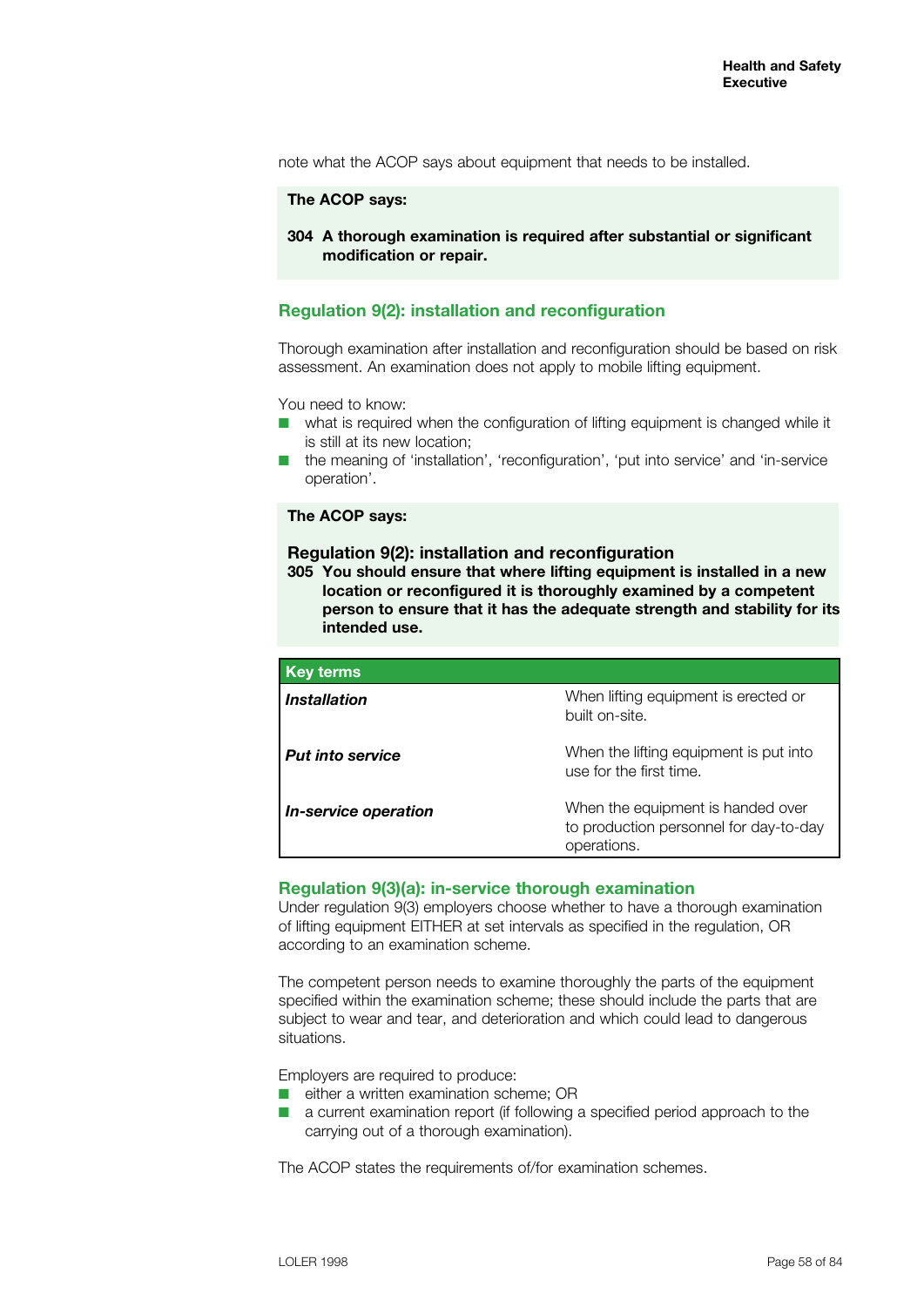#### **The ACOP says:**

- **318 The examination scheme may be drawn up by the user, owner, manufacturer or some other independent party provided they have the necessary competence.**
- **319 The examination scheme drawn up by the competent person should identify and specify those parts of the lifting equipment that should be thoroughly examined.**
- **320 The examination scheme should specify the intervals at which the lifting equipment (or individual parts thereof) should be thoroughly examined and, where appropriate, those parts that need to be tested.**
- **321 Any examination scheme for lifting equipment should take account of:**
	- **(a) its condition;**
	- **(b) the environment in which it is to be used; and**
	- **(c) the number of lifting operations and loads lifted.**
- **322 The examination scheme need not necessarily be preserved in the form of a document. It should however be capable of being reproduced as a written copy when required; it should be secure from loss or unauthorised modification and it should be authenticated by the competent person preparing the scheme.**
- **323 You should inform the competent person of any changes in use of the lifting equipment which may affect the examination scheme either:**
	- **(a) where these changes have occurred since the last thorough examination was carried out; or**
	- **(b) are expected to occur before the next thorough examination is due.**
- **324 The competent person should decide what changes may need to be made to the examination scheme.**
- **325 Different items or parts of the lifting equipment may be thoroughly examined at different intervals, taking into account the degree of risk associated with each item or part.**

| <b>Key terms</b>          |                                                                                                                        |
|---------------------------|------------------------------------------------------------------------------------------------------------------------|
| <b>Examination scheme</b> | A specification, usually in writing, of<br>what must be examined, how and when<br>the examination will be carried out. |
| <b>Examination report</b> | The record of the findings of the<br>thorough examination and the actions<br>which ensue from it.                      |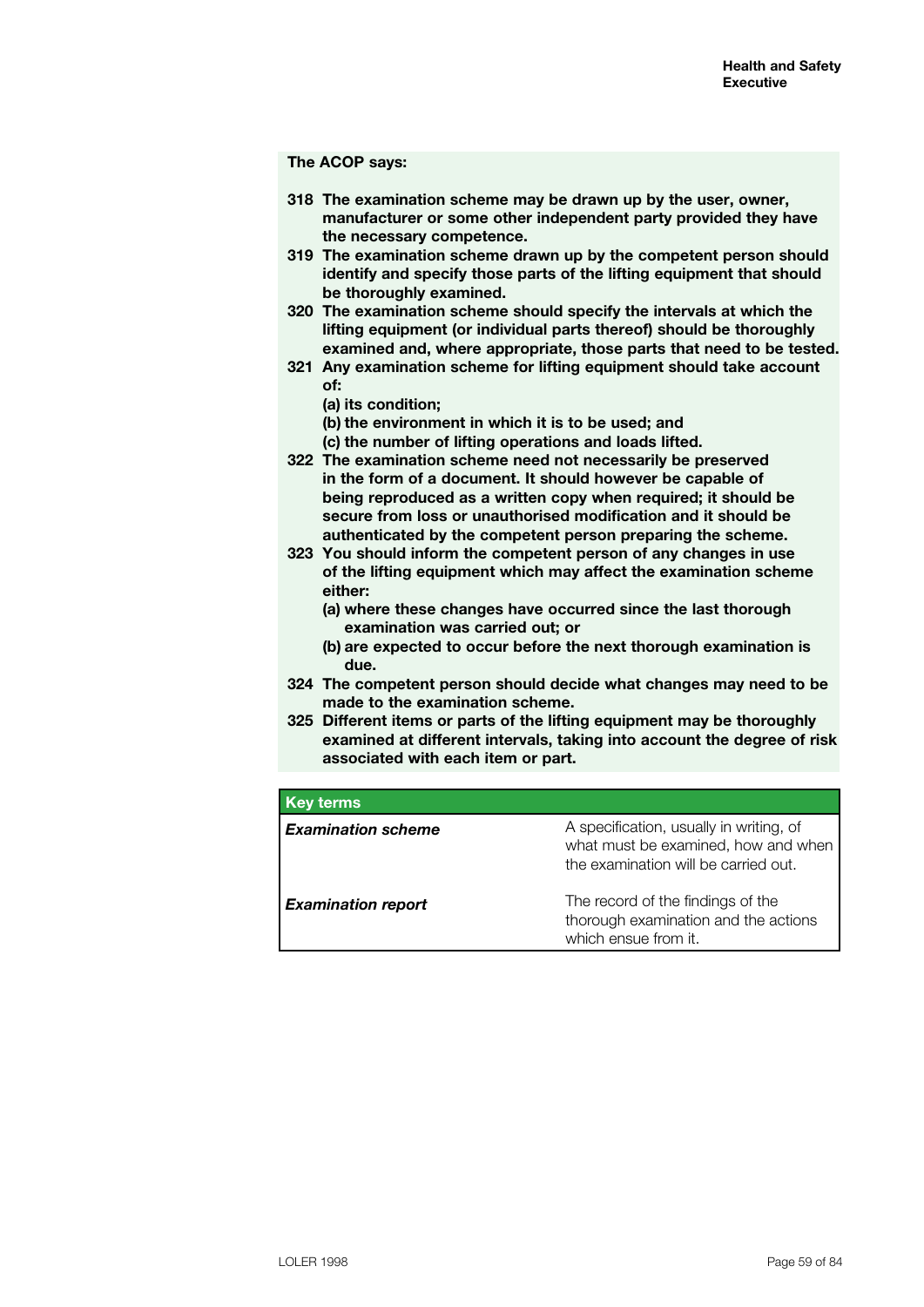### **Case study: Residential home**

Under the Health and Safety at Work etc Act 1974, lifts in the majority of industries have been subject to similar inspection standards as those now required under LOLER. However, until LOLER, passenger lifts in residential homes were not required to undergo a thorough examination every six months under any specific regulation.

A passenger lift in one such home was carrying a small group of elderly residents, when the lift doors jammed. The residents were trapped inside the lift for over an hour before a technician was able to free the doors and enable the group to leave the lift. Because of the incident, two individuals suffered panic attacks resulting in breathing difficulties; a third became worryingly disorientated for a period. All passengers were badly shaken in one way or another.

During the review of the incident, it emerged that neither the passenger lift nor its component parts had been examined in the three years since the lift was installed.

## **Regulation 9(3)(b): inspections at suitable intervals**

This part of the regulation is about carrying out inspections to the lifting equipment where the risks which were identified through the risk assessment could be addressed through regular inspection. Examples of conditions that can be detected by inspection include:

- $\blacksquare$  rapid wear which arises from using the equipment in severe environments, as is often the case in construction;
- $\blacksquare$  when there is wear through repeated operations (eg of a hoist interlock);
- $\blacksquare$  malfunction (eq of a rated capacity indicator);
- $\blacksquare$  where tampering of safety devices may occur (eg defeating an interlock).

In some cases, weekly inspection AND/OR daily checks may be advisable:

- $\blacksquare$  for the operation of limiters and indicators on cranes;
- $\blacksquare$  checking the tyre pressures of mobile equipment;
- $\blacksquare$  checking that no components are missing.

BS 7121<sup>(2)</sup> provides further recommendations for weekly inspections and daily checks; PUWER provides information on the purpose and extent of the inspection, and the requirements for the competent person.

## **The ACOP says:**

## **Regulation 9(3)(b)**

- **332 Where your risk assessment under regulation 3 of the Management of Health and Safety at Work Regulations 1992 has identified a significant risk to the operator or other workers from the use of the lifting equipment, a suitable inspection should be carried out.**
- **333 The frequency and extent of the inspections required will depend on the potential risk from the lifting equipment. The inspection should include, where appropriate, visual checks and functional tests.**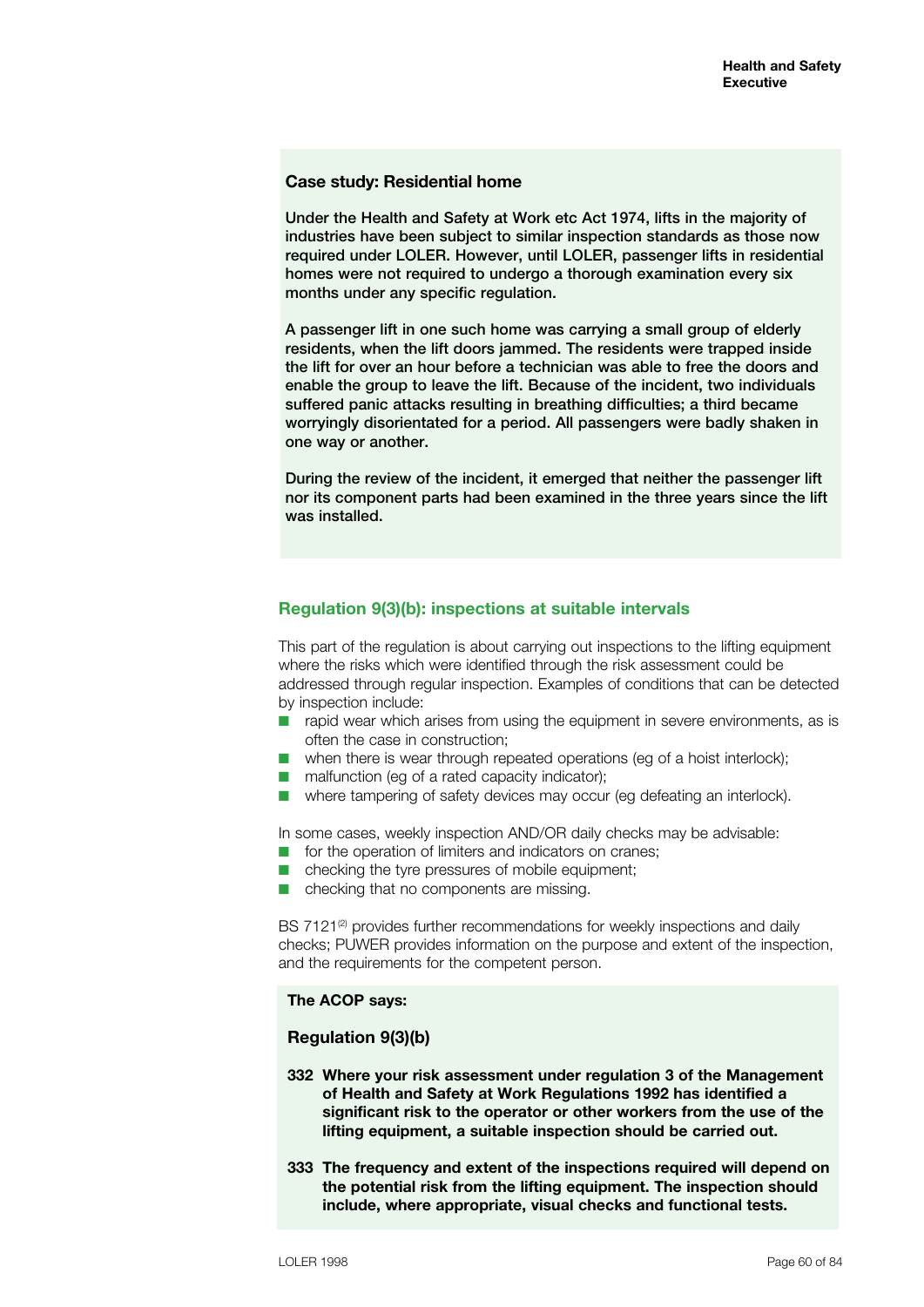**334 You should ensure that the persons who determine the nature of the inspections required and who carry out the inspections are competent to do so.**

## **Regulation 9(4): physical evidence accompanying equipment used outside the undertaking**

If you receive lifting equipment from another operation you must have evidence of the last time that the thorough examination was carried out.

You need to know:

- $\blacksquare$  the nature of suitable evidence of examination (for instance a paper summary report or tagging);
- $\blacksquare$  what information should accompany the equipment including
	- the name and address of the duty holder for whom the report was made;
	- the address of the premises at which the thorough examination was carried out;
	- information which identified the equipment;
	- the date of the last thorough examination;
	- when the next examination is due;
	- the SWL of the equipment and any components; AND
	- a statement that the equipment is safe to operate.

Other points to note are:

- Anyone using lifting equipment should be able to ascertain that it has been thoroughly examined and is likely to be safe to use. So it is important that when used outside its normal place of work the equipment is accompanied by appropriate evidence that this thorough examination has been carried out.
- $\blacksquare$  An 'undertaking' is the employer's business. If you transfer lifting equipment, either temporarily or permanently to another employer, you should ensure adequate evidence is transferred with it that the last thorough examination has been carried out. This would normally be a paper copy of the last examination report but may be, if it is more convenient, a copy of the report on computer disc or other electronic format.

## **Exclusions and provisions which are superseded**

This covers parts 5–7 of the regulation. The effects on other legal instruments of regulation 9 are set down. They refer to:

- $\blacksquare$  lifting equipment to which the regulation does NOT apply 9(5);
- the situation in which equipment was examined under other provisions which are superseded by regulation 9. The dates of their first examination under regulation 9 will not be before the dates originally set – 9(6).

The other provisions referred to, and the regulations concerned, are given in 9(7).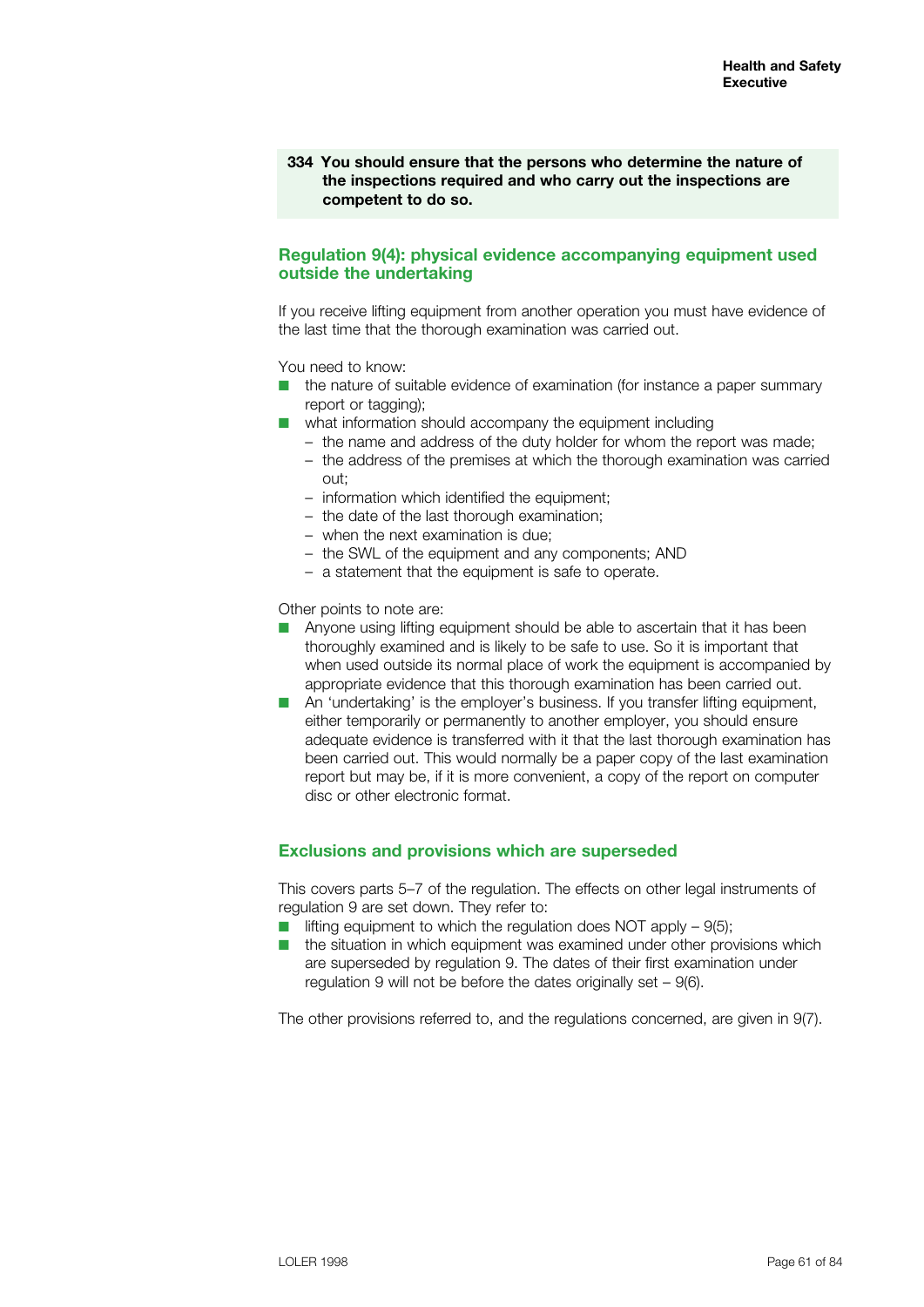## **Activity**

- 1 Describe what currently happens in your situation to check the strength, stability and operational safety of lifting equipment when it is installed or reconfigured on-site.
- 2 From the point of view as an employer, describe how your lifting equipment is currently thoroughly examined. Then list any further factors you need to take into account to implement the requirements of regulation 9.

Feedback on page 79.

## **Self-assessment questions**

- 1 List the circumstances in which a thorough examination of lifting equipment is required.
- 2 What is the term for the person who must carry out thorough examinations? What capabilities are required?
- 3 Where periodic thorough examinations are required, what intervals apply to:
	- (a) lifting equipment for lifting people?
	- (b) an accessory for lifting?
	- (c) other lifting equipment?
- 4 What is the alternative to prescribed intervals governing thorough examinations?
- 5 What are the responsibilities of the employer and the competent person in relation to in-service thorough examination as explained in the ACOP?
- 6 When should lifting equipment which is installed on-site be subject to thorough examination?
- 7 What is the purpose of thorough examinations in situations described in question 6?
- 8 Explain the alternatives to the frequency of thorough examinations.
- 9 For each alternative, what are the duties of the competent person?
- 10 What must employers provide when lifting equipment is used outside the undertaking?
- 11 Why do they need to do this?
- 12 What effect does regulation 9(5) have on the Mines (Shafts and Winding) Regulations 1993?
- 13 What is the key requirement for those drawing up and preparing examination schemes for lifting equipment?
- 14 List what needs to be specified in examination schemes.
- 15 What must be taken into account in preparing examination schemes and in keeping them up to date?
- 16 What forms can schemes of examination take?

Feedback on page 80.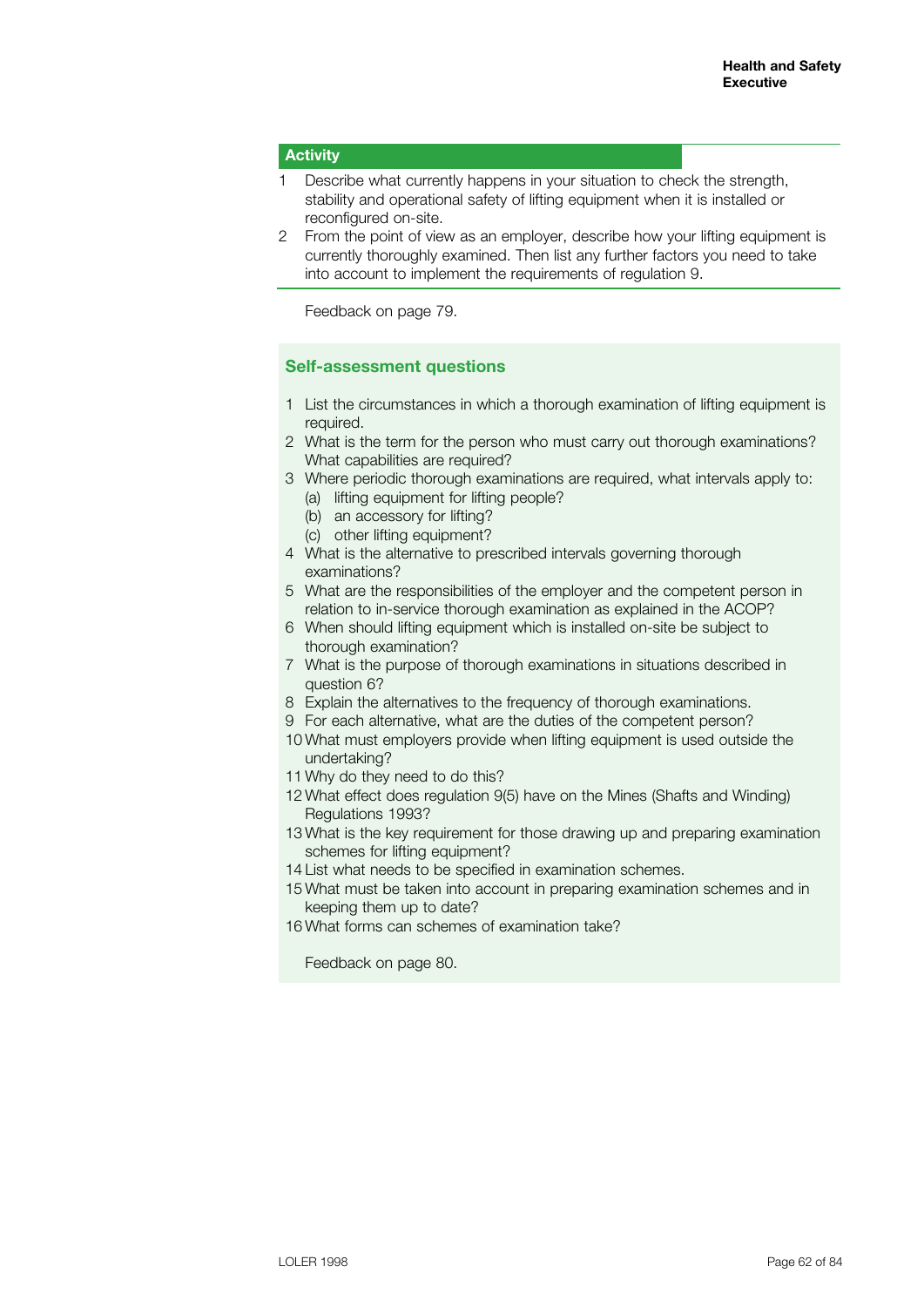# Regulation 10 Reports and defects

## **Key points**

This regulation deals with formally reporting the findings of thorough examinations (the subject of regulation 9). It sets out:

- what must be reported;
- other necessary information;
- who must and who should receive copies of reports;
- how soon reports are issued;
- the duties arising from reports.

The regulation has four main parts, and there is a Schedule setting out the information which must be contained in a report (see page 74).

## **Regulation 10 states:**

- *(1) A person making a thorough examination for an employer under regulation 9 shall –*
	- *(a) notify the employer forthwith of any defect in the lifting equipment which in his opinion is or could become a danger to persons;*
	- *(b) as soon as is practicable make a report of the thorough examination in writing authenticated by him or on his behalf by signature or equally secure means and containing the information specified in Schedule 1 to – (i) the employer; and*
		- *(ii) any person from whom the lifting equipment has been hired or leased;*
	- *(c) where there is in his opinion a defect in the lifting equipment involving an existing or imminent risk of serious personal injury send a copy of the report as soon as is practicable to the relevant enforcing authority.*

*(2) A person making an inspection for an employer under regulation 9 shall –*

- *(a) notify the employer forthwith of any defect in the lifting equipment which in his opinion is or could become a danger to persons;*
- *(b) as soon as is practicable make a record of the inspection in writing.*
- *(3) Every employer who has been notified under paragraph (1) shall ensure that the lifting equipment is not used –*
	- *(a) before the defect is rectified; or*
	- *(b) in a case to which sub-paragraph (c) of paragraph 8 of Schedule 1 applies, after a time specified under that sub-paragraph and before the defect is rectified.*

*(4) In this regulation "relevant enforcing authority" means –*

- *(a) where the defective lifting equipment has been hired or leased by the employer, the Executive; and*
- *(b) otherwise, the enforcing authority for the premises in which the defective lifting equipment was thoroughly examined.*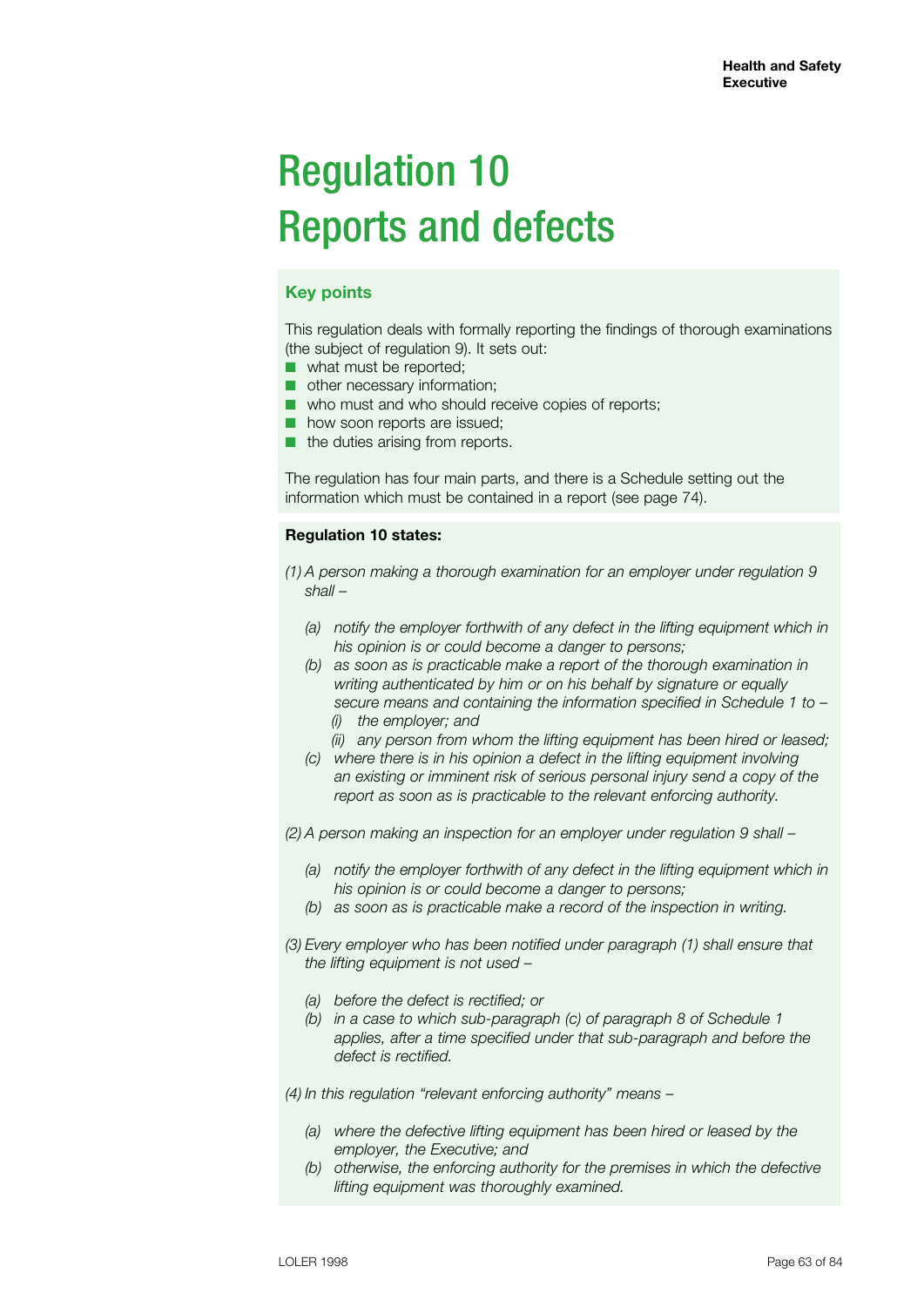The regulation requires the competent person to notify the enforcing authority (Local Authority or HSE) of defects involving existing or imminent risks of serious personal injury. Examples of such injuries include:

- $\blacksquare$  amputation;
- $\blacksquare$  electric shock;
- $\blacksquare$  fracture other than to fingers, thumbs or toes.

These are examples of reportable major injuries under the RIDDOR Regulations; if you require further information about these, please contact HSE Infoline Tel: 0845 345 0055.

You need to know:

- $\blacksquare$  the meaning and purpose of the term 'forthwith' (it is intended to ensure that the competent person reports immediately) and of the phrase 'as soon as practicable' (it is intended to ensure that there is no unnecessary delay);
- that the duty to report follows defects found after a thorough examination (NOT after an inspection carried out between thorough examinations);
- that the competent person must report formally, including to relevant enforcing authorities.

Reports must be in usable formats and contain the information detailed in Schedule 1 of LOLER.

## **The ACOP says:**

- **345 Where the competent person identifies defects which need to be made good within a specified timescale, they should submit the report promptly to allow the employer to take the necessary action within the required period.**
- **346 In normal circumstances the competent person should complete the report and forward it within 28 days of the thorough examination.**

| <b>Key terms</b>            |                                                                                                                                                                                                                                                     |
|-----------------------------|-----------------------------------------------------------------------------------------------------------------------------------------------------------------------------------------------------------------------------------------------------|
| Defect                      | Fault or weakness in equipment, or any<br>of its components, which could arise<br>during the manufacture, construction,<br>installation, OR when in use. Could be<br>due to damage, wear, deterioration,<br>factors inherent in the materials used. |
| <b>Authenticated report</b> | A report in accordance with Schedule 1<br>and which is signed permanently by the<br>competent person who carried out the<br>examination.                                                                                                            |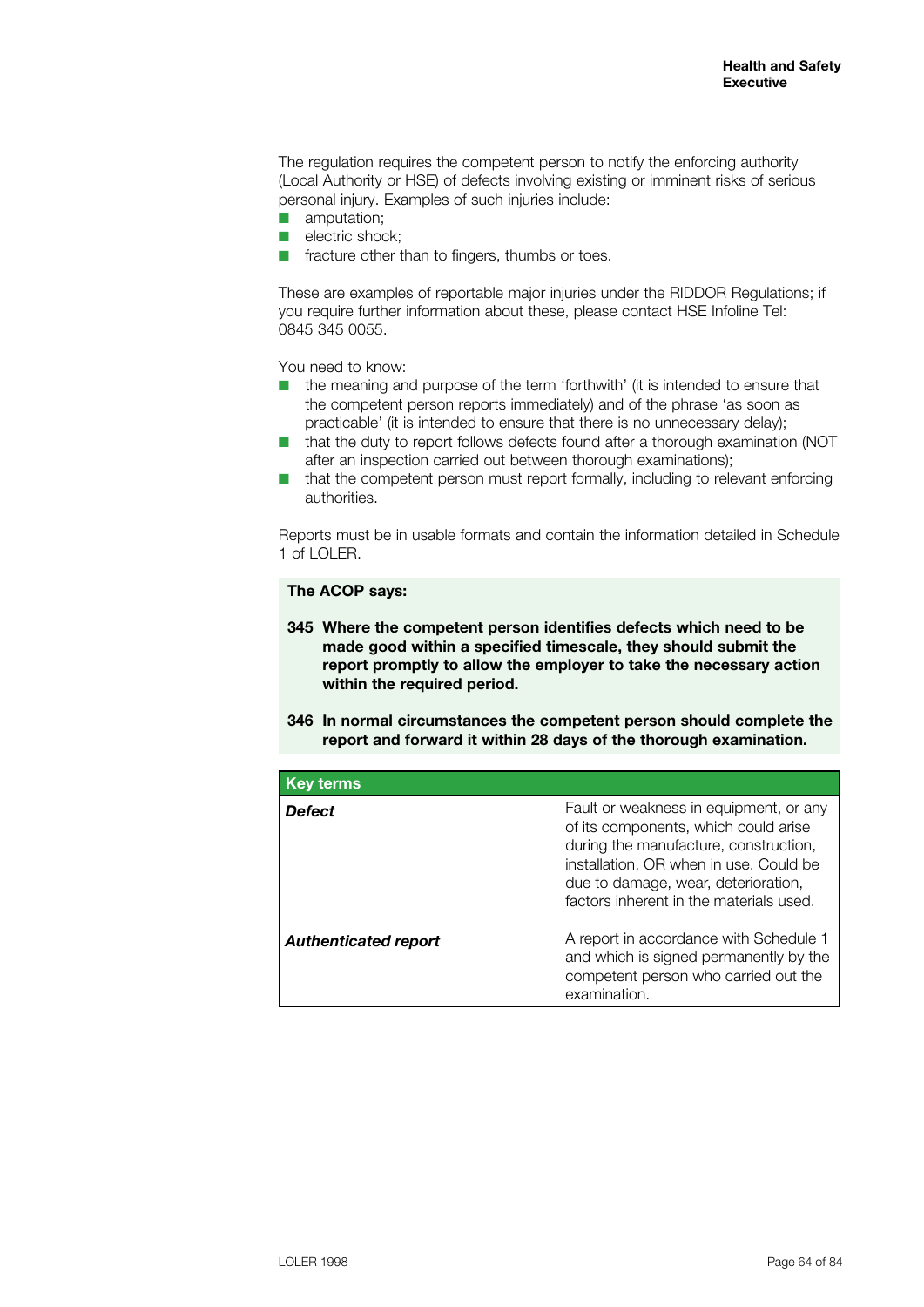## **Self-assessment questions**

- 1 In relation to thorough examinations of lifting equipment under regulation 9 by a competent person what must be done:
	- (a) 'forthwith';
	- (b) 'as soon as is practicable'?
- 2 What is the employer's duty when notified of a defect in lifting equipment by the competent person?
- 3 What would be the relevant enforcing authority for lifting equipment that has been hired or leased?

Feedback on page 81.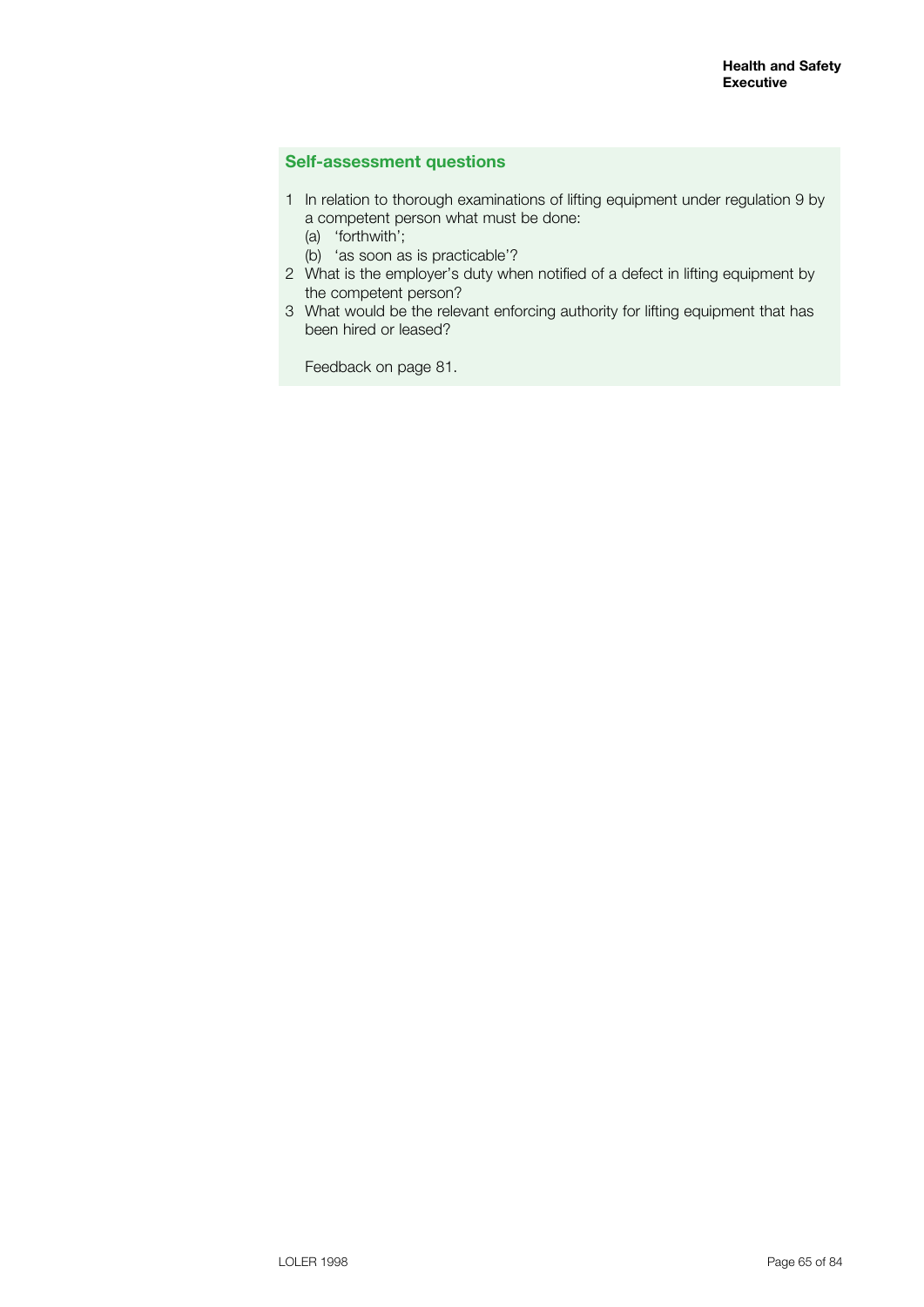# Regulation 11 Keeping of information

## **Key points**

Regulation 11 is the final regulation concerned with thorough examinations of lifting equipment. It deals with the need for a secure and accessible system of record-keeping for the reports made under regulation 10. It covers:

- keeping EC declarations of conformity;
- the length of time records must be kept.

### **Regulation 11 states:**

- *(1) Where, after the coming into force of these Regulations, an employer obtaining lifting equipment to which these Regulations apply receives an EC declaration of conformity relating to it, he shall keep the declaration for so long as he operates the lifting equipment.*
- *(2) The employer shall ensure that the information contained in –*
	- *(a) every report made to him under regulation 10(1)(b) is kept available for inspection –*
		- *(i) in the case of a thorough examination under paragraph (1) of regulation 9 of lifting equipment other than an accessory for lifting, until he ceases to use the lifting equipment;*
		- *(ii) in the case of a thorough examination under paragraph (1) of regulation 9 of an accessory for lifting, for two years after the report is made;*
		- *(iii) in the case of a thorough examination under paragraph (2) of*  regulation 9, until he ceases to use the lifting equipment at the place it  *was installed or assembled;*
		- *(iv) in the case of a thorough examination under paragraph (3) of regulation 9, until the next report is made under that paragraph or the expiration of two years, whichever is later;*
	- *(b) every record made under regulation 10(2) is kept available until the next such record is made.*

You need to be aware of the need to keep records of thorough examination and other documents, and of appropriate places for keeping them. Effective recordkeeping assists with the management of lifting equipment.

Records must be:

- $\blacksquare$  readily available to enforcing authorities and others who need to see them;
- secure and capable of being reproduced in written form.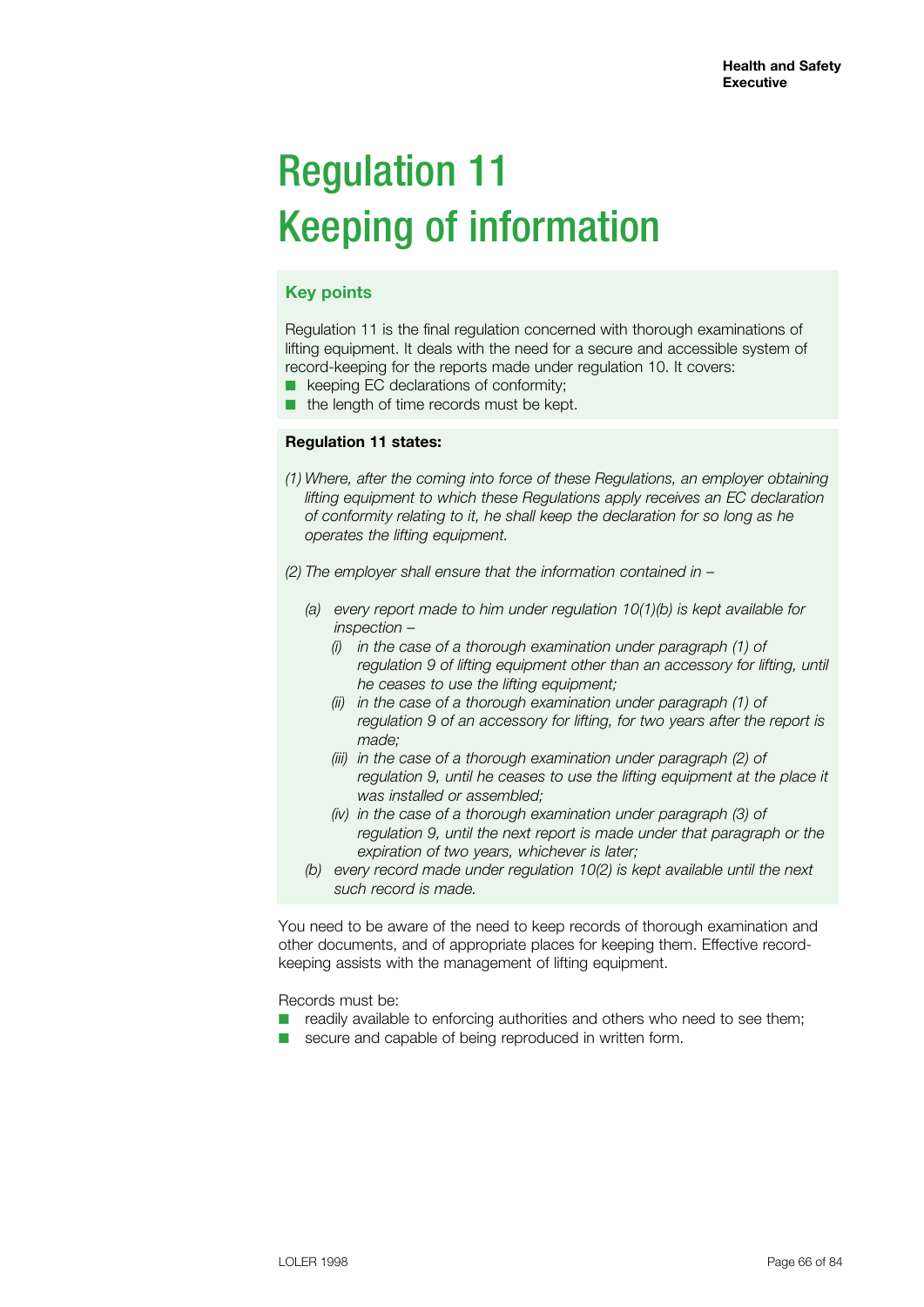| <b>Key terms</b>                       |                                                                                                                                                                                      |
|----------------------------------------|--------------------------------------------------------------------------------------------------------------------------------------------------------------------------------------|
| <b>EC</b> declaration of conformity    | A declaration that the lifting equipment<br>meets the requirements of the<br>Machinery Directive (implemented in the<br>UK by the Supply of Machinery (Safety)<br>Regulations 1992). |
| <b>Reports of thorough examination</b> | Formal statements by competent<br>persons of the outcomes and findings<br>of thorough examination of lifting<br>equipment.                                                           |

## **Self-assessment questions**

- 1 How long must employers keep EC documents that apply to lifting equipment in their use?
- 2 How long must the following reports of lifting equipment be kept:
	- (a) reports of lifting equipment examined before being used for the first time;
	- (b) reports of accessories for lifting examined before being used for the first time;
	- (c) reports of lifting equipment examined after reinstallation or reassembly at a new location;
	- (d) reports of lifting equipment examined periodically or under an examination scheme?

Feedback on page 81.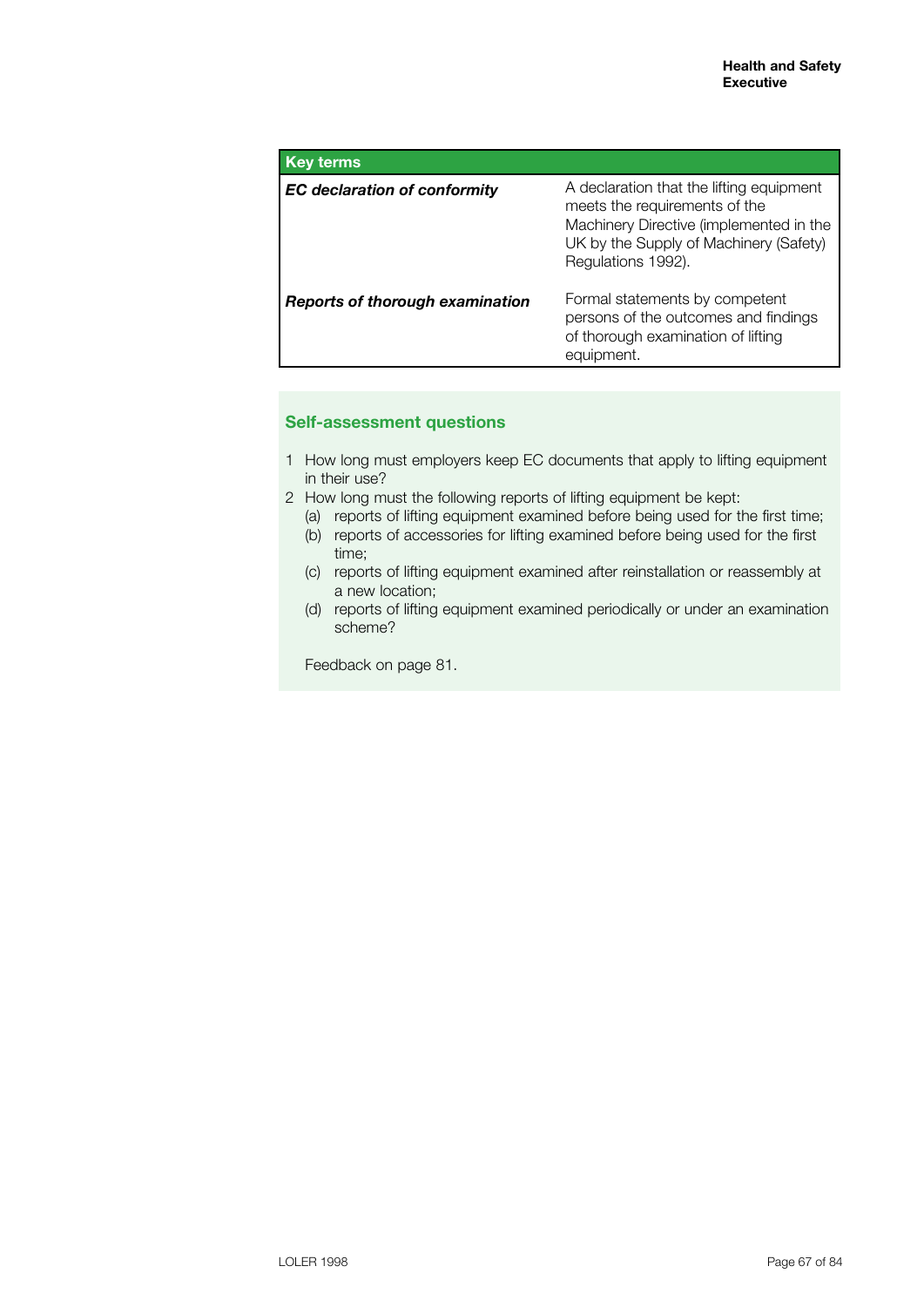# Regulation 12 Exemption for the armed forces

## **Key points**

This regulation is to allow the Secretary of State for Defence, by a certificate in writing, to exempt armed forces for any requirement of LOLER in the interests of national security (eg during times of emergency or conflict).

## **Regulation 12 states:**

*(1) The Secretary of State for Defence may, in the interests of national security, by a certificate in writing exempt any of the home forces, any visiting force or any headquarters from any of the requirements of these Regulations and any such exemption may be granted subject to conditions and to a limit of time and may be revoked by the said Secretary of State by a certificate in writing at any time.*

*(2) In this regulation –*

- *(a) "the home forces" has the same meaning as in section 12(1) of the Visiting Forces Act 1952(a);*
- *(b) "headquarters" has the same meaning as in article 3(2) of the Visiting Forces and International Headquarters (Application of Law) Order 1965(b);*
- *(c) "visiting force" has the same meaning as it does for the purposes of any provision of Part I of the Visiting Forces Act 1952.*
- **(a)** 1952 c.67.
- **(b)** SI 1965/1536, to which there are amendments not relevant to these Regulations.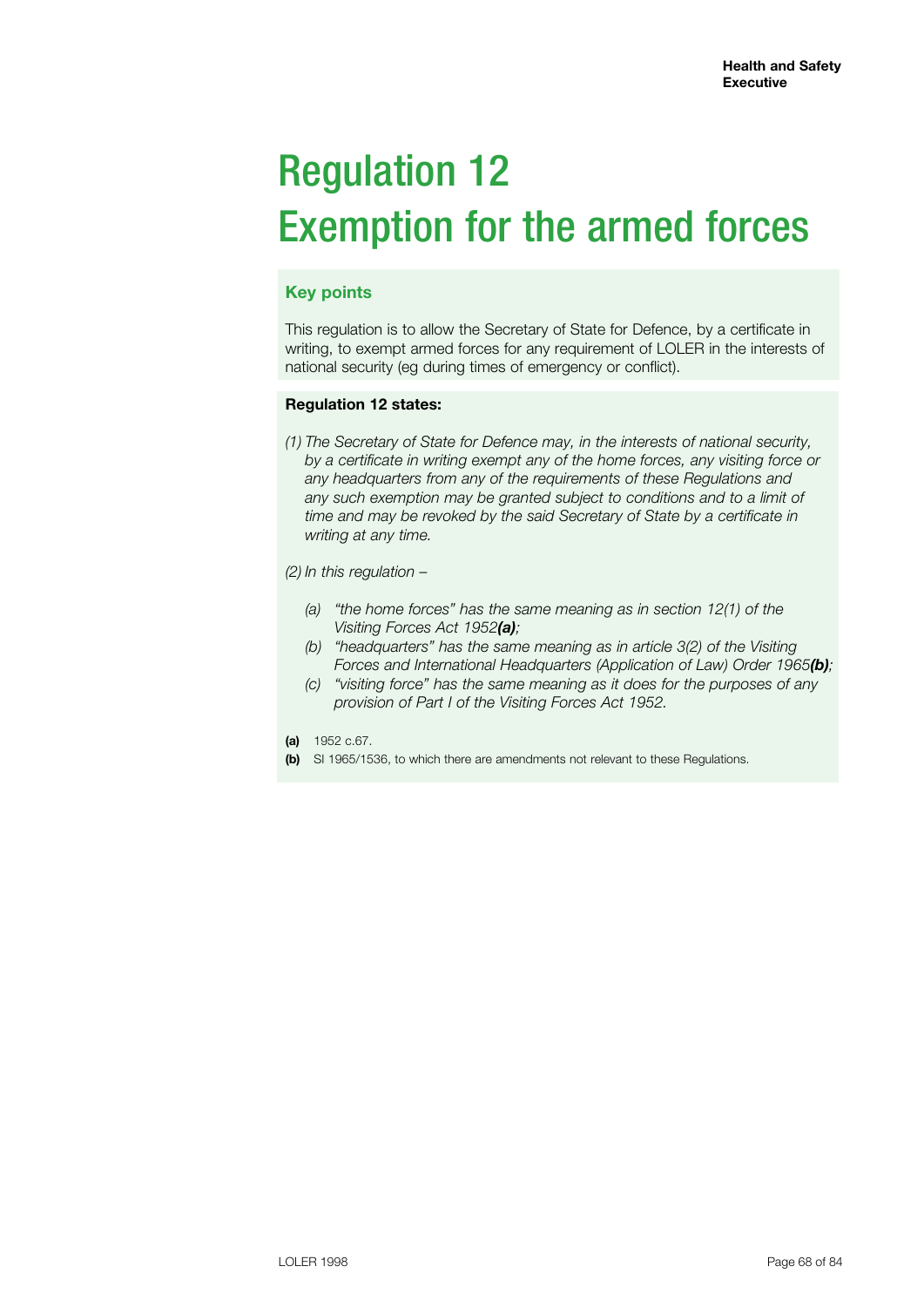# Regulations 13 and 14 Amendments to other **Regulations**

## **Key points**

Regulations 13 and 14 of LOLER amend the following other existing Regulations: ■ Shipbuilding and Ship-repairing Regulations 1960;

■ Docks Regulations 1988.

## **Regulation 13 states:**

*Regulation 2 (application) of the Shipbuilding and Ship-repairing Regulations 1960 is amended –*

- *(a) in paragraph (2) by substituting for the word "31" wherever occurring the word "48"; and*
- *(b) in paragraph (4) by omitting the word "32".*

### **Regulation 14 states:**

*The Docks Regulations 1988(a) are amended –*

- *(a) in regulation 13(4) by substituting the words "thorough examination under regulation 9 of the Lifting Operations and Lifting Equipment Regulations 1998" for the words "test under regulation 14";*
- *(b) by revoking regulations 14 and 15;*
- *(c) by revoking paragraphs (3), (4), (5), (7) and (8) of regulation 16; and*
- *(d) by revoking regulation 17.*

**(a)** SI 1988/1655, amended by SI 1992/3073.

These amendments bring the requirements of the Shipbuilding and Ship-repairing Regulations and the Docks Regulations into line with LOLER. The amendments are needed to ensure that the requirements of the Directive are fully implemented and a consistent approach is adpoted in both sets of Regulations.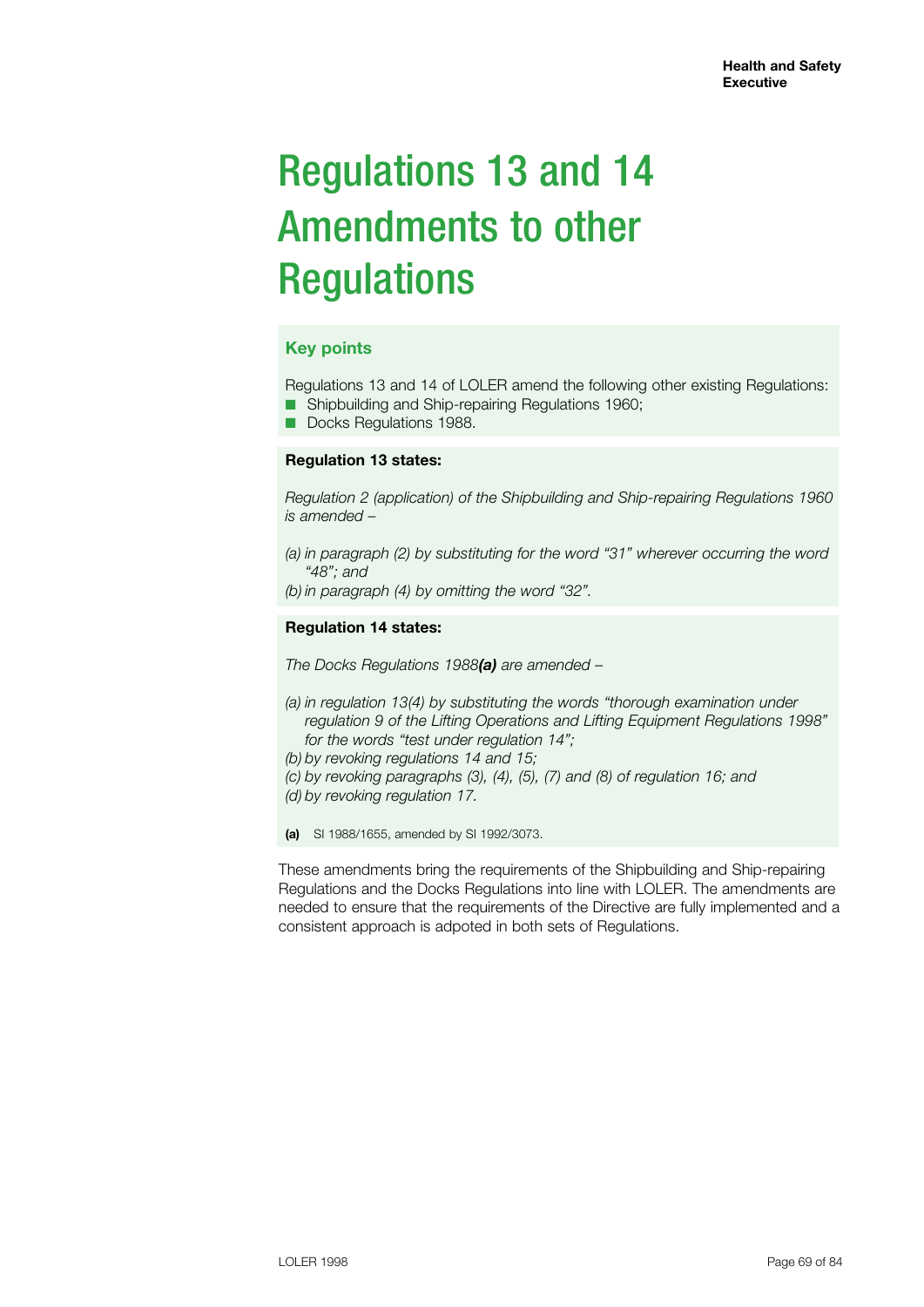# Regulations 15 and 16 Repeal of provisions in other Acts

## **Key points**

Provisions made in the following Acts are repealed by these LOLER Regulations.

They are:

■ Factories Act 1961;

■ Mines and Quarries Act 1954.

## **Regulation 15 states:**

*Sections 22, 23 and 25 to 27 of the Factories Act 1961(a) are repealed.*

**(a)** 1961 c.34.

### **Regulation 16 states:**

*Section 85 of the Mines and Quarries Act 1954(a) is repealed.*

**(a)** 1954 c.70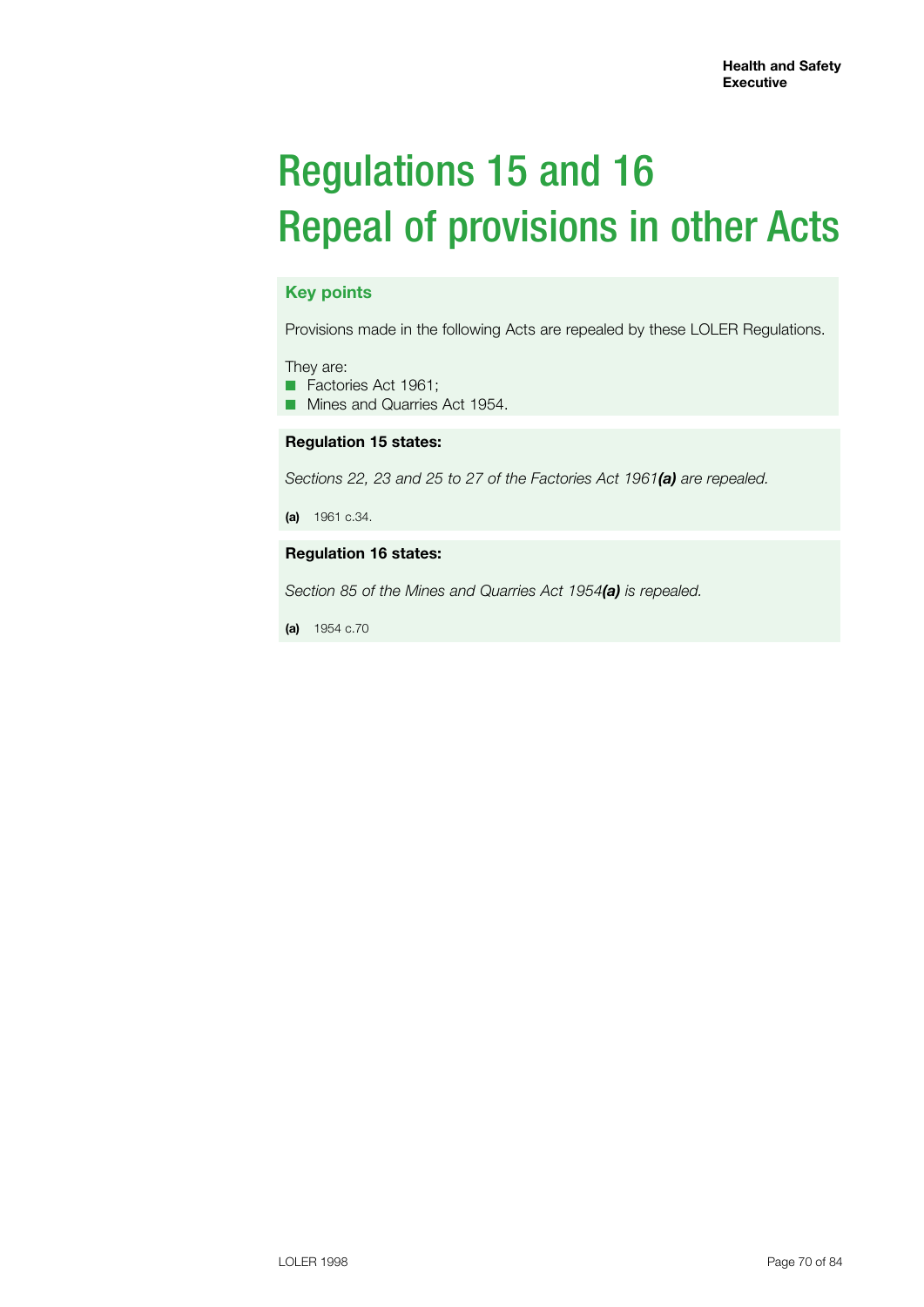# Regulation 17 Revocation of instruments

# **Key points**

By this regulation LOLER revokes other legal instruments entirely or to a limited extent as specified in Schedule 2.

## **Regulation 17 states:**

*The instruments specified in column 1 of Schedule 2 are hereby revoked to the extent specified in column 3 of that Schedule.*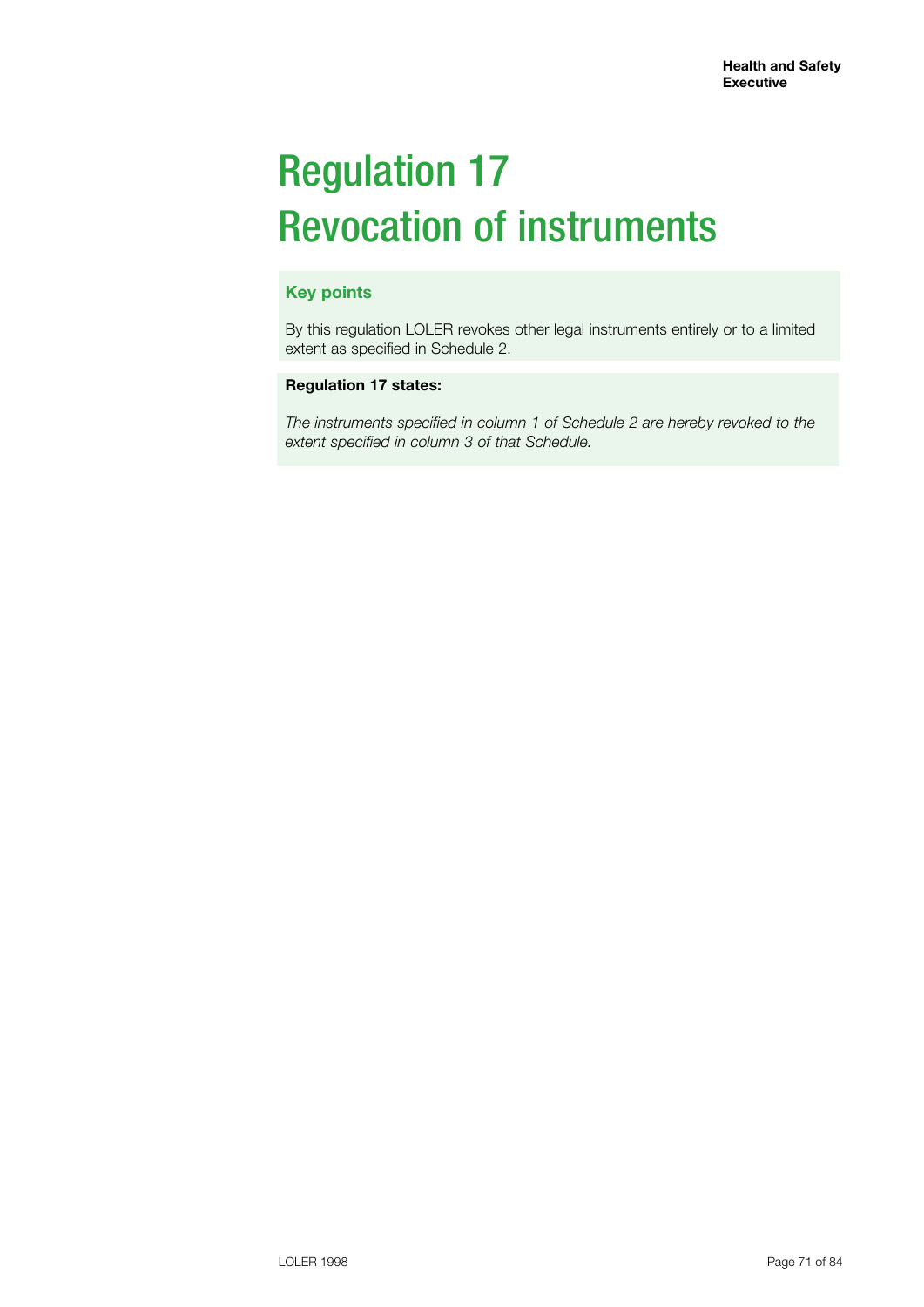# Schedule 1 Information to be contained in a report of a thorough examination

- *1 The name and address of the employer for whom the thorough examination was made.*
- *2 The address of the premises at which the thorough examination was made.*
- *3 Particulars sufficient to identify the lifting equipment including where known its date of manufacture.*
- *4 The date of the last thorough examination.*
- *5 The safe working load of the lifting equipment or (where its safe working load depends on the configuration of the lifting equipment) its safe working load for the last configuration in which it was thoroughly examined.*
- *6 In relation to the first thorough examination of lifting equipment after installation or after assembly at a new site or in a new location –*
	- *(a) that it is such a thorough examination;*
	- *(b) (if such be the case) that it has been installed correctly and would be safe to operate.*
- *7 In relation to a thorough examination of lifting equipment other than a thorough examination to which paragraph 6 relates –*
	- *(a) whether it is a thorough examination –*
		- *(i) within an interval of 6 months under regulation 9(3)(a)(i);*
		- *(ii) within an interval of 12 months under regulation 9(3)(a)(ii);*
		- *(iii) in accordance with an examination scheme under regulation 9(3)(a)(iii); or*
		- *(iv) after the occurrence of exceptional circumstances under regulation 9(3)(a)(iv);*
	- *(b) (if such be the case) that the lifting equipment would be safe to operate.*
- *8 In relation to every thorough examination of lifting equipment –*
	- *(a) identification of any part found to have a defect which is or could become a danger to persons, and a description of the defect;*
	- *(b) particulars of any repair, renewal or alteration required to remedy a defect found to be a danger to persons;*
	- *(c) in the case of a defect which is not yet but could become a danger to persons –*
		- *(i) the time by which it could become such a danger;*
		- *(ii) particulars of any repair, renewal or alteration required to remedy it;*
	- *(d) the latest date by which the next thorough examination must be carried out;*
	- *(e) where the thorough examination included testing, particulars of any test;*
	- *(f) the date of the thorough examination.*
- *9 The name, address and qualifications of the person making the report; that he is self-employed or, if employed, the name and address of his employer.*
- *10 The name and address of a person signing or authenticating the report on behalf of its author.*
- *11 The date of the report.*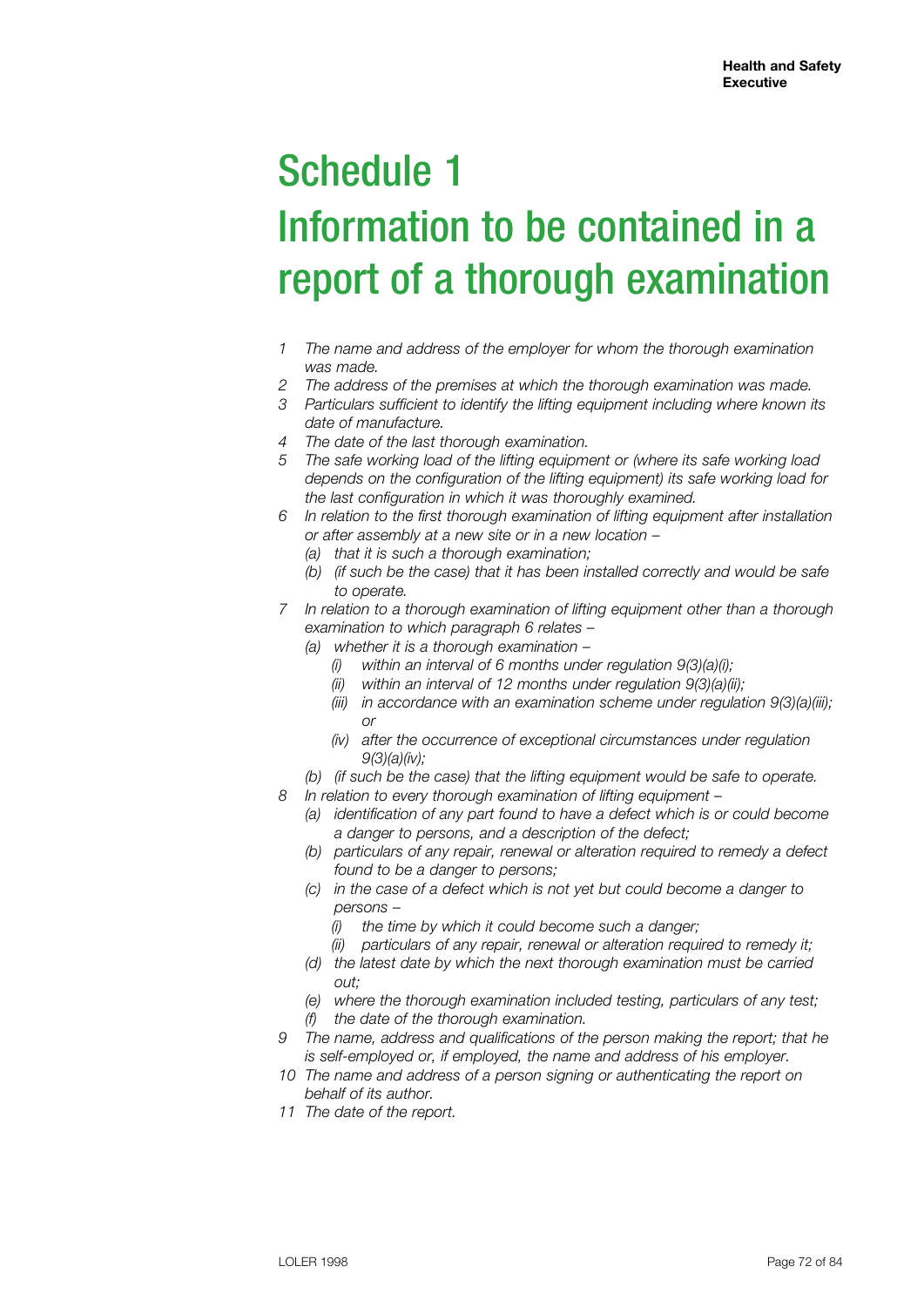# Schedule 2 Revocation of instruments

| $(1)$ Title                                                                                | (2) Reference | (3) Extent of revocation                                                                                            |  |
|--------------------------------------------------------------------------------------------|---------------|---------------------------------------------------------------------------------------------------------------------|--|
| The Quarries (General)<br>Regulations 1956                                                 | SI 1956/1780  | Regulations 13 and 14.                                                                                              |  |
| The Quarries (Ropeways and<br>Vehicles) Regulations 1958                                   | SI 1958/2110  | The whole Regulations.                                                                                              |  |
| The Shipbuilding and Ship-repairing<br>Regulations 1960                                    | SI 1960/1932  | In regulation 3 the<br>definitions of "lifting<br>appliance" and "lifting<br>gear"; regulations 21 and<br>31 to 47. |  |
| The Shipbuilding (Particulars of<br>Annealing) Order 1961                                  | SI 1961/117   | The whole order.                                                                                                    |  |
| The Shipbuilding (Lifting<br>Appliances etc, Forms)<br>Order 1961                          | SI 1961/431   | The whole order.                                                                                                    |  |
| The Construction (Lifting<br>Operations) Regulations 1961                                  | SI 1961/1581  | The whole Regulations.                                                                                              |  |
| The Construction (Lifting<br>Operations) Reports Order 1962                                | SI 1962/225   | The whole order.                                                                                                    |  |
| The Construction (Lifting<br><b>Operations) Prescribed Particulars</b><br>Order 1962       | SI 1962/226   | The whole order.                                                                                                    |  |
| The Hoists Exemption Order 1962                                                            | SI 1962/715   | The whole order.                                                                                                    |  |
| The Hoists Exemption (Amendment)<br>Order 1967                                             | SI 1967/759   | The whole order.                                                                                                    |  |
| The Offices, Shops and Railway<br>Premises (Hoists and Lifts)<br>Regulations 1968          | SI 1968/849   | The whole Regulations.                                                                                              |  |
| The Offshore Installations<br>(Operational Safety, Health and<br>Welfare) Regulations 1976 | SI 1976/1019  | The whole Regulations.                                                                                              |  |
| The Hoists and Lifts (Metrication)<br>Regulations 1983                                     | SI 1983/1579  | The whole Regulations.                                                                                              |  |
| The Construction (Metrication)<br>Regulations 1984                                         | SI 1984/1593  | The whole Regulations.                                                                                              |  |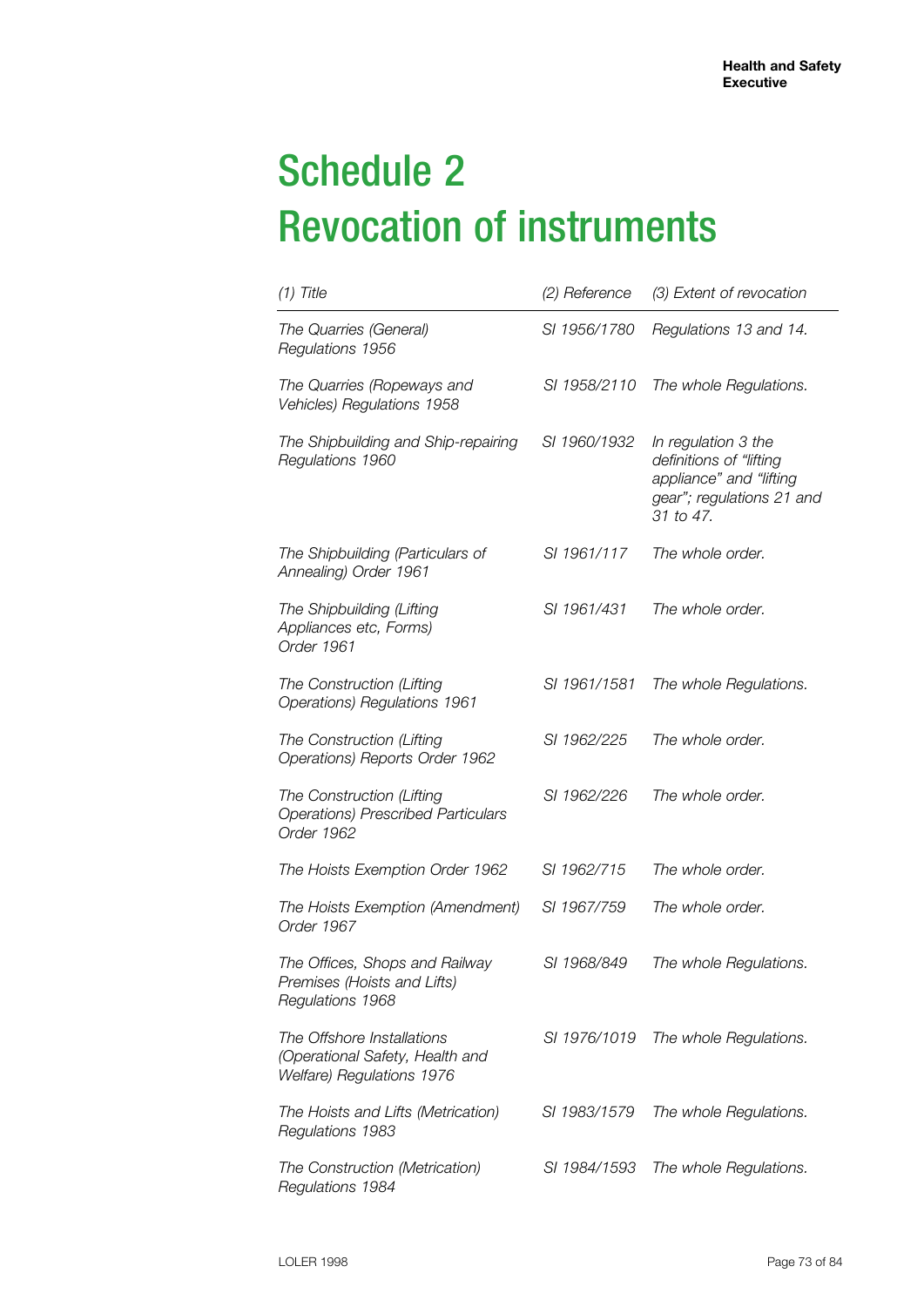| The Health and Safety<br>(Miscellaneous Modifications)<br>Regulations 1989                    |             | SI 1989/1141 The whole Regulations.    |
|-----------------------------------------------------------------------------------------------|-------------|----------------------------------------|
| The Lifting Plant and Equipment<br>(Records of Test and<br>Examinations etc) Regulations 1992 | SI 1992/195 | The whole Regulations.                 |
| The Construction (Health, Safety<br>and Welfare) Regulations 1996                             |             | SI 1996/1592 Paragraph 3 of Schedule 9 |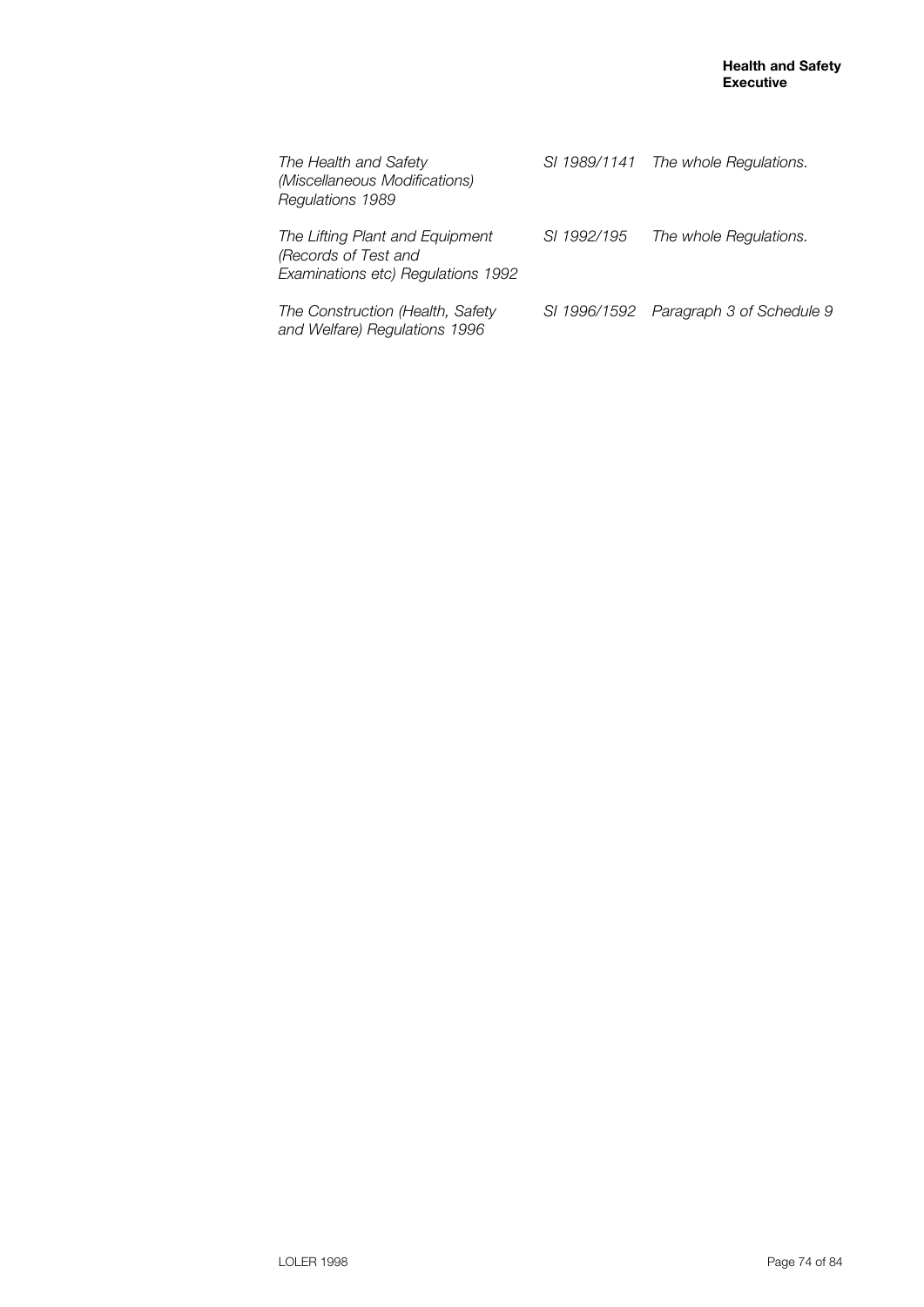## Feedback and answers

## **Regulations 1–3: Self-assessment questions**

- 1 The Lifting Operations and Lifting Equipment Regulations 1998.
- 2 5 December 1998.
- 3 It is a declaration which complies with the requirements of regulation 22 of the 1992 Regulations; Article 12.1 of Council Directive 89/6886/EEC(b) relating to personal protective equipment; and Regulation 8(2)(d) of the Lifts Regulations 1997.
- 4 The Health and Safety Executive.
- 5 Work equipment, including attachments, used for lifting or lowering loads.
- 6 (c) Wherever the Health and Safety at Work etc Act 1974 applies.
- 7 True.
- 8 No, LOLER does not apply.
- 9 That the shore employer has taken all reasonable steps to ensure compliance with the Merchant Shipping requirements.
- 10 True.
- 11 False.
- 12 An operation in which a ship's work equipment is used by people, other than the master and crew, who are liable to be exposed to a health and safety risk.
- 13 Lifting equipment provided for use by him or equipment used by an employee of his, or the self-employed, at work.
- 14 A self-employed person for lifting equipment he uses at work; a person who has control of lifting equipment, a person who uses lifting equipment or the way lifting equipment is used; and an employee who is allowed by his employer to provide his own lifting equipment.

#### **Regulation 4: Activity**

In your situation, the assessment and allocation of lifting equipment may be well under control and operate without exposing users and others to risk of accident arising from instability. If not, plan how to make improvements. Remember also that individuals who operate lifting equipment need to be fully informed about the capability of their equipment to withstand destabilising conditions.

## **Regulation 4: Self-assessment questions**

- 1 Adequate strength and stability.
- 2 The load to be lifted or anything attached to it must also be of adequate strength.
- 3 To ensure that lifting equipment is not used unless the requirements of 4(a) and 4(b) are met.
- 4 Load refers to the weight of the object to be lifted plus the weight of any accessories used in the lifting operation.
- 5 Employers must assess equipment and ensure that all equipment used is strong enough for the proposed use.
- 6 Any combination of forces which could apply, eg forces due to movement of the equipment or the load.
- 7 Factor of safety.
- 8 The combination of destabilising forces which could adversely affect equipment stability.
- 9 It should be sufficiently resistant to overturning.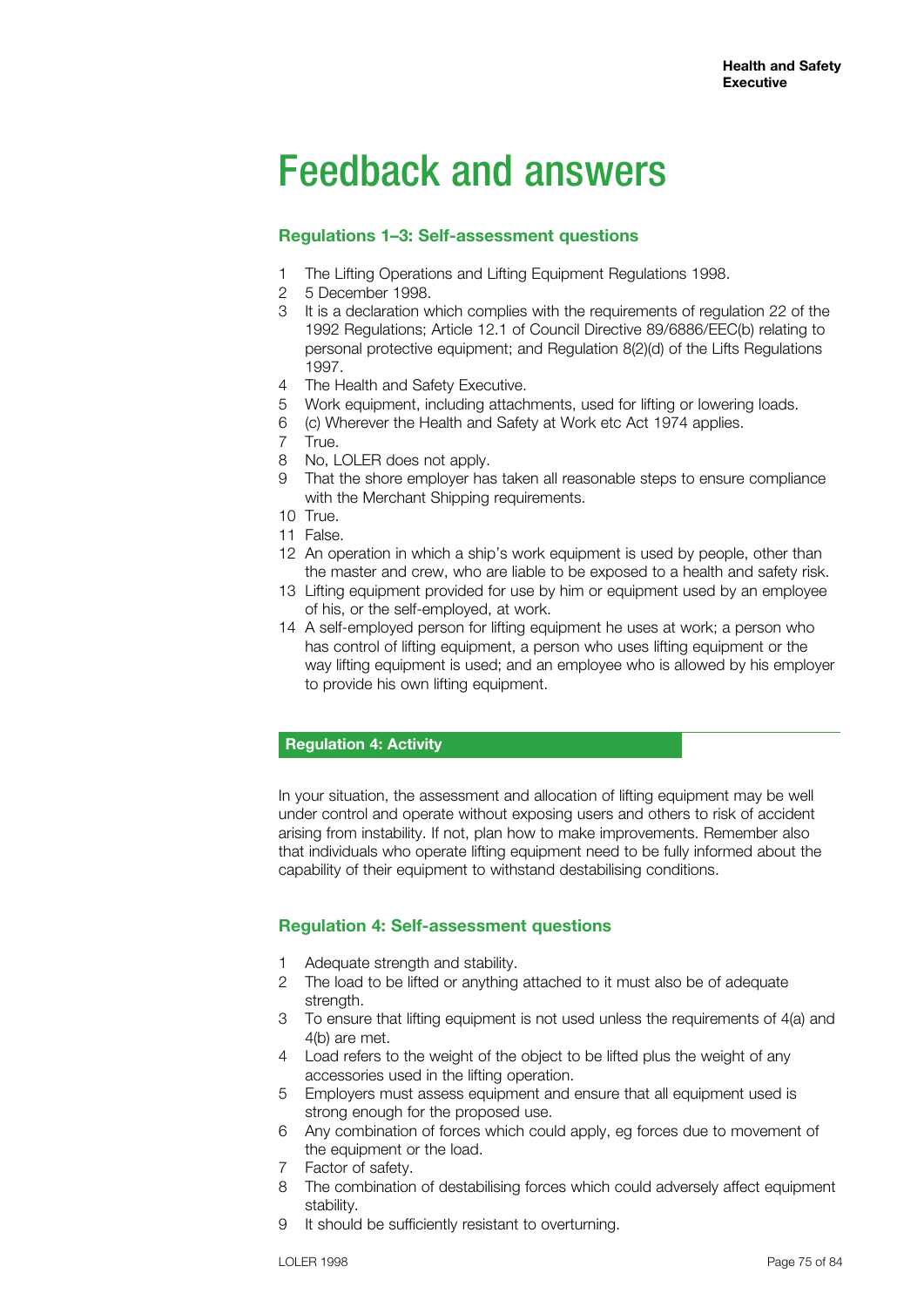- 10 Equipment should not be used unless they are in place and operating effectively.
- 11 Mobile equipment and equipment which is assembled and then dismantled at the site of the lifting operations.
- 12 The employer should ensure that this type of equipment is used such that it will be stable under all foreseeable conditions.
- 13 The nature of the ground and other surfaces on which the equipment might be used.
- 14 Suitable devices should be fitted which minimise the risk of derailment.
- 15 There are four requirements:
	- $\blacksquare$  a surface sufficiently firm to support rails;
	- $\blacksquare$  rails need to have an even running surface;
	- $\blacksquare$  rails need to be properly joined;
	- $\blacksquare$  rails need to be laid so that equipment and its load can move freely and without danger of derailment.
- 16 That they are inflated to the correct pressure according to the load being lifted.
- 17 Suitable means of checking tyre pressure.
- 18 That every part of the load and anything attached to it and used in lifting it is of adequate strength.
- 19 They are part of the load.

#### **Regulation 5: Activities**

- 1 What did you find when you carried out this basic risk assessment? If you concluded that people could be at risk, you are bound under LOLER to take measures to reduce the risk as much as possible. LOLER requires that a risk assessment be done formally, using a recognised method. If you are unsure what this entails, find out.
- 2 If your reaction was 'What safety records?' or if you found more than five separate incidents, this is an area to look at very carefully. Study the equipment involved. See if there is a particular type that is proving to be problematic.

#### **Regulation 5: Self-assessment questions**

- 1 Equipment which is used for lifting people.
- 2 (a) People using the equipment must not be crushed, trapped or struck by, or be able to fall from, the carrier.
	- (b) People working from the carrier must be prevented from falling from the carrier, or from being crushed, trapped or struck by it.
	- (c) Devices that stop the carrier from falling must be provided.
	- (d) People trapped in a carrier must not be exposed to danger and must be able to be freed.
- 3 The 'passengers' (those being lifted). This includes people working from carriers which are not fully enclosed.
- 4 (a) It should only be undertaken in exceptional circumstances when it is not practicable to gain access by less hazardous means.
	- (b) All necessary precautions are taken, including appropriate supervision and training
- 5 The car should be fully enclosed.
- 6 The carrier must be prevented from falling by using other suitable and effective devices.
- 7 (a) Edge protection should be provided if a fall of more than 2 m could occur.
	- (b) Gates and barriers should open in a way that prevents people from falling from the carrier.
	- (c) Floors should be slip-resistant.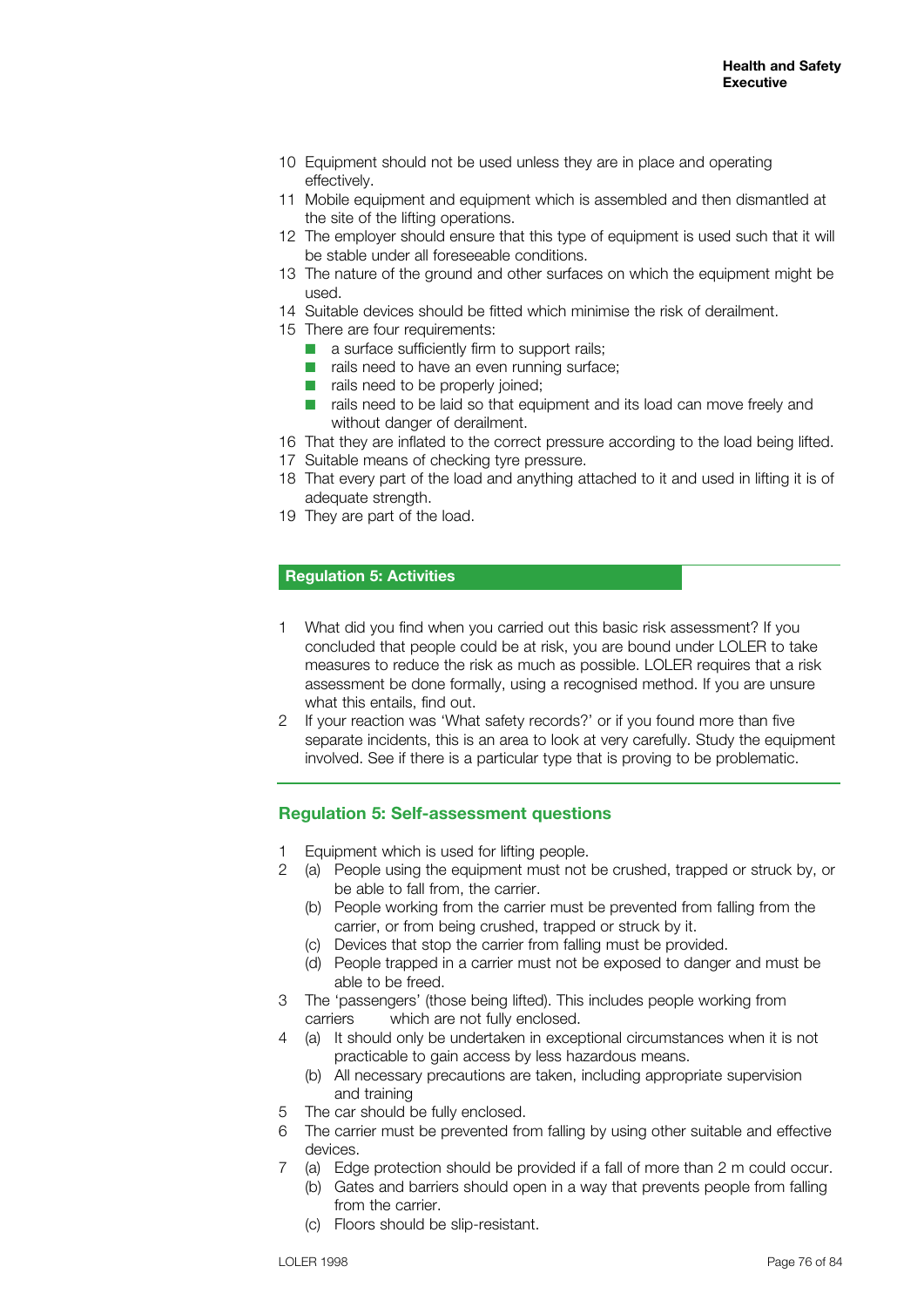#### **Regulation 6: Activity**

Are your records complete? Do they accurately give information about the risks in positioning and installing lifting equipment?

#### **Regulation 6: Self-assessment questions**

- 1 That lifting equipment is positioned or installed so that safety risks are minimised.
- 2 The four specific risks are:
	- $\blacksquare$  striking a person;
	- $\blacksquare$  a load drifting;
	- $\blacksquare$  a load falling freely;
	- $\blacksquare$  unintended release.
- 3 Regulation 6(1) requires in addition to its particular requirements, that positioning and installation of lifting equipment is otherwise safe.
- 4 The danger of falling into them.
- 5 Where equipment is positioned such that:
	- **n** loads are lifted over people;
	- $\blacksquare$  in its extreme position there is a danger of crushing;
	- $\blacksquare$  trapping points are created.
- 6 Protection in the form of a suitable and substantial enclosure must be provided.
- 7 People are at risk from being struck by the underside of the equipment which at this height is a 'head hazard'.
- 8 Freely suspended loads swinging out of control; runway beams which are not level OR stiff enough.
- 9 Lifting equipment should be fitted with suitable devices (for example multiple ropes or safety gear) which minimise the risk.
- 10 The equipment being unable to maintain its hold on the load.
- 11 Employers have to ensure that devices are designed to minimise the risk of this happening.
- 12 The risks of a person falling down a shaft or hoistway.
- 13 (a) Suitable and substantial gates (or other equally effective means of enclosure).
	- (b) Efficient interlocking of gates and the hoist.
- 14 (a) 'The gate' . . . 'the landing.'
	- (b) 'the landing' . . . 'closed'.

#### **Regulation 7: Activity**

The activity may have helped you to discover gaps, inconsistencies or errors in the marking of lifting equipment. Any machinery designed for lifting people requires specific markings, as does machinery which may inadvertently be used for lifting people, but which is not designed to do so.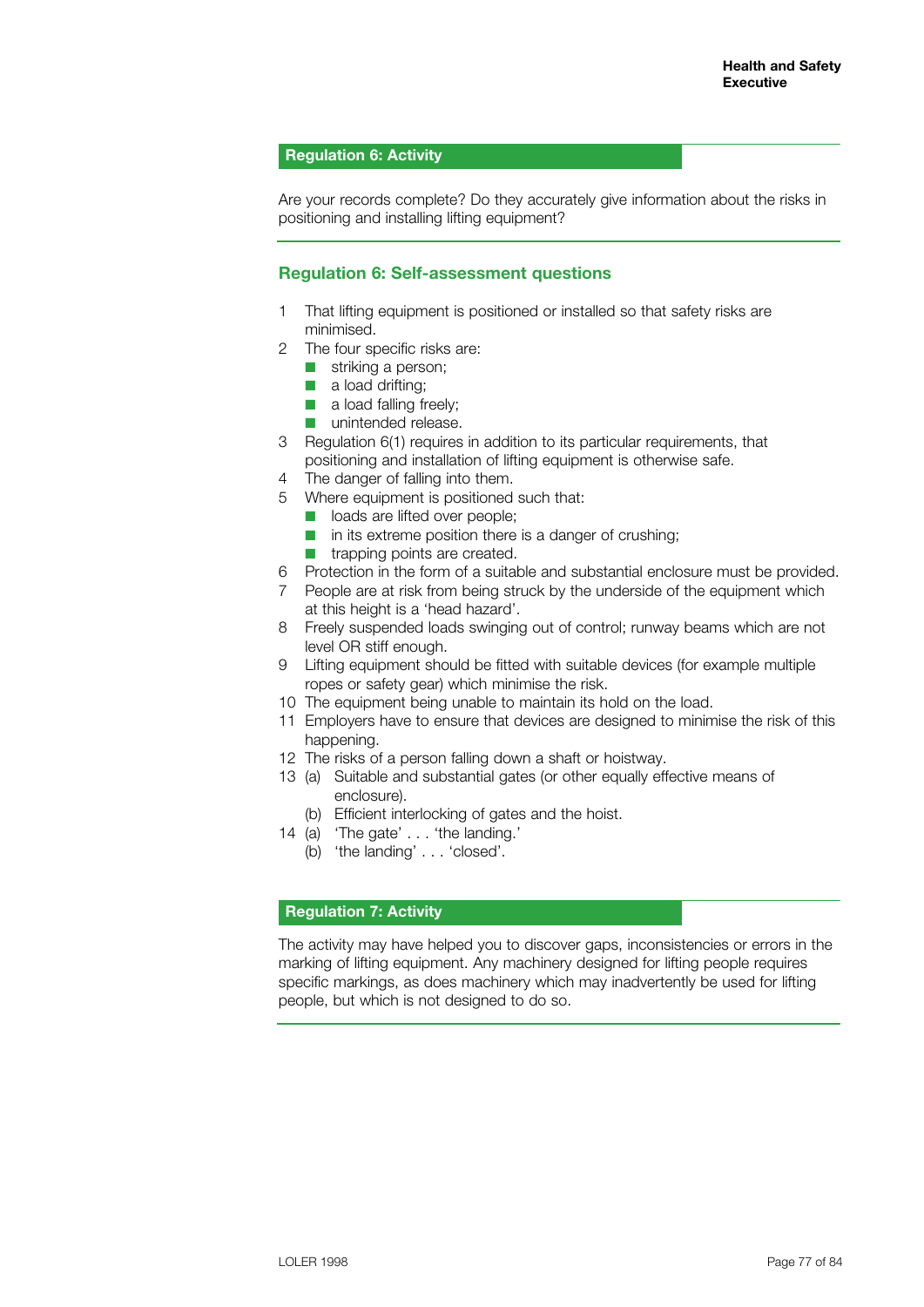## **Regulation 7: Self-assessment questions**

- Equipment must be appropriately and clearly marked.
- 2 (a) Mark the equipment with its SWL for each configuration.
	- (b) Keep information about the SWL for each configuration within the equipment.
- 3 When the equipment is designed for lifting persons.
- 4 The characteristics necessary for safe use are identified in the markings provided.
- 5 Safe working load (SWL).
- 6 (a) Where SWL varies within its operating radius.
	- (b) Where SWL varies with operating radius.
	- (c) Where SWL changes according to how the equipment is configured.
- 7 (a) It is clearly marked on the equipment.
	- (b) It is readily available as information to the operator or user.
	- (c) It is provided automatically by particular load indication devices.
- 8 The assembly should be marked to indicate its safety characteristics to users.
- 9 When its weight is significant in relation to the SWL of the lifting equipment it is to be used with.
- 10 Information to the effect that it is unsuitable in particular applications should be provided by marking, or by making it available to users.
- 11 The maximum number of persons to be carried.
- 12 To indicate on structural elements which could be separated following dismantling the equipment of which they are an integral part.

#### **Regulation 8: Activities**

- 1 You could have listed the following you may have found more:
	- **n** unplanned lifting operation  $8(1)(a)$ ;
	- **n** crane used outside its  $SWL 8(1)(a)$ ;
	- no appropriate supervision  $-8(1)(b)$ ;
	- not carried out safely  $8(1)(c)$  meaning
		- no pre-use check;
		- crane should have been derated;
		- crane used for dragging;
		- load unsecured;
		- unsafe environment.
- 2 HSE has recorded the following: these are national figures relating to the failure, collapse or overturning of lifting equipment.

| 1992/3 | 1993/4 | 1994/5 | 1995/6 | 1996/7 |
|--------|--------|--------|--------|--------|
| 723.   | 677    | 791    | 780    | 1085   |

## **Regulation 8: Self-assessment questions**

- 1 Equipment remains safe for the range of lifting operations for which the equipment might be used.
- 2 It will identify the resources needed, the procedure which applies and the responsibilities of those involved.
- 3 The competent person should possess adequate practical and theoretical knowledge and experience of planning similar lifting operations.
- 4 When two or more items of lifting equipment, such as cranes, are used at the same time to lift a load as well as other complex or unusual lifting operations.
- 5 (a) An initial plan which ensures equipment is suitable for the range of tasks to be done;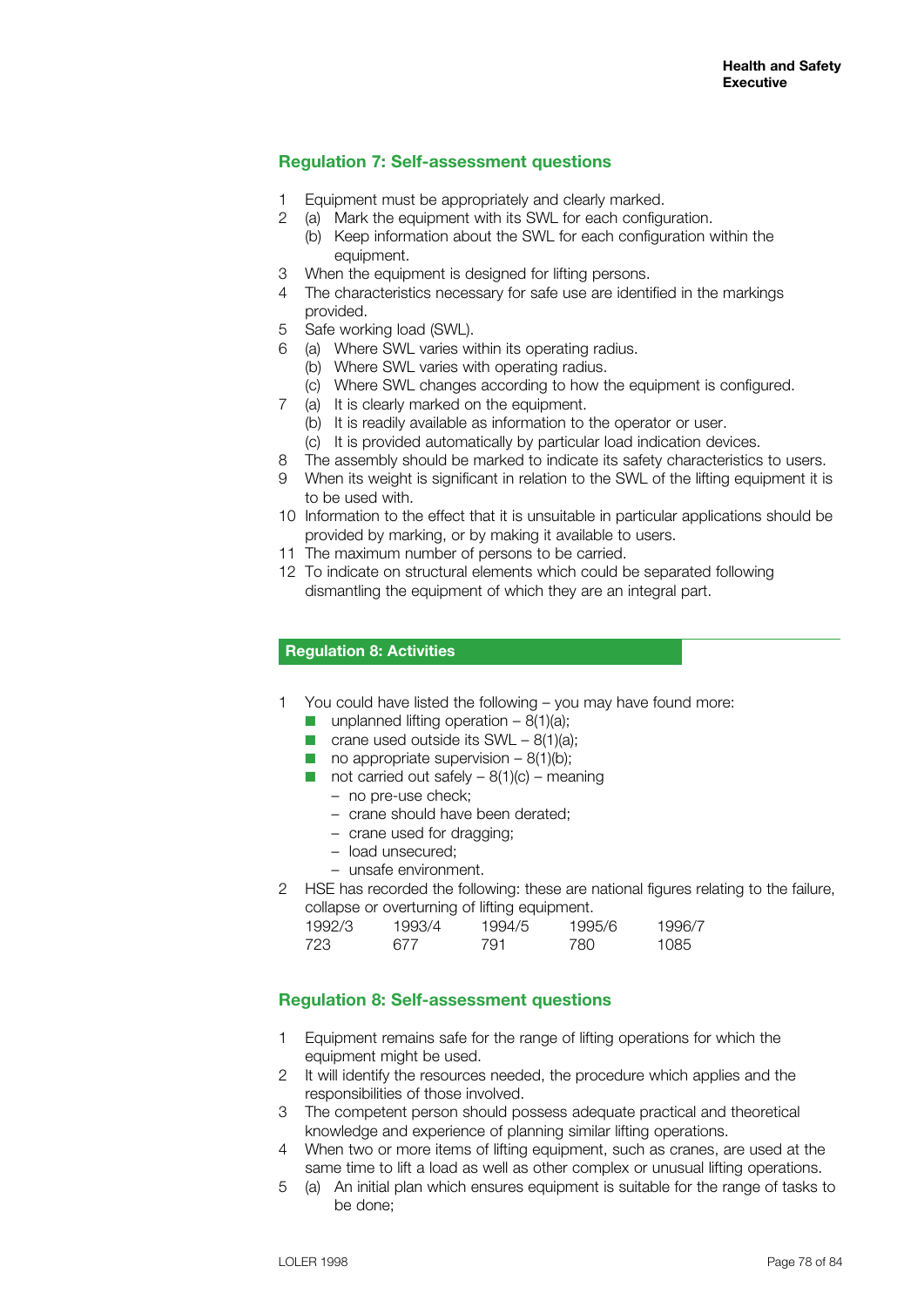- (b) Plans for individual lifting operations to ensure they can be carried out safely.
- 6 'unprotected'; 'occupied by persons'
- 7 (a) Where practicable, people are not present under loads which are left suspended;
	- (b) Access to the danger zone is prevented;
	- (c) The suspended load has been properly secured.
- 8 That a responsible person has the means of communication to guide the operator.
- 9 The load must be prevented from striking anything or any person on its path of travel.
- 10 (a) The attachment points on the load.
	- (b) The environmental conditions.
	- (c) The configuration of their use.
- 11 Authorisation by the person who is responsible for securing, attaching and detaching the load that it is safe to do so.
- 12 'disintegrating while being lifted'
- 13 By first lifting it a safe distance.
- 14 That the use of lifting equipment is halted.
- 15 That there is enough headroom to prevent damage, overloading or loss of control of the equipment. There should also be sufficient site access/egress for the lifting equipment and employers need to consider whether there is suffiicient space to safely position and install the equipment.
- 16 The lifting equipment should not be used.
- 17 'tilting'; 'overturning'; 'moving'; 'slipping'
- 18 Dragging loads.
- 19 Suitable measures should be taken to minimise the risks.
- 20 The environment and operating mode proposed.
- 21 The control position of the lifting equipment must always be manned.
- 22 'those lifted'; 'the equipment operator'
- 23 The people being lifted must not be exposed to danger and a reliable means of rescue must be provided.
- 24 For the purpose of testing during a thorough examination.
- 25 A competent person.
- 26 By providing employees who operate and use lifting equipment with appropriate training and instruction so that they are able to ensure that the equipment is safe to use.
- 27 That they are stored in conditions that do not lead to damage or deterioration.

#### **Regulation 9: Activities**

- 1 You may rely on a company procedure, instruction, or some other form of written guidance; or perhaps you rely on your employees knowing what to do – and doing it. But under LOLER, such methods are not adequate. It is recommended that you have a formal system of work covering all the activities necessary to ensure that you comply with the regulation.
- 2 You may have listed some of the following. In any case it would be worthwhile to plan what has to be done to comply with regulation 9; for instance:
	- $\blacksquare$  Is the inventory of lifting equipment and lifting accessories up to date and complete?
	- $\blacksquare$  Is the assessment of risks, on which the examination plans are to be based, in a form which can be used?
	- $\blacksquare$  Does the risk assessment cover all the equipment in the inventory?
	- $\blacksquare$  Can you provide a competent person in-house?
	- $\blacksquare$  What competence needs to brought in from outside?
	- $\blacksquare$  Are the resources for testing currently available in-house?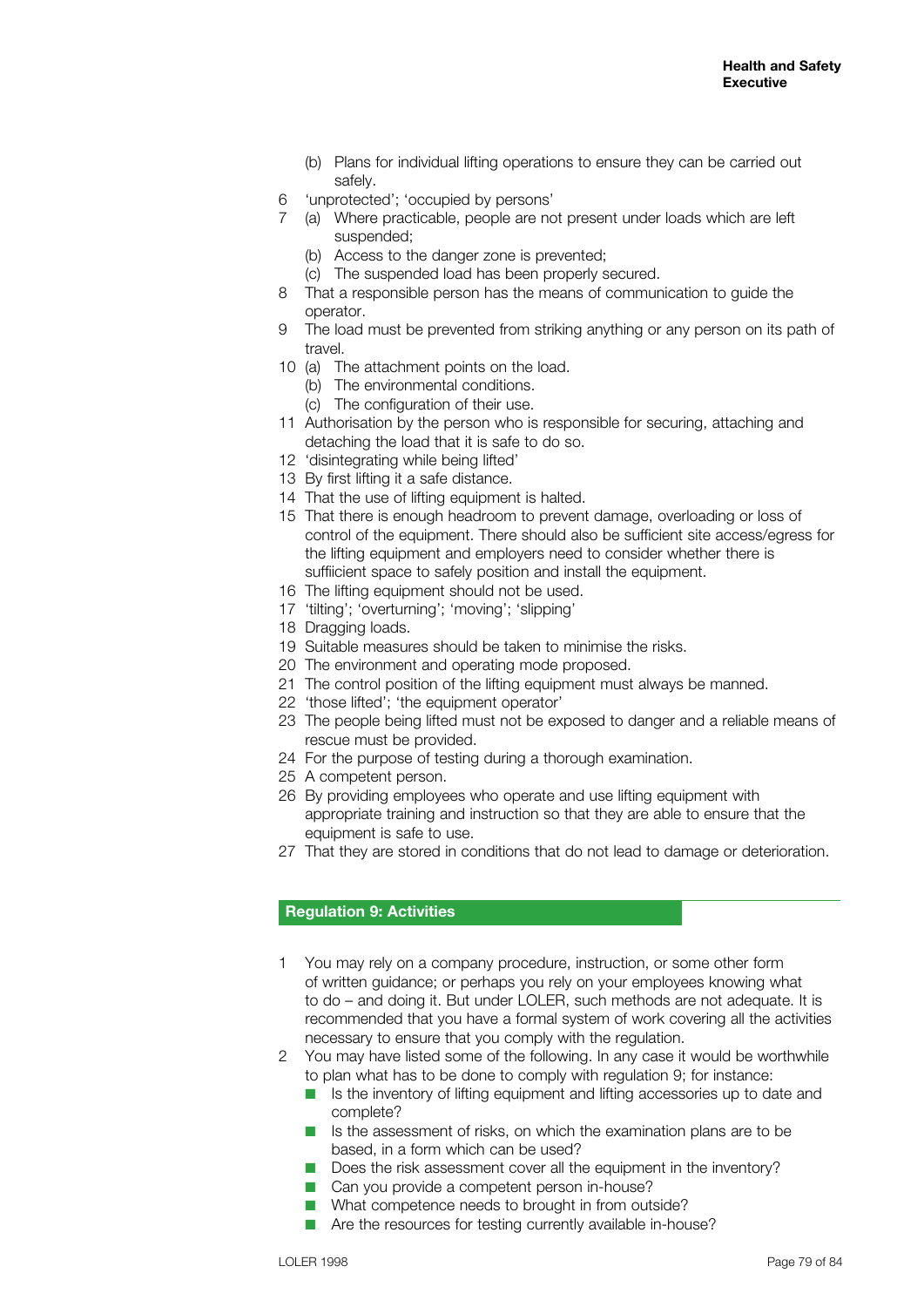$\blacksquare$  What criteria need to be set up to decide whether periodic examination or examination schemes are appropriate for the range of accessories you have?

## **Regulation 9: Self-assessment questions**

- 1 (a) Before it is put into service for the first time;
	- (b) where installation conditions vary:
		- (i) after installation and before it is put into service for the first time;
		- (ii) after assembly at a new site or location;
	- (c) where it is exposed to conditions which cause damage or deterioration;
	- (d) each time exceptional circumstances are liable to jeopardise its safety.
- 2 (a) A competent person.
	- (b) A competent person must have appropriate practical and theoretical knowledge and experience of the lifting equipment to be thoroughly examined.
- 3 (a) At least every 6 months.
	- (b) At least every 6 months.
	- (c) At least every 12 months, OR at other intervals prescribed in an examination scheme drawn up by a competent person.
- 4 They must be carried out in accordance with an examination scheme which has been drawn up by a competent person.
- 5 (a) The employer:
	- $\blacksquare$  decides to have the equipment either inspected at prescribed intervals or in accordance with intervals in an examination scheme;
	- $\blacksquare$  informs the competent person of any changes in use of the lifting equipment which may affect the examination scheme;
	- $\blacksquare$  decides which lifting equipment requires thorough examination (see regulation 9(3));
	- $\blacksquare$  decides whether an in-house or independent competent person should carry out the examination;
	- ensures the competent person is appropriate.
- (b) The competent person:
	- $\blacksquare$  decides whether testing is necessary:
	- $\blacksquare$  decides on the nature of the test and the way to carry it out;
	- $\blacksquare$  decides what changes may need to be made to the examination scheme.
- 6 When it is installed or reconfigured in a new location or when the equipment is substantially or significantly modified or repaired.
- 7 To ensure that the equipment has the adequate strength and stability for its intended use.
- 8 The employer can have lifting equipment examined:
	- $\blacksquare$  either at regular intervals, not longer than those specified in the regulation (or shorter if considered appropriate by the competent person); OR
	- $\blacksquare$  in accordance with the intervals specified in the examination scheme.
- 9 The competent person must examine:
	- $\blacksquare$  items of equipment or parts of equipment specified in the examination scheme; OR
	- items of equipment or parts of equipment which could, through deterioration, lead to dangerous situations.
- 10 Evidence that the last inspection required by regulation 9(4)(b) has been carried out must accompany the equipment.
- 11 To ensure that the lifting equipment has been examined according to regulation 9 and that the equipment is safe to use.
- 12 It leaves the regulation of winding apparatus, a type of lifting equipment, within the existing Mines (Shafts and Winding) Regulations 1993.
- 13 They should have necessary competence.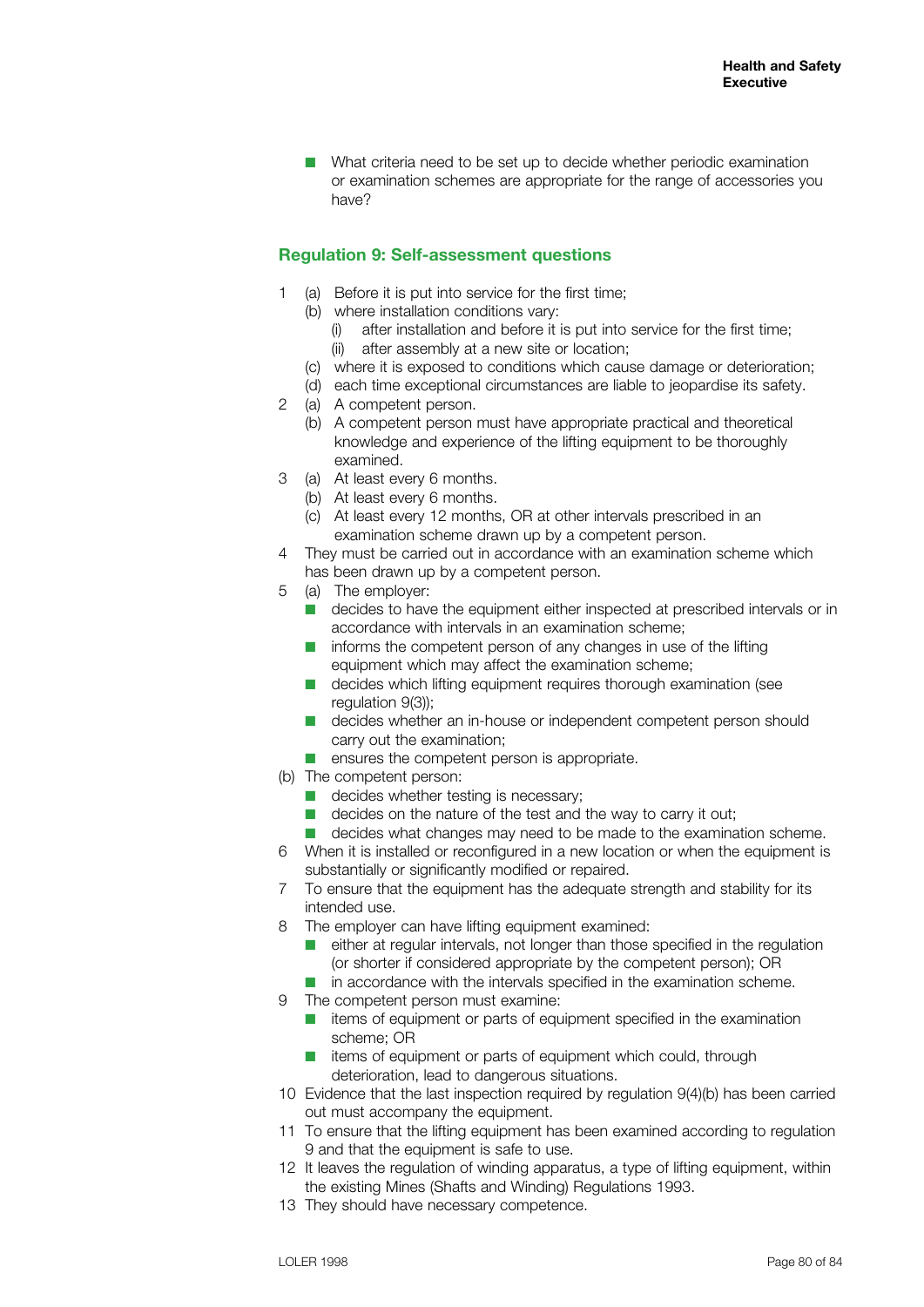- 14 (a) The parts of the lifting equipment to be examined.
	- (b) The intervals at which the equipment or its parts need to be thoroughly examined/tested.
- 15 (a) The condition of the equipment.
	- (b) The environment in which it is used.
	- (c) The duty cycle.
	- (d) Any changes, given by the employer, in the use of the equipment which could affect the scheme since the last examination.
- 16 It does not need to be in the form of a document so long as:
	- $\blacksquare$  it is capable of being reproduced as a written copy when required;
	- $\blacksquare$  it is secure from loss or unauthorised modification;
	- $\blacksquare$  it is authenticated by the competent person who prepared the scheme.

#### **Regulation 10: Self-assessment questions**

- 1 (a) The competent person must notify the employer 'forthwith' of any defect in the equipment which could become a danger;
	- (b) 'As soon as practicable' the competent person must make a report of the examination to the employer and anyone from whom the equipment is leased or hired. Where there is a defect that is an existing or imminent risk of serious personal injury, he or she must send a copy of the report to the enforcing authority.
- 2 The employer must ensure that the lifting equipment is not used before the defect is rectified or not used after a time which is specified in the report.
- 3 The Health and Safety Executive.

#### **Regulation 11: Self-assessment questions**

- For as long as the employer operates the equipment.
- 2 (a) Until the employer stops using the equipment.
	- (b) For two years after the report is made.
	- (c) Until the employer stops using the equipment at the place it was installed or assembled.
	- (d) Until the next report is made or for two years, whichever is later.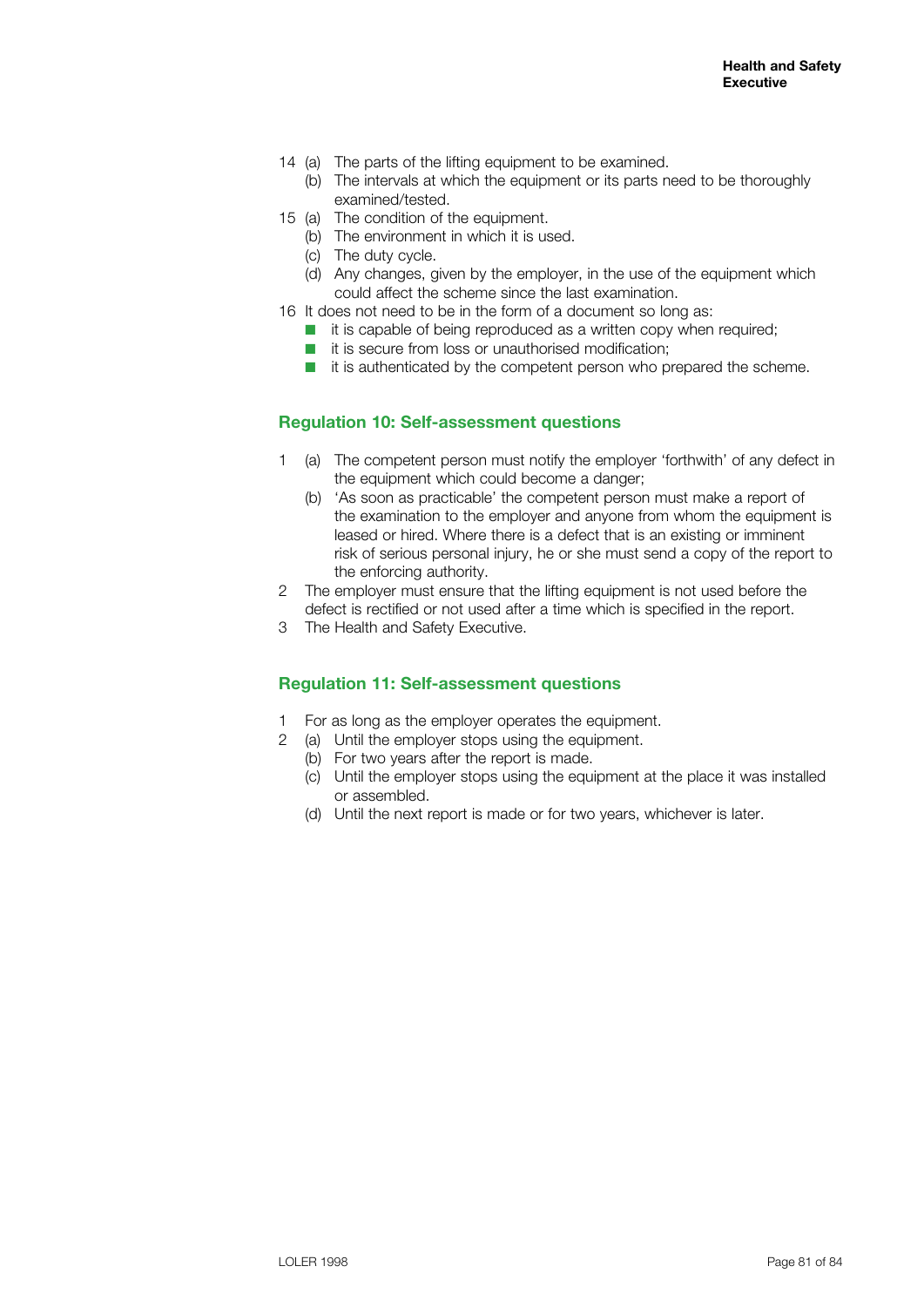## Further information

## **References**

- 1 *Five steps to risk assessment* INDG163(rev2) HSE Books 2006 (single copy free or priced packs of 10 ISBN 978 0 7176 6189 3) www.hse.gov.uk/pubns/indg163.pdf
- 2 *Code of practice for safe use of cranes* BS 7121:1989
- 3 *Avoidance of danger from overhead electric power lines* GS6 (Third edition) HSE Books 1997 ISBN 978 0 7176 1348 9

## **Other useful publications**

*Safe use of lifting equipment. Lifting Operations and Lifting Equipment Regulations 1998. Approved Code of Practice and guidance* L113 HSE Books 1998 ISBN 978 0 7176 1628 2

*Safe use of work equipment. Provision and Use of Work Equipment Regulations 1998. Approved Code of Practice and guidance* L22 (Third edition) HSE Books 2008 ISBN 978 0 7176 6295 1

*Management of health and safety at work. Management of Health and Safety at Work Regulations 1992. Approved Code of Practice and guidance* L21 (Second edition) HSE Books 2000 ISBN 978 0 7176 2488 1

*Safety in working with lift trucks* HSG6 (Third edition) HSE Books 2000 ISBN 978 0 7176 1781 4

*Hydrogen cracking of grade T(8) chain and components* PM39 (Second edition) HSE Books 1998 ISBN 978 0 7176 1530 8

*Control of substances hazardous to health (Fifth edition). The Control of Substances Hazardous to Health Regulations 2002 (as amended). Approved Code of Practice and guidance* L5 (Fifth edition) HSE Books 2005 ISBN 978 0 7176 2981 7

*Noise at Work: Guidance for employers on the Control of Noise at Work Regulations 2005* INDG362(rev1) HSE Books 2005 (single copy free or priced packs of 10 ISBN 978 0 7176 6165 7 www.hse.gov.uk/pubns/indg362.pdf

*Health and safety in tyre and exhaust fitting premises* HSG62 HSE Books 1991 ISBN 978 0 7176 1686 2

*Safety in the use of pallets* PM15 (Third edition) HSE Books 1998 ISBN 978 0 7176 1522 3

*Code of practice for hand signalling for use in agricultural operations* BS 6736:1986

*Safety in docks. Docks Regulations 1988. Approved Code of Practice and Guidance* COP25 HSE Books 1988 ISBN 978 0 7176 1408 0

*Shafts and winding in mines. Approved Code of Practice on the Mines (Shafts and Winding) Regulations 1993* L42 HSE Books 1993 ISBN 978 0 11 882164 3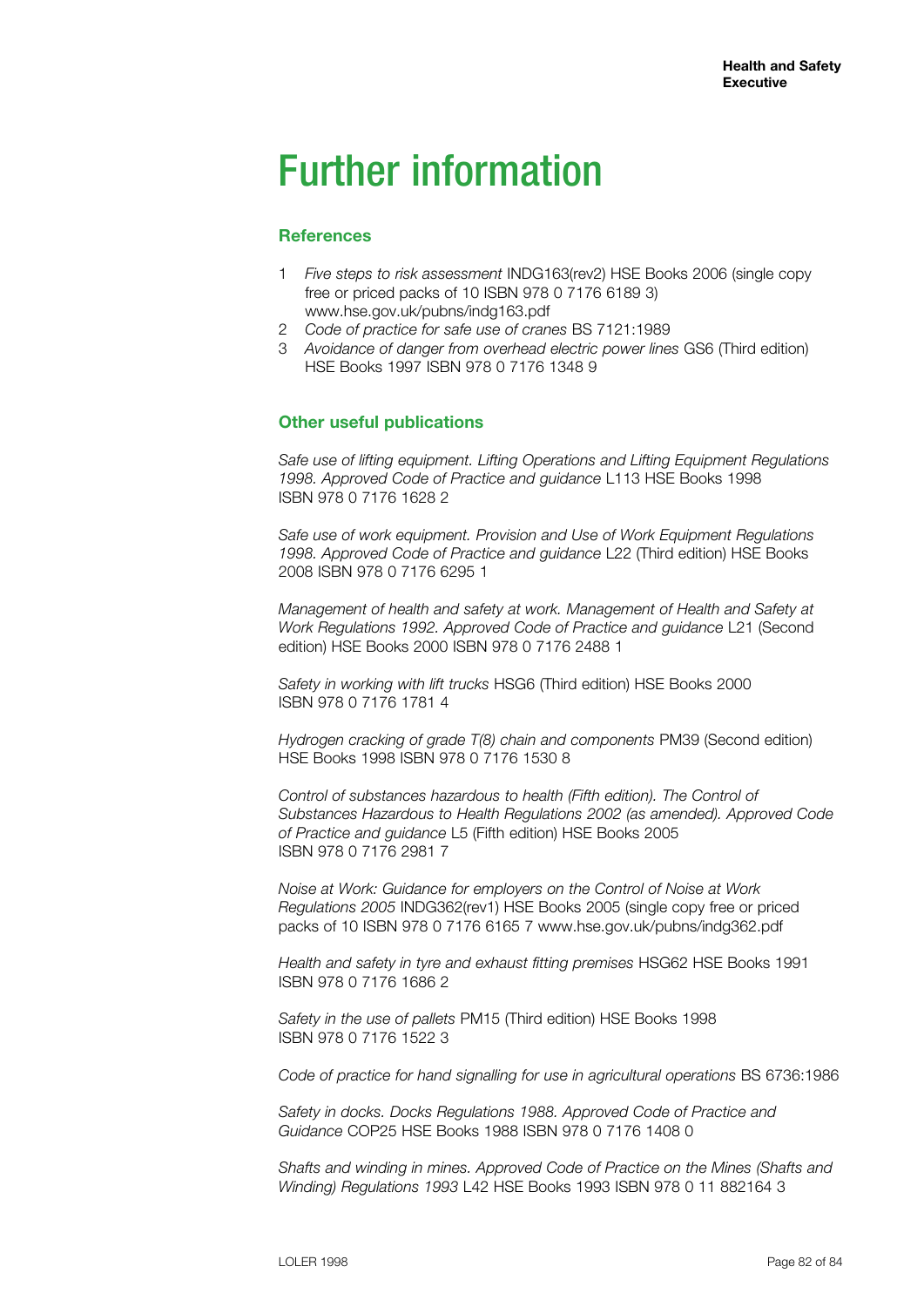*Manual handling. Manual Handling Operations Regulations 1992 (as amended). Guidance on Regulations* L23 (Third edition) HSE Books 2004 ISBN 978 0 7176 2823 0

*Workplace health, safety and welfare. Workplace (Health, Safety and Welfare) Regulations 1992. Approved Code of Practice and Guidance* L24 HSE Books 1992 ISBN 978 0 7176 0413 5

*Personal protective equipment at work (Second edition). Personal Protective Equipment at Work Regulations 1992 (as amended). Guidance on Regulations* L25 (Second edition) HSE Books 2005 ISBN 978 0 7176 6139 8

*Safety signs and signals. Health and Safety (Safety Signs and Signals) Regulations 1996. Guidance on Regulations* L64 HSE Books 1997 ISBN 978 0 7176 0870 6